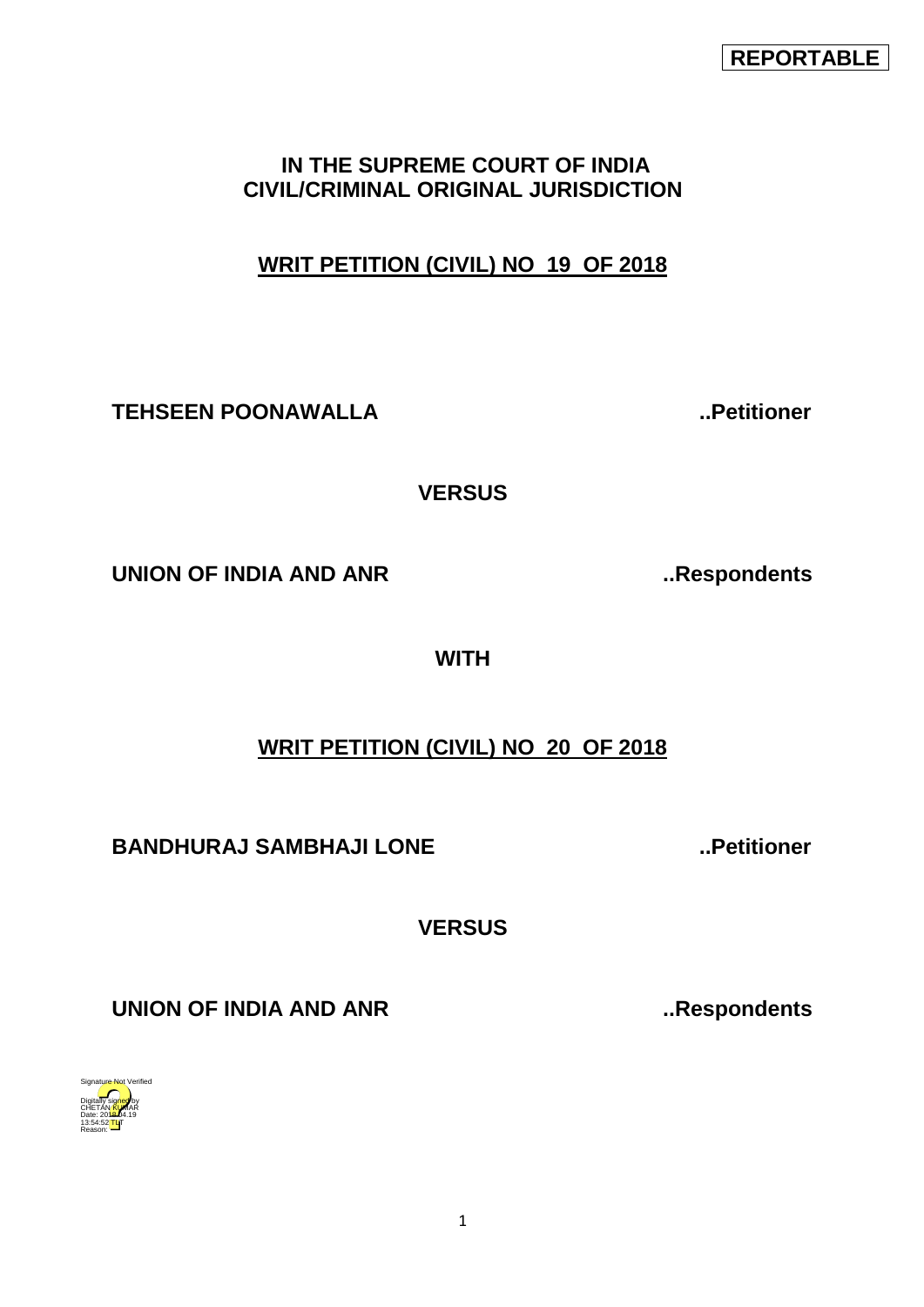# **WRIT PETITION (CIVIL) NO 73 OF 2018**

# **JAYSHRI LAXMANRAO PATIL ..Petitioner**

**VERSUS**

UNION OF INDIA AND ORS ...Respondents

# **TRANSFERRED CASE (CRIMINAL) NO 1 OF 2018**

**BOMBAY LAWYERS ASSOCIATION ..Petitioner** 

**VERSUS**

THE REGISTRAR GENERAL AND ORS ...Respondents

**AND WITH**

# **TRANSFERRED CASE (CRIMINAL) NO 2 OF 2018**

**SURYAKANT @ SURAJ ..Petitioner** 

**VERSUS**

**STATE OF MAHARASHTRA** ... Respondent

 $\overline{2}$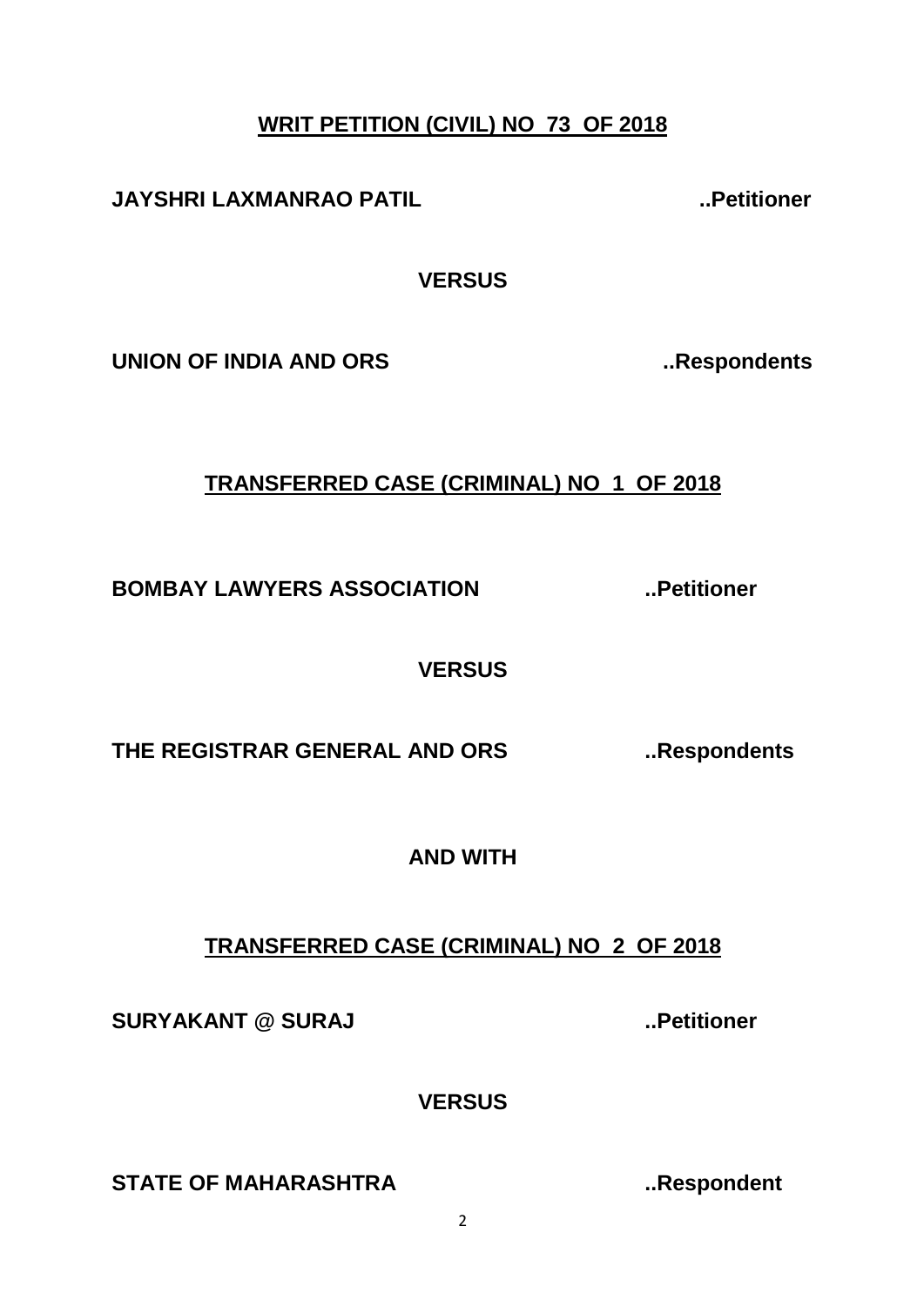## **J U D G M E N T**

## **Dr D Y CHANDRACHUD, J**

### **A The Context**

1 In the batch of petitions before this Court, the petitioners seek an inquiry into the circumstances of the death of Brijgopal Harikishan Loya. He was a judicial officer in the State of Maharashtra in the rank of a district judge and died on 1 December 2014. Articles on his death were published in the issues of Caravan magazine dated 20 and 21 November 2017. The first article was titled "A family breaks its silence : shocking details emerge in death of judge presiding over Sohrabuddin trial".

2 Since the petitions are founded on the two articles published in Caravan, it would be necessary to extract them in this judgment:

#### (i) **Caravan article dated 20 November 2017**:

"On the morning of 1 December 2014, the family of 48-year-old judge Brijgopal Harkishan Loya, who was presiding over the Central Bureau of Investigation special court in Mumbai, was informed that he had died in Nagpur, where he had travelled for a colleague's daughter's wedding. Loya had been hearing one of the most high-profile cases in the country, involving the allegedly staged encounter killing of Sohrabuddin Sheikh in 2005. The prime accused in the case was Amit Shah—Gujarat's minister of state for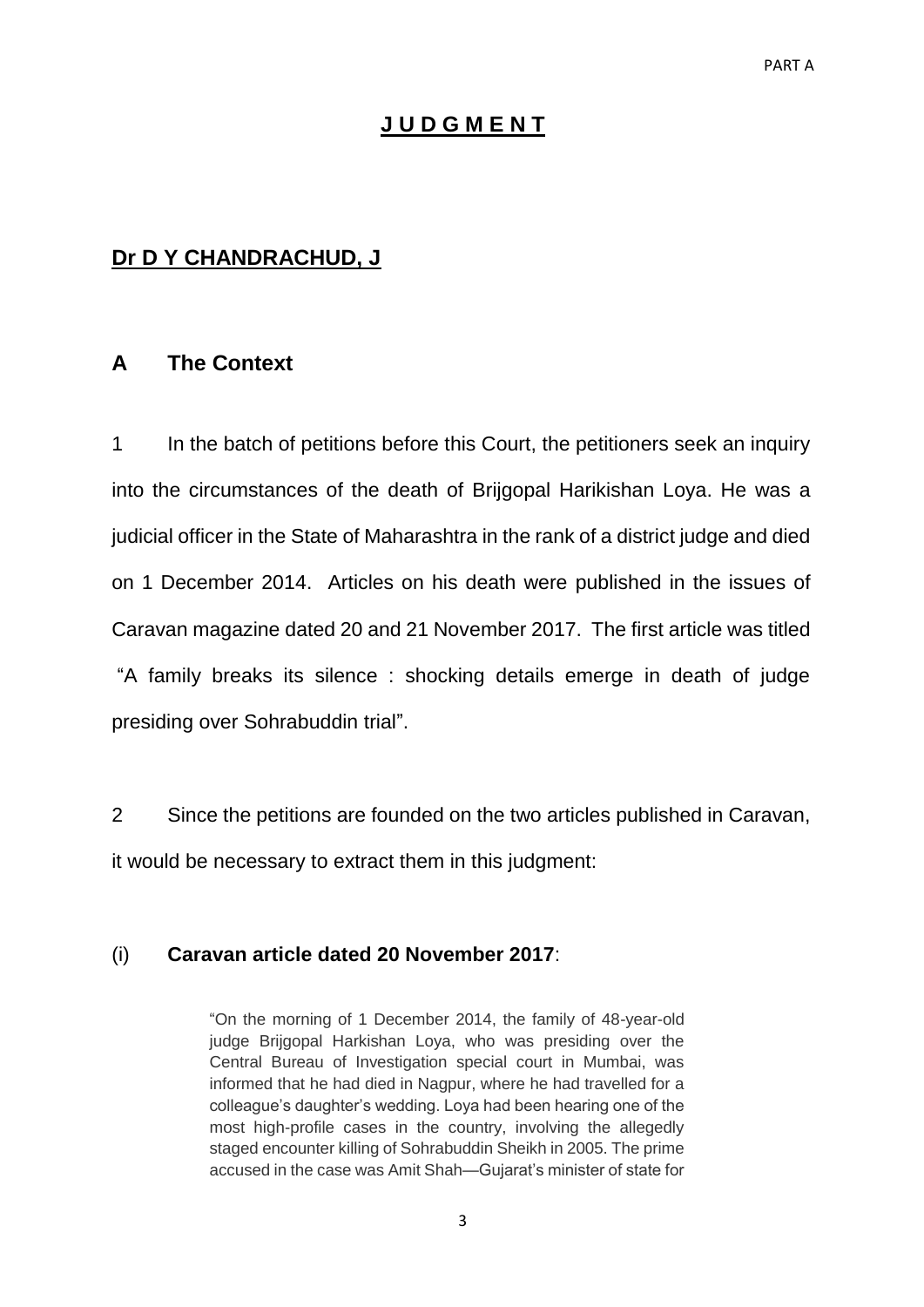home at the time of Sohrabuddin's killing, and the Bharatiya Janata Party's national president at the time of Loya's death. The media reported that the judge had died of a heart attack.

Loya's family did not speak to the media after his death. But in November 2016, Loya's niece, Nupur Balaprasad Biyani, approached me while I was visiting Pune to say she had concerns about the circumstances surrounding her uncle's death. Following this, over several meetings between November 2016 and November 2017, I spoke to her mother, Anuradha Biyani, who is Loya's sister and a medical doctor in government service; another of Loya's sisters, Sarita Mandhane; and Loya's father, Harkishan. I also tracked down and spoke to government servants in Nagpur who witnessed the procedures followed with regard to the judge's body after his death, including the post-mortem.

From these accounts, deeply disturbing questions emerged about Loya's death: questions about inconsistencies in the reported account of the death; about the procedures followed after his death; and about the condition of the judge's body when it was handed over to the family. Though the family asked

for an inquiry commission to probe Loya's death, none was ever set up.

At 11 pm on 30 November 2014, from Nagpur, Loya phoned his wife, Sharmila, using his mobile phone. Over around 40 minutes, he described to her his busy schedule through the day. Loya was in Nagpur to attend the wedding of the daughter of a fellow judge, Sapna Joshi. Initially he had not intended to go, but two of his fellow judges had insisted that he accompany them. Loya told his wife that he had attended the wedding, and later attended a reception. He also enquired about his son, Anuj. He said that he was staying at Ravi Bhavan, a government guest house for VIPs in Nagpur's Civil Lines locality, along with the judges he had accompanied to Nagpur.

It was the last call that Loya is known to have made, and the last conversation that he is known to have had. His family received the news of his death early the next morning.

"His wife in Mumbai, myself in Latur city and my daughters in Dhule, Jalgaon and Aurangabad received calls," early on the morning of 1 December 2014, Harkishan Loya, the judge's father, told me when we first met, in November 2016, in his native village of Gategaon, near Latur city. They were informed "that Brij passed away in the night, that his post-mortem was over and his body had been sent to our ancestral home in Gategaon, in Latur district," he added. "I felt like an earthquake had shattered my life."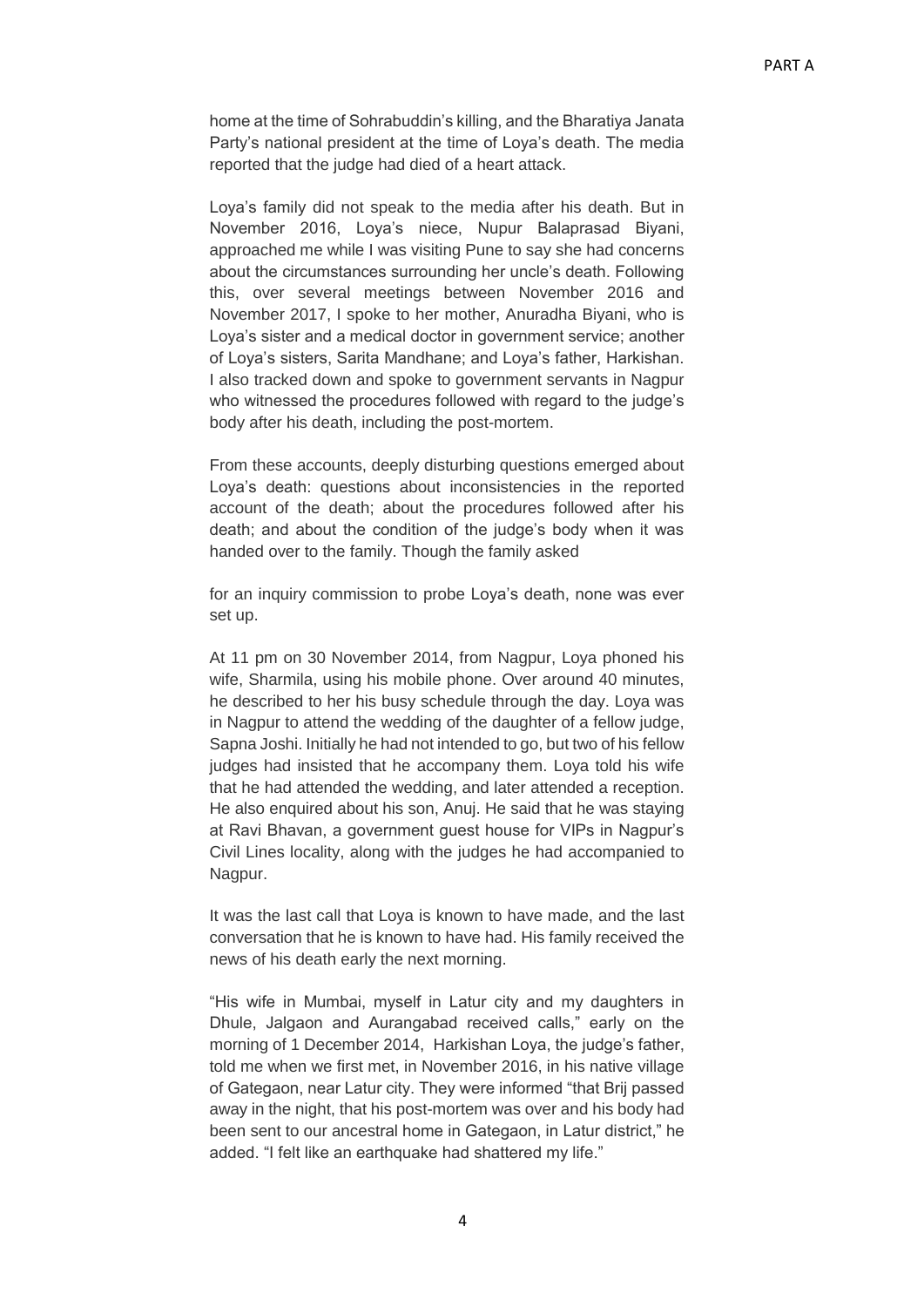The family was told that Loya had died of a cardiac arrest. "We were told that he had chest pain, and so was taken to Dande Hospital, a private hospital in Nagpur, by auto rickshaw, where some medication was provided," Harkishan said. Biyani, Loya's sister, described Dande Hospital as "an obscure place," and said that she "later learnt that the ECG"—the electrocardiography unit at the facility—"was not working." Later, Harkishan said, Loya "was shifted to Meditrina hospital"—another private hospital in the city— "where he was declared dead on arrival."

The Sohrabuddin case was the only one that Loya was hearing at the time of his death, and was one of the most carefully watched cases then underway in the country. In 2012, the Supreme Court had ordered that the trial in the case be shifted from Gujarat to Maharashtra, stating that it was "convinced that in order to preserve the integrity of the trial it is necessary to shift it outside the State." The Supreme Court had also ordered that the trial be heard by the same judge from start to finish. But, in violation of this order, JT Utpat, the judge who first heard the trial, was transferred from the CBI special court in mid 2014, and replaced by Loya.

On 6 June 2014, Utpat had reprimanded Amit Shah for seeking exemption from appearing in court. After Shah failed to appear on the next date, 20 June, Utpat fixed a hearing for 26 June. The judge was transferred on 25 June. On 31 October 2014, Loya, who had allowed Shah the exemption, asked why Shah had failed to appear in court despite being in Mumbai on that date. He set the next date of hearing for 15 December.

Loya's death on 1 December was reported only in a few routine news articles the next day, and did not attract significant media attention. The *Indian Express*, while reporting that Loya had "died of a heart attack" noted, "Sources close to him said that Loya had sound medical history." The media attention picked up briefly on 3 December, when MPs of the Trinamool Congress staged a protest outside the parliament, where the winter session was under way, to demand an inquiry into Loya's death. The next day, Sohrabuddin's brother, Rubabuddin, wrote a letter to the CBI, expressing his shock at Loya's death.

Nothing came of the MPs' protests, or Rubabuddin's letter. No follow-up stories appeared on the circumstances surrounding Loya's death.

Over numerous conversations with Loya's family members, I pieced together a chilling description of what Loya went through while presiding over the Sohrabuddin trial, and of what happened following his death. Biyani also gave me copies of a diary she said she maintains regularly, which included entries from the days preceding and following her brother's death. In these, she noted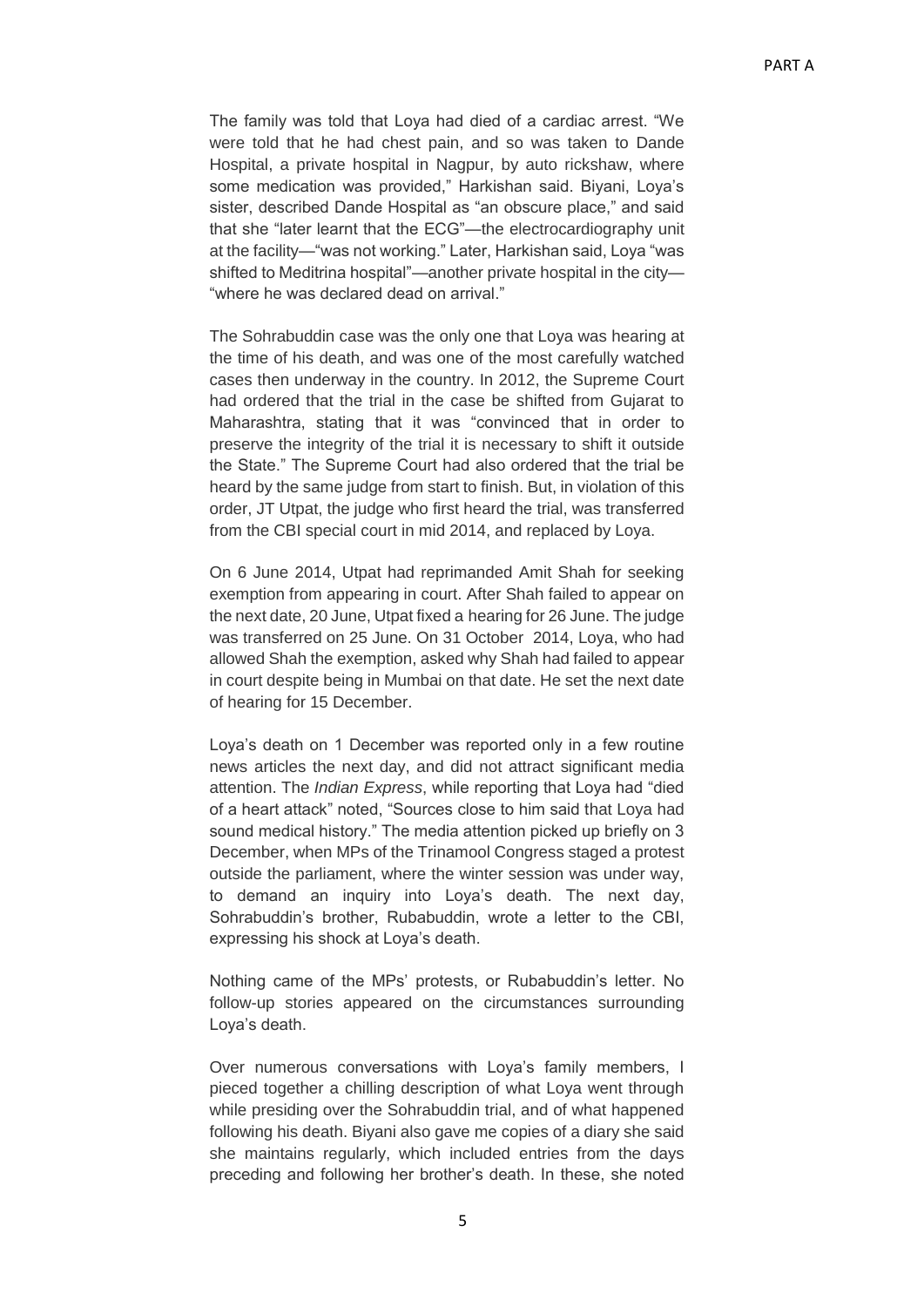many aspects of the incident that disturbed her. I also reached out to Loya's wife and son, but they declined to speak, saying that they feared for their lives.

Biyani, who is based in Dhule, told me that she received a call on the morning of 1 December 2014 from someone identifying himself as a judge named Barde, who told her to travel to Gategaon, some 30 kilometres from Latur, where Loya's body was sent. The same caller also informed Biyani and other members of the family that a post-mortem had been conducted on the body, and that the cause of death was a heart attack.

Loya's father normally resides in Gategaon, but was in Latur at the time, at the house of one of his daughters. He, too, received a phone call, telling him his son's body would be moved to Gategaon. "Ishwar Baheti, an RSS worker, had informed father that he would arrange for the body to reach Gategaon," Biyani told me. "Nobody knows why, how and when he came to know about the death of Brij Loya."

Sarita Mandhane, another of Loya's sisters, who runs a tuition centre in Aurangabad and was visiting Latur at the time, told me that she received a call from Barde at around 5 am, informing her that Loya had died. "He said that Brij has passed away in Nagpur and asked us to rush to Nagpur," she said. She set out to pick up her nephew from a hospital in Latur where he had earlier been admitted, but "just as we were leaving the hospital, this person, Ishwar Baheti, came there. I still don't know how he came to know that we were at Sarda Hospital." According to Mandhane, Baheti said that he had been talking through the night with people in Nagpur, and insisted that there was no point in going to Nagpur since the body was being sent to Gategaon from there in an ambulance. "He took us to his house, saying that he will coordinate everything," she said. (Questions that I sent to Baheti were still unanswered at the time this story was published.)

It was night by the time Biyani reached Gategaon—the other sisters were already at the ancestral home by then. The body was delivered at around 11.30 pm, after Biyani's arrival, according to an entry in her diary. To the family's shock, none of Loya's colleagues had accompanied his body on the journey from Nagpur. The only person accompanying the body was the ambulance driver. "It was shocking," Biyani said. "The two judges who had insisted that he travel to Nagpur for the marriage had not accompanied him. Mr Barde, who informed the family of his death and his post-mortem, had not accompanied him. This question haunts me: why was his body not accompanied by anyone?" One of her diary entries reads, "He was a CBI court judge, he was supposed to have security and he deserved to be properly accompanied."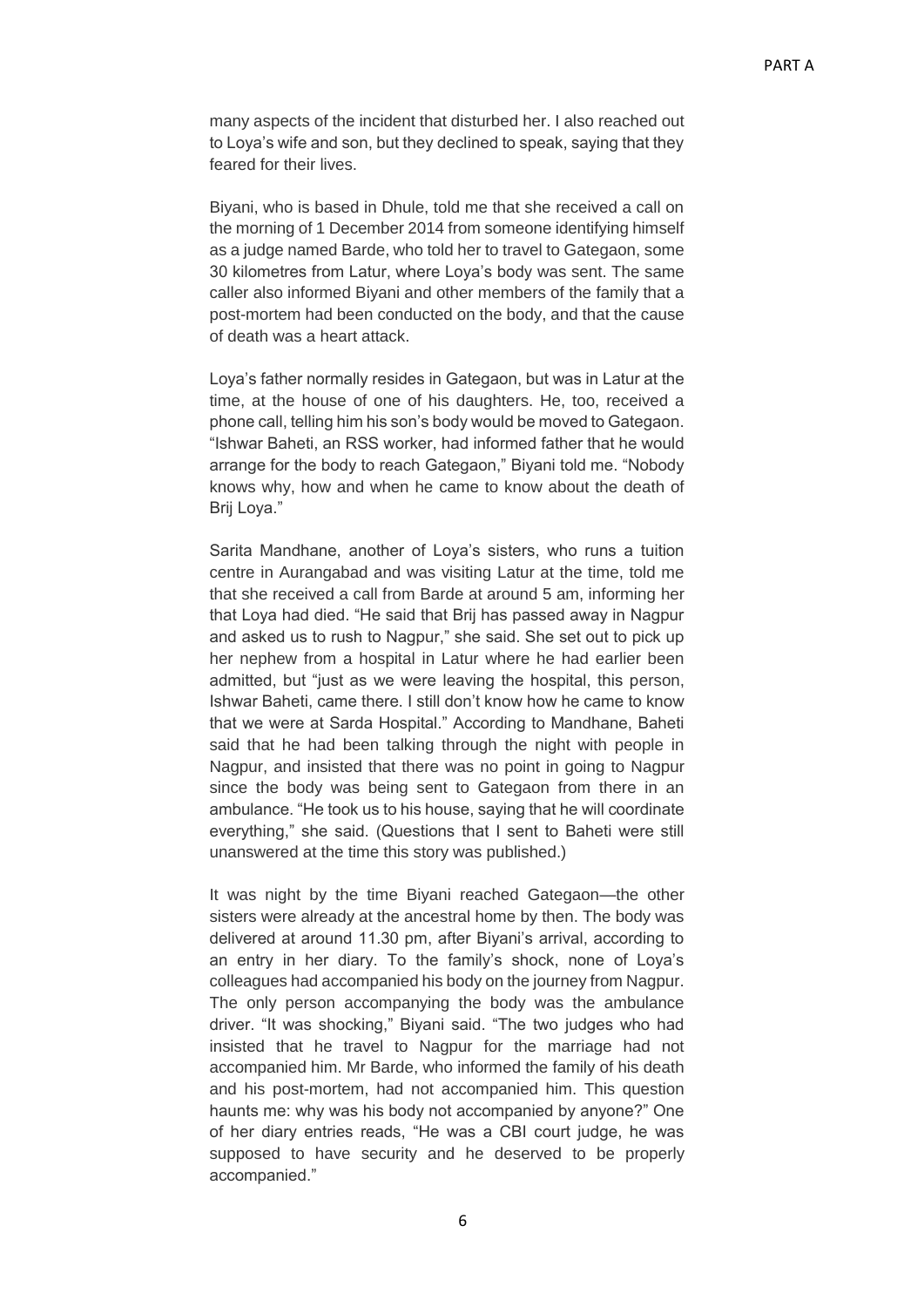Loya's wife, Sharmila, and his daughter and son, Apurva and Anuj, travelled to Gategaon from Mumbai, accompanied by a few judges. One of them "was constantly telling Anuj and the others not to speak to anybody," Biyani told me. "Anuj was of course sad and scared, but he maintained his poise and kept supporting his mother."

Biyani recounted that when she saw the body, she felt that something was amiss. "There were bloodstains on the neck at the back of the shirt," she told me. She added that his "spectacles were below the neck." Mandhane told me that Loya's spectacles were "stuck under his body."

A diary entry by Biyani from the time reads, "There was blood on his collar. His belt was twisted in the opposite direction, and the pant clip is broken. Even my uncle feels that this is suspicious." Harkishan told me, "There were bloodstains on the clothes." Mandhane said that she, too, saw "blood on the neck." She said that "there was blood and an injury on his head … on the back side," and that "his shirt had blood spots." Harkishan said, "His shirt had blood on it from his left shoulder to his waist."

But in the post-mortem report, issued by the Government Medical College Hospital in Nagpur, under a category described as "Condition of the clothes—whether wet with water, stained with blood or soiled with vomit or foecal matter," a handwritten entry reads, simply, "Dry."

Biyani found the state of the body suspicious because, as a doctor, "I know that blood does not come out during PM"—post-mortem— "since the heart and lungs don't function." She said that she demanded a second post-mortem, but that Loya's gathered friends and colleagues "discouraged us, telling us not to complicate the issue more."

The family was tense and scared, but was forced to carry out Loya's funeral, Harkishan said.

Legal experts suggest that if Loya's death was deemed suspicious—the fact that a post-mortem was ordered suggests that it was—a panchnama should have been prepared, and a medicolegal case should have been filed. "As per legal procedure, the police department is expected to collect and seal all the personal belongings of the deceased, list them all in a panchnama and hand them over to the family as they are," Asim Sarode, a senior Punebased lawyer, told me. Biyani said the family was not given any copy of a panchnama.

Loya's mobile phone was returned to the family, but, Biyani said, it was returned by Baheti, and not by the police. "We got his mobile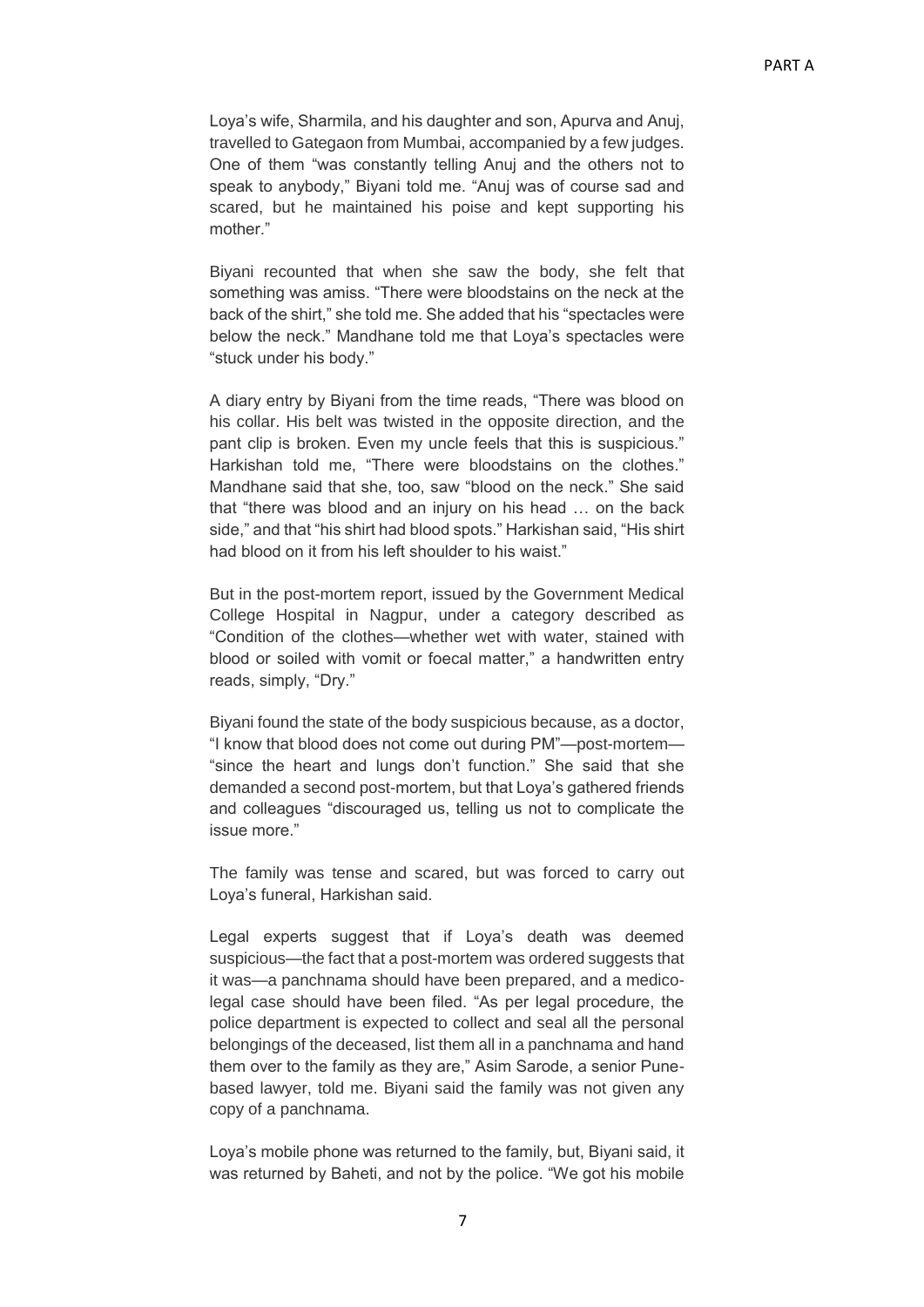on the third or fourth day," she said. "I had asked for it immediately. It had information about his calls and all that happened. We would have known about it if we got it. And the SMSes. Just one or two days before this news, a message had come which said, 'Sir, stay safe from these people.' That SMS was on the phone. Everything was deleted from it."

Biyani had numerous questions about the events of the night of Loya's death and the following morning. Among them was that of how and why Loya had been taken to hospital in an auto rickshaw, when the auto stand nearest to Ravi Bhavan is around two kilometres away from it. "There is no auto rickshaw stand near Ravi Bhavan, and people do not get auto rickshaws near Ravi Bhavan even during the day," Biyani said. "How did the men accompanying him manage to get an auto rickshaw at midnight?"

Other questions, too, remain unanswered. Why was the family not informed when Loya was taken to hospital? Why were they not informed as soon as he died? Why were they not asked for approval of a post-mortem, or informed that one was to be performed, before the procedure was carried out? Who recommended the post-mortem, and why? What was suspicious about Loya's death to cause a post-mortem to be recommended? What medication was administered to him at Dande Hospital? Was there not a single vehicle in Ravi Bhavan—which regularly hosts VIPs, including ministers, IAS and IPS officers and judges available to ferry Loya to hospital? The winter session of the Maharashtra state assembly was to begin in Nagpur on 7 December, and hundreds of officials usually arrive in the city well in advance of assembly sessions for the preparations. Who were the other VIPs staying in Ravi Bhavan on 30 November and 1 December? "These all are very valid questions," Sarode, the lawyer, said. "Why was the report of the medication administered at Dande hospital not given to the family? Will the answers to these questions create problems for someone?"

Questions such as these "still keep bothering the family, friends and relatives," Biyani said.

It added to their confusion that the judges who had insisted that Loya travel to Nagpur did not visit the family for "one or one and a half months" after his death, she said. It was only then that the family heard their account of Loya's last hours. According to Biyani, the two men told the family that Loya experienced chest pain at around 12.30 am, that they then took him to Dande Hospital in an auto rickshaw, and that there, "he climbed the stairs himself and some medication was administered. He was taken to Meditrina hospital where he was declared dead on arrival."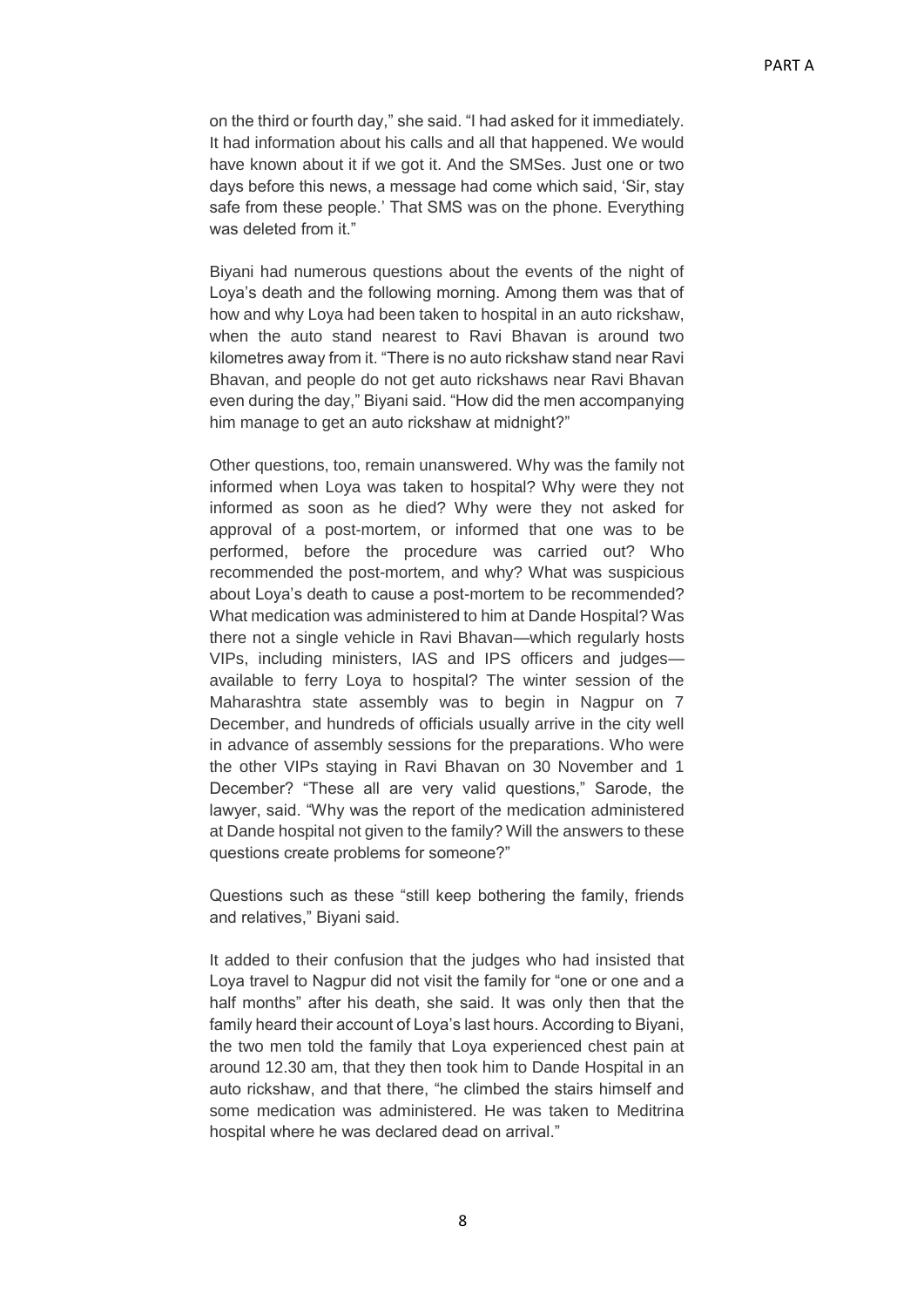Even after this, many questions were left unanswered. "We did try to get the details of the treatment administered in Dande Hospital, but the doctors and the staff there simply refused to divulge any details," Biyani said.

I accessed the report of Loya's post-mortem, conducted at the Government Medical College Hospital in Nagpur. The document raises several questions of its own.

Every page of the post-mortem report is signed by the senior police inspector of Sadar police station, Nagpur, and by someone who signed with the phrase "*maiyatacha chulatbhau*"—or the paternal cousin brother of the deceased. This latter person is supposed to have received the body after the post-mortem examination. "I do not have any brother or paternal cousin brother in Nagpur," Loya's father said. "Who signed on the report is another unanswered question."

Further, the report states that the corpse was sent from Meditrina Hospital to the Government Medical College Hospital by the Sitabardi police station, Nagpur, and that it was brought in by a police constable named Pankaj, of Sitabardi police station, whose badge number is 6238. It notes that the body was brought in at 10.50 am on 1 December 2014, that the post-mortem began at 10.55 am, and that it was over at 11.55 am.

The report also noted that, as per the police, Loya "died on 1/12/14 at 0615 hours" after experiencing "chest pains at 0400 am." It stated, "He was brought to Dande hospital first and then shifted to Meditrina hospital where he was declared to be in dead condition."

The time of death cited in the report—6.15 am—appears incongruous, since, according to Loya's family members, they began receiving calls about his death from 5 am onwards. Further, during my investigation, two sources in Nagpur's Government Medical College and Sitabardi police station told me they had been informed of Loya's death by midnight, and had personally seen the dead body during the night. They also said that the post-mortem was done shortly after midnight. Apart from the calls that the family received, the sources' accounts also raise serious questions about the post-mortem report's claim that the time of death was 6.15 am.

The source at the medical college, who was privy to the postmortem examination, also told me that he knew that there had been instructions from superiors to "cut up the body as if the PM was done and stitch it up."

The report mentions "coronary artery insufficiency" as the probable cause of death. According to the renowned Mumbai-based cardiologist Hasmukh Ravat, "Usually old age, family history,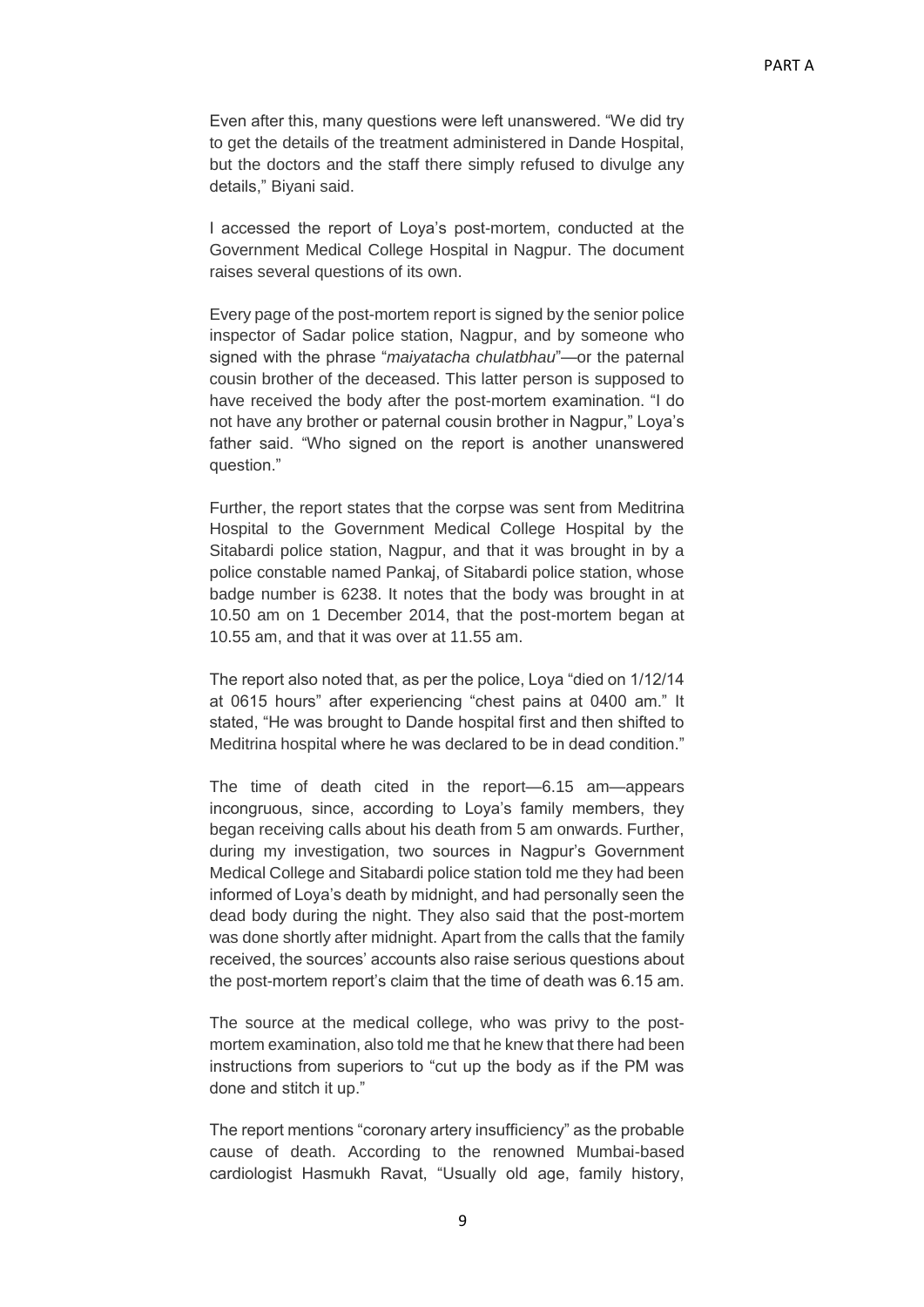smoking, high cholesterol, high blood pressure, obesity, diabetes are the causes for such coronary artery insufficiency." Biyani pointed out that none of these were applicable to her brother. "Brij was 48," she said. "Our parents are 85 and 80 years old, and are healthy with no cardiac history. He was always a teetotaller, played table tennis for two hours a day for years, had no diabetes or blood pressure."

Biyani told me that she found the official medical explanation for her brother's death hard to believe. "I am a doctor myself, and Brij used to consult me even for minor complaints such as acidity or cough," she said. "He had no cardiac history and no one from our family has it."

### (ii) **Caravan article dated 21 November 2017**:

"Brijgopal Harkishan Loya, the judge presiding over the CBI special court in Mumbai, died sometime between the night of 30 November and the early morning of 1 December 2014, while on a trip to Nagpur. At the time of his death, he was hearing the Sohrabuddin case, in which the prime accused was the Bharatiya Janata Party president Amit Shah. The media reported at the time that Loya had died of a heart attack. But my [investigations](http://www.caravanmagazine.in/vantage/shocking-details-emerge-in-death-of-judge-presiding-over-sohrabuddin-trial-family-breaks-silence) between November 2016 and November 2017 raised disturbing questions about the circumstances surrounding Loya's death—including questions regarding the condition of his body when it was handed over to his family.

Among those I spoke to was one of Loya's sisters, Anuradha Biyani, a medical doctor based in Dhule, Maharashtra. Biyani made an explosive claim to me: Loya, she said, confided to her that Mohit Shah, then the chief justice of the Bombay High Court, had offered him a bribe of Rs 100 crore in return for a favourable judgment. She said Loya had told her this some weeks before he died, when the family gathered for Diwali at their ancestral home in Gategaon. Loya's father Harkishan also told me that his son had told him he had offers to deliver a favourable judgment in exchange for money and a house in Mumbai.

Brijgopal Harkishan Loya was appointed to the special CBI court in June 2014, after his predecessor, JT Utpat, was transferred within weeks of reprimanding Amit Shah for seeking an exemption from appearing in court. According to a [February](https://www.outlookindia.com/magazine/story/the-amit-shah-files/293300) 2015 [report](https://www.outlookindia.com/magazine/story/the-amit-shah-files/293300) in *Outlook*, "During the CBI court's hearings that Utpat presided over for this one year, or even after, court records suggest Amit Shah had never turned up even once—including on the final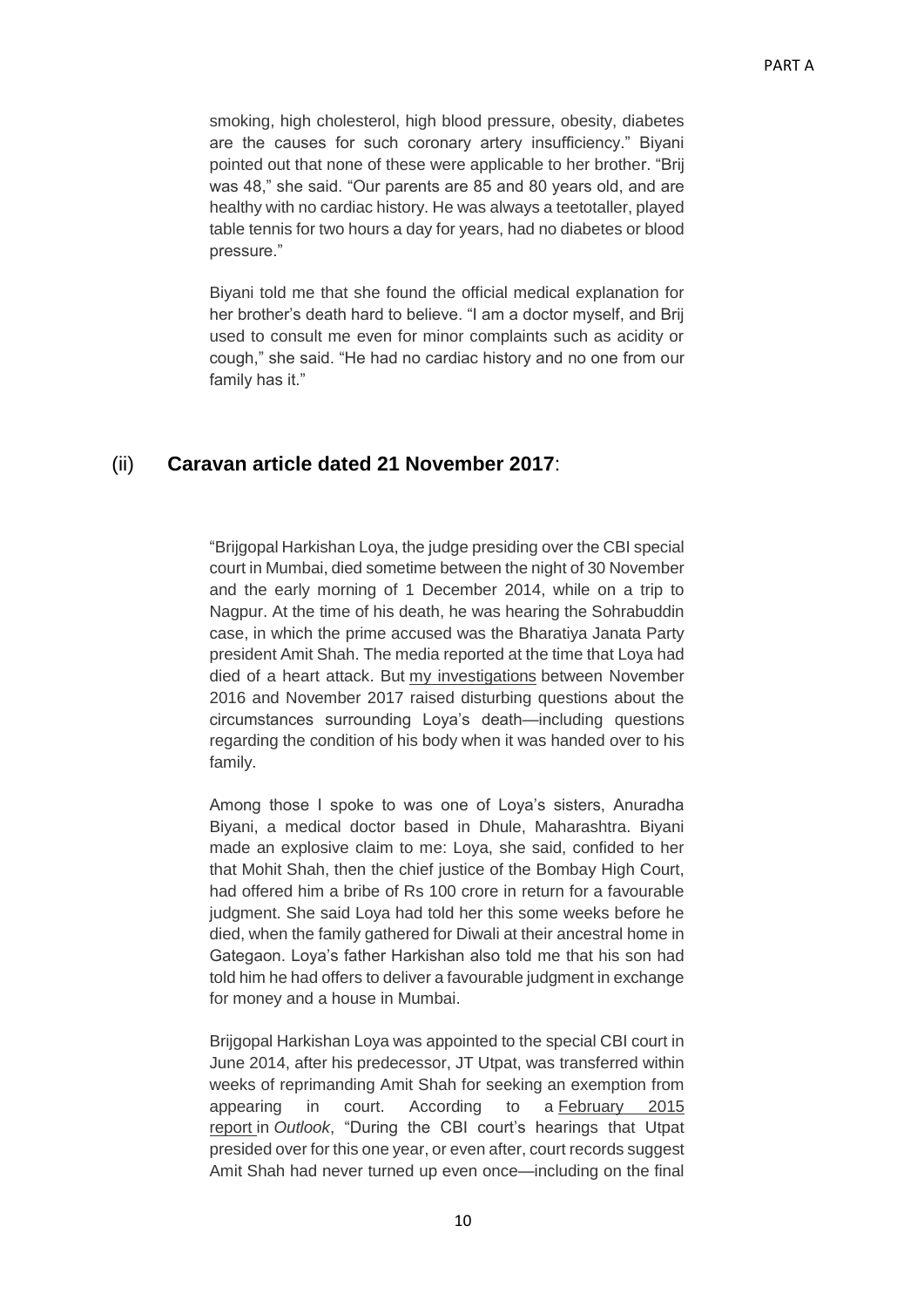day of discharge. Shah's counsel apparently made oral submissions for exempting him from personal appearance on grounds ranging from him being 'a diabetic and hence unable to move' to the more blase: 'he is busy in Delhi.'"

The *Outlook* report continued: "On June 6, 2014, Utpat had made his displeasure known to Shah's counsel and, while allowing exemption for that day, ordered Shah's presence on June 20. But he didn't show up again. According to media reports, Utpat told Shah's counsel, 'Every time you are seeking exemption without giving any reason.'" Utpat, the story noted, "fixed the next hearing for June 26. But on 25th, he was transferred to Pune." This was in violation of a September 2012 Supreme Court order, that the Sohrabuddin trial "should be conducted from beginning to end by the same officer."

Loya had at first appeared well disposed towards Shah's request that he be exempted from personally appearing in court. As *Outlook* noted, "Utpat's successor Loya was indulgent, waiving Shah's personal appearance on each date." But this apparent indulgence may just have been a matter of procedure. According to the *Outlook* story, "significantly, one of his last notings stated that Shah was being exempted from personal appearance 'till the framing of charges.' Loya had clearly not harboured the thought of dropping charges against Shah even when he appeared to be gentle on him." According to the lawyer Mihir Desai, who represented Sohrabuddin's brother Rubabuddin—the complainant in the case—Loya was keen on scrutinising the entire chargesheet, which ran to more than 10,000 pages, and on examining the evidence and witnesses carefully. "The case was sensitive and important, and it was going to create and decide the reputation of Mr Loya as a judge," Desai said. "But the pressure was certainly mounting."

Nupur Balaprasad Biyani, a niece of Loya's who stayed with his family in Mumbai while studying in the city, told me about the extent of the pressure she witnessed her uncle facing. "When he was coming from the court, he was like, '*bahut tension hai*,'" she said. "Stress. It's a very big case. How to deal with it. Everyone is involved with it." Nupur said it was a question of "political values."

Desai told me, "The courtroom always used to be extremely tense. The defence lawyers used to insist on discharging Amit Shah of all the charges, while we were demanding for the transcripts of the calls, submitted as evidence by the CBI, to be provided in English." He pointed out that neither Loya nor the complainant understood Gujarati, the language on the tapes.

But the defence lawyers, Desai said, repeatedly brushed aside the demands for transcripts in English, and insisted that Shah's discharge petition be heard. Desai added that his junior lawyers often noticed unknown, suspicious-looking people inside the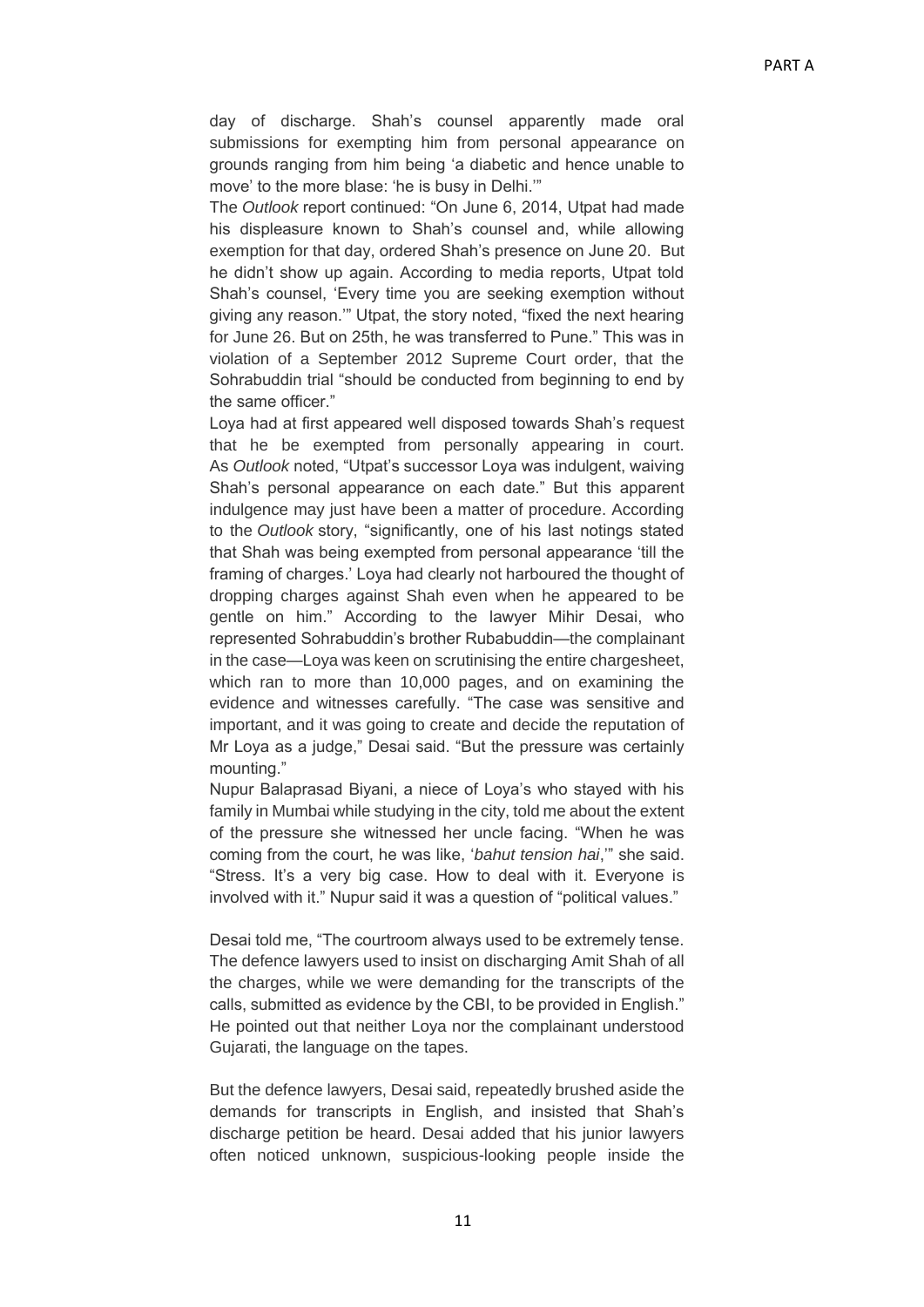courtroom, whispering and staring at the complainant's lawyers in an intimidating manner.

Desai recounted that during a hearing on 31 October, Loya asked why Shah was absent. His lawyers pointed out that he had been exempted from appearance by Loya himself. Loya remarked that the exemption applied only when Shah was not in the state. That day, he said, Shah was in Mumbai to attend the swearing-in of the new BJP-led government in Maharashtra, and was only 1.5 kilometres away from the court. He instructed Shah's counsel to ensure his appearance when he was in the state, and set the next hearing for 15 December.

Anuradha Biyani told me that Loya confided in her that Mohit Shah, who served as the chief justice of the Bombay High Court between June 2010 and September 2015, offered Loya a bribe of Rs 100 crore for a favourable judgment. According to her, Mohit Shah "would call him late at night to meet in civil dress and pressure him to issue the judgment as soon as possible and to ensure that it is a positive judgment." According to Biyani, "My brother was offered a bribe of 100 crore in return for a favourable judgment. Mohit Shah, the chief justice, made the offer himself."

She added that Mohit Shah told her brother that if "the judgment is delivered before 30 December, it won't be under focus at all because at the same time, there was going to be another explosive story which would ensure that people would not take notice of this."

Loya's father Harkishan also told me that his son had confided in him about bribe offers. "Yes, he was offered money," Harkishan said. "Do you want a house in Mumbai, how much land do you want, how much money do you want, he used to tell us this. This was an offer." But, he added, his son refused to succumb to the offers. "He told me I am going to turn in my resignation or get a transfer," Harkishan said. "I will move to my village and do farming."

I contacted Mohit Shah and Amit Shah for their responses to the family's claims. At the time this story was published, they had not responded. The story will be updated if and when they reply.

After Loya's death, MB Gosavi was appointed to the Sohrabuddin case. Gosavi began hearing the case on 15 December 2014. "He heard the defence lawyers argue for three days to discharge Amit Shah of all the charges, while the CBI, the prosecuting agency, argued for 15 minutes," Mihir Desai said. "He concluded the hearing on 17 December and reserved his order."

On 30 December, around one month after Loya's death, Gosavi upheld the defence's argument that the CBI had political motives for implicating the accused. With that, he discharged Amit Shah.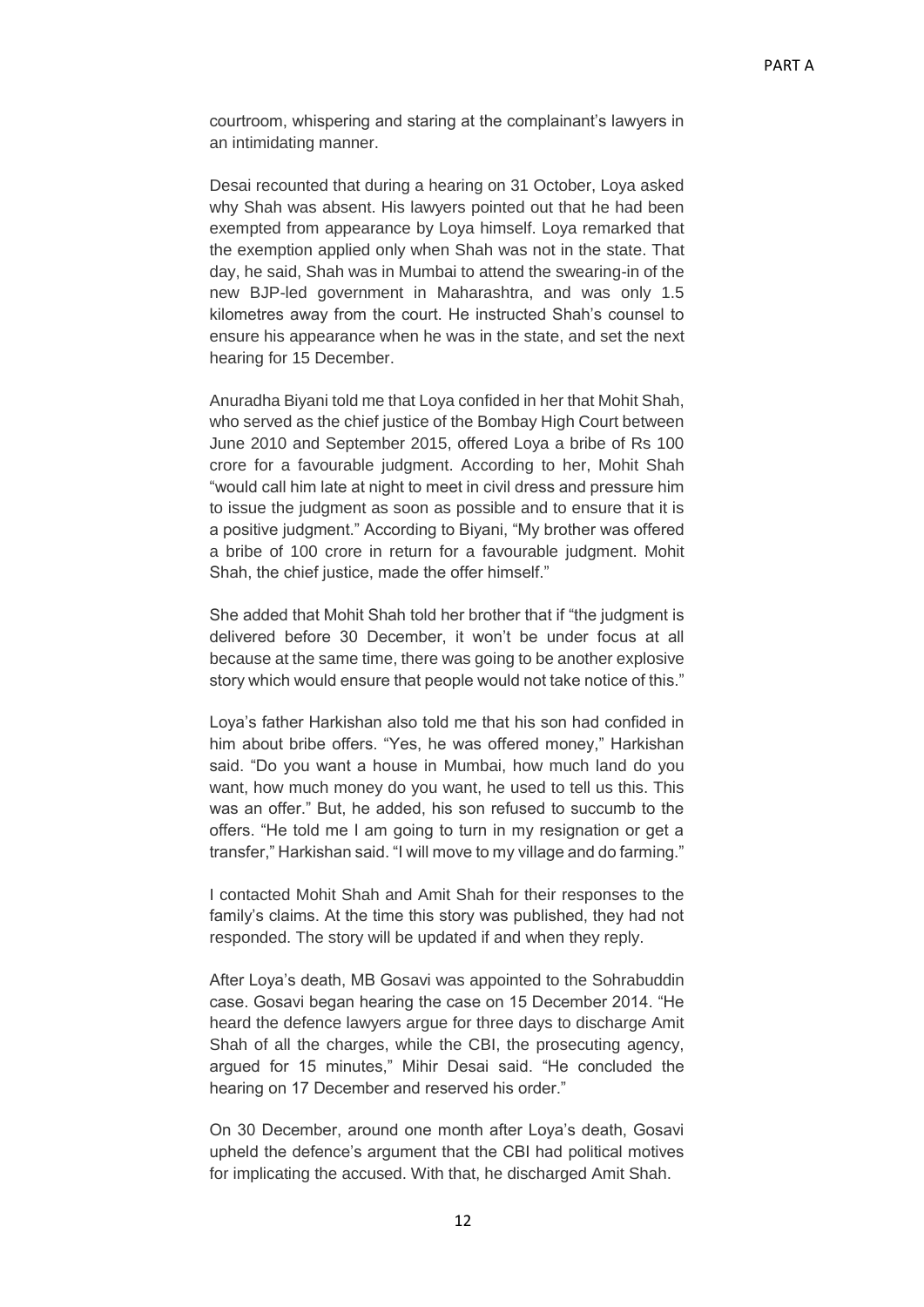The same day, news of MS Dhoni's retirement from test cricket dominated television screens across the country. As Biyani recounted, "There was just a ticker at the bottom which said, 'Amit Shah not guilty. Amit Shah not guilty.'"

Mohit Shah visited the grieving family only around two and half months after Loya's death. From Loya's family, I obtained a copy of a letter that they said Anuj, Loya's son, wrote to his family on the day of the then chief justice's visit. It is dated 18 February 2015— 80 days after Loya's death. Anuj wrote, "I fear that these politicians can harm any person from my family and I am also not powerful enough to fight with them." He also wrote, referring to Mohit Shah, "I asked him to set up an enquiry commission for dad's death. I fear that to stop us from doing anything against them, they can harm anyone of our family members. There is threat to our lives."

Anuj wrote twice in the letter that "if anything happens to me or my family, chief justice Mohit Shah and others involved in the conspiracy will be responsible."

When I met him in November 2016, Loya's father Harkishan said, "I am 85 and I am not scared of death now. I want justice too, but I am extremely scared for the life of my daughters and grandchildren." He had tears in his eyes as he spoke, and his gaze went often to the garlanded photograph of Loya hanging on the wall of the ancestral home."

#### **Petitions**

3 Tehseen Poonawalla filed a petition under Article 32 of the Constitution before this Court on 11 December 2017. He informs the Court that the proceedings have been initiated "bona fide for the welfare and benefit of the society as a whole..with no ulterior or mala fide motive". He has averred that the petition was instituted for the "safety and security of the public and that of public servants" who "may not be aware of their legal rights" or possess the means to approach this Court. Besides the above writ petition, this Court has before it two other writ petitions under Article 32 on the same issue, one by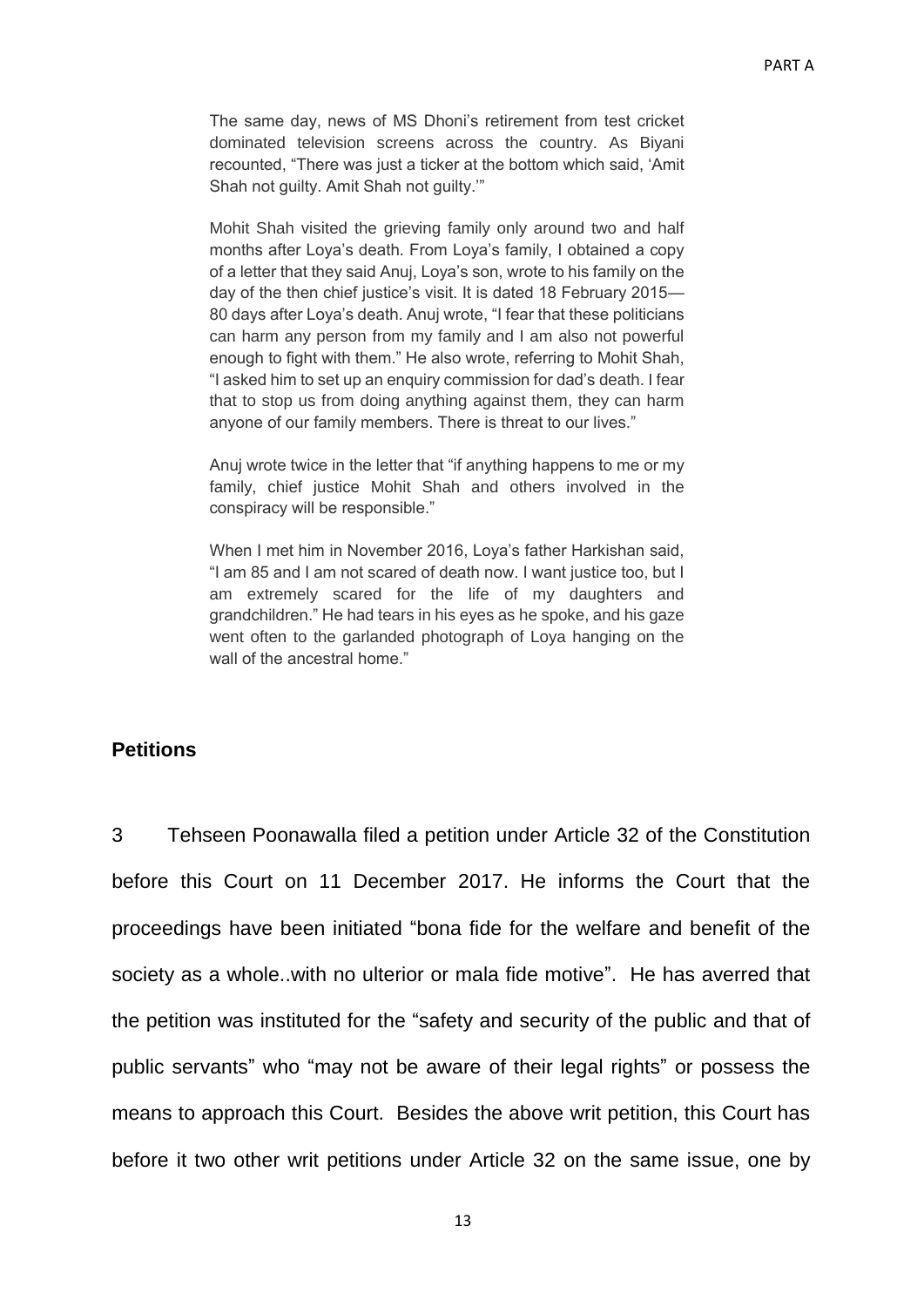Jayshri Laxmanrao Patil<sup>1</sup> and another by Bandhuraj Sambhaji Lone<sup>2</sup>. Each of these petitioners has made similar averments, stating that the proceedings have been initiated for the "welfare of society" without any personal interest. Two writ petitions<sup>3</sup> were filed in the High Court of Judicature at Bombay : Bombay Lawyers' Association instituted the proceedings on 4 January 2018 and Suryakant (alias Suraj), on 27 November 2017. The relief sought in the batch of cases instituted before the Bombay High Court is similar to what is sought before this Court. All the petitions are essentially based on the articles which have been published in the Caravan on 20 and 21 November 2017. Other media publications, both print and online carried news reports emanating from the Caravan articles. Among them are the Indian Express, Quint, Wire and Scroll.

## **Procedural directions**

4 On 16 January 2018, a two judge Bench of this Court issued the following directions in the Article 32 proceedings:

> "Let the documents be placed on record within seven days and if it is considered appropriate copies be furnished to the petitioners. Put up before the appropriate Bench."

**<sup>.</sup>** <sup>1</sup> Writ Petition (C)No 73 of 2018

<sup>2</sup> Writ Petition (C)No 20 of 2018

<sup>3</sup> Public Interest Litigation (Crl) No 2 of 2018 and Public Interest Litigation(Crl) No 1 of 2018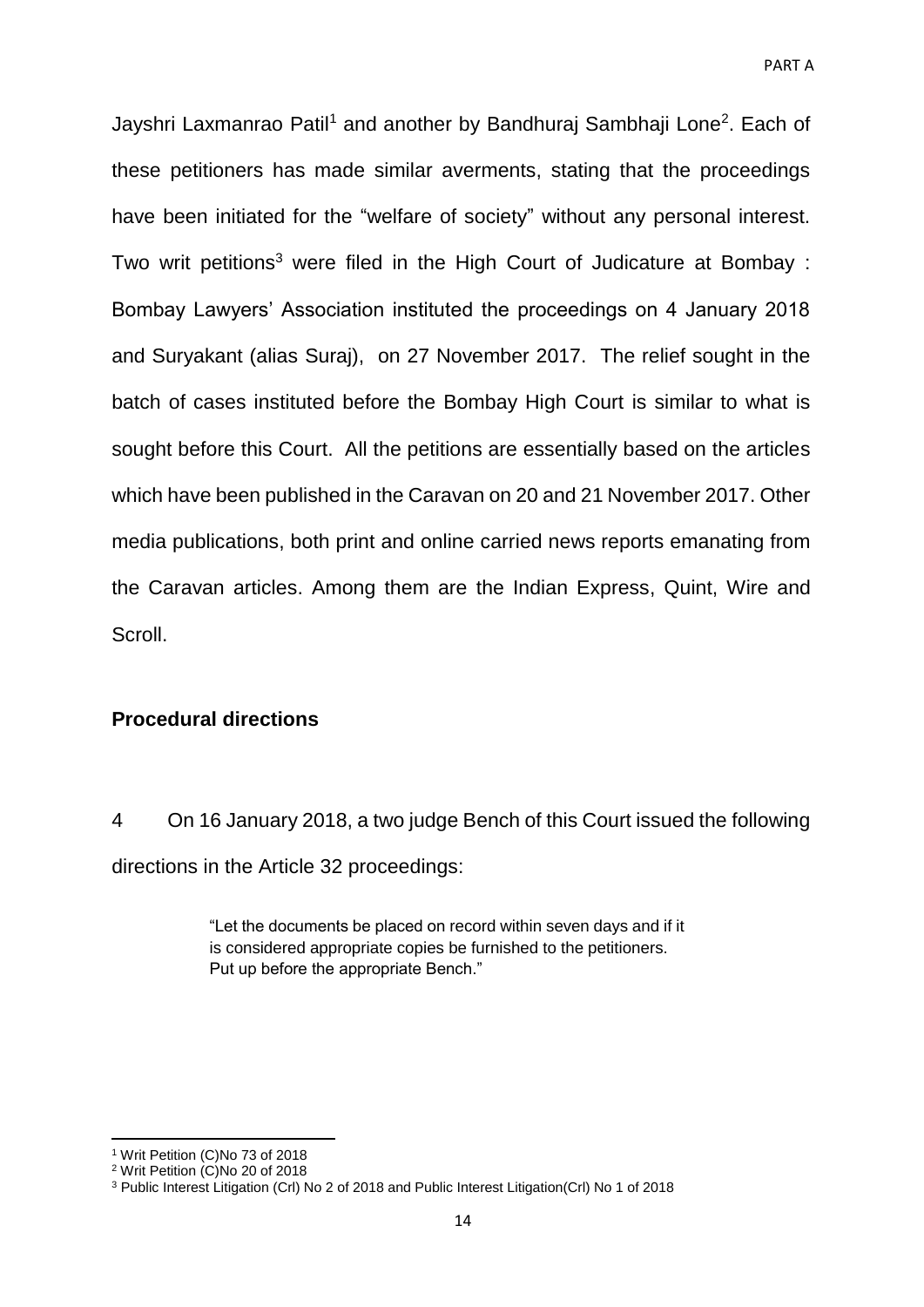In view of the direction to put up the case before the appropriate Bench, proceedings were mentioned before the learned Chief Justice on 19 January 2018 and were directed to be listed on 22 January 2018 "before the appropriate Bench as per roster". On 22 January 2018 the State of Maharashtra filed documents in a sealed cover of which copies were made available to counsel for the petitioners. The documents were taken on the record. Mr Dushyant Dave and Ms Indira Jaising, learned senior counsel indicated that they would be filing applications for intervention. This Court permitted them to do so. This Court was informed by counsel for the intervenors that they would be placing on record some documents which may have bearing on the case. Mr Harish Salve, learned senior counsel for the State of Maharashtra stated before the Court that there would be no objection to supply any other official documents in a sealed cover of which a list may be submitted by assisting counsel for the parties. This Court was apprised of the pendency of two writ petitions before the Bombay High Court, one at the principal seat and the other at the Nagpur Bench. Since the issue raised in the writ petitions before the Bombay High Court had the same subject matter, those petitions were transferred to this Court, to be heard along with the petitions under Article 32. Mr Dave, learned senior counsel appearing on behalf of the Bombay Lawyers' Association agreed to this course of action. The order of this Court dated 22 January 2018 also records the agreement of Ms Jaising to the transfer of the writ petitions from the Bombay High Court. Subsequently, Ms Jaising has clarified that since she is appearing for an intervenor and not for the petitioners in any of those writ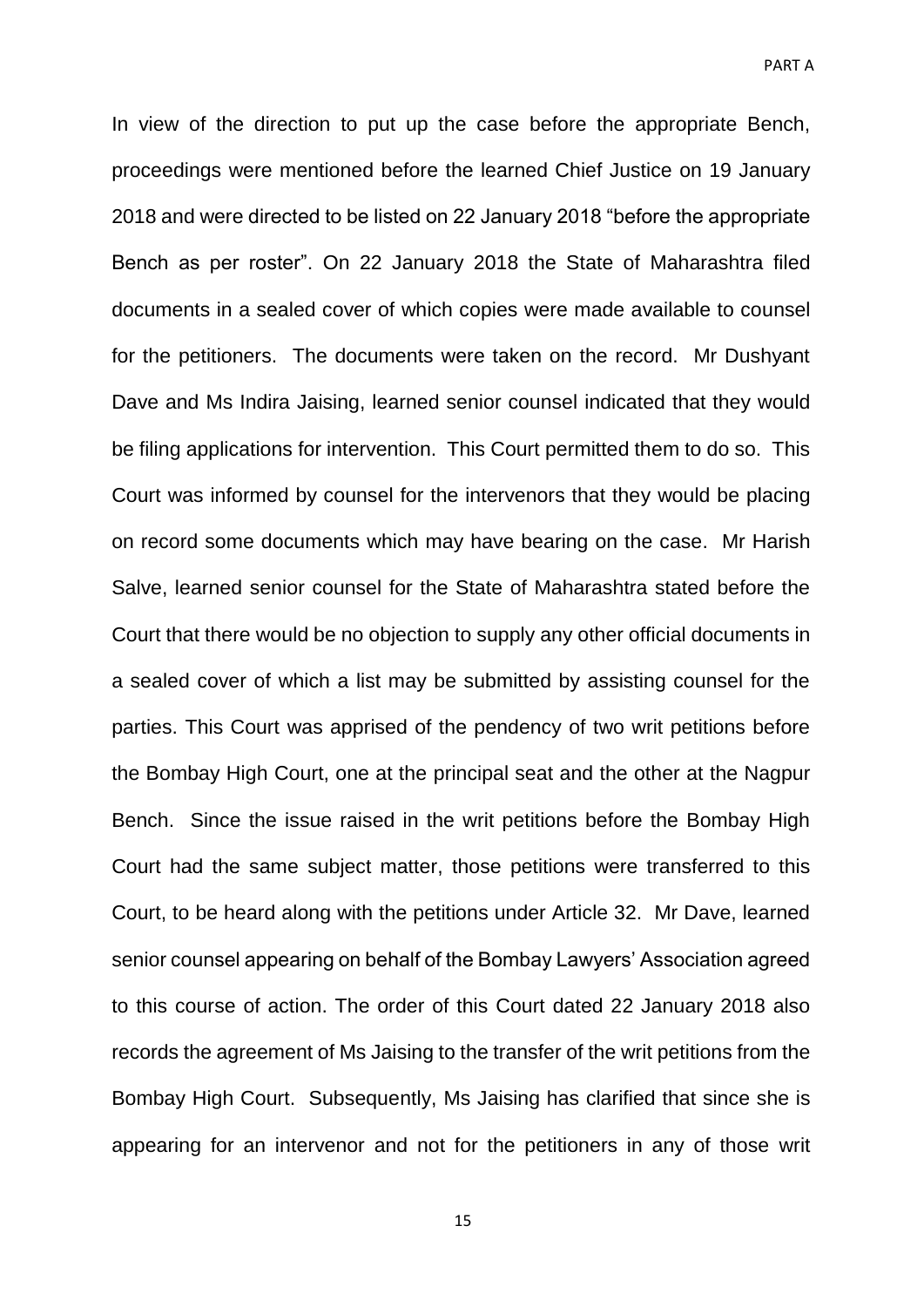petitions, her consent should not be recorded. We clarify the order dated 22 January 2018 to the effect that it was Mr Dave who has consented to the transfer of proceedings from the Bombay High Court.

5 Following the order of transfer, the entire batch of cases together with several applications for intervention have been heard. Hearings in this batch of cases have taken place on 2 February 2018, 5 February 2018, 9 February 2018, 12 February 2018, 19 February 2018, 5 March 2018, 8 March 2018, 9 March 2018 and 16 March 2018.

6 We have heard Mr Dushyant Dave, Ms Indira Jaising, Mr V Giri, Mr Pallav Shishodia, Mr PV Surendranath, learned senior counsel and Mr Kuldip Rai and Mr Prashant Bhushan on behalf of the petitioners and the intervenors. Mr Mukul Rohtagi and Mr Harish Salve, learned senior counsel have appeared for the respondent State.

7 In view of the nature of the issue which has been raised in the proceedings, we have permitted learned counsel appearing on behalf of the petitioners as well as the intervenors to rely upon such documentary material as would enable them to advance their submissions without being bound by technicalities of procedure. In order to analyse the facts as they emerge before the Court, it is necessary to construct the sequence of events from the material before the Court.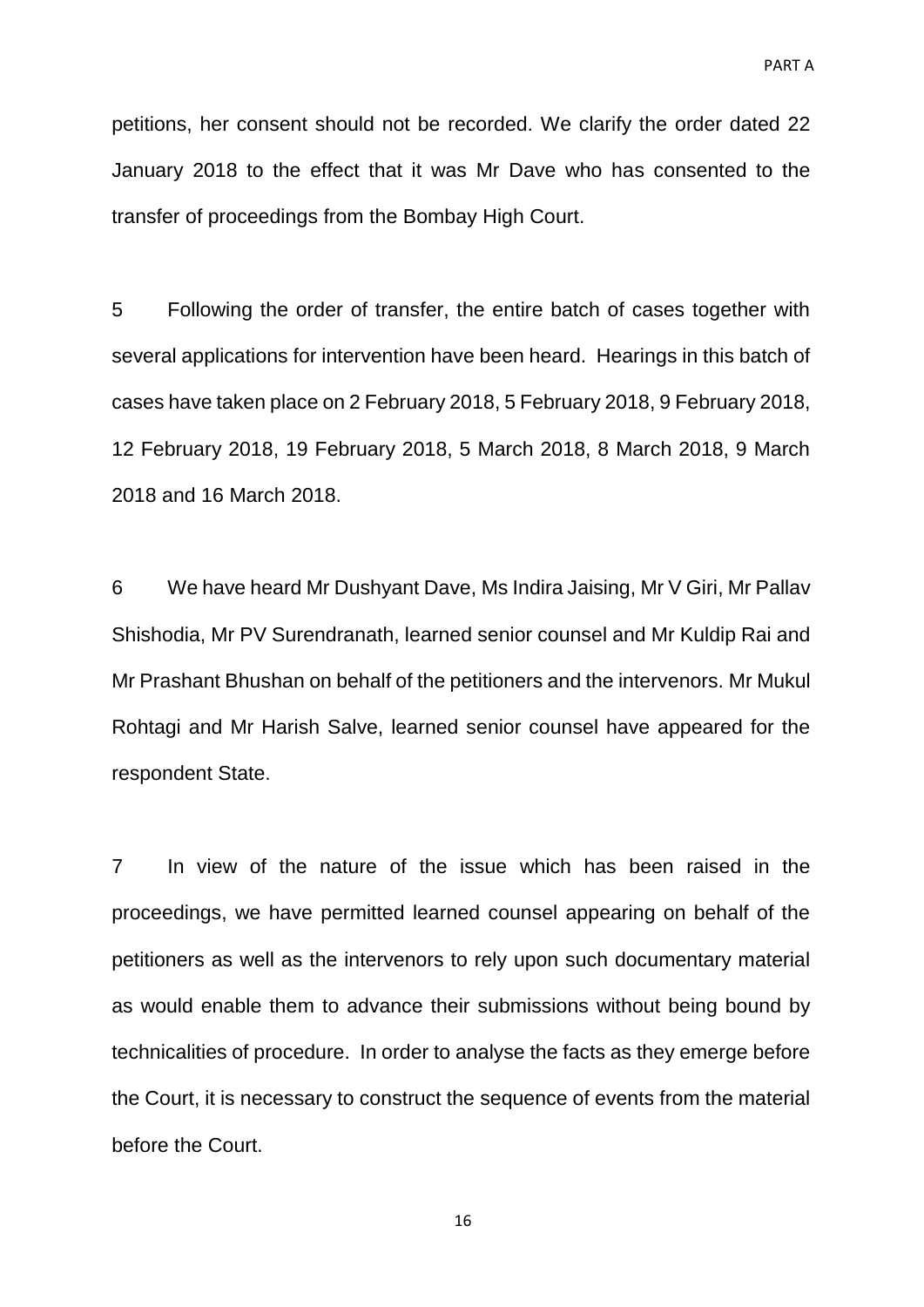#### **Sequence of events**

8 Shri Brijgopal Harkishan Loya ('Judge Loya') was presiding over the CBI Special Court in Mumbai. The criminal trial arising out of the encounter killings of Sohrabuddin Sheikh was assigned to his court. Among the accused in the case was Amit Shah, the "national President of the Bharatiya Janata Party". On 29 November 2014 Judge Loya travelled on an overnight train from Mumbai to Nagpur together with two other judicial officers, Shri Shrikant Kulkarni ("Judge Kulkarni") and Shri SM Modak ("Judge Modak") to attend the wedding in the family of another judicial officer, Smt Swapna Joshi who was then a Member Secretary of the Maharashtra State Legal Services Authority. Judge Kulkarni was at the material time working as Registrar (Judicial-I) on the Appellate side of the Bombay High Court and Judge Modak was the Principal District Judge at Alibag. Judge Loya was a Judge in the City Civil and Sessions Court at Mumbai. On 30 November 2014, Judge Loya and his colleagues attended the wedding reception. According to his colleagues, all of them stayed at Ravi Bhavan, a government guest house at Nagpur. This has been a contentious issue. In the early hours of 1 December 2014 Judge Loya is stated to have complained of chest pain. He was initially taken to Dande hospital, in close proximity of Ravi Bhavan. From there he was referred to a cardiac care facility. His colleagues are stated to have accompanied him to Meditrina hospital. Judge Loya died before he was admitted to Meditrina, since he was stated to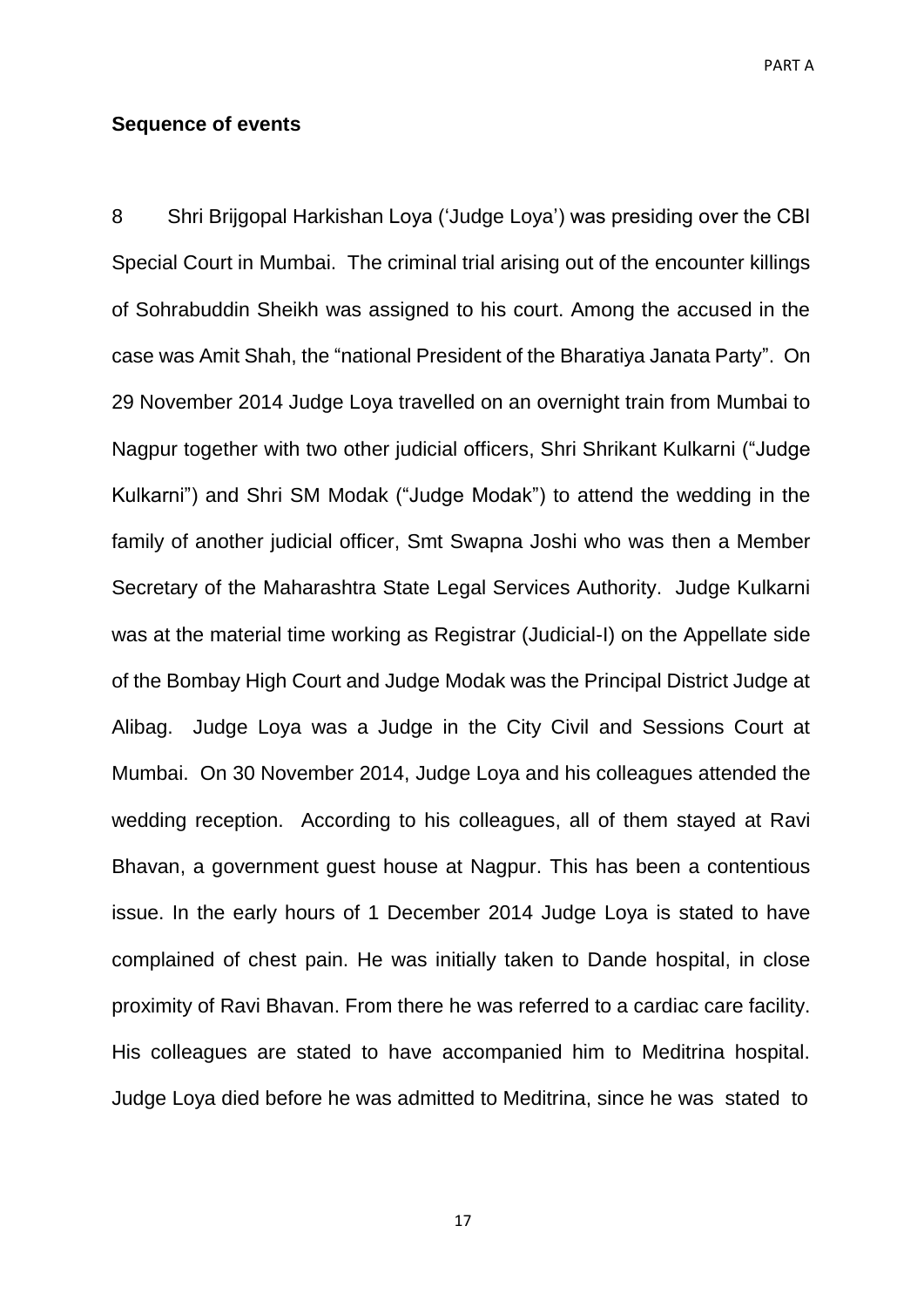have been 'brought dead'. There was an inquest panchnama followed by a post-mortem. After the formalities were completed, the body was taken to Gategaon, his village near Latur, nearly 450 kilometres away where the cremation took place.

#### **Issues**

9 The issue before the Court is whether the death of Judge Loya was due to natural causes, or as alleged by the petitioners (relying on the contents of news items or material which has come before the Court), there are circumstances which raise a reasonable suspicion about an unnatural death, warranting an inquiry or investigation on the directions of this Court. Moreover, should the contents of a news article by itself be made the basis to lodge an FIR under Section 154 of the Code of Criminal Procedure 1973.

#### **B The Discreet Enquiry**

10 Following the publication of the Caravan articles, the Principal Secretary (Special) in the Home Department of the state government directed a discreet inquiry by the Commissioner of the State Intelligence Department. Such an inquiry was initiated by Shri Sanjay Barve, Director General and Commissioner in the State Intelligence Department. By a communication dated 23 November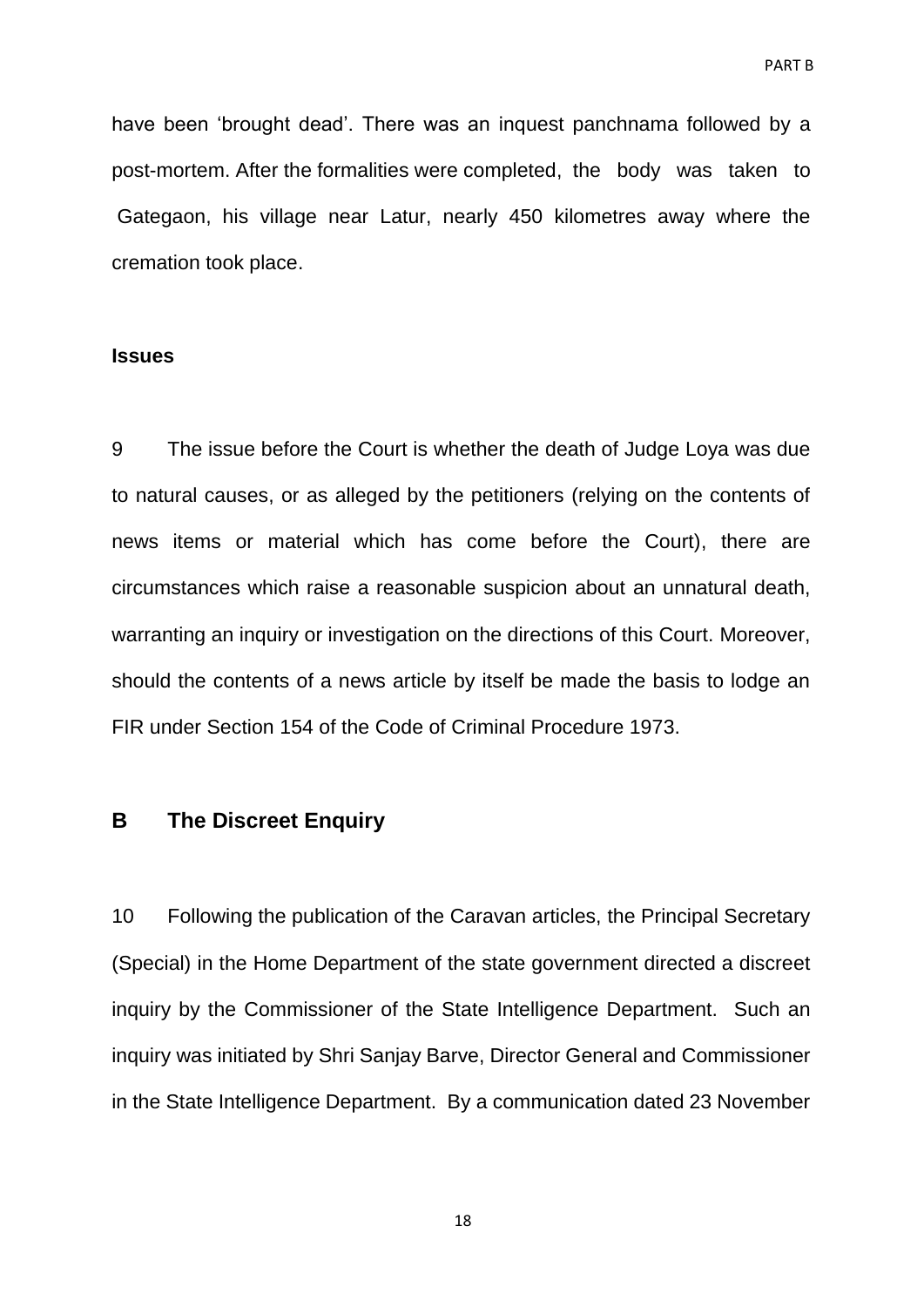2017 addressed to the Chief Justice of the Bombay High Court, he indicated that:

- "2. Following judicial officers had accompanied Mr. Loya to the hospital on 01/12/2014.
	- i. Mr Shrikant Kulkarni, Member Secretary Maharashtra State Legal Services Authority.
	- ii. Mr Modak Principal District Judge, Pune
	- iii. Mr Barde District Judge, City Civil Court, Mumbai
	- iv. Mr R R Rathi District Judge, Baramati.

Similarly, Hon'ble Justice Bhushan Gawai and Hon'ble Justice SB Shukre has also visited Meditrina Hospital, Nagpur after learning about the sad demise of the aforesaid judicial officer on 01/12/2014. "

The Commissioner sought the permission of the Chief Justice "to record the say of the above judicial officers" either in the form of a statement or a letter elaborating the sequence of events and the facts known to them in the matter. The Registrar General of the High Court, by a letter dated 23 November 2017, responded to the request and stated that the Chief Justice had granted the permission "to record the say" of the four judicial officers – Judge Shrikant Kulkarni, Judge Modak, Judge Barde and Judge RR Rathi. The report of the discreet inquiry dated 28 November 2017 was submitted to the Additional Chief Secretary (Home). The contents of the report are summarised below: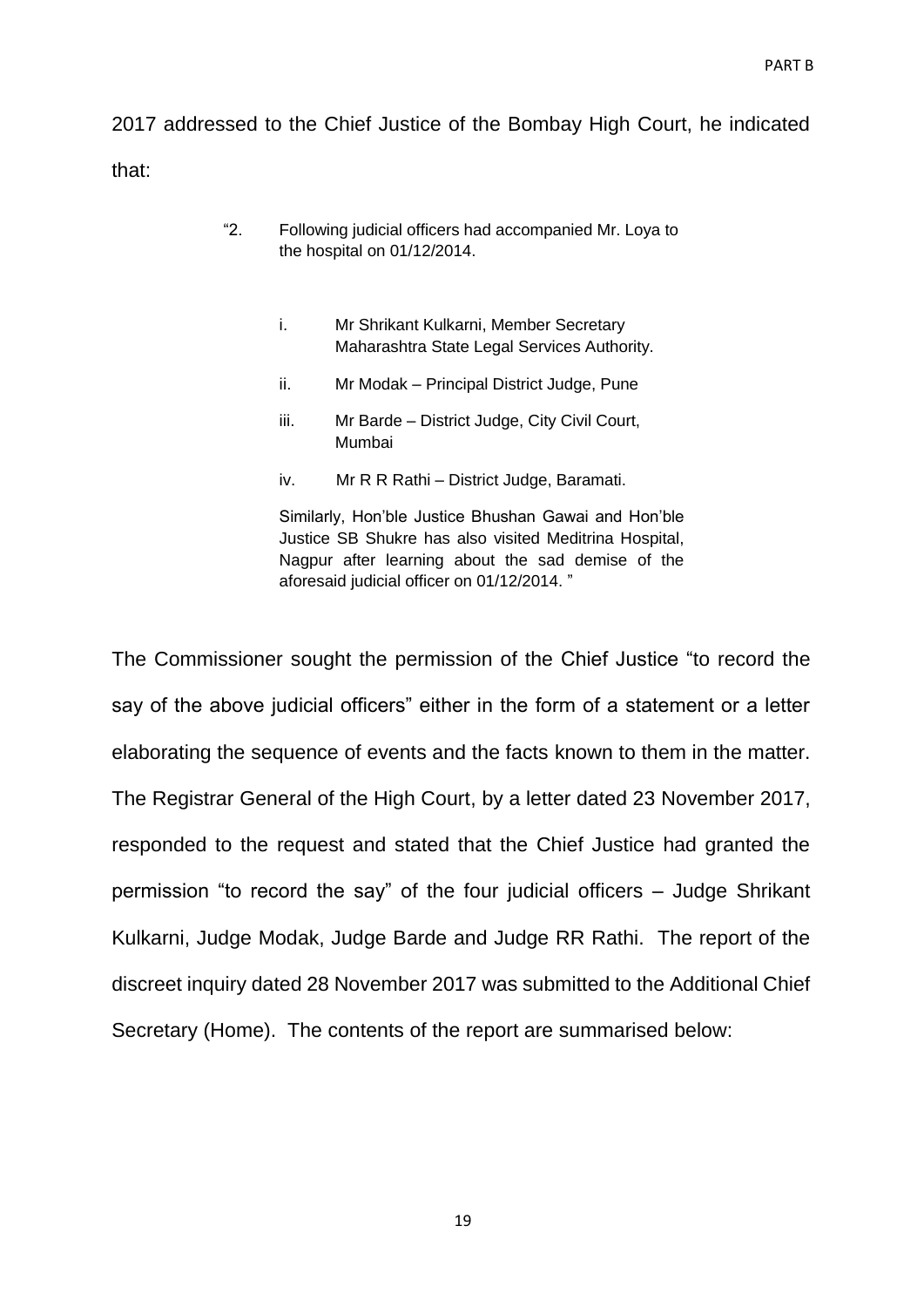- (i) Judge Loya was in Nagpur to attend the wedding in the family of a colleague on 30 November 2014 along with his colleagues, Judge Kulkarni and Judge Modak, both in the rank of Principal District Judges;
- (ii) The three judicial officers stayed at Ravi Bhavan;
- (iii) In the early hours of 1 December 2014 Judge Loya complained of chest pain. Judge Shrikant Kulkarni called Judge Barde who was posted at Nagpur. Judge Barde informed Judge RR Rathi, Deputy Registrar of the Bench of the High Court at Nagpur and both of them reached Ravi Bhavan. In the meantime Judge Kulkarni had also intimated another colleague, Judge Waikar about Judge Loya's ill health between 0400 hours and 0415 hours;
- (iv) Judge Loya was taken to Dande Hospital in the vehicle of Judge Barde. Judge Kulkarni, Judge Modak and Judge Rathi accompanied them to the hospital. After initial examination, he was advised to be taken to a cardiac centre;
- (v) The report in the Caravan article that Judge Loya was taken to Dande hospital in an auto rikshaw is incorrect;
- (vi) The Deputy Registrar Judge RR Rathi in the meantime called his relative, Dr Pankaj Harkut, a cardiologist who advised him to bring the patient to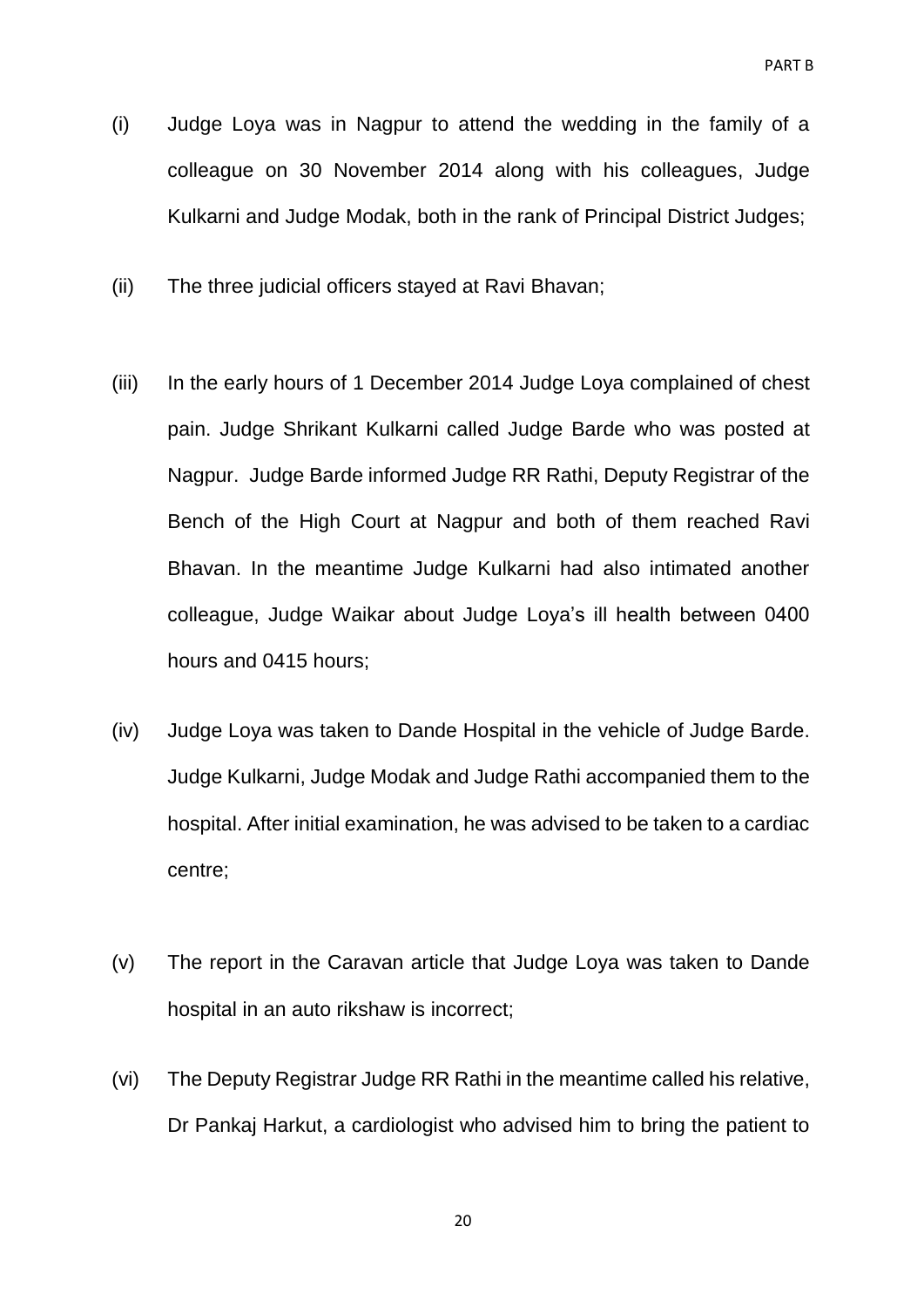Meditrina hospital. Following this conversation at about 0500 hours, the accompanying judges took Judge Loya to Meditrina hospital;

- (vii) Judge Loya was shifted to Meditrina hospital, where he was admitted by Judge Shrikant Kulkarni. He was provided emergency treatment at Meditrina hospital but was declared dead at 0615 hours on 1 December 2014;
- (viii) The 'progress notes' of the doctor at Meditrina hospital indicate that a post-mortem was advised. This sets at rest the doubts raised in the Caravan article about who had recommended the post-mortem;
- (ix) Meditrina hospital furnished information of a medico-legal case to Sitabardi police station, of the patient being brought dead. The police station at Sitabardi registered AD 00/2014 under Section 174 of the Code of Criminal Procedure 1973. This was subsequently transferred to Sadar police station where AD 44/2014 was registered at 1600 hours, on 1 December 2014. The ADs were registered on the information of one Dr Prashant Rathi;
- (x) Dr Prashant Rathi was informed about Judge Loya's illness by his relative (Rukmesh Jakhotiya) from Aurangabad who requested him to help in attending to Judge Loya;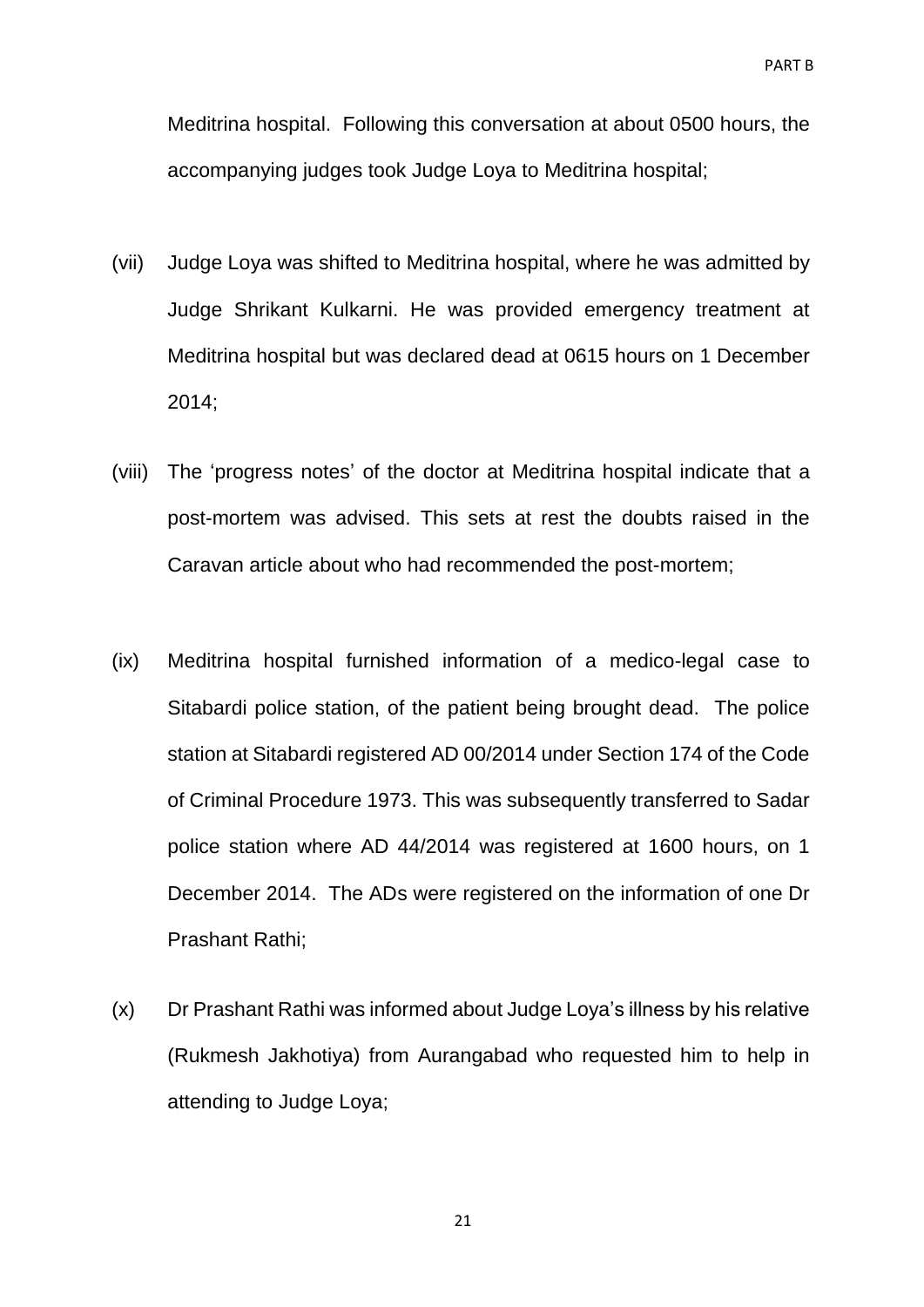(xi) The Caravan article raised certain doubts about the role of one Ishwar Baheti. In that context, the report of the Commissioner contains the following explanation:

> "3.8 Mr Ishwar Govindlal Baheti, who runs a medical pharmacy at Latur was an old friend of Mr Loya for over 35 years. Ishwar Govindlal Baheti's eldest brother, Dr Hansraj Govindlal Baheti [r/o Latur] got a call in the wee hours of 01- 12-2014 informing him about Mr Loya's health. On learning about his friend's condition from his brother [Dr Hansraj], Ishwar Govindlal Baheti called up his relative in Aurangabad, Mr Rukmesh Jakhotiya, who in turn requested Dr Prashant Rathi of Nagpur to provide assistance and care to Mr Loya. Mr Ishwar Govindlal Baheti also called up another cousin of Dr Loya, Mr Om Bhutada and got in touch with the Laturbased relatives of Mr Loya. During verification, Mr Ishwar Govindlal Baheti claimed that he was a worker and well-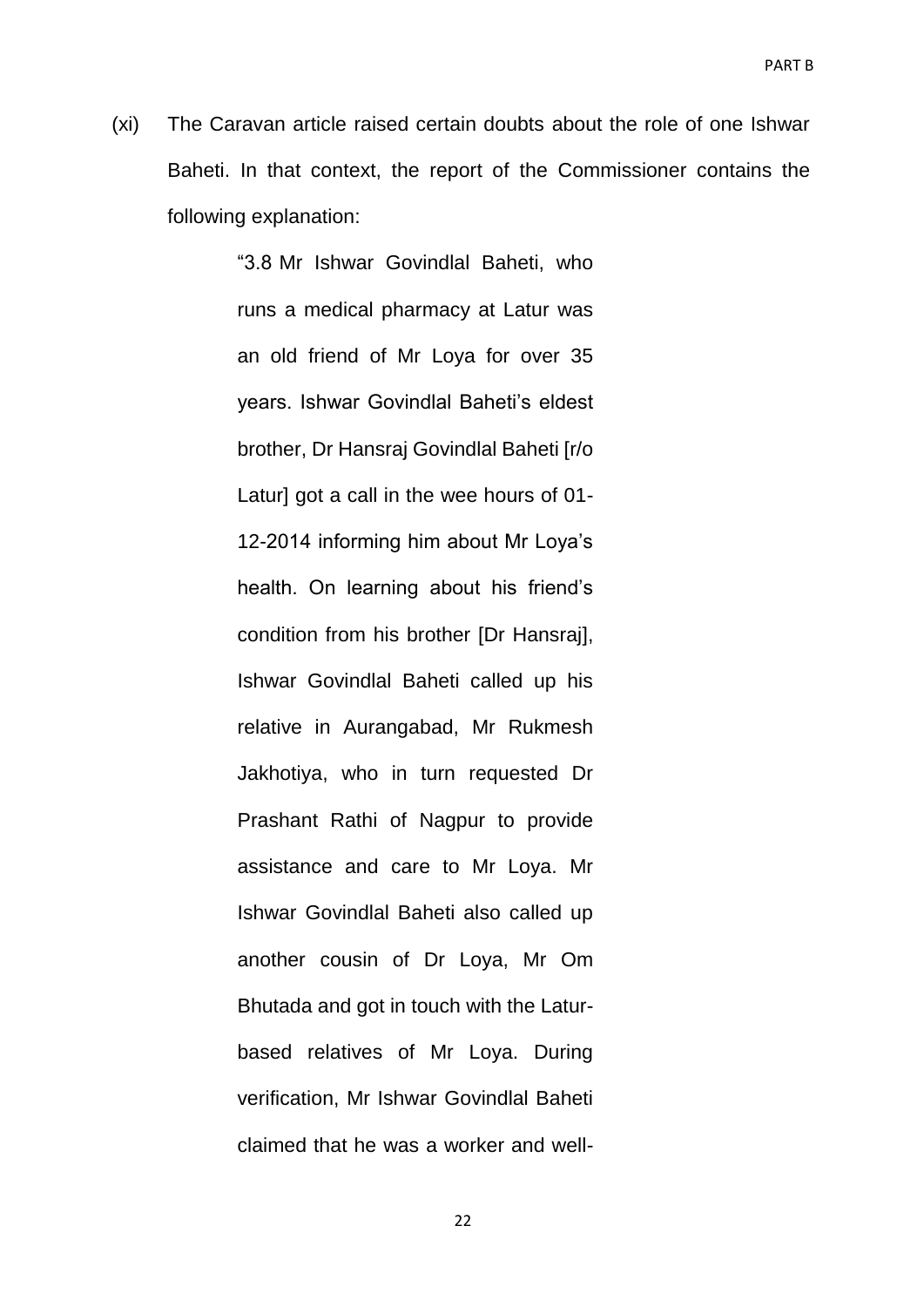wisher ["karyakarta & shubh-chintak"] of late Mr Vilasraoji Deskhmukh and that he was not connected with RSS. Late Mr Brijgopal Loya's father, Shri Harkishan Ramchandra Loya, confirmed to the undersigned that Ishwar Baheti was a close friend of his son and that he was 'like a brother' to him. Mr Loya's son, Anuj, has stated as follows: "my uncle, Mr Iswar Baheti had organized a big function in memoriy of my father on his first death anniversary according to panchang on 06-12-2015 at Gategaon, Latur where everyone from my family including my grandfather Harkishanji and my aunty Dr Anuradha were present." My verification revealed that Loya family held Mr Ishwar Baheti in very high esteem and treated him as a member of the family.

3.8.1 Incidentally, another gentleman by name Ishwar-prasad Bajranglal Baheti, @ 60 confirmed during the verification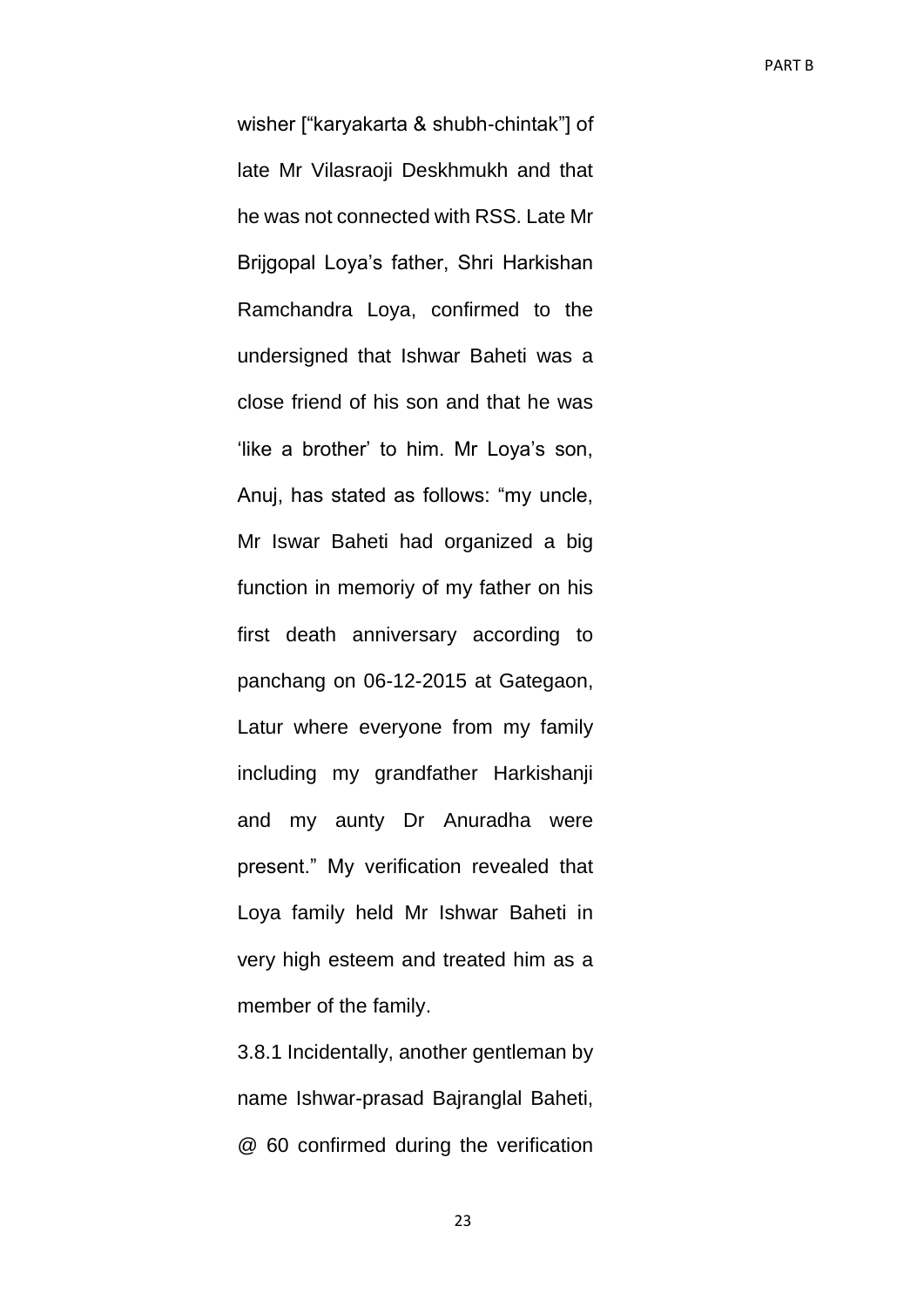that he used to be active in RSS long ago and that presently, he runs a shop called Radhey Shubhmangal Stores & Handicrafts in Latur. He also confirmed that he did not know Mr Loya and that he had not made any calls in connection with Mr Loya's health to anybody.

3.8.2 One more person by name – Ishwarlal Jawaharlal Baheti lives in Nilanga, District Latur where he runs a shop called Amrit General Stores. During verification, he also confirmed that he did not know Mr Loya.

3.8.3 The above details dispel the doubts raised in the Caravan report about the role of **Mr Ishwar Baheti**."

(xii) Judge Barde and Judge Modak informed Judge Loya's relatives about his ill-health and death. The Principal Secretary to the Chief Justice and other Judges at the Nagpur Bench were also informed. Chief Justice Mohit Shah and Justices Bhushan Gavai, Justice SB Shukre and Justice PR Bora visited Meditrina hospital around 0700 hours on 1 December 2014. The Chief Justice directed the officials present there to make necessary administrative arrangements;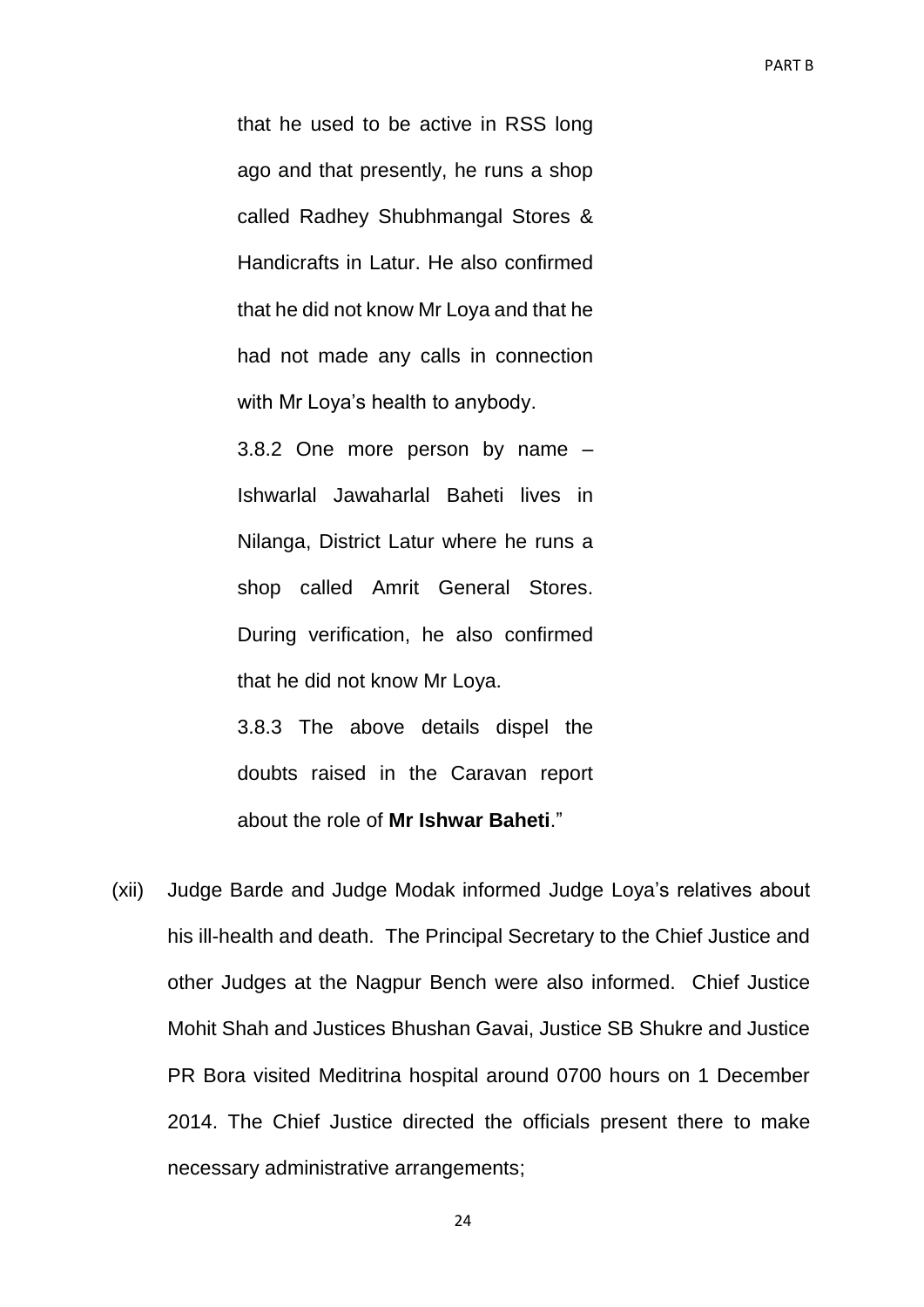- (xiii) The entire sequence of events was narrated in the statements filed by the four judicial officers – Judge Kulkarni, Judge Modak, Judge Barde and Judge RR Rathi;
- (xiv) An inquest was conducted between 1000 hours and 1030 hours on 1 December 2014. The post-mortem was conducted between 1055 hours and 1155 hours on 1 December 2014. The post-mortem report indicates the absence of any bodily injury and notes the cause of death as "coronary artery insufficiency". The report of the Regional Forensic Science Laboratory indicates that no traces of poison have been found;
- (xv) The factual position indicates that Judge Loya suffered a heart attack in the early hours of 1 December 2014 and died in consequence. His body was sent to village Gategaon in Latur in an ambulance. Two judicial magistrates from Nagpur, Mr Yogesh Rahangdale and Mr Swayam Chopda were deputed by Judge Sonawane, Principal District Judge, Nagpur to accompany the body. The statement in the Caravan article that the body was not accompanied by anyone is incorrect;
- (xvi) Intimation of the death was furnished to the members of the family of Judge Loya and to his colleagues who resided at Haji Ali, Mumbai by Judge Barde and Judge Modak in the early hours of 1 December 2014;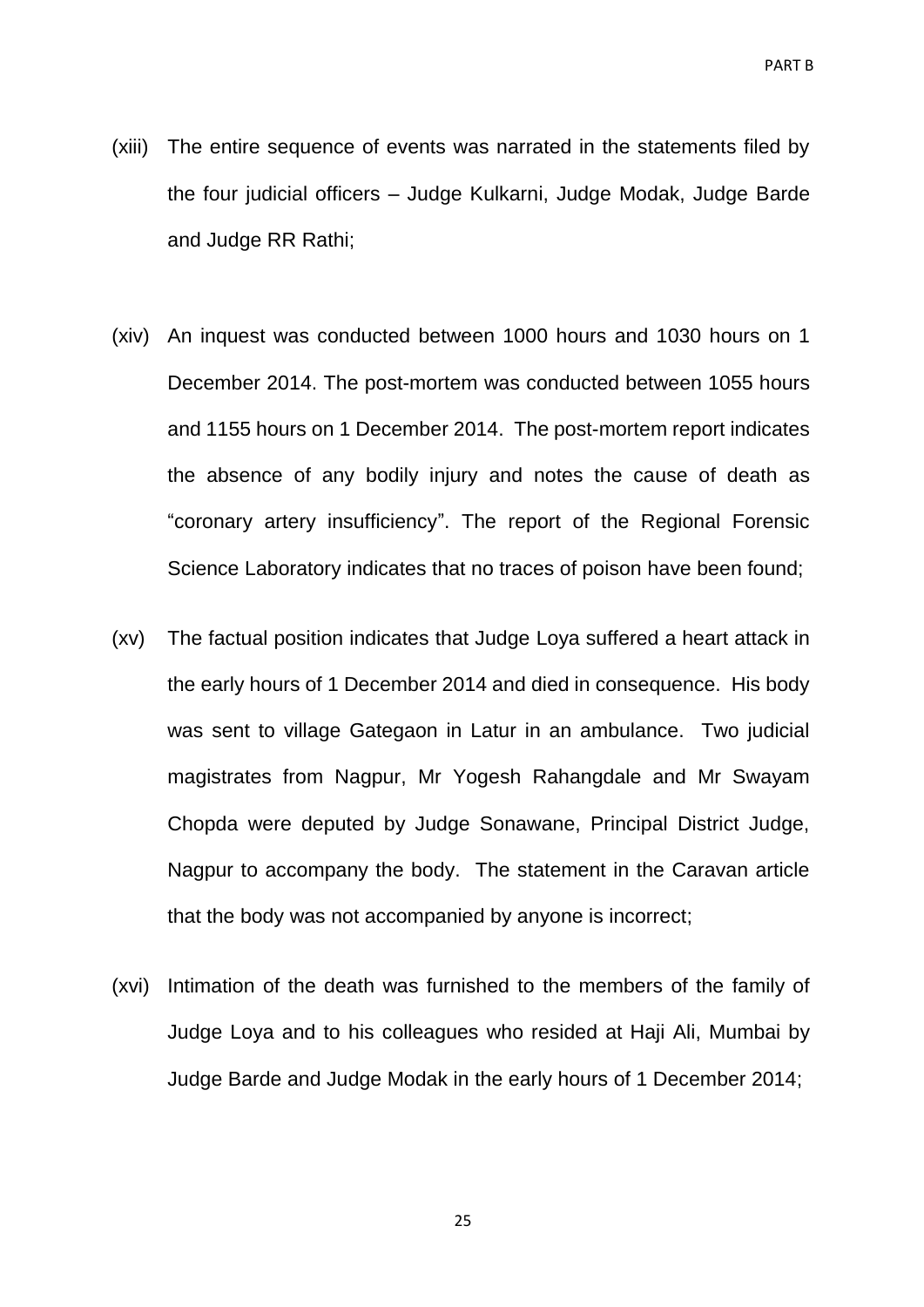- (xvii) The claim in the Caravan article that sources in the Government Medical College and Sitabardi police station had seen the body during the course of the night was devoid of substance;
- (xviii) The reference in the Caravan article to blood-stains on the neck of the deceased is contrary to the post-mortem report which stated that there were no external injuries on the body;
- (xix) The members of Judge Loya's family including his son, wife, father and sister have not supported the insinuations in the Caravan article; and
- (xx) The second article in Caravan dated 21 November 2017 contains unfounded insinuations against the former Chief Justice of the Bombay High Court Shri Justice Mohit Shah. They have been levelled on the basis of an array of hearsay versions. The report concludes by stating that the article published in the Caravan "made several unsubstantiated claims and is replete with falsehoods".

The conclusion of the discreet inquiry is that Judge Loya suffered a heart attack in the presence of his colleagues belonging to the judicial fraternity. They had made all possible efforts to provide medical assistance to save him. Judge Loya died as a result of natural causes.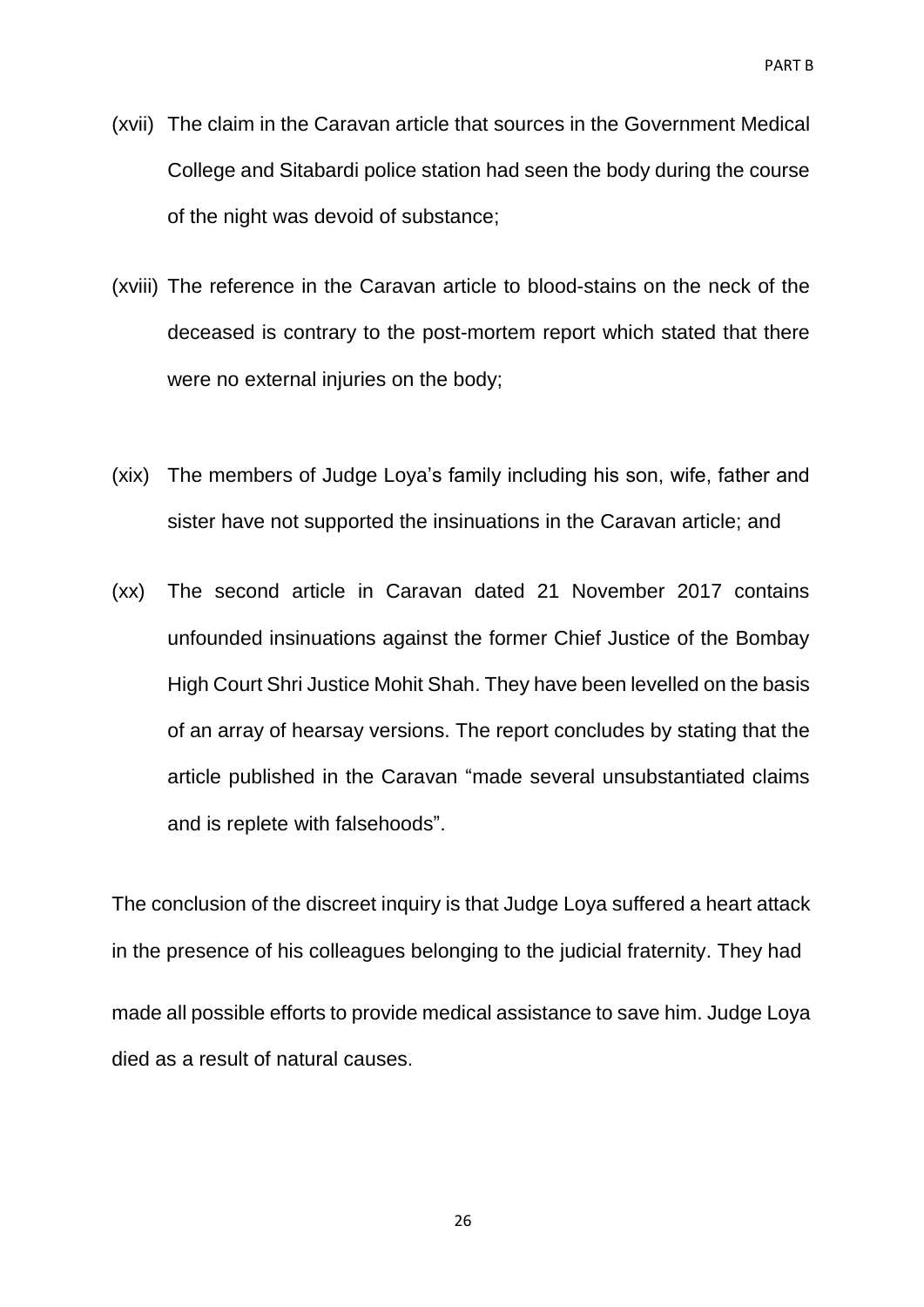## **C Submissions:**

## **I The petitioners and intervenors**

## **A Mr Dushyant Dave**

11 Mr Dushyant Dave, learned senior counsel appearing on behalf of the Bombay Lawyers' Association has premised his submissions on the foundation that the cause which he represents raises "serious questions of general importance as to (the) independence of judiciary" and the protection of the subordinate judiciary against threats or attacks. Mr Dave emphasised the role espoused by the petitioners, by adverting to the decision of this Court in **Delhi Judicial Service Association, Tis Hazari Court, Delhi** v State of Gujarat<sup>4</sup> in

which this Court regarded an assault on a judicial officer as something which affected judicial authority as well as the administration of justice in the entire country. An impassioned plea has been made that the Court should have regard to the background of this case, originating in the judgment in Rubabbuddin Sheikh v State of Gujarat<sup>5</sup>. While transferring the investigation to the CBI, this Court observed:

> "..in order to make sure that justice is not only done, but also is seen to be done and considering the involvement of the State police authorities and particularly the high officials of the State of Gujarat, we are compelled even at this stage to direct the CBI Authorities to investigate into the matter."

<sup>1</sup> 4 (1991) 4 SCC 406

<sup>5</sup> (2010) 2 SCC 200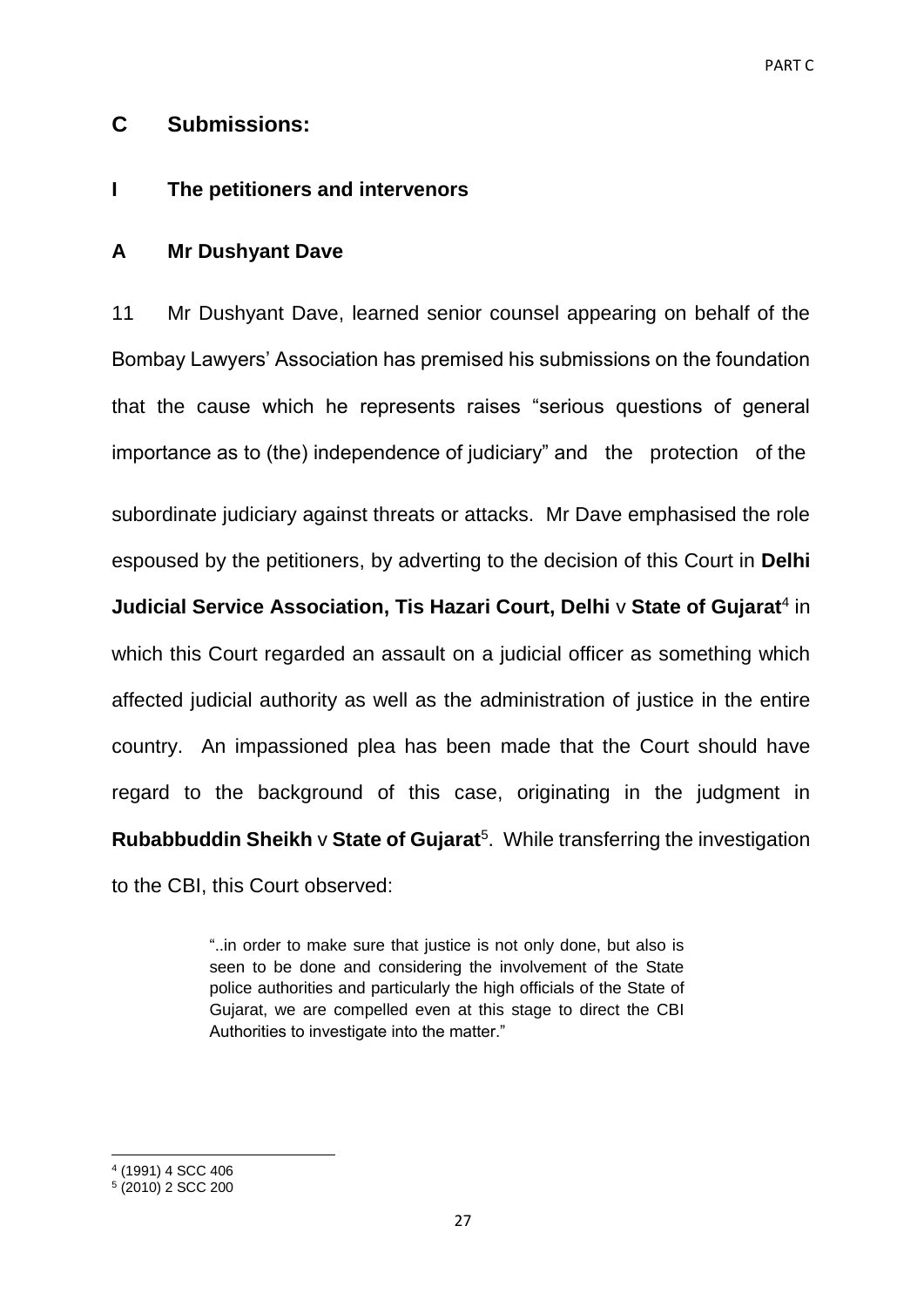After this court directed a CBI investigation into the killings of Sohrabuddin and his wife Kauserbi, a charge-sheet was submitted against a number of accused including Amit Shah, the then Minister of State for Home in the State of Gujarat. Subsequently, in **Narmada Bai** v **State of Gujarat**<sup>6</sup> this Court directed a separate investigation by the CBI into the killing of Tulsiram Prajapai, which, it has been submitted, was a part of the conspiracy to kill Sohrabuddin and Kauserbi. In issuing these directions, this Court held thus:

> "It is not in dispute that it is the age-old maxim that justice must not only be done but must be seen to be done. The fact that in the case of murder of an associate of Tulsiram Prajapati, senior police officials and a senior politician were accused may shake the confidence of public in investigation conducted by the State police. If the majesty of the rule of law is to be upheld and if it is to be ensured that the guilty are punished in accordance with law notwithstanding their status and authority which they might have enjoyed, it is desirable to entrust the investigation to CBI."

## Subsequently, in **Central Bureau of Investigation** v **Amitbhai Anil Chandra**

Shah<sup>7</sup>, while upholding the grant of bail by the Gujarat High Court, this Court

ordered the transfer of the criminal case outside the State of Gujarat to the State

of Maharashtra. The following directions were issued:

"In another decision in **Ravindra Pal Singh** v **Santosh Kumar Jaiswal<sup>8</sup> ,** this Court directed for transfer of the case outside the State because some of the accused in a case of fake encounter were policemen. The case in hand has far more stronger reasons for being transferred outside the State. We, accordingly, direct for the transfer of Special Case No.5 of 2010 pending in the Court of the Additional Chief Metropolitan Magistrate, CBI, Courtroom No 2, Mirzapur, Ahmedabad titled **CBI** v **D.G.Vanzara** to the Court of CBI, Bombay. The Registrar General of the Gujarat High Court is directed to collect the entire record of the case from the Court of

**.** 

<sup>6</sup> (2011) 5 SCC 79

<sup>7</sup> (2012) 10 SCC 545

<sup>8</sup> (2011) 4 SCC 746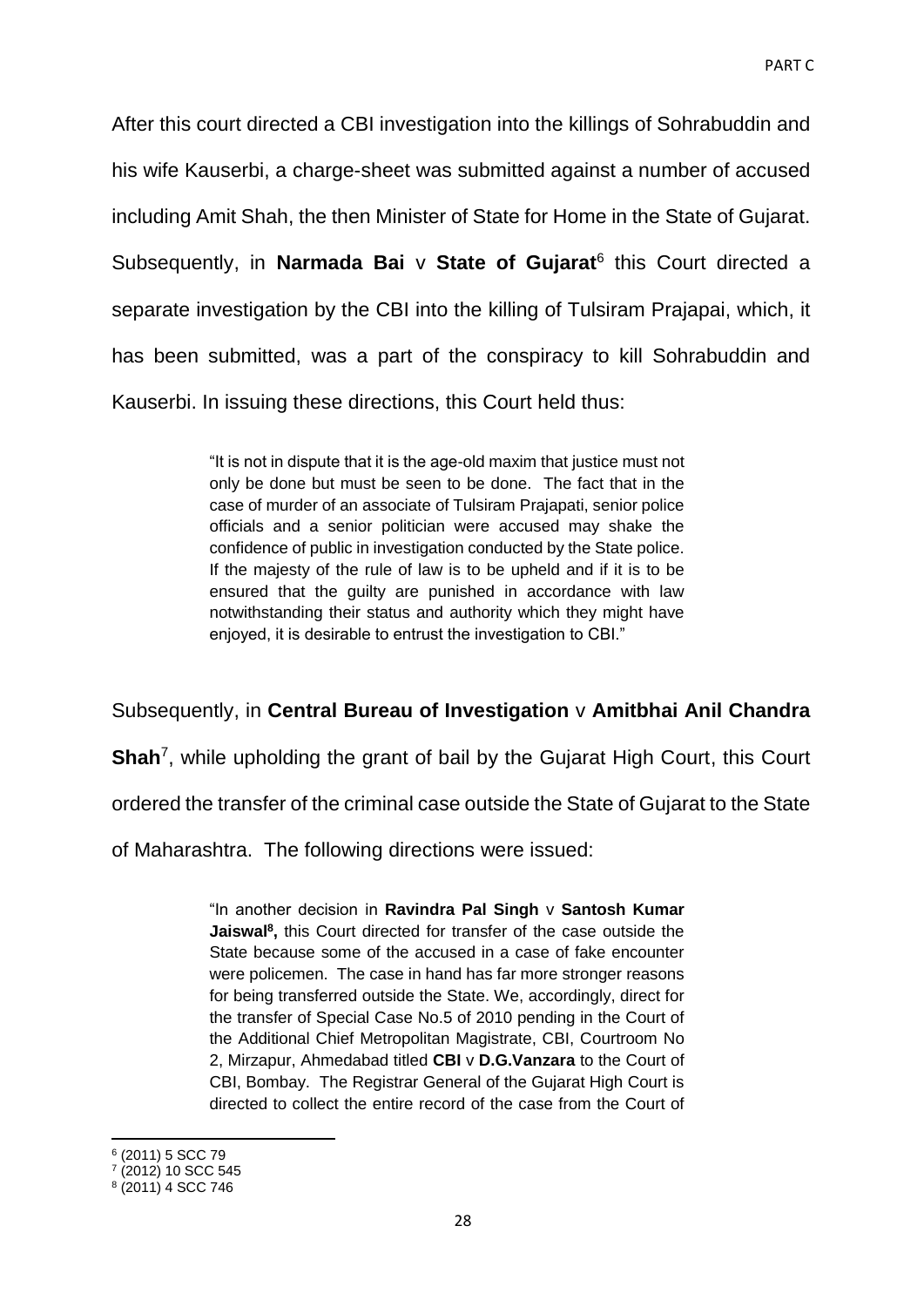the Additional Chief Metropolitan Magistrate, CBI, Room No 2, Mirzapur, Ahmedabad and to transmit it to the Registry of the Bombay High Court from where it would be sent to the CBI Court as may be decided by the Administrative Committee of the High Court. The Administrative Committee would assign the case to a court where the trial may be concluded judiciously, in accordance with law, and without any delay. The Administrative Committee would also ensure that the trial should be conducted from beginning to end by the same officer."

Mr Dave submitted that an application for discharge under Section 227 of the Code of Criminal Procedure was moved by Amit Shah in 2013. His application for exemption from personal appearance was declined by Judge JT Utpat who was nominated by the Administrative Committee of the Bombay High Court in pursuance of the directions extracted above. Before the proceedings could be taken up, it was alleged, Judge Utpat was transferred on 25 June 2014 by the Administrative Committee of the Bombay High Court contrary to the directions contained in the judgment of this Court dated 27 September 2012. Following the transfer, Judge Loya was appointed as CBI judge in which assignment he continued until his death on 1 December 2014. Mr Dave urges that the decision to transfer Judge Utpat, without seeking appropriate orders of this Court "raises serious questions, if not doubts, about the functioning of the Administrative Committee of the High Court". After Judge Loya died on 1 December 2014, a new appointment of Judge MB Gosavi was initiated. The discharge application was allowed on 30 December 2014. Mr Dave has categorically stated before the Court that the legality of the order of discharge is not being questioned in the present proceedings. CBI, it has been submitted, did not assail the order of discharge though it subsequently filed appeals against the discharge of some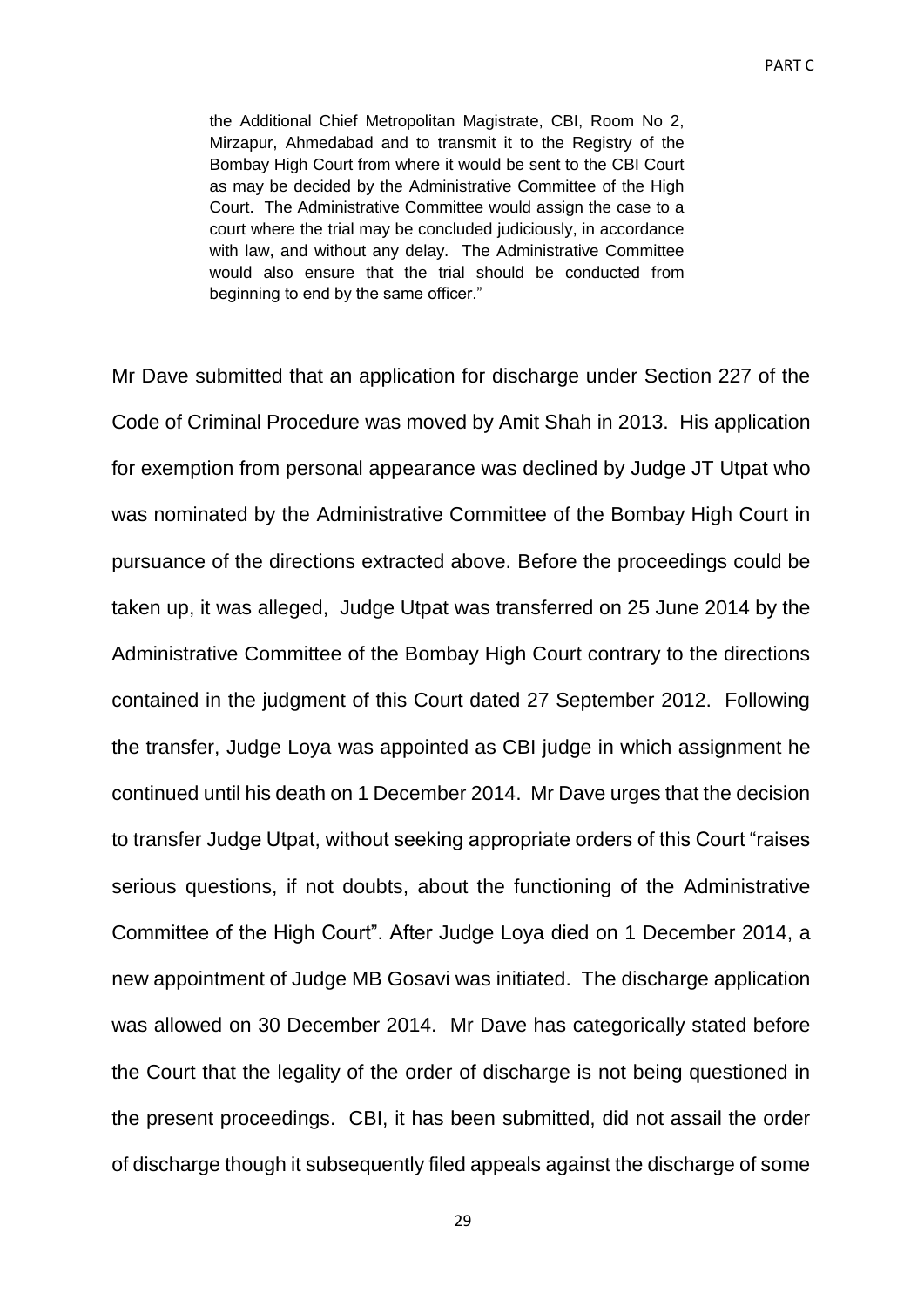police officers. Rubabuddin, the original petitioner also challenged the order of discharge but withdrew the application for condonation of delay thus rendering the criminal revision application as not maintainable before the Bombay High Court.

12 Based on this background, Mr Dave has submitted that the respondents should be directed to file "appropriate affidavits" on oath having regard to the fact that the jurisdiction under Article 32 is extraordinary in its nature and scope.

13 Mr Dave has submitted that the discreet inquiry and report prepared by the Commissioner of the State Intelligence Department is an attempt to stall an independent investigation. It is, according to him, unusual for the state government to order a discreet inquiry on the basis of a report published in a news periodical. Highlighting the sequence of events, it is urged that on 23 November 2017, the state government directed the Commissioner to conduct a discreet verification and on the same day, a letter was addressed to the Chief Justice of the Bombay High Court seeking to record the say of the four judicial officers who had accompanied Judge Loya to the hospital on 1 December 2014. The High Court of Bombay communicated the approval of the Chief Justice on the same day. The judicial officers submitted their statements within a day. The report was submitted by the Commissioner on 28 November 2017, within five days. There is, in his submission, a sense of alacrity which is not ordinarily found amongst public functionaries.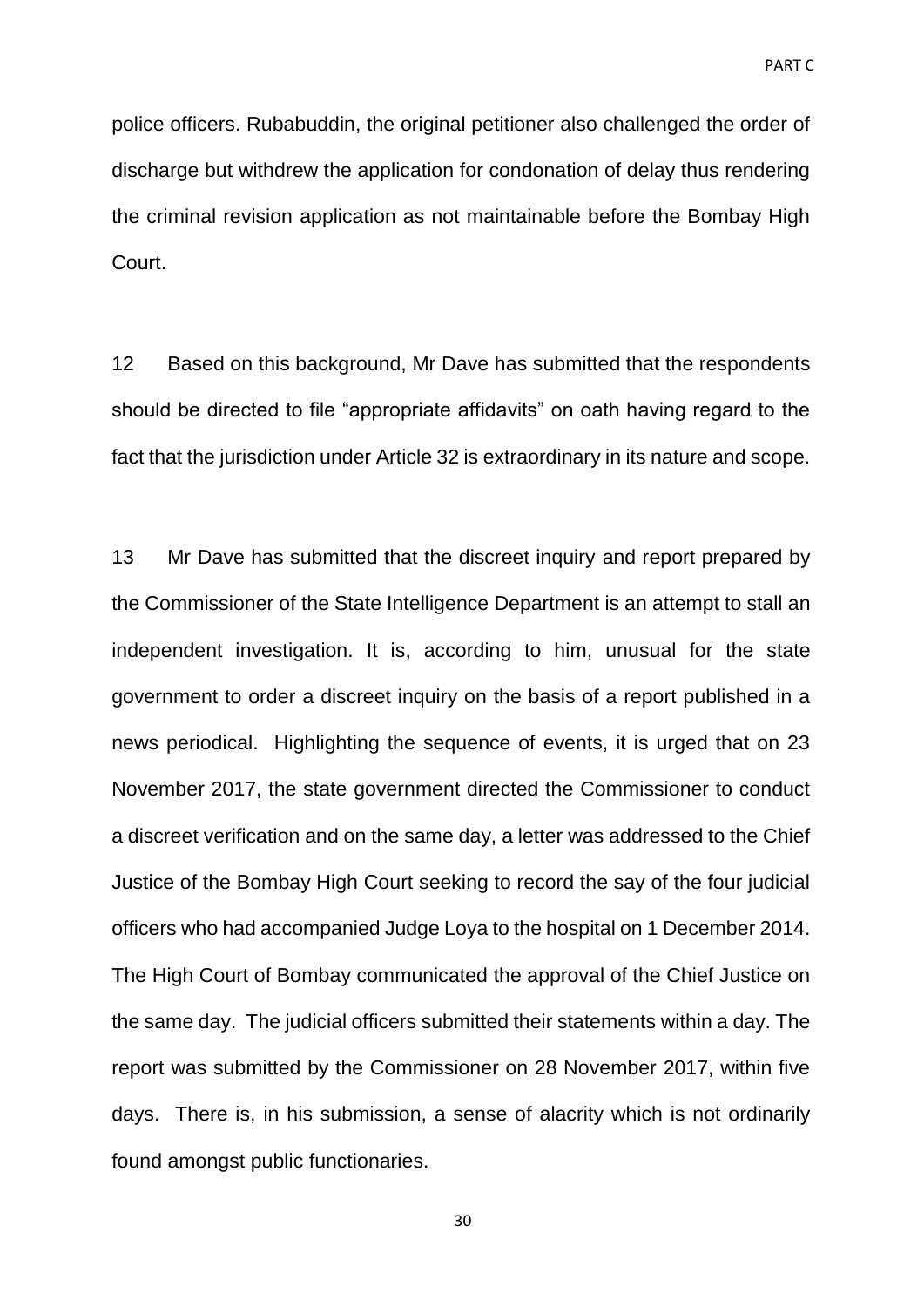14 The documents and statements which form part of the report of the Commissioner of State Intelligence have been called into question on the basis of the following submissions:

> "(i) The death investigation report prepared under Section 174 of the Code of Criminal Procedure Code by PSI RK Mundhe of the Sitabardi police station, Nagpur city dated 1 December 2014 records that the body of the deceased was identified by Dr Prashant Rathi and does not refer to the presence of any other individual, including the judicial officers;

> (ii) The case papers of Meditrina hospital record that the patient was brought dead to the hospital and was admitted by Judge Shrikant D Kulkarni who disclosed his relationship with the deceased as a friend. The progress notes of the doctor recorded that the accompanying person had indicated that the patient had suffered chest pain. The bill prepared by Meditrina hospital inexplicably contains charges for non-invasive lab, neurosurgery, diet consultation and non-medical expenses (the total bill being in the amount of Rs 4290);

> (iii) The post-mortem report describes the shirt and jeans worn by the deceased. It has been urged that if Judge Loya had suffered a heart attack in his sleep, it would not be conceivable that he would be sleeping in such clothes. The rigor mortis was found to be slightly present either in the upper limbs but not in the lower limbs. The submission is that if the cause of death was due to coronary artery insufficiency, rigor mortis would have set in fully. As against this, the form under which the dead body was sent for post-mortem indicates that rigor mortis was well marked;

> (iv) The report of the Regional Forensic Science Laboratory dated 5 February 2015 indicates that the viscera did not reveal any trace of poison. Analysis commenced on 5 January 2015 and was completed on 19 January 2015 in pursuance of AD 44/2014 of PS Sadar under Section 174 of the Cr PC. On 1 December 2014 Sitabardi police station which was investigating the matter had forwarded the body for post-mortem through police constable Pankaj. Doubt has been cast on the histo-pathologial report of 5 February 2015 on the ground that it refers to PS Sadar instead of Sitabardi. On 10 December 2014, Sadar police station addressed a letter to the Government Medical hospital, Nagpur to correct the name of Judge Loya from **Brijmohan** Harikishan Loya to **Brijgopal** Harikishan Loya. It has been urged that if Judge Loya was accompanied by his colleagues, his name would not have been furnished incorrectly to the hospital;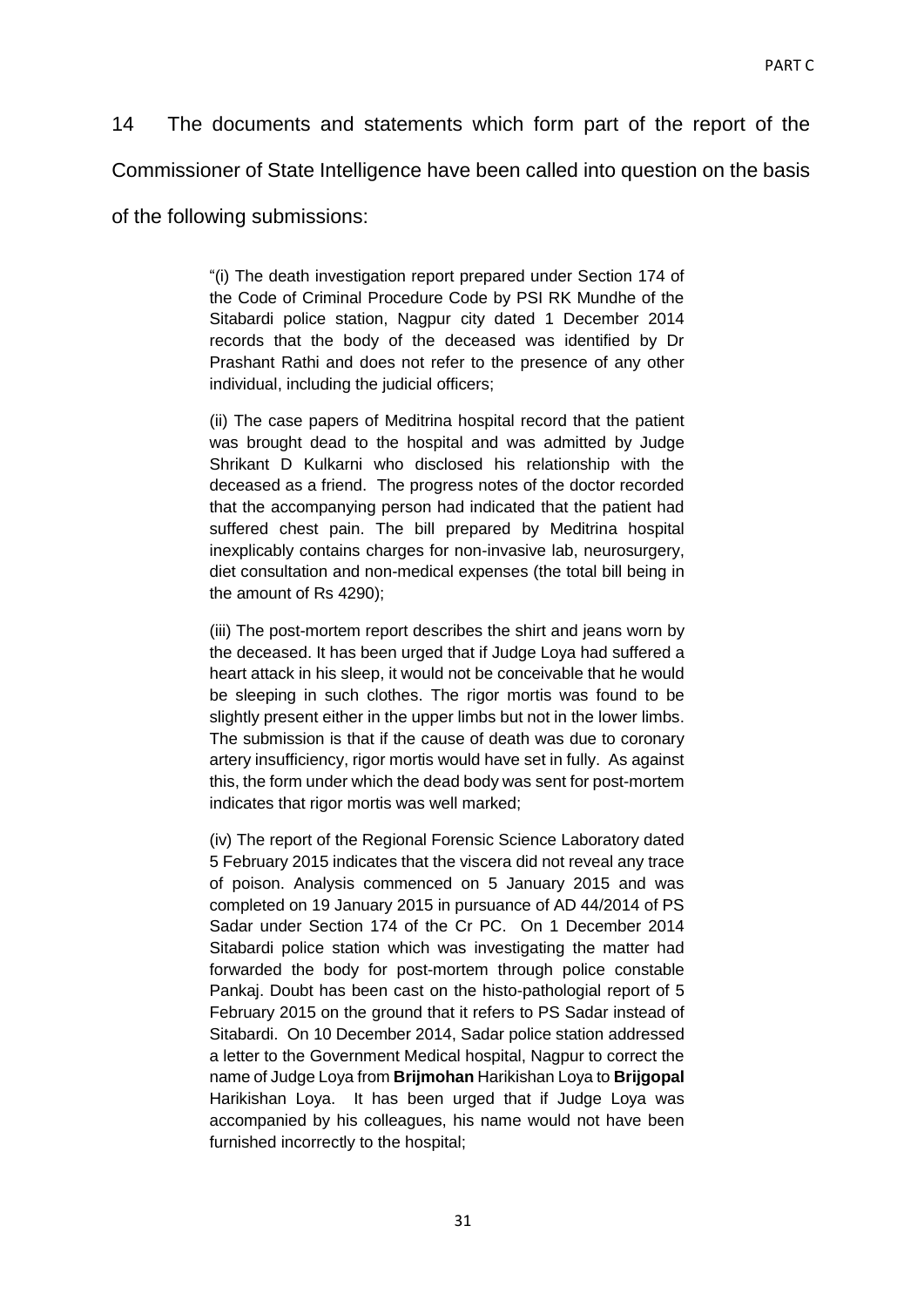(v) The record indicates that Sadar police station made a fresh accidental death summary almost one and a half years later on 2 February 2016. While doing so, the officer of PS Sadar recorded as follows:

"Sir,

PSI SD Warade was day officer on 01/12/2014, he got AD no 00/14, 174 CrPC from PC PANKAJ b No 6238 [from Sitabardi Police Station]. The said AD was that of Shri Brijgopal Harikishan Loya, age 48 years, resident of Hajiali Government Colony, Building No 11, Mumbai. On perusing the case diary, I found that the place of occurrence is in jurisdiction of Police Station Sadar, so I registered AD No 44/14, u/s 174 Cr PC."

If AD 44/14 was registered in February 2016, it was urged, there is a contradiction in the reference to the above AD in the report of the Regional Forensic Science Laboratory dated 5 February 2015;

(vi) The statements of the four judicial officers "omitted to say much more than what they have stated". None of them has furnished the suite number at Ravi Bhavan in which Judge Loya stayed during the night of 30 November 2014. The register of Ravi Bhavan does not contain any entry of Judge Loya having stayed there. The account of Judge Kulkarni that he stayed with Judge Loya and Judge Modak in the same suite at Ravi Bhavan has been called into question. The conduct of the judicial officers at Nagpur is criticized on the ground that none of them claims to have informed the family after the death had occurred. Judge Barde in his statement recorded that he and Judge Kulkarni had met the relatives of the deceased after a few days at Mumbai, which is submitted to be unnatural;

(vii) If indeed, the Chief Justice of the Bombay High Court, the Registrar General, judges of the High Court and judicial officers were present in the hospital, efforts would have been made to ensure that the family of Judge Loya travels to Nagpur by the next available flight;

(viii) While in 2015 Judge Loya's son had addressed a letter for the filing of an FIR or for instituting an inquiry into the death, and his father and sister had demanded an inquiry in video recorded interviews with Caravan and alleged that the Chief Justice of the Bombay High Court had made an effort to bribe Judge Loya, the subsequent statements of the members of the family have been extracted by the State Intelligence Department and ought not to be relied upon;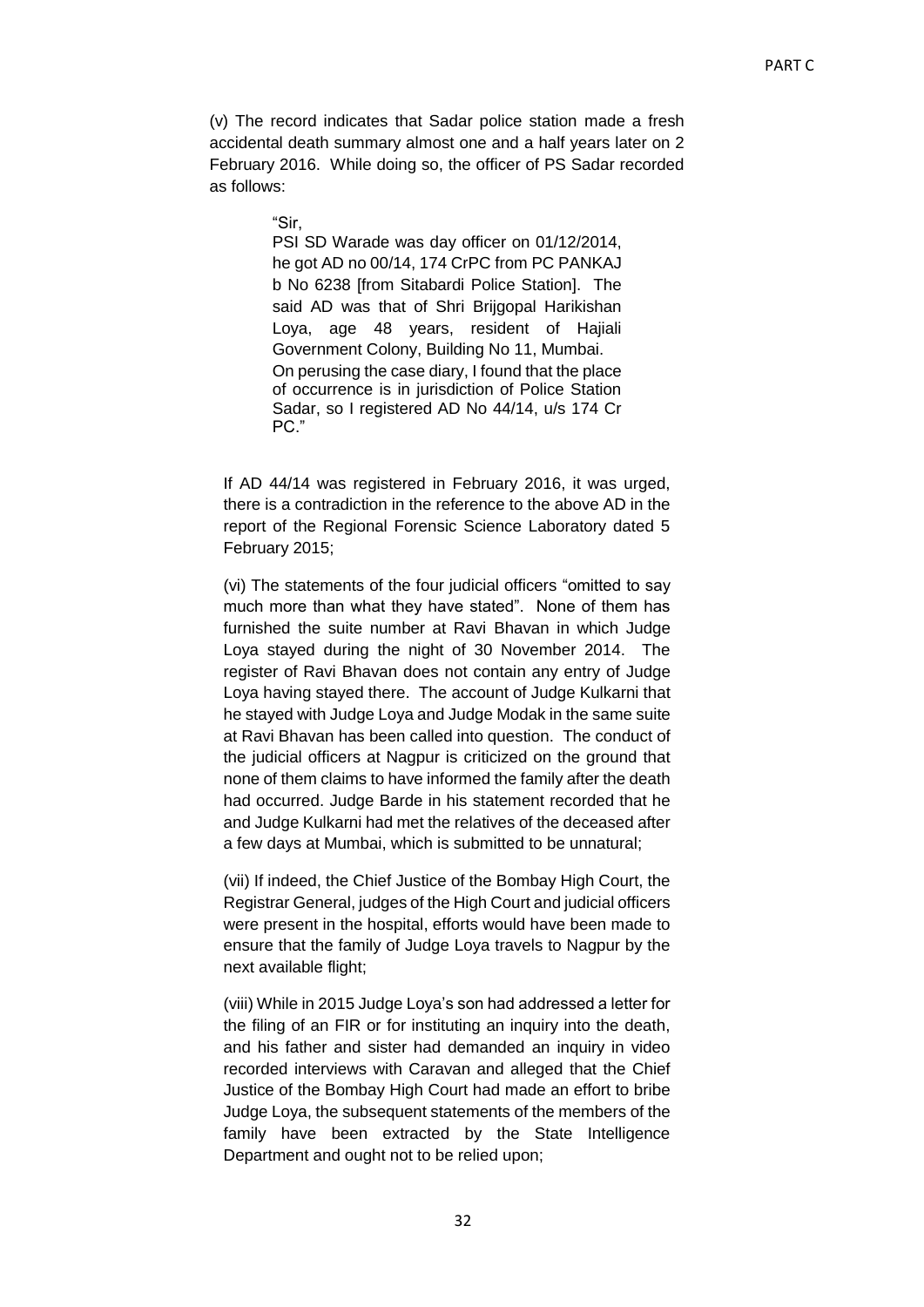(ix) The security of Judge Loya was withdrawn on 24 November 2014 a week before his death;

(x) The Commissioner in the State Intelligence Department did not meet any person nor did he visit any place to satisfy himself of the truthfulness of the statements or facts;

(xi) The statement of Dr Prashant Rathi was recorded on 22 November 2017 by the police at Nagpur though the discreet inquiry was ordered on 23 November 2017;

(xii) The press interviews given by Justice Bhushan Gavai and Justice SB Shukre of the Bombay High Court to the Indian Express on 27 November 2017 contain a repetition of what the four district judges had mentioned in their letters. This raised a grave suspicion as to why the interviews were given to the press in the first place;

(xiii) The Commissioner ought to have examined the statements made by the father, sister and son of Judge Loya to Caravan;

(xiv) If Judge Loya had suffered a heart attack, his colleagues instead of taking him to Dande hospital ought to have shifted him to a reputed cardiac facility some of which were situated within a distance of five kilometres from Ravi Bhavan. That the judicial officers did not rush their colleague to "the best hospital available" raises doubts about the theory that they had accompanied Judge Loya; and

(xv) While on one hand Dr Dande claimed that an ECG was taken, Judge Rathi in his statement has recorded that at Dande hospital the ECG machine was not working."

On the above grounds, it has been submitted, that the report of the Commissioner of State Intelligence should be rejected. An independent inquiry by a Special Investigating Team has been sought. He has suggested to the Court that this is a fit case for initiating the in-house procedure against two judges of the Bombay High Court for granting an interview to the media.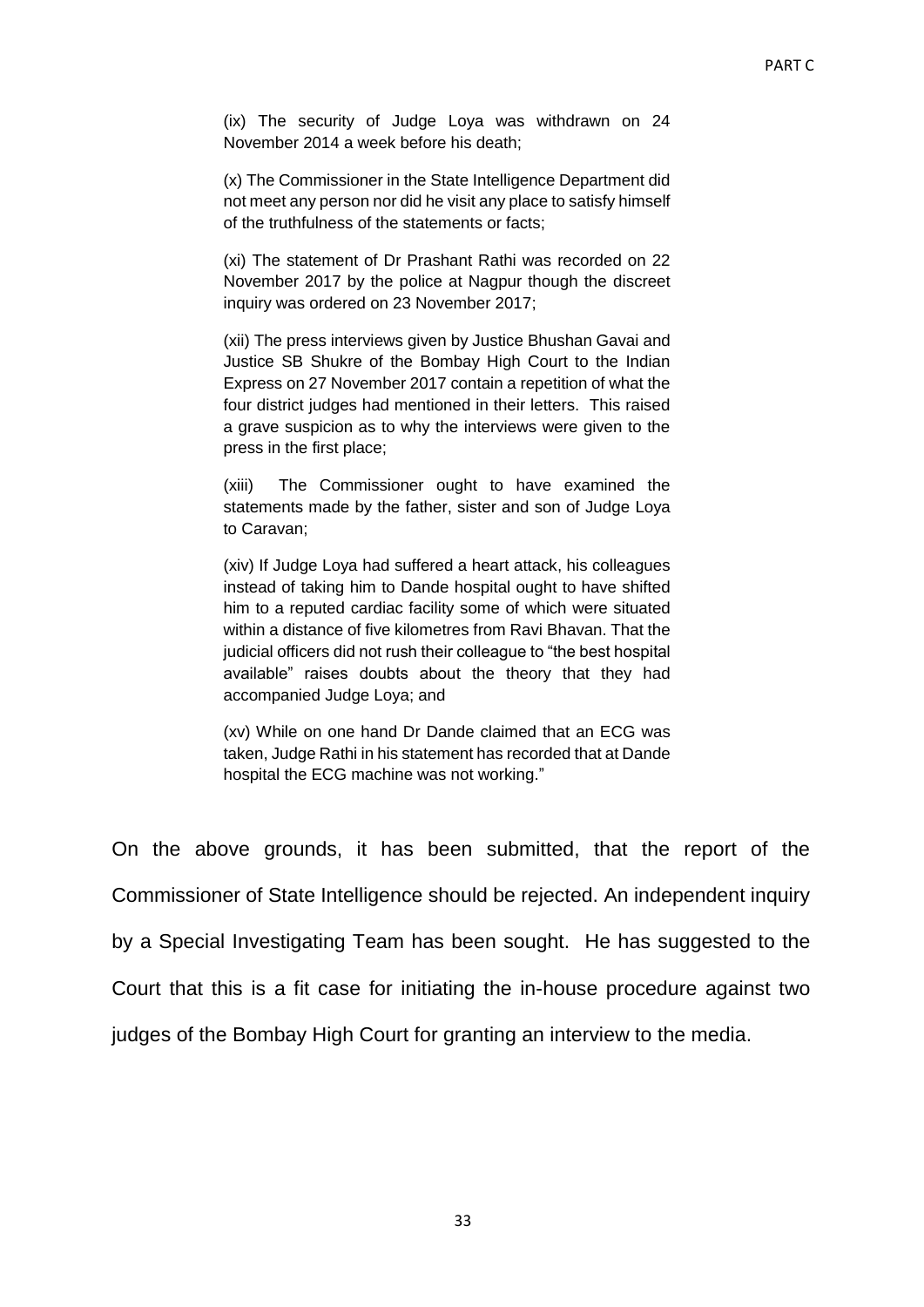15 Mr Dave has submitted an application that he may be allowed to crossexamine the four judicial officers whose statements have been relied upon in the report submitted by the Commissioner of State Intelligence. In support of his application Mr Dave has relied upon the decision of this Court in **K.K. Kochunni** v State of Madras<sup>9</sup> and on the provisions contained in Order IX of the SC Rules. Cross-examination has been sought of the following persons:

> "1 Mr Sanjeev Barve, Director General/Commissioner, State Intelligence Department, Maharashtra,

> 2 Dr Prashant Bajrang Rathi, Resident of Sai Regency, Ravi Nagar, Nagpur,

3 Mr Niranjan Takle, Reporter of CARAVAN,

4 Shri Shrikant D Kulkarni, Member Secretary, Maharashtra State Legal Service Authority

5 Shri SM Modak, Principal District Judge, Pune,

6 Shri Vijay C Barde, Additional Sessions Judge, City Civil and Sessions Court, Greater Bombay

7 Dr Pinak Gangadhar Rao, Dande, Ram Nagar, Nagpur

8 Shri Anuj Brij Gopal Loya, s/o late Sh. BH Loya

9 Smt Sharmila Brij Gopal Loya w/o Sh. BH Loya

10 Shri Hari Kishan Ramchandra Loya, f/o late Sh BH Loya

11 Dr Anuradha Balaprasad Biyani, sister of late Sh. BH Loya."

Mr Dave urged that the State should be directed to file an affidavit controverting

the allegations contained in the petition.

<sup>1</sup> <sup>9</sup> (1959) Supp (2) SCR 316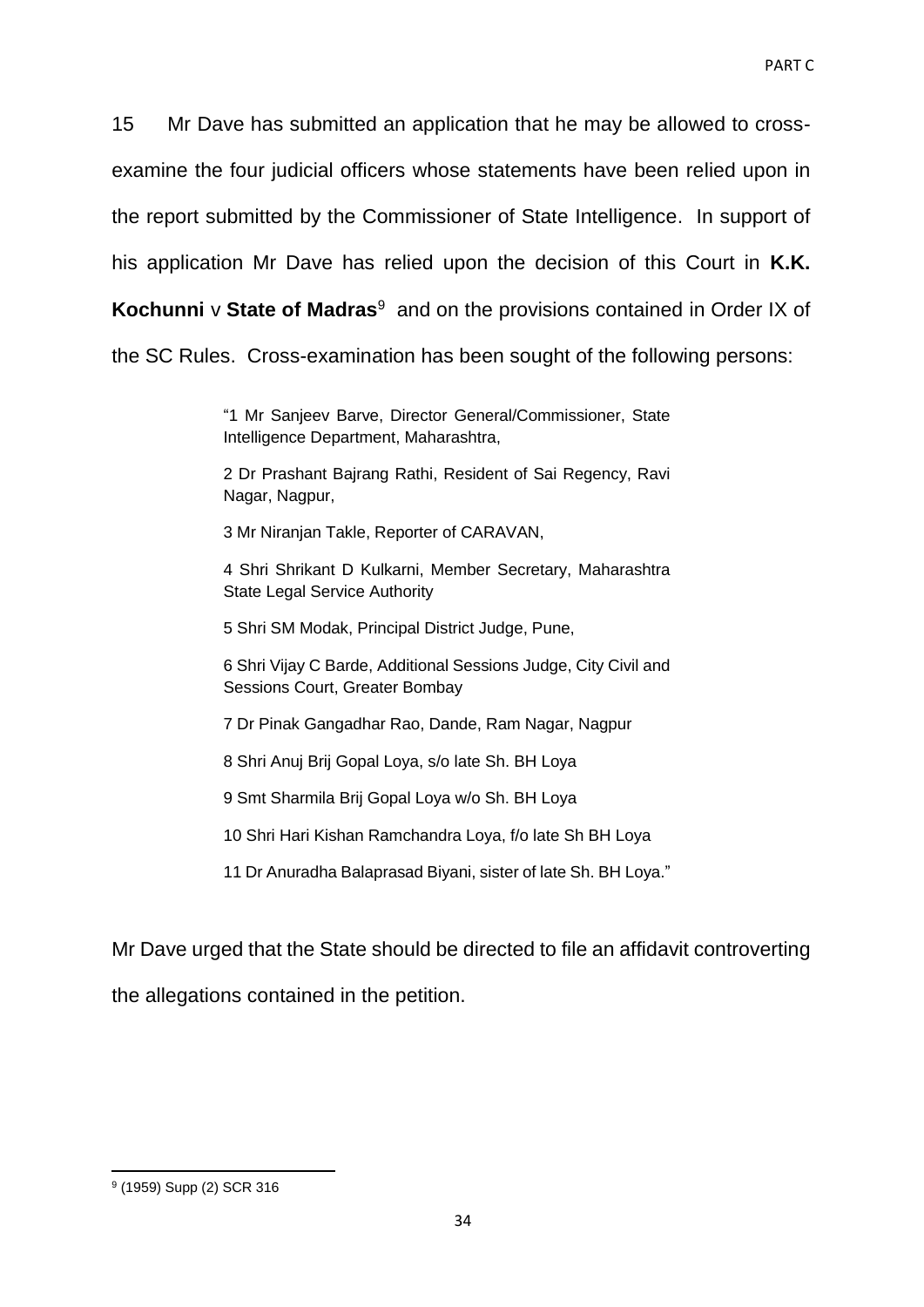### **B Ms Indira Jaising**:

16 Ms Jaising has appeared on behalf of an intervenor (Admiral Ramdas). Ms Jaising urges that the following circumstances create a suspicion that the death of Judge Loya was not due to natural causes:

- (i) The absence of any entry in the register at Ravi Bhavan recording the name of Judge Loya as an occupant on 30 November and 1 December 2014;
- (ii) The improbability of three judicial officers residing in one room of Ravi Bhavan;
- (iii) The mis-spelling of the name of Judge Loya in the records of Dande hospital and Meditrina hospital and in the post-mortem report, despite the fact that several judicial officers were alleged to be present;
- (iv) Non-production of the ECG carried out at Dande hospital and the date of 30 November 2014 contained in the ECG published in the Indian Express on 27 November 2017;
- (v) The statement of judge Rathi that the ECG facility at Dande hospital was not working;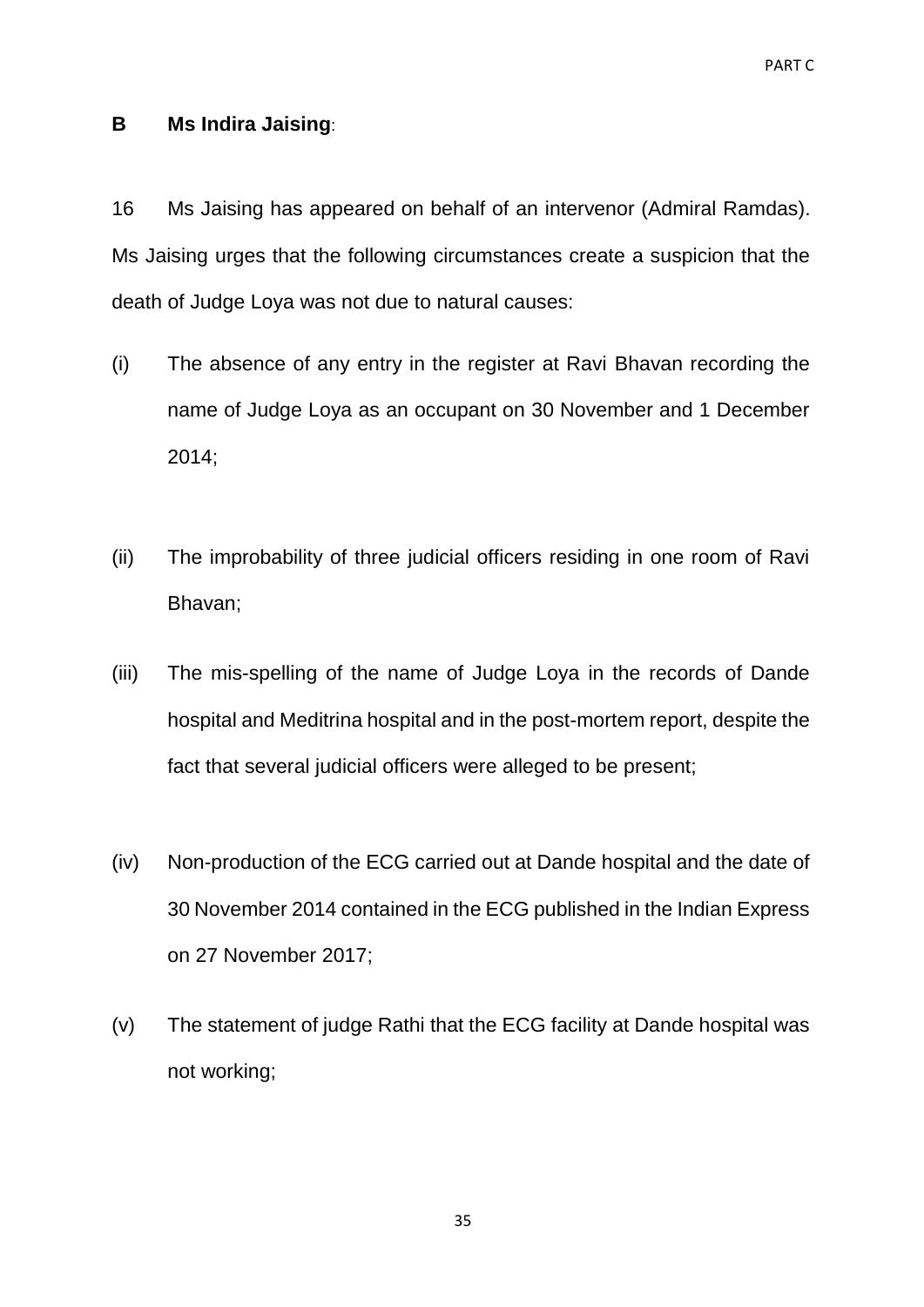- (vi) The failure of the police to involve the Executive Magistrate on 1 December 2014 when an accident report was generated at Sitabardi police station at 8.30 am;
- (vii) Contradictions in the post-mortem report:
	- (a) Correction of the name on 10 January 2015;
	- (b) The date of death is shown as 7 December 2014;
	- (c) The over-writing of the date of death from 30 November 2014 to 1 December 2014;
	- (d) The cause of death as Coronary Artery Insufficiency;
- (viii) The failure to prepare a panchnama of the personal belongings of the deceased which assume significance from the statement of the sister of the deceased to Caravan that his cell phone was returned a few days later with all messages deleted;
- (ix) The first accidental death report (AD 00/14) under Section 174 Cr PC was recorded at Sitabardi. The second AD 44/2014 was recorded at 1600 hours at Sadar police station without the Executive Magistrate being informed;
- (x) The failure to produce the case diary of PS Sitabardi or Sadar;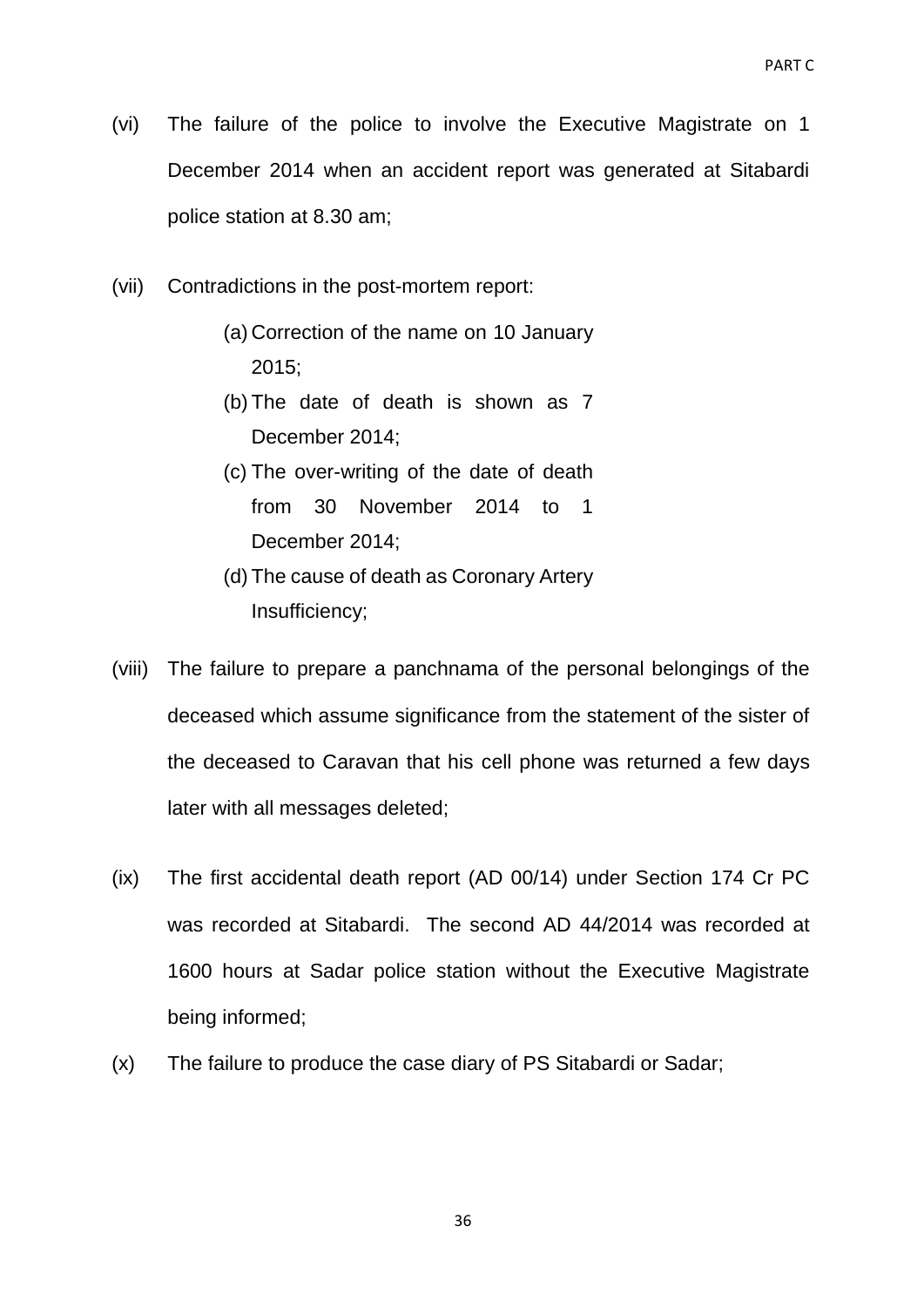- (xi) Failure to follow the procedure prescribed by law under Section 174 Cr PC. No inquiry was carried out by the police or by anyone else at the inquest under Section 174;
- (xii) Dr Prashant Rathi was not a 'relative' within the meaning of Section 176 Cr PC;
- (xiii) Furnishing of information to the Executive Magistrate in respect of the accidental death summary on 2 February 2016;
- (xiv) The grievance of the Judge Loya's sister to Caravan that the ambulance containing the dead body was not accompanied by any judicial officer;
- (xv) The letter dated 18 February 2017 of Anuj Loya requesting the Chief Justice of the Bombay High Court to conduct an inquiry. Ms Jaising has urged submissions on the scope of provisions of Section 157 of Cr PC. The submission is that the expression "reason to suspect the commission of an offence" must receive an appropriate construction since at that stage, the question of technical proof of facts alleged in the first information report does not arise (**State of Haryana** v **Bhajan Lal**) 10 **.** In the present case, it was urged that upon the death of Judge Loya, the police appeared to have treated it as an accidental death and generated AD 00/14 under Section 174 of the Cr PC. The police were bound to

<sup>1</sup> <sup>10</sup> (1992) Supp (1) SCC 335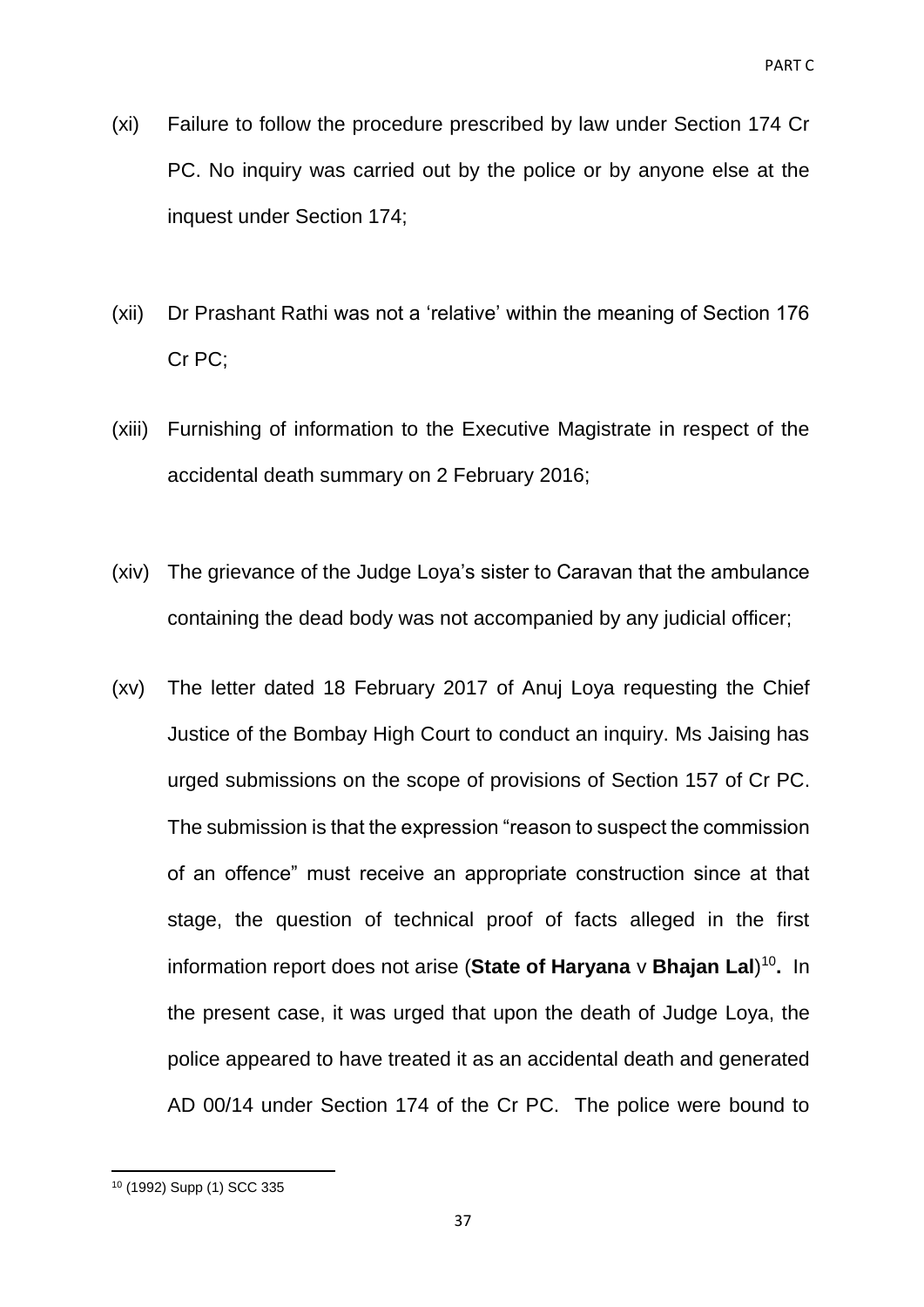follow the procedure prescribed by law. As held by this Court in **Ashok Kumar Todi** v **Kishwar Jahan<sup>11</sup>** the police may either close the case or register an FIR and investigate into the offence. Neither was an investigation conducted under Section 174 Cr PC, nor was an FIR recorded; and

(xvi) Ms Jaising adverted to the decision in **Zahira Habibullah Sheikh** v **State**  of Gujarat<sup>12</sup> in which it was held:

> "35. This Court has often emphasised that in a criminal case the fate of the proceedings cannot always be left entirely in the hands of the parties, crime being public wrong in breach and violation of public rights and duties, which affects the whole community as a community and is harmful to society in general. The concept of fair trial entails familiar triangulation of interests of the accused, the victim and the society and it is the community that acts through the State and prosecuting agencies. Interest of society is not to be treated completely with disdain and as persona non grata. The courts have always been considered to have an overriding duty to maintain public confidence in the administration of

<sup>11</sup> (2011) 3 SCC 758

<sup>12</sup> (2006) 3 SCC 374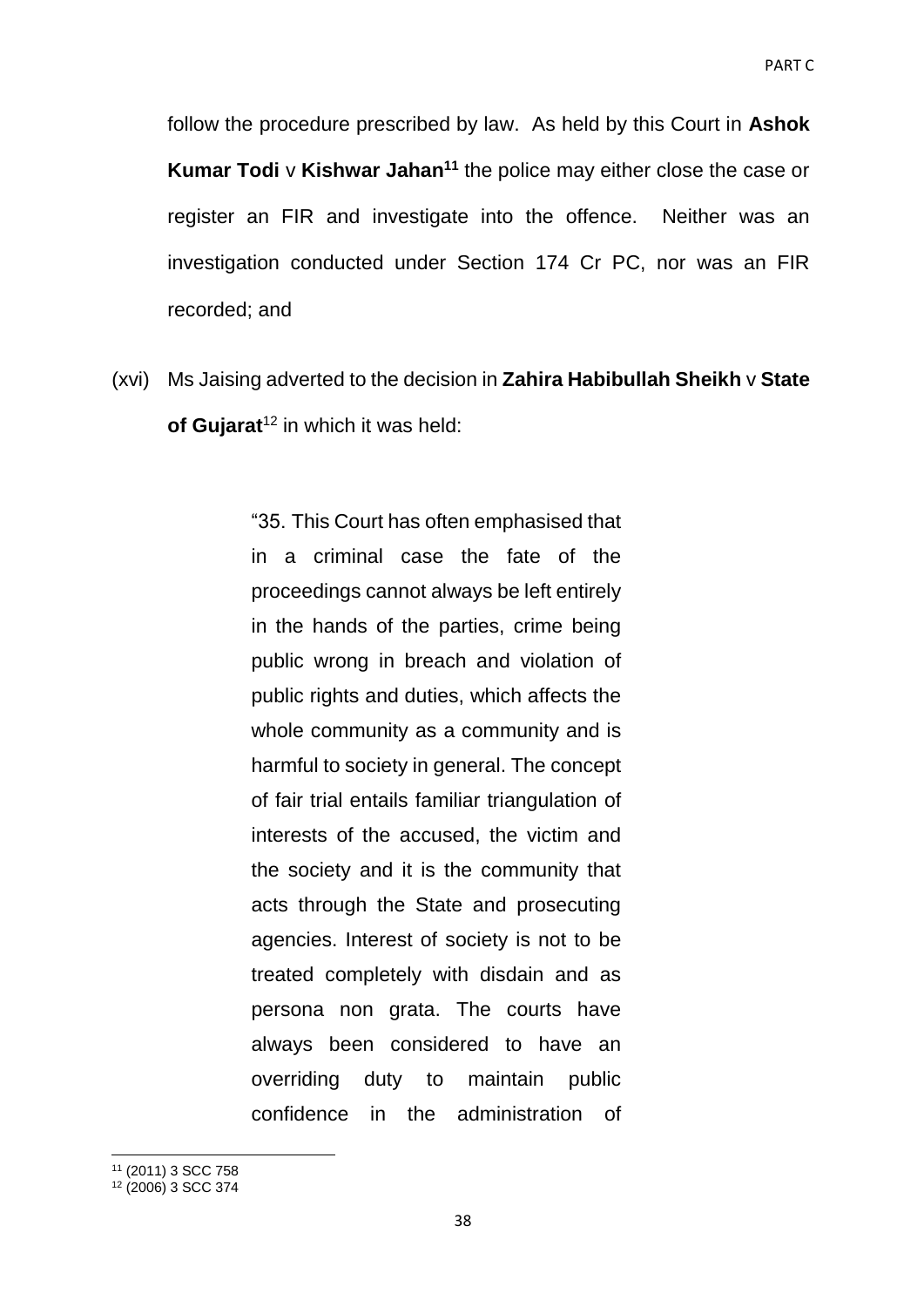justice—often referred to as the duty to vindicate and uphold the "majesty of the law". Due administration of justice has always been viewed as a continuous process, not confined to determination of the particular case, protecting its ability to function as a court of law in the future as in the case before it. If a criminal court is to be an effective instrument in dispensing justice, the Presiding Judge must cease to be a spectator and a mere recording machine by becoming a participant in the trial evincing intelligence, active interest and elicit all relevant materials necessary for reaching the correct conclusion, to find out the truth, and administer justice with fairness and impartiality both to the parties and to the community it serves. The courts administering criminal justice cannot turn a blind eye to vexatious or oppressive conduct that has occurred in relation to proceedings, even if a fair trial is still possible, except at the risk of undermining the fair name and standing of the judges as impartial and independent adjudicators."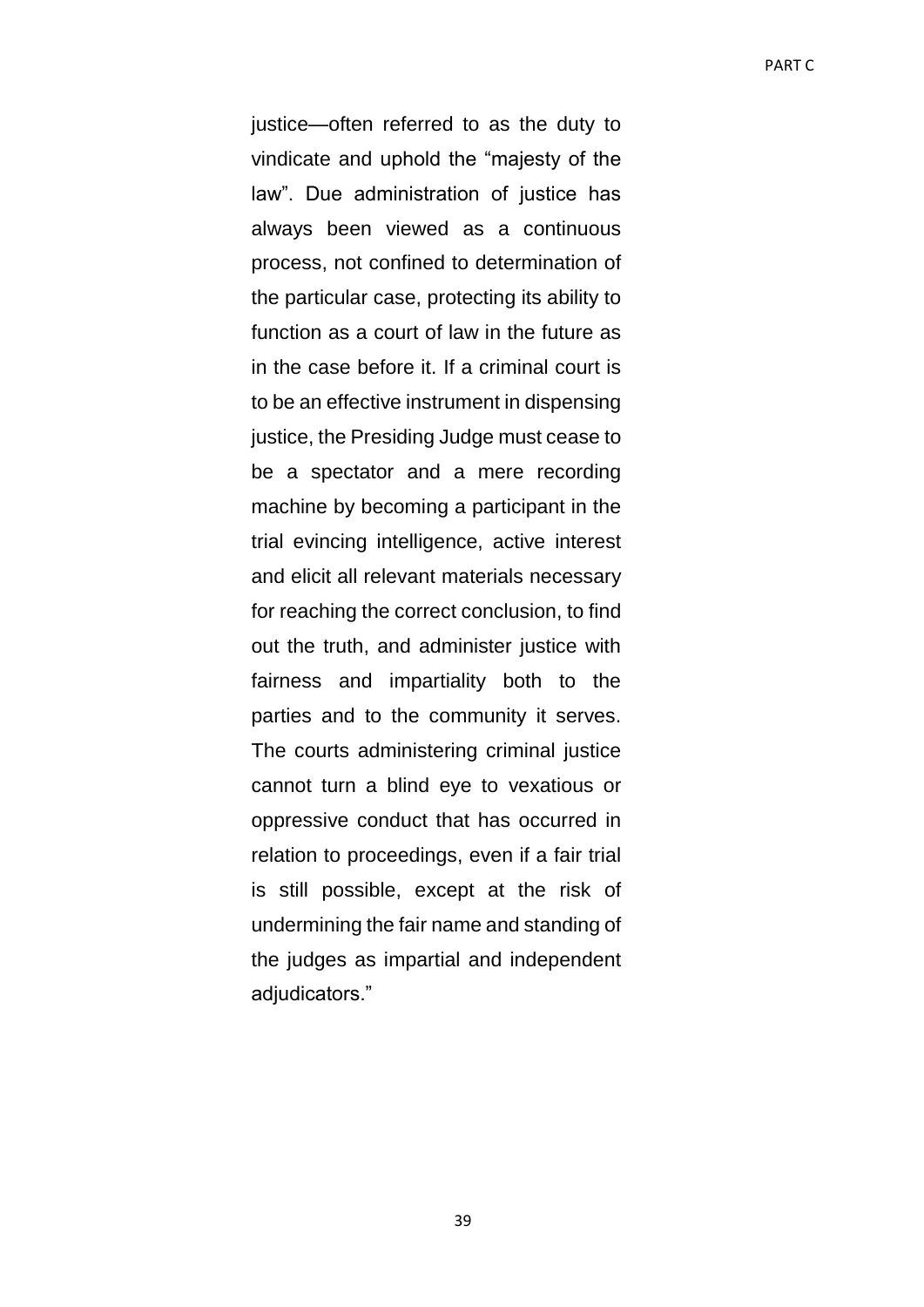Reliance was also placed on the following observations contained in the decision in **Vineet Narain** v **Union of India**<sup>13</sup>:

> "3. The facts and circumstances of the present case do indicate that it is of utmost public importance that this matter is examined thoroughly by this Court to ensure that all government agencies, entrusted with the duty to discharge their functions and obligations in accordance with law, do so, bearing in mind constantly the concept of equality enshrined in the Constitution and the basic tenet of rule of law: "Be you ever so high, the law is above you." Investigation into every accusation made against each and every person on a reasonable basis, irrespective of the position and status of that person, must be conducted and completed expeditiously. This is imperative to retain public confidence in the impartial working of the government agencies."

In the submission of Ms Jaising, there is a chain of suspicious circumstances which warrants a court monitored investigation. These have been summarised as follows:

- (a) Inconsistencies in the documents produced by the State of Maharashtra;
- (b) Statements made by the family which appeared in the Caravan dated 20 November 2017 and 21 November 2017 and the contradictory statements by the two sitting judges of the High Court in the Indian Express dated 27 November 2017;
- (c) The statements made by the family of the deceased to Niranjan Takle of Caravan that they suspect foul play;

<sup>1</sup> <sup>13</sup> (1996) 2 SCC 199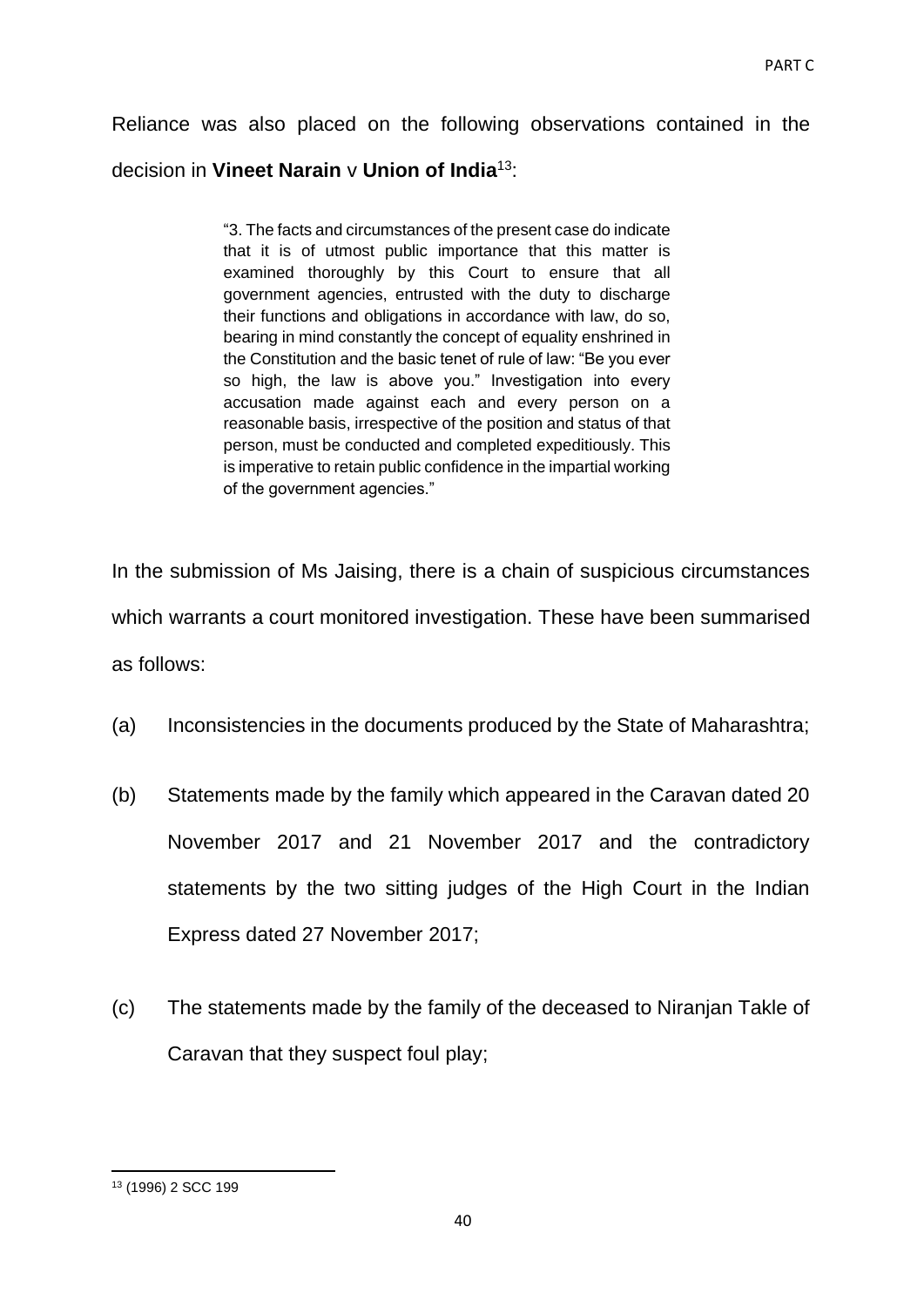- (d) Contradiction of those statements by the family in documents produced by the State of Maharashtra;
- (e) Non-compliance with the provisions of Section 174 Cr PC;
- (f) The absence of the family during the post-mortem;
- (g) The handing over of the body to Dr Prashant Rathi who was a stranger;
- (h) The misspelling of the name of the deceased in medical documents;
- (i) The absence of the name of Judge Loya in the occupancy register of Ravi Bhavan;
- (j) The transfer of the earlier judge, Judge Utpat a day before the hearing of the Sohrabuddin trial in the teeth of the judgment in **CBI** v **Amitbhai Anil Chandra Shah**<sup>14</sup>; and
- (k) The fact that the incoming judicial officer after Judge Loya's death discharged one of the accused within a month of his assuming charge.

# **C Mr PV Surendranath:**

17 Mr PV Surendranath, learned senior counsel appearing on behalf of All India Lawyers' Union, an intervenor, submitted that the scope of the present hearing is only confined to the death of Judge Loya on 1 December 2014 and

<sup>1</sup> <sup>14</sup> (2012) 10 SCC 545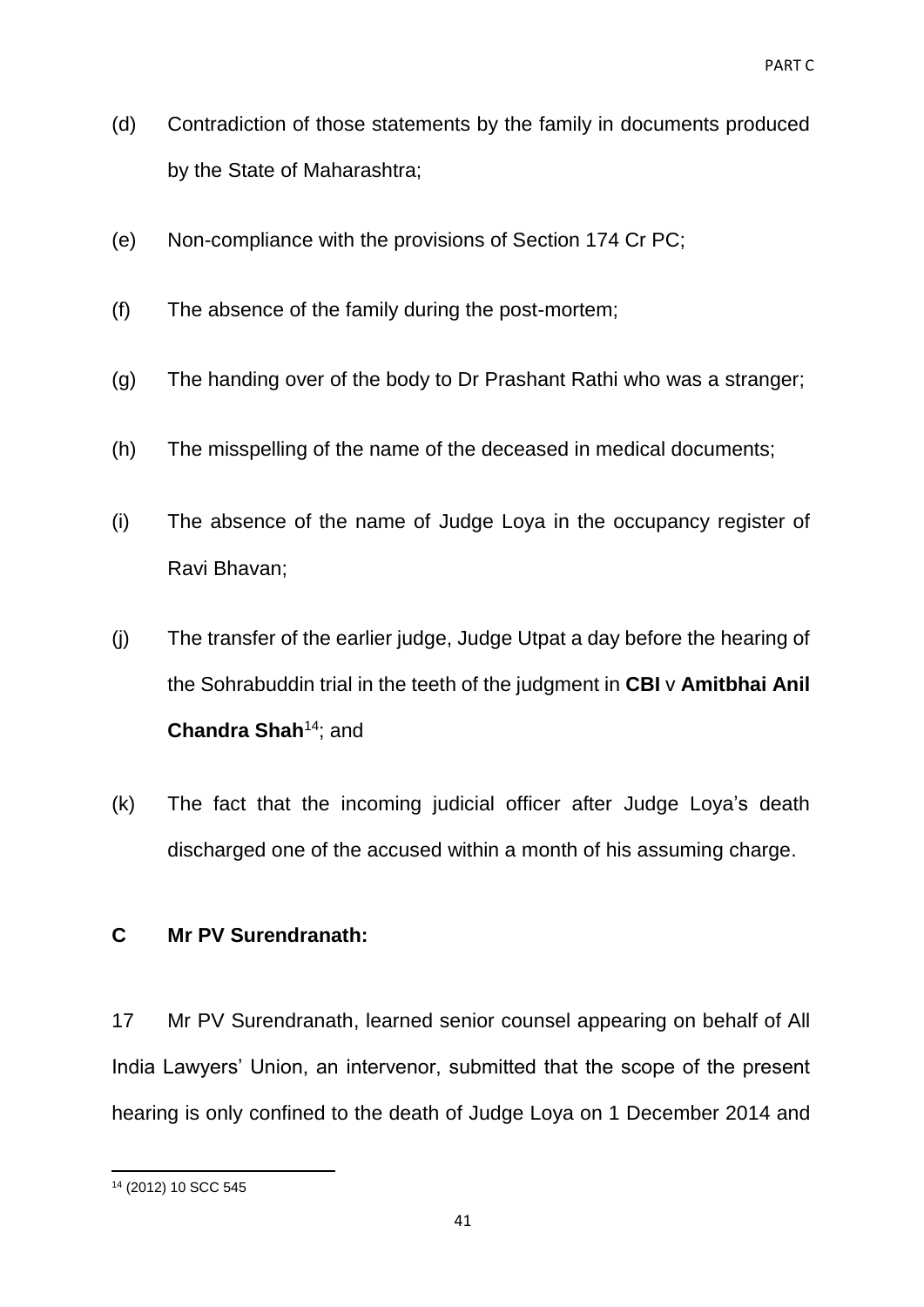does not extend to the "Sohrabuddin fake encounter case trial..or its trajectory; the transfer of the predecessor officer etc." Relying on the decision of this Court in **Vineet Narain** (supra), Mr Surendranath submitted that the setting up of a Special Investigation Team is warranted, having regard to the nature of the crime in the Sohrabuddin case, the status of the accused, circumstances which led to the transfer of the proceedings from Gujarat to Maharashtra; the discharge of some of the accused after a new judicial officer took charge upon the death of Judge Loya and the absence of security for Judge Loya at the relevant time. In his submissions, the contradictory versions given by close relatives of the deceased judge is in itself a reason to order a formal investigation under the Cr PC by registering an FIR.

#### **D Mr Prashant Bhushan:**

18 Mr Prashant Bhushan, learned counsel appearing on behalf of the Centre for Public Interest Litigation has filed an application for intervention. The affidavit in support of the application has been sworn and verified by Mr Prashant Bhushan. Reiterating the contents of the application, it has been urged that on 11 February 2018 Caravan published a report stating that the post-mortem report and histo-pathology report that accompanied the sample of the viscera were submitted to Dr RK Sharma, a former Head of Forensic Medicine and Toxicology at AIIMS. Mr Bhushan submitted that the intervenor obtained a copy of the histo-pathology report and a copy of the ECG. The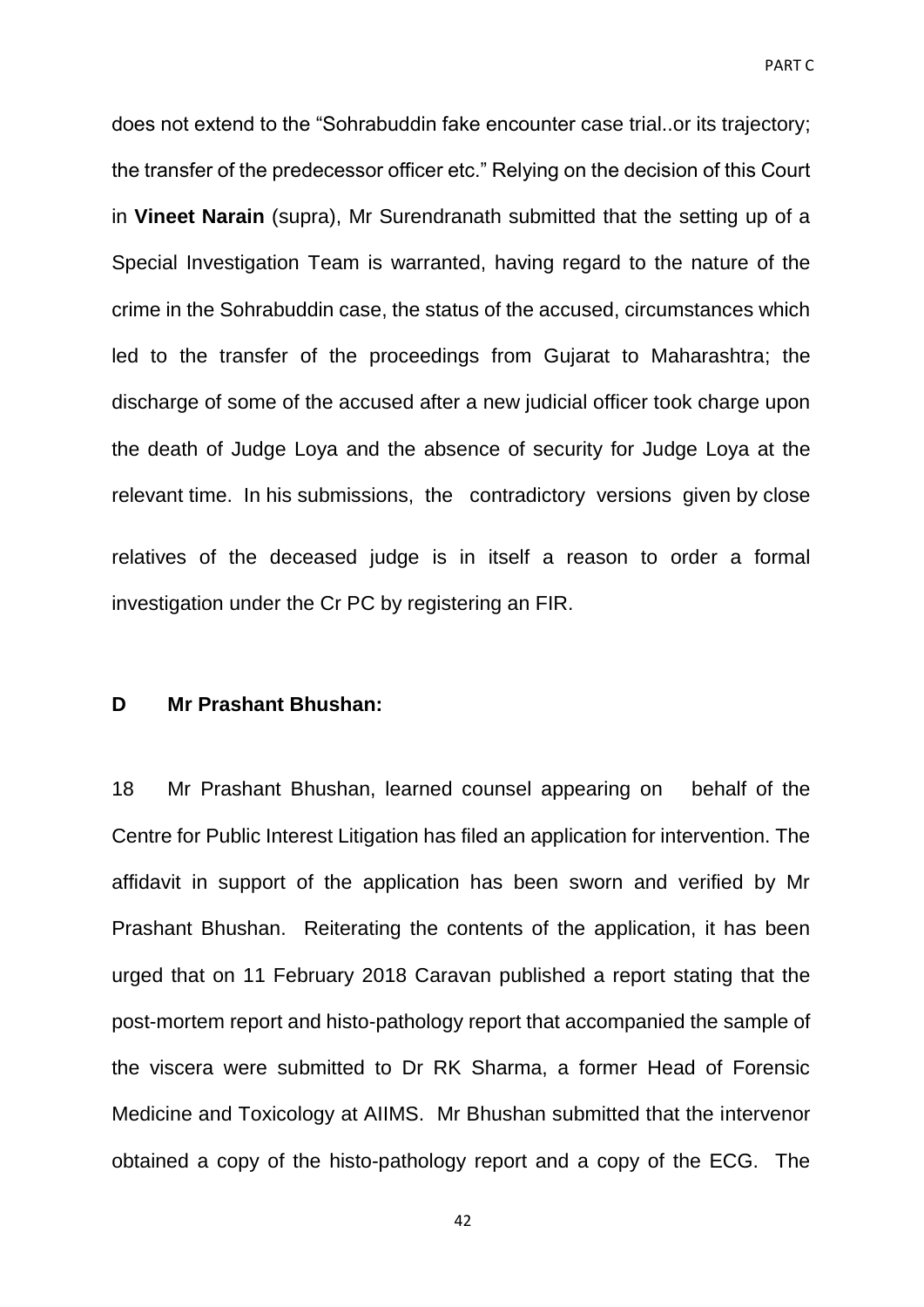expert opinion of Dr RK Sharma, it has been submitted, indicates that there was no evidence of myocardial infarction and though changes were observed in the condition of the heart, they are not conclusive to show coronary artery insufficiency. Moreover, emphasis has been placed on the fact that the postmortem report indicated congestion in the dura which would indicate that the possibility of poisoning cannot be ruled out.

19 Mr Prashant Bhushan states that the intervenor submitted a copy of the ECG and histo-pathology report to Dr Upendra Kaul, a former Professor of Cardiology at AIIMS. Mr Prashant Bhushan addressed an e-mail to Dr Kaul, attaching the ECG and histo-pathology report and addressed three questions which read as follows:

- "1. Could this person have suffered a serious heart attack, one-two hours before this ECG is taken? In other words, is this ECG consistent with the ECG of a person who has had a serious myocardial one to two hours before this ECG is done?
- 2. Is the histopathology report of his coronary arteries and heart muscle consistent with his death being due to acute myocardial infraction or coronary thrombosis?
- 3. In addition I would also like to ask you whether a person who has died due to myocardial infraction could show significant congestion of the dura, liver, spleen, kidney, larynx, trachoa and Bronchi, lungs. Is it possible for this congestion of all his organs as mentioned in the post mortem report, to have taken place because of CPR administrated at the time of his death?"

In reply Dr Kaul has stated thus:

"1. Most unlikely, the ECG has no evidence of a recent myocardial infraction.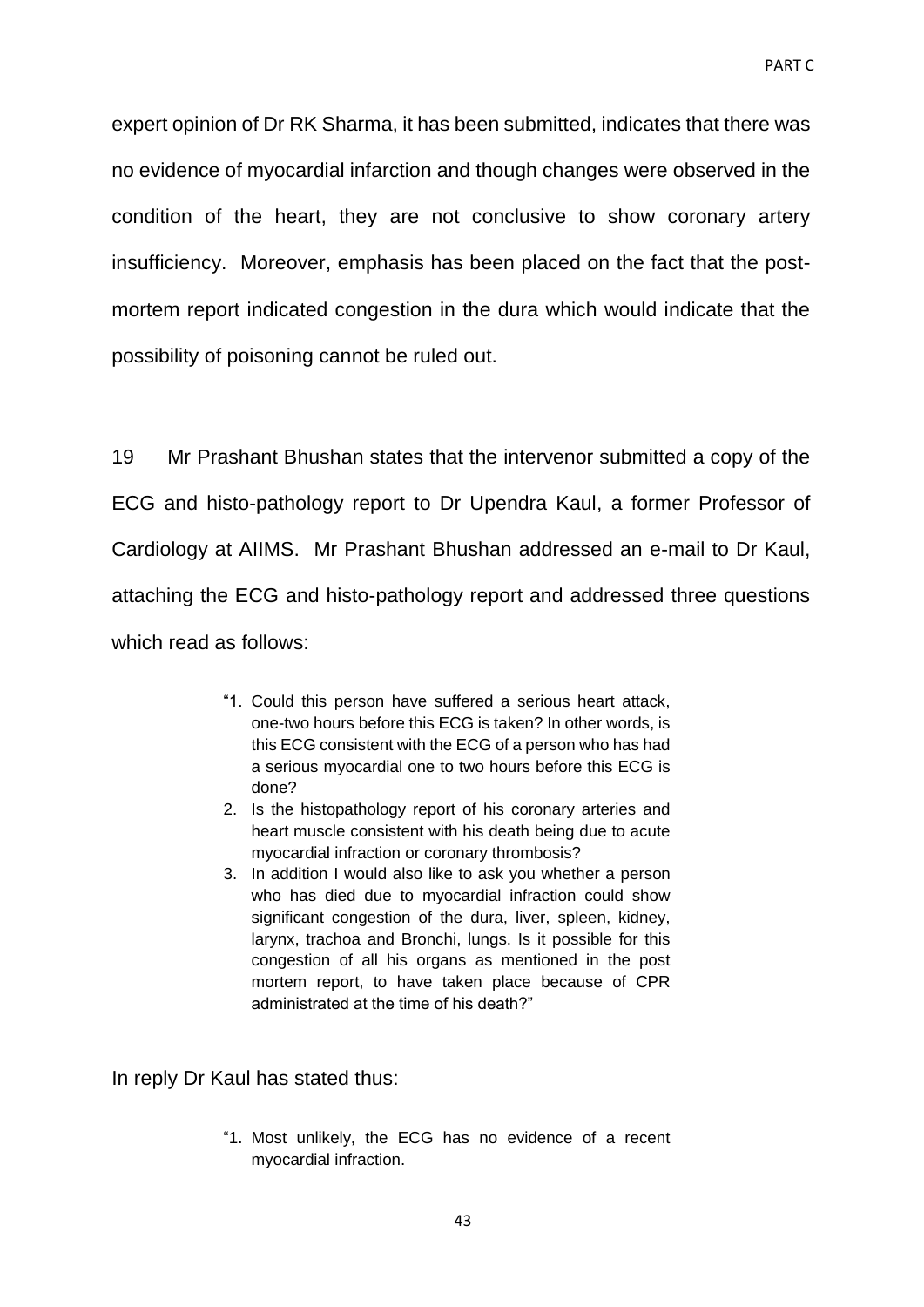- 2. The histo-pathology of heart muscle says it is normal. The coronary artery block in LAD could be an innocent bystander.
- 3. Unlikely to be because of a recent MI but could be because of an intensive CPR. "

Mr Bhushan submitted that he has also spoken to "other reputed cardiologists" who have "also given essentially the same opinion". Mr Bhushan has submitted that the statements by the four judges which were produced in court have not been filed on affidavit. Besides, the statements of the four judicial officers would only indicate that Judge Loya complained of chest pain following which he died on the way to Meditrina hospital. According to him, the eye-witness accounts would be consistent with other causes of death including poisoning. Virtually at the end of his submissions, Mr Bhushan queried this Court as to whether two members of the Bench (Justice AM Khanwilkar and Justice DY Chandrachud) would like to hear the matter since it may be that as judges of the Bombay High Court earlier they may have been acquainted with the four judicial officers and the two judges (Justice Gavai and Justice Shukre). In response to his query we had inquired of Mr Bhushan as to whether he intended to file an application for recusal. No application for recusal has been filed. Mr Bhushan has stated that he leaves the matter there.

#### **E Mr Pallav Shishodia:**

20 Mr Pallav Shishodia, learned senior counsel, has urged in his submissions that: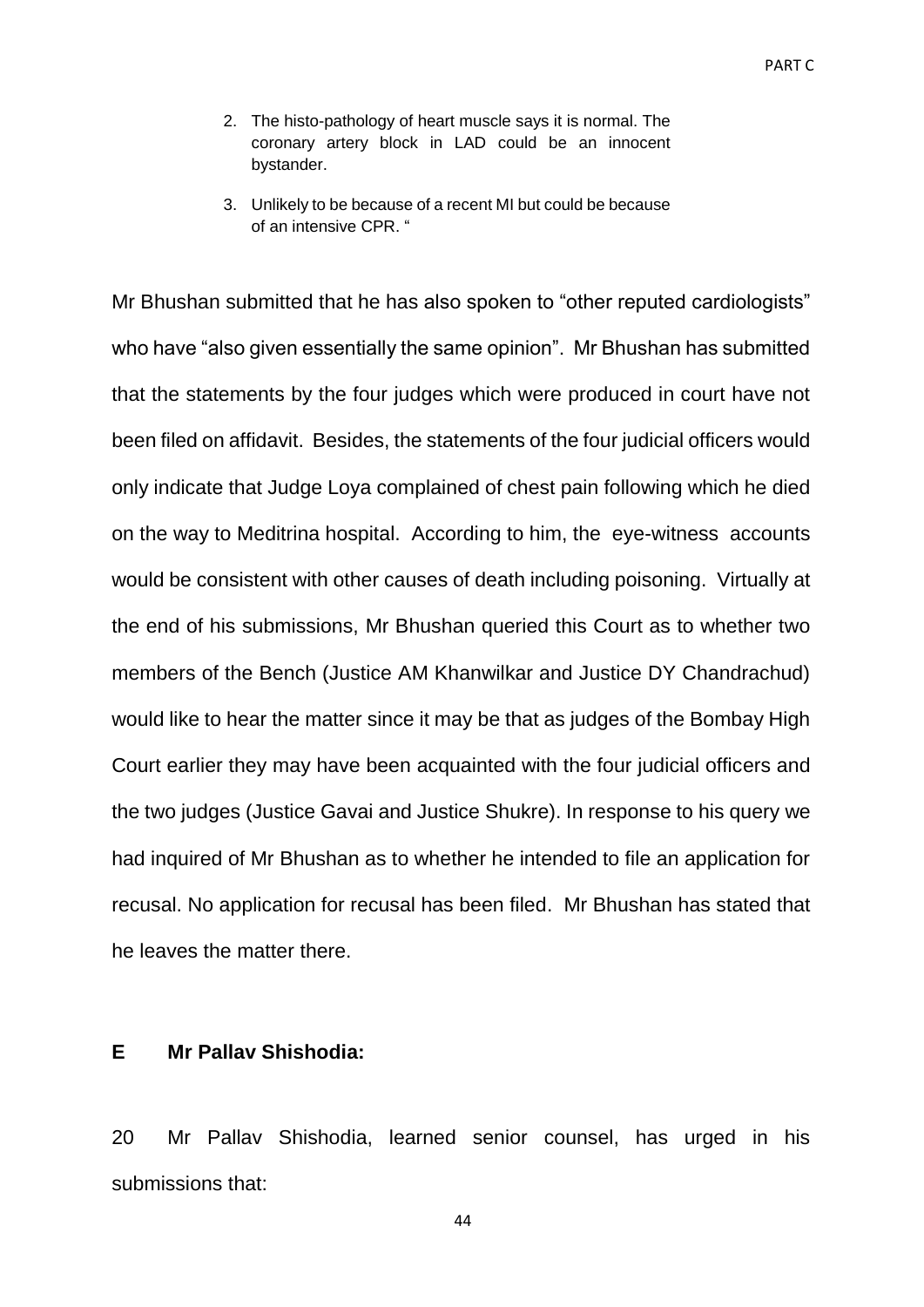"These stories have led to a tide of insinuations, questions on integrity of our judicial system and war of recriminations. The present writ proceedings also appear to have found resonance in one eminent press conference as also led to open aspersions cast on the some of the judges of this Hon. Court hearing the matter. In the circumstances, it is submitted that an independent probe cannot be one way traffic in which persons making allegations can just "hit and run" without any responsibility to damages caused to the reputation, prestige and faith in institutions including this Hon'ble Court and judiciary as a whole"

#### **F Mr V Giri:**

21 Mr V Giri, learned senior counsel has independently urged submissions similar to those which have been urged before the court by the other learned senior counsel. Much of what has been argued by earlier counsel has been reiterated. His assisting counsel urged during the course of his rejoinder that the judges who were present with Judge Loya were a party to the conspiracy.

#### **II State of Maharashtra**

## **A Harish Salve:**

22 Mr Harish Salve, learned senior counsel submitted that judicial review is a potent weapon to preserve the rule of law. Though counsel for the petitioners asserted that the petitions were instituted to preserve the independence of the judiciary, the nature of the allegations and the tenor of the submissions indicate that the effort is to launch a frontal attack on judicial independence. Judges of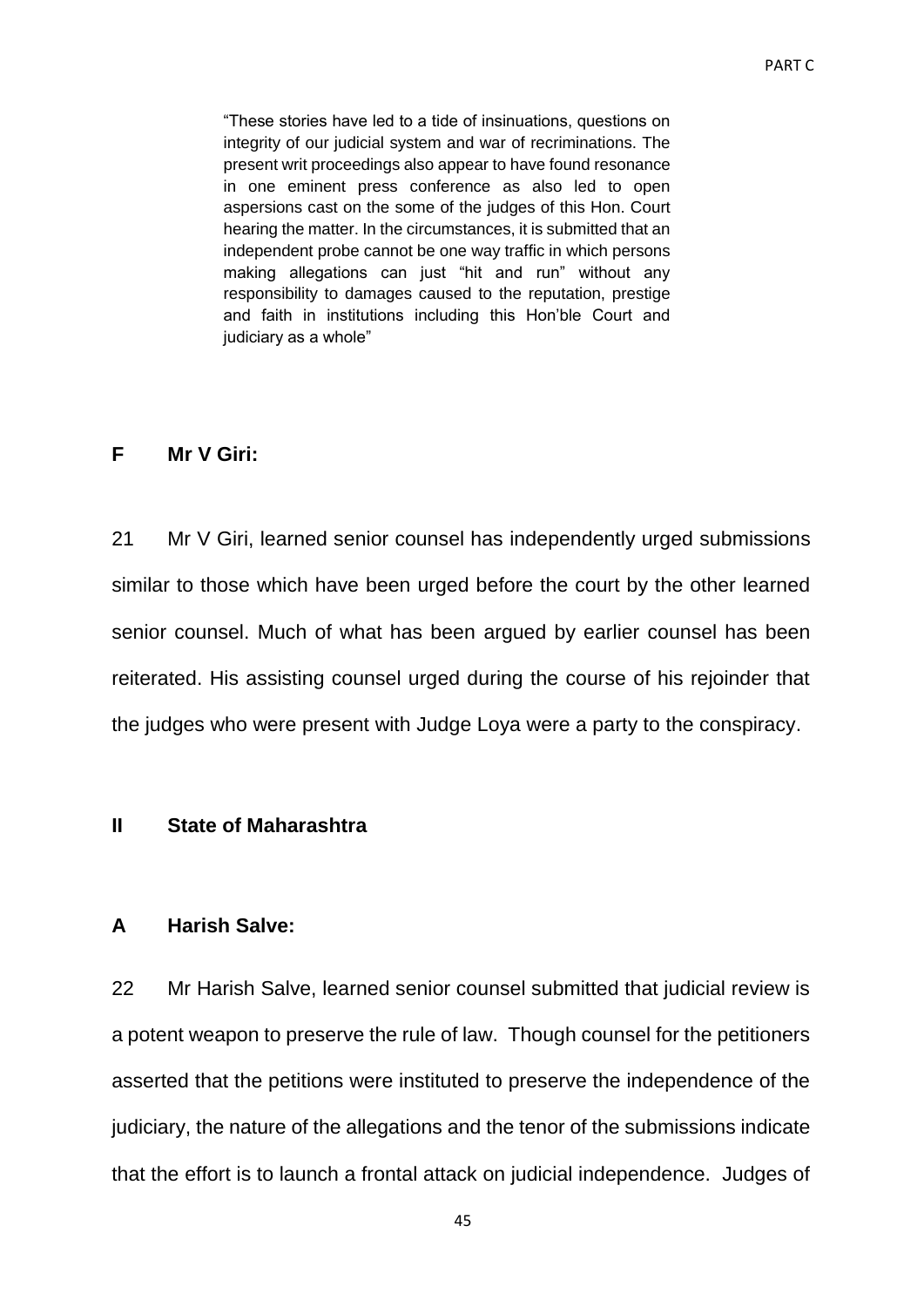the district judiciary are in a vulnerable position and it was urged that it is all the more necessary in the facts of this case for this Court to assert its authority to protect them from the indiscriminate attacks levelled by counsel appearing on behalf of the petitioners.

### **B Mr Mukul Rohtagi:**

23 Mr Mukul Rohtagi, learned senior counsel submitted that though the batch of present cases is styled as petitions filed in the public interest, reality is far away from the principles enunciated by this Court in **State of Uttaranchal** v **Balwant Singh Chaufal<sup>15</sup>**. The petitions as well as the submissions urged in support constitute an attempt to scandalise the judiciary and sensationalise the issue.

Mr Mukul Rohatgi submitted that:

- (i) Judge Loya died on 1 December 2014 at Nagpur and was cremated at Gategaon, near Latur in the presence of his family and friends. Three years later, on 20 and 21 November 2017 articles were published in Caravan which was followed by a flurry of writ petitions;
- (ii) Ordinarily, this Court would not entertain a petition only on the basis of news reports, because they are hearsay in the nature. All the petitions

<sup>1</sup> <sup>15</sup> (2010) 3 SCC 402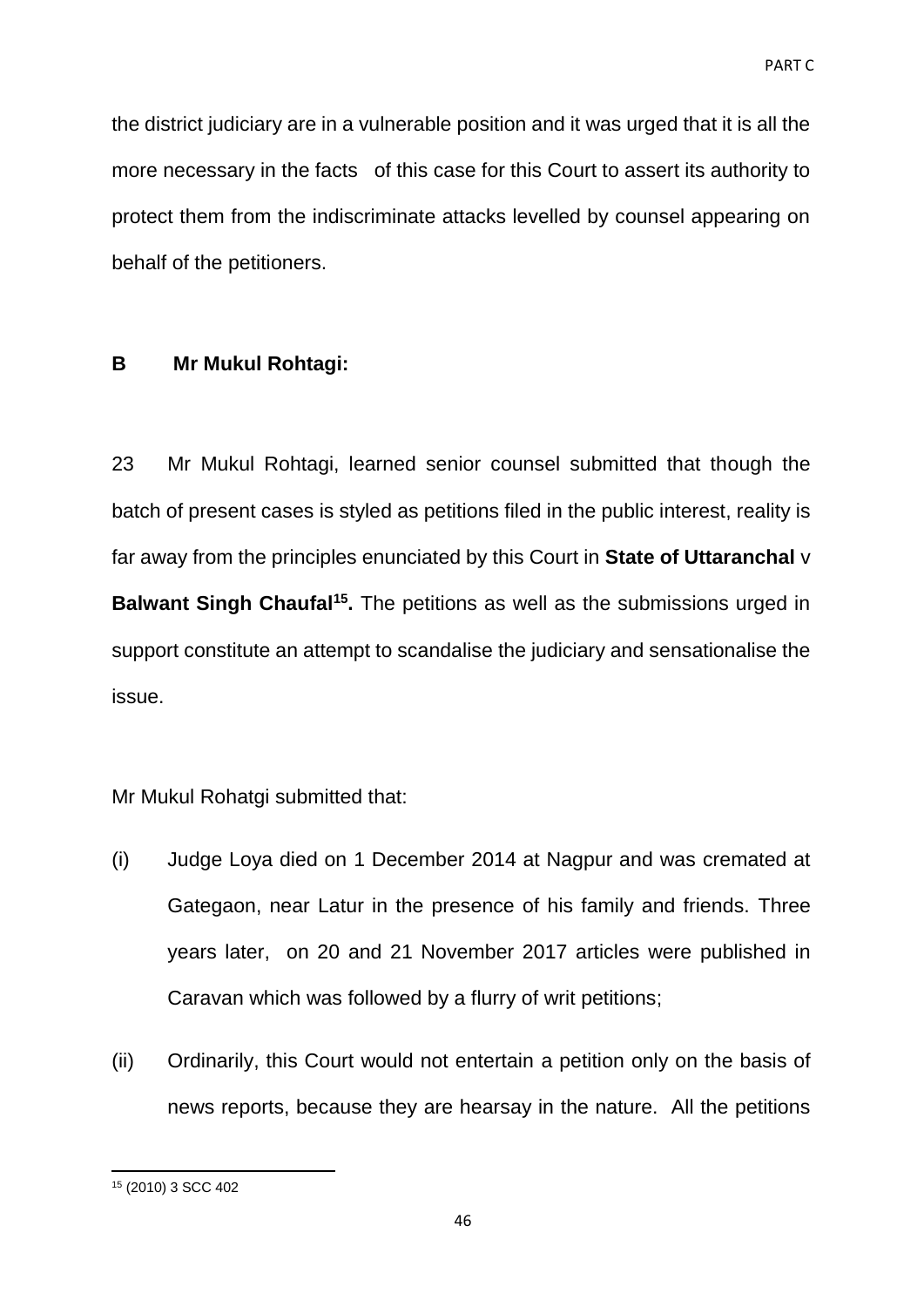are based entirely on news reports. The source of knowledge is the reports which appeared in the print and electronic media;

- (iii) Despite the submission in (ii) above, having due regard to the fact that the death of a judge in the state judicial service is in issue, the State of Maharashtra is not pressing for dismissal on grounds of maintainability and urges its submissions on merits to satisfy the conscience of the court;
- (iv) Two colleagues of Judge Loya from the district judiciary Judge Kulkarni and Judge Modak were with him from 29 November 2014 until he died on 1 December 2014. They have furnished a clear and cogent account of the events which took place. Their statements are corroborated by the statements of two other judicial officers – Judge Rathi and Judge Barde;
- (v) An inquiry can be ordered by this court only if it finds sufficient justification to reject the eye-witness account of the judges of the district judiciary who accompanied Judge Loya from the night of 29 November 2014 (when they left Mumbai for Nagpur) until the afternoon of 1 December 2014 (when the ambulance left for Gategaon). The statements of the judges are an abundant reflection of the truth of the matter. After Judge Loya died on 1 December 2014, four judges of the High Court, including the Chief Justice, who were informed of the death reached Meditrina hospital shortly after the death;
- (vi) The issue before the court is whether Judge Loya died a natural death or whether there are circumstances which indicate that the death was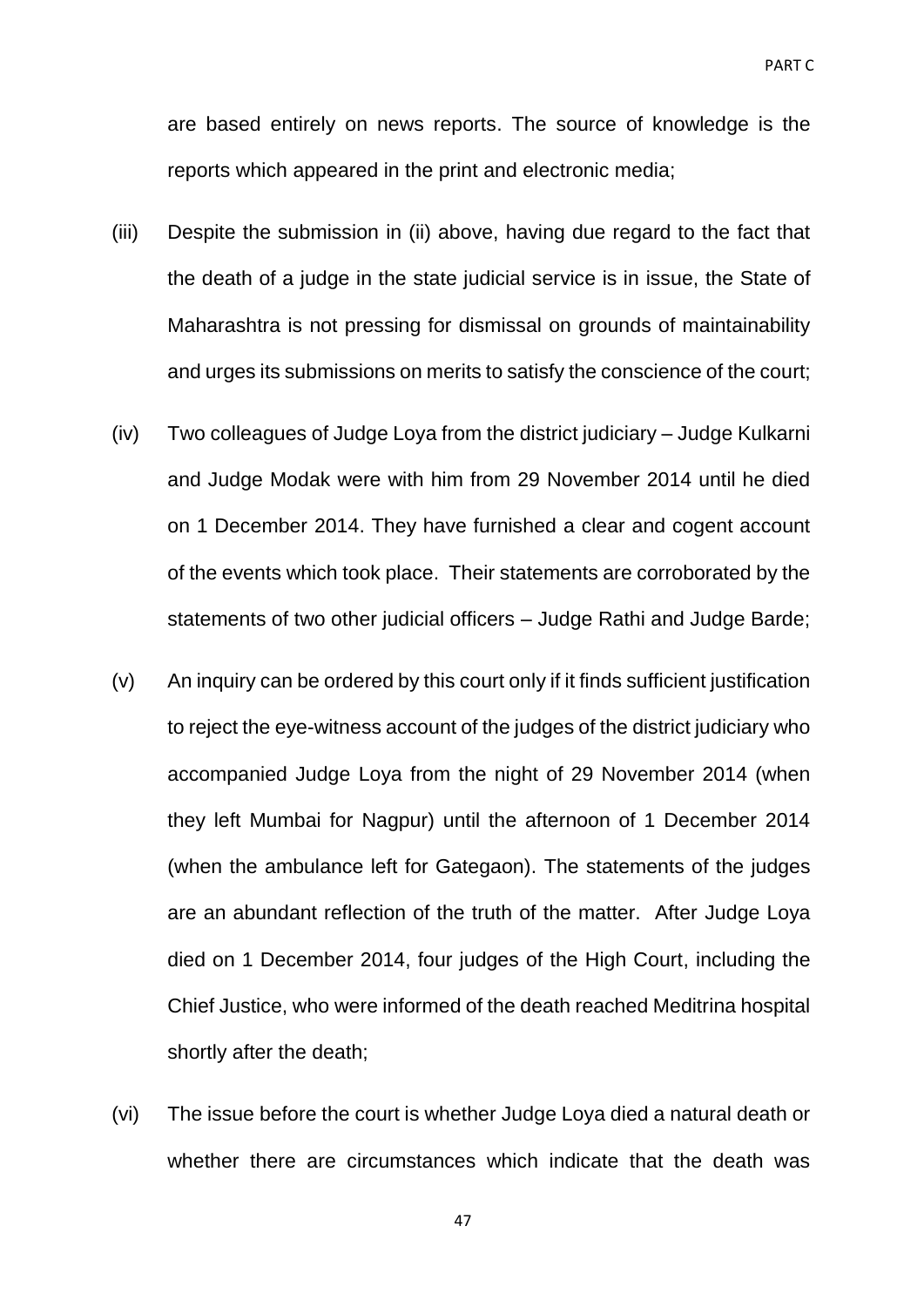unnatural. The court is not called upon to evaluate the nature of the care or treatment that was received by him at Dande and Meditrina hospitals;

- (vii) The four statements by Judge Kulkarni, Judge Modak, Judge Barde and Judge Rathi are signed by them. The statement of Judge Modak states that Judge Loya was in the same room at Ravi Bhavan. The statements of the four judges also cover an important stretch of time from 0400 hours to 0630 hours on 1 December 2014. There is no reason to cast doubt or suspicion on the statements of the four judges of the district judiciary. They have neither an axe to grind nor any motive not to speak the truth. Minor contradictions should not result in the statements being discarded since they are not of consequence. Minor contradictions are in fact natural when events which took place three years earlier are recalled. Moreover, this court is not hearing a regular criminal appeal after a fullfledged trial;
- (viii) The ECG was taken at Dande hospital and was evidently carried to Meditrina hospital. The progress notes of the doctor at Meditrina hospital advert to the nature of the ECG and it also forms a part of the record. Significantly Judge Barde has deposed to the fact that an ECG was done though Judge Rathi has stated that at Dande hospital the nodes of the ECG machine were not in order;
- (ix) After the death had occurred, an inquest was conducted under Section 174 Cr PC in the mortuary of the Government Medical College at Nagpur.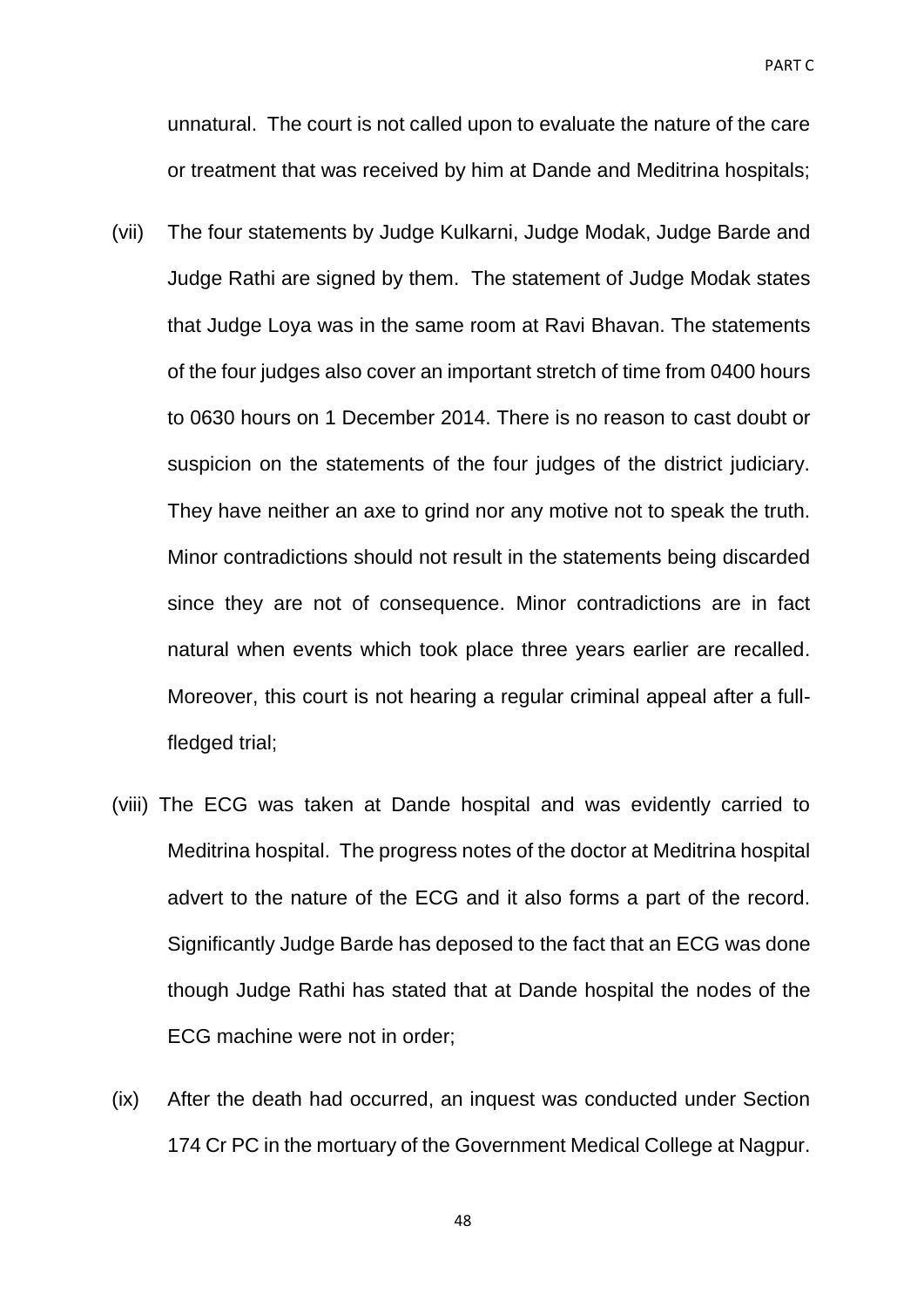Thereafter a post-mortem was conducted which indicated that the death was due to coronary artery insufficiency. The post-mortem was necessitated because Judge Loya was brought dead to Meditrina hospital. A request was made to the forensic science laboratory on 1 December 2014 for analysis of the viscera. The FSL report and the report dated 5 February 2015 specifically notes that no trace of poison was found;

- (x) No credence should be attached to the fact that the name of Judge Loya was recorded as **Brijmohan** instead of **Brijgopal,** having due regard to the emergency in which he was initially taken to Dande hospital and later to Meditrina. The error was corrected on 10 December 2014;
- (xi) The death report was initially recorded at Sitabardi police station Nagpur. The death report at police station Sadar was recorded later since Ravi Bhavan falls within the jurisdiction of Sadar police station. As the record indicates, the death report at police station Sadar was on the basis of the earlier report lodged at Sitabardi police station;
- (xii) Finding that there was no warrant for suspicion in regard to the death, a request for closure was submitted to the Executive Magistrate in February 2016;
- (xiii) There was nothing untoward in the conduct of a discreet inquiry by the Commissioner, SID. The inquiry was initiated after news reports appeared in Caravan on 20 and 21 November 2017. While conducting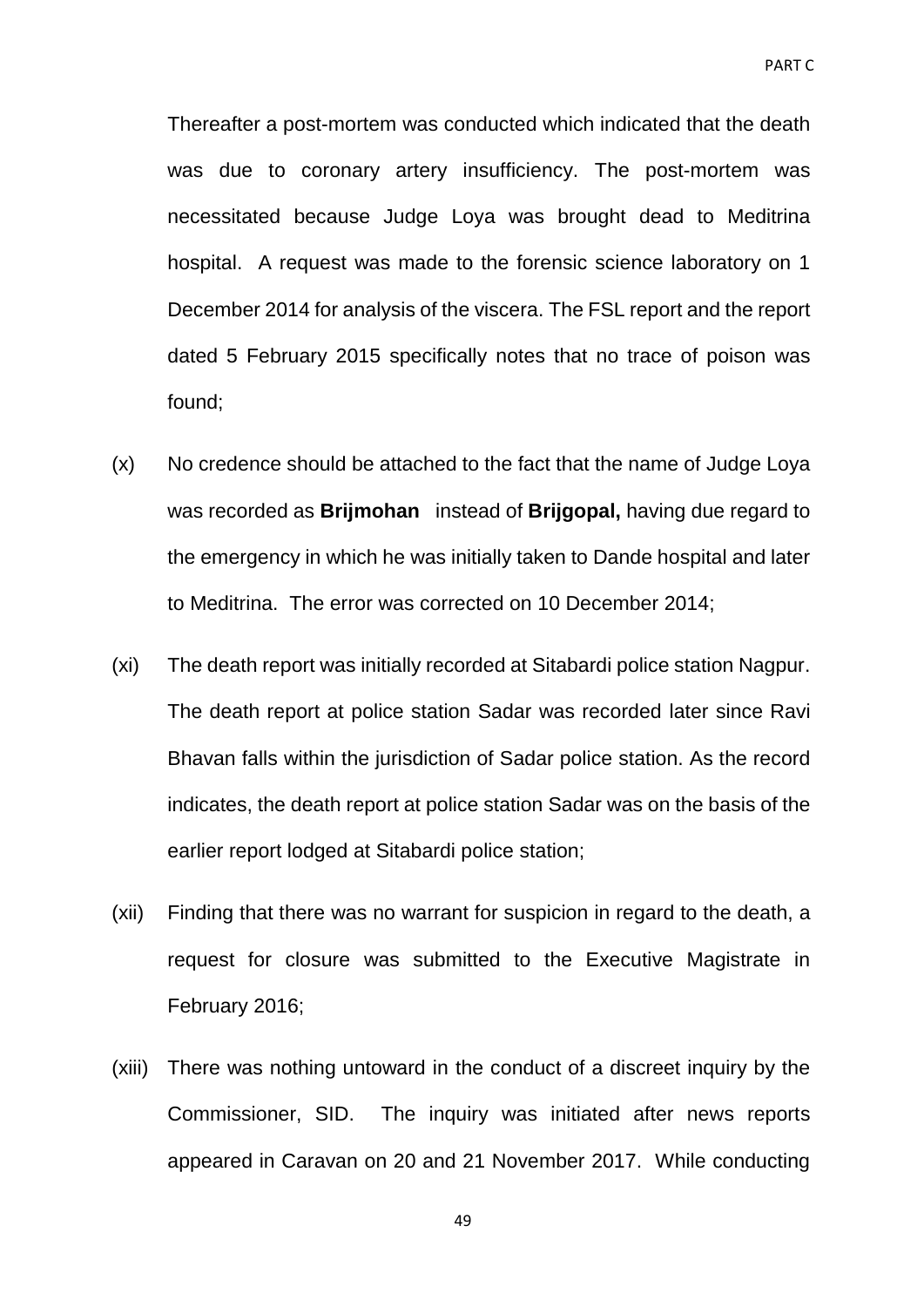such inquiries, a parallel is drawn by the State on the basis of the Anticorruption Manual which envisages the procedure to be followed in a discreet inquiry. Even independent of the manual, the state government was justified in conducting an inquiry having due regard to the fact that aspersions were cast by a news periodical in regard to the circumstances leading to the death of a judge of the district judiciary;

- (xiv) On the initiation of the discreet inquiry, an authorisation was obtained from the Chief Justice for recording the 'say' of the four judicial officers. Letters were addressed to them. Judge Kulkarni and Judge Barde were posted at Mumbai, Judge Modak was posted at Pune and Judge Rathi was at Baramati. The DGP sent a hard copy of the order of authorisation by the Chief Justice to Pune and Baramati. There is no reason to entertain any suspicion because the judges submitted their statements immediately upon receipt of the authorisation of the Chief Justice of the Bombay High Court;
- (xv) Significantly while the petitioners and intervenors have doubted whether the three judges stayed at Ravi Bhavan, the report in Caravan expressly acknowledges that it was at Ravi Bhavan that they had stayed during their visit to Nagpur;
- (xvi) Immediately on the publication of the Caravan report on 11 February 2018 containing a reference to the opinion purportedly given by Dr Sharma, two letters dated 14 February 2018 were addressed to AIIMS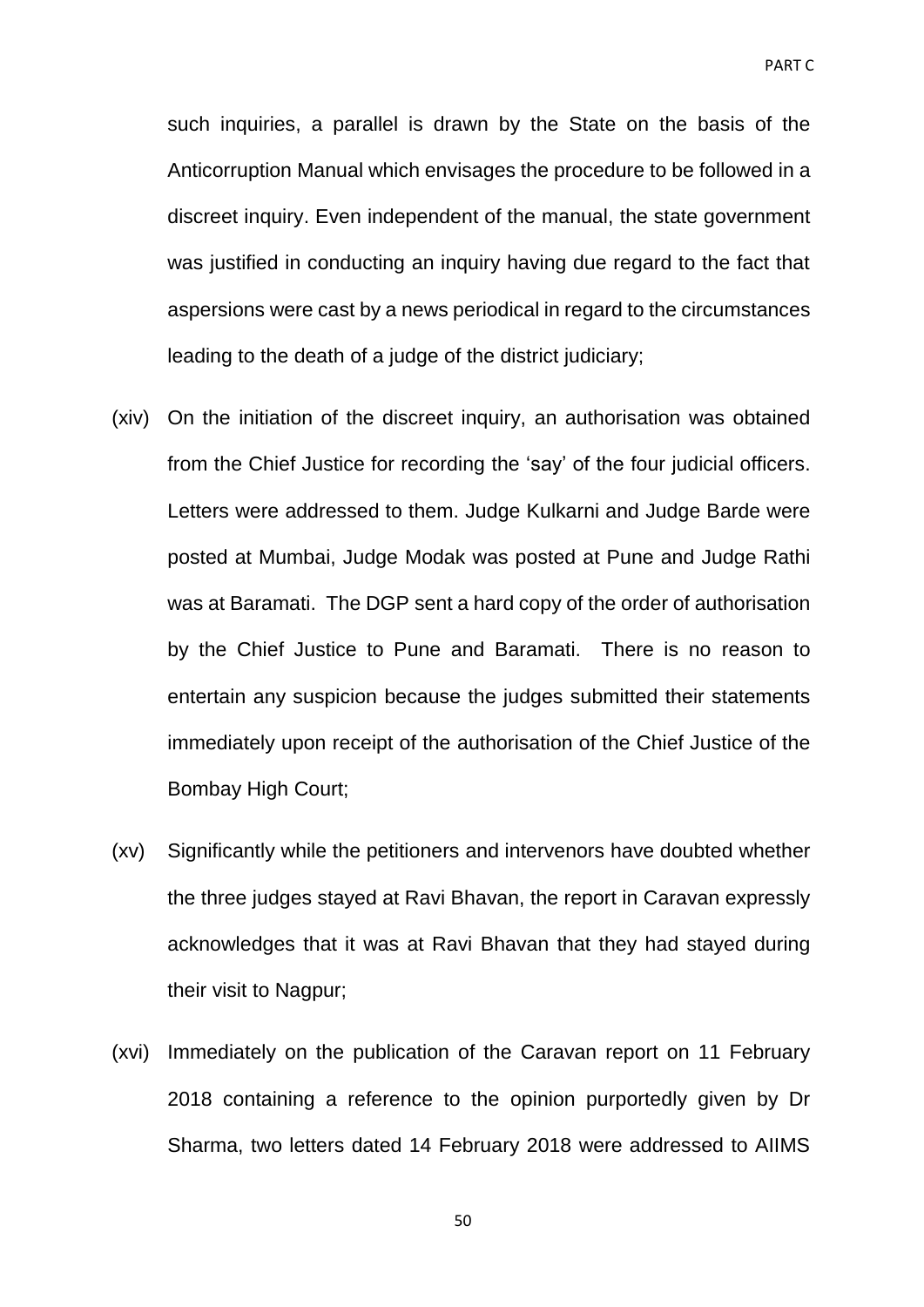with reference to the opinion. AIIMS in its reply has specifically clarified that it is not a practice to give such information. Dr Sharma has clarified that he was grossly misquoted by Caravan and that the conclusions in the article are imaginary;

- (xvii) The police inspector at Nagpur addressed a communication to Dr Harish Pathak, Head of Department of Forensic Medicine and Toxicology at KEM hospital, Mumbai. The report submitted by Dr Pathak specifically mentions that the findings in the post-mortem and histo-pathology reports are indicative of acute coronary insufficiency;
- (xviii) The manner in which the petitioners have conducted themselves is evident from the innuendos attaching to the reliance by Mr Dave on an order of the Nagpur bench of the High Court, quashing a criminal prosecution against several petitioners of whom the fourth petitioner was Mr Devendra Fadnavis, Chief Minister of Maharashtra. The manner in which reliance has been placed on that order before this court would indicate that these proceedings are not instituted bona fide but constitute a clear attempt to subvert judicial independence and to cast aspersions on the independence of the judiciary; and
- (xix) The timing of the publication of the newspaper article was politically motivated, since it coincided with the elections to the Gujarat Assembly. It is urged that the purpose is to target a political opponent by engaging the process of the Court.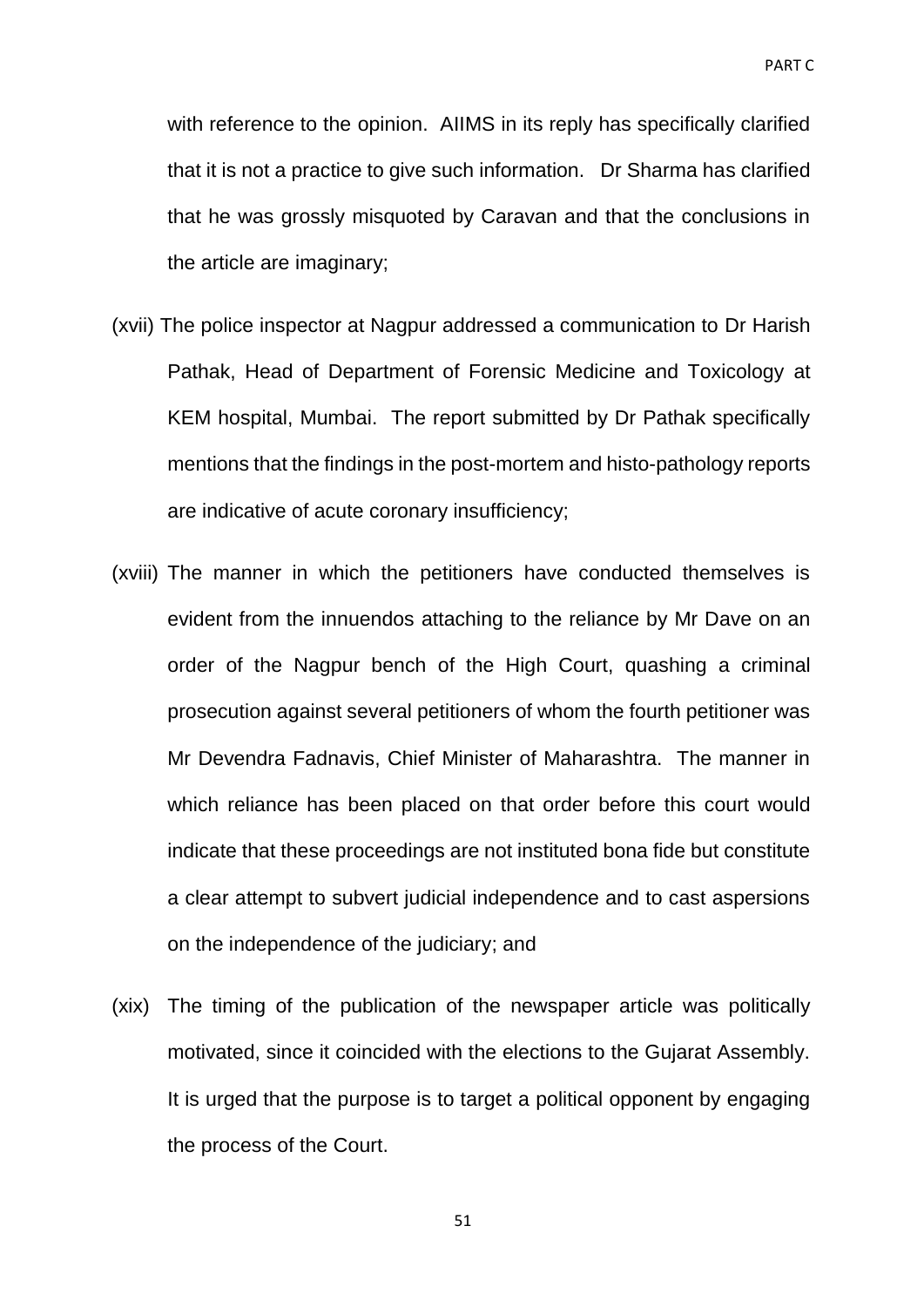24 The rival submissions would now be analysed.

## **D Analysis**

25 Mr Dave submitted that notice be issued formally in the writ proceedings and the State should be called upon to file affidavits in response to the petitions. Counsel submitted that once affidavits are filed it would be open to the petitioners to initiate steps for perjury, if a false statement has been made before the court.

26 While dealing with this submission, it is necessary to record that in pursuance of the procedural directions which were issued during the course of the first hearing, the state has filed a compilation of documents on the record. All contesting parties have appeared and have been heard. The documentary material which has been filed by the state has been tendered to the court and forms part of the record of judicial proceedings. No affidavit by a police officer or authority can improve upon the factual situation emerging from the documentary material which is placed before the Court. Once this is the position, the state and its officers must necessarily take full responsibility for all that has been placed on the record and face any legal consequence which arises from the documentary material which is produced in the proceedings before the court. The issue before the court is whether an inquiry into the death of Judge Loya is warranted on the directions of this court. This would depend in substance on the nature of the inquiry which has been conducted. The latter is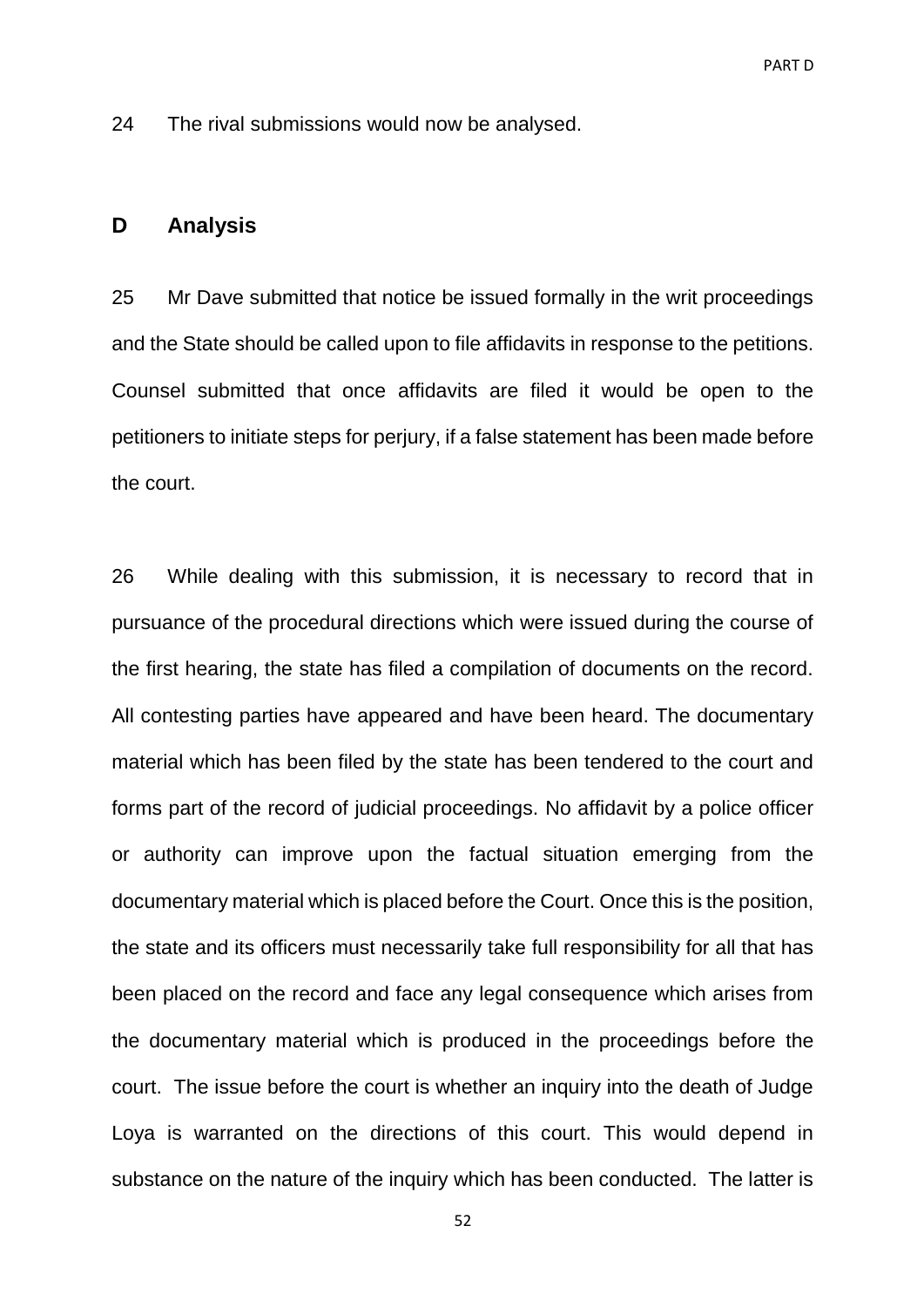a matter of record. Affidavits cannot improve upon the official record of the state. Besides, as we have noted earlier, counsel for the State of Maharashtra informed the court that the state government would be willing to produce any further documents which form a part of the official record as are required for inspection by learned counsel appearing on behalf of the petitioners and intervenors. Moreover, Mr Rohatgi urged that the state would willingly accept any directions of the Court, in addition to the material which was filed. Under the order of this court learned counsel were permitted to provide a list of such documents to counsel for the state, if any additional documents were required to be produced. We have also scrutinised with the assistance of counsel, the material which has been produced by counsel for the petitioners and intervenors besides the material produced by the state without regard to technicalities of procedure. This batch of cases has been heard fully. Hearings have been convened over ten dates of judicial sitting. We find no justification at this stage to call upon the state to file affidavits since a full and complete opportunity has been granted to all the parties and their counsel to address submissions on every aspect of the case that they desire to address. The entire record is before the court.

## **Section 174 Cr PC**

27 Section 174 of the Code of Criminal Procedure 1973 provides thus:

"174. Police to enquire and report on suicide, etc.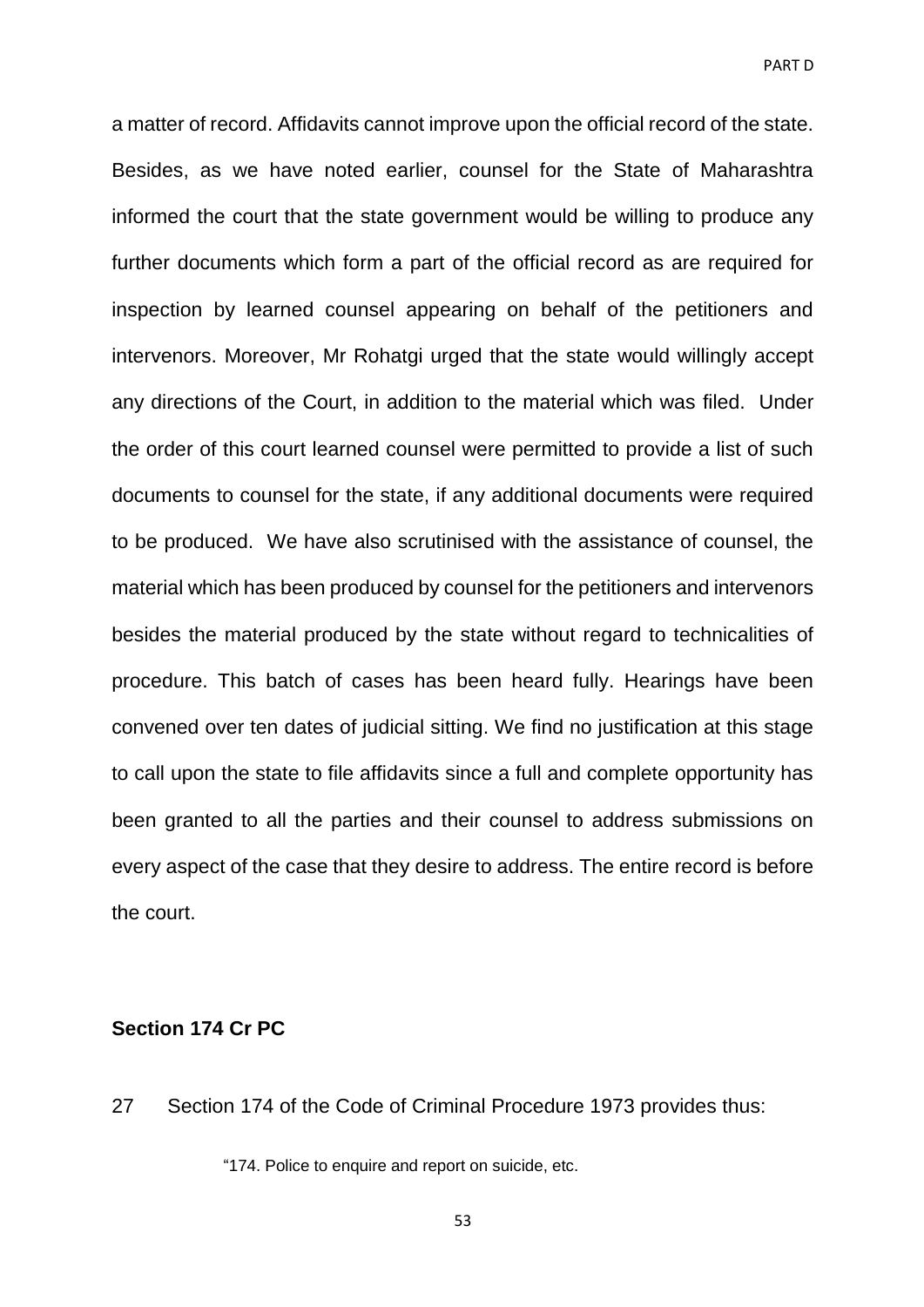[\(1\)](https://indiankanoon.org/doc/9685/) When the officer in charge of a police station or some other police officer specially empowered by the State Government in that behalf receives information that a person has committed suicide, or has been killed by another or by an animal or by machinery or by an accident, or has died under circumstances raising a reasonable suspicion that some other person has committed an offence, he shall immediately give intimation thereof to the nearest Executive Magistrate empowered to hold inquests, and, unless otherwise directed by any rule prescribed by the State Government, or by any general or special order of the District or Sub- divisional Magistrate, shall proceed to the place where the body of such deceased person is, and there, in the presence of two or more respectable inhabitants of the neighbourhood, shall make an investigation, and draw up a report of the apparent cause of death, describing such wounds, fractures, bruises, and other marks of injury as may be found on the body, and stating in what manner, or by what weapon or instrument (if any); such marks appear to have been inflicted.

[\(2\)](https://indiankanoon.org/doc/396207/) The report shall be signed by such police officer and other persons, or by so many of them as concur therein, and shall be forthwith forwarded to the District Magistrate or the Subdivisional Magistrate.

 $(3)$ <sup>1</sup> When-

[\(i\)](https://indiankanoon.org/doc/916677/) the case involves suicide by a woman within seven years of her marriage; or

 $(iii)$  the case relates to the death of a woman within seven years of her marriage in any circumstances raising a reasonable suspicion that some other person committed an offence in relation to such woman; or

[\(iii\)](https://indiankanoon.org/doc/1985834/) the case relates to the death of a woman within seven years of her marriage and any relative of the woman has made a request in this behalf; or

[\(iv\)](https://indiankanoon.org/doc/146615/) there is any doubt regarding the cause of death; or

 $(v)$  the police officer for any other reason considers it expedient so to do, he shall. subject to such rules as the State Government may prescribe in this behalf, forward the body, with a view to its being examined, to the nearest Civil Surgeon, or other qualified medical man appointed in this behalf by the State Government, if the state of the weather and the distance admit of its being so forwarded without risk of such putrefaction on the road as would render such examination useless.

[\(4\)](https://indiankanoon.org/doc/11580/) The following Magistrates are empowered to hold inquests, namely, any District Magistrate or Sub- divisional Magistrate and any other Executive Magistrate specially empowered in this behalf by the State Government or the District Magistrate."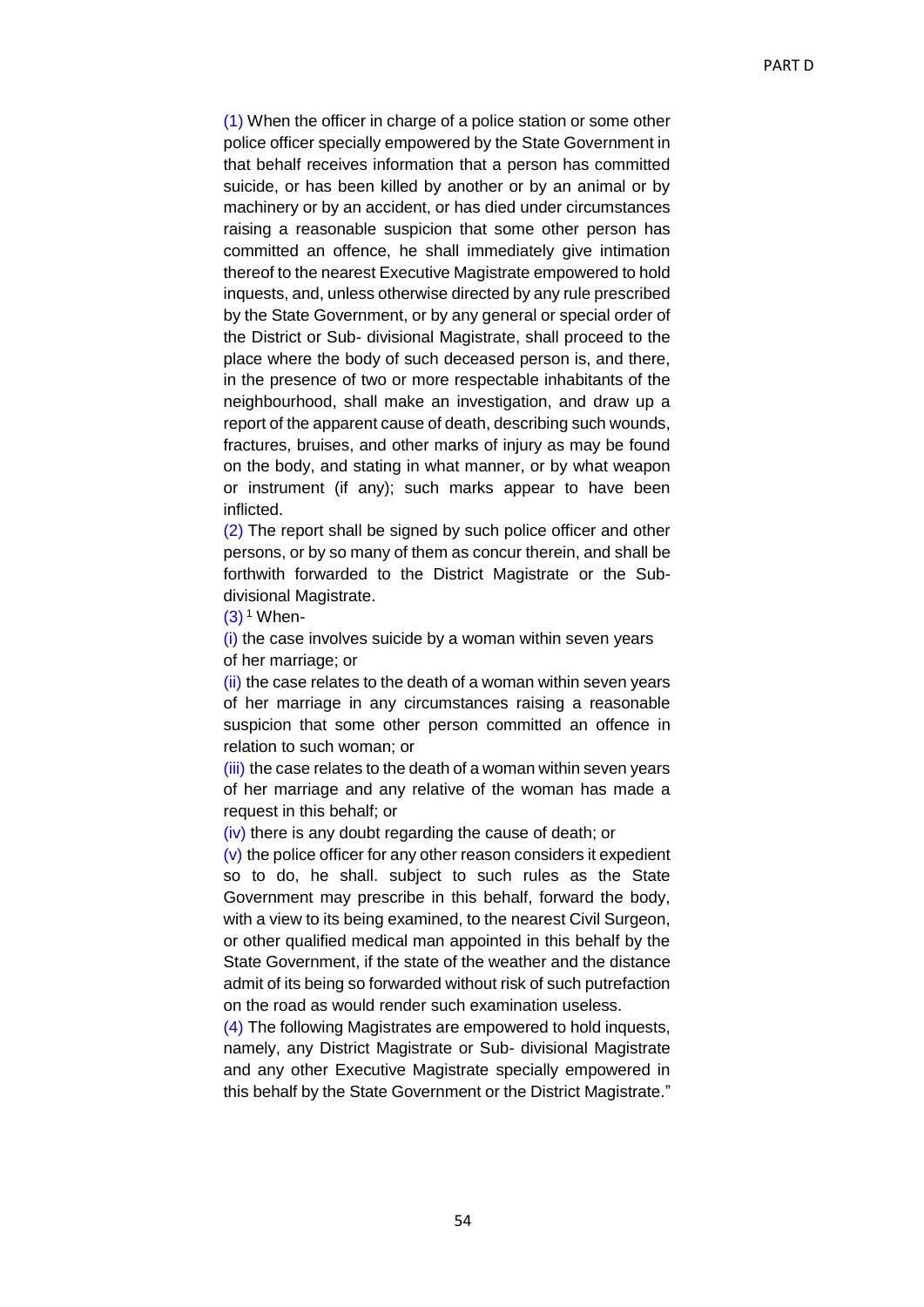28 Section 174 deals with a situation where information is received by an officer in-charge of a police station of a person having committed suicide, or having been killed (i) by another; or (ii) by an animal; or (iii) by machinery or (iv) by an accident or of having died under circumstances raising a reasonable suspicion that some other person has committed an offence. In any of these situations, the police officer is required to furnish intimation immediately to the nearest Executive Magistrate who is empowered to hold inquests. He is required to proceed to the place where the body is situated and in the presence of two witnesses to make an investigation and draw up a report of the apparent cause of death. The report would describe the wounds including marks of injury which are found on the body and in what manner or by what weapon or instrument if any they appear to have been inflicted.

29 The purpose of holding an inquest is limited. The inquest report does not constitute substantive evidence. Hence matters relating to how the deceased was assaulted or who assaulted him and under what circumstances are beyond the scope of the report. The report of inquest is primarily intended to ascertain the nature of the injuries and the apparent cause of death. On the other hand, it is the doctor who conducts a post-mortem examination who examines the body from a medico-legal perspective. Hence it is the post-mortem report that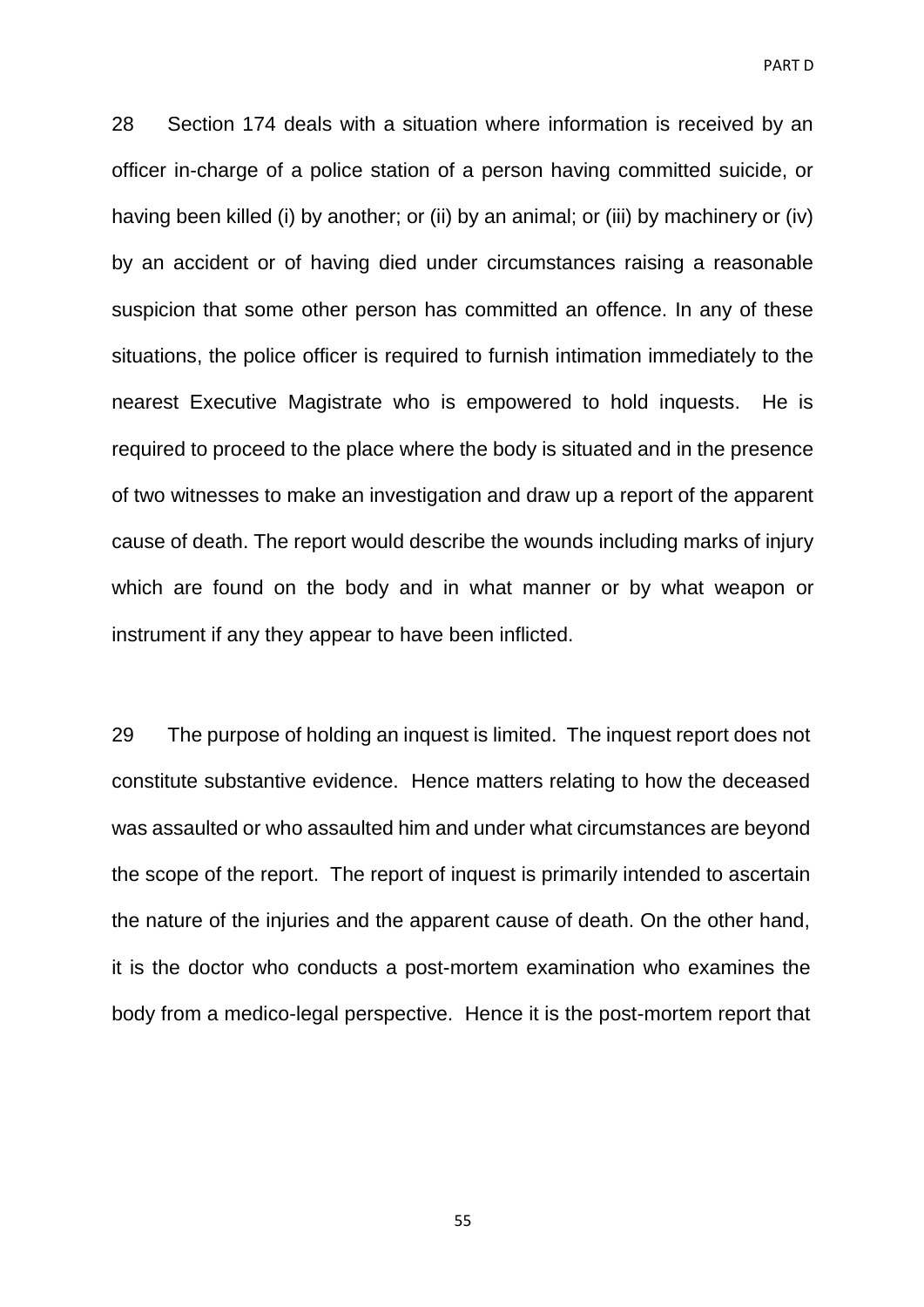is expected to contain the details of the injuries through a scientific examination<sup>16</sup>.

30 The scope of an inquiry under Section 174 of the Cr PC has been considered in several decisions of this court. In **Pedda Narayana** v **State of**  Andhra Pradesh<sup>17</sup>, this court explained that the limited scope of such an inquiry is to ascertain whether a person has died in suspicious circumstances or an unnatural death and, if this was the case, the apparent cause of death. The court observed:

> "The proceedings under Section 174 have a very limited scope. The object of the proceedings is merely to ascertain whether a person has died under suspicious circumstances or an unnatural death and if so what is the apparent cause of the death. The question regarding the details as to how the deceased was assaulted or who assaulted him or under what circumstances he was assaulted is foreign to the ambit and scope of the proceedings under Section 174. Neither in practice nor in law was it necessary for the police to mention those details in the inquest report."

This principle was reiterated in **Amar Singh** v **Balwinder Singh** (supra) where

the court observed thus:

"12...The requirement of the section is that the police officer shall record the apparent cause of death describing the wounds as may be found on the body and also the weapon or instrument by which they appear to have been inflicted and this has to be done in the presence of two or more respectable inhabitants of the neighbourhood. The section does not contemplate that the manner in which the incident took place or the names of the accused should be mentioned in the

<sup>1</sup> <sup>16</sup> Madhu v State of Karnataka (2014) 12 SCC 419; Radha Mohan Singh @ Lal Saheb v State of UP (2006) 2 SCC 450;Mahendra Rai v Mithlesh Rai (1997) 10 SCC 605 Amar Singh v Balwinder Singh (2003) 2 SCC 518; Suresh Rai v State of Bihar AIR 2000 SC 2207 and Shukla Khader v Nausher Gama (1975) 4 SCC 122 <sup>17</sup> (1975) 4 SCC 153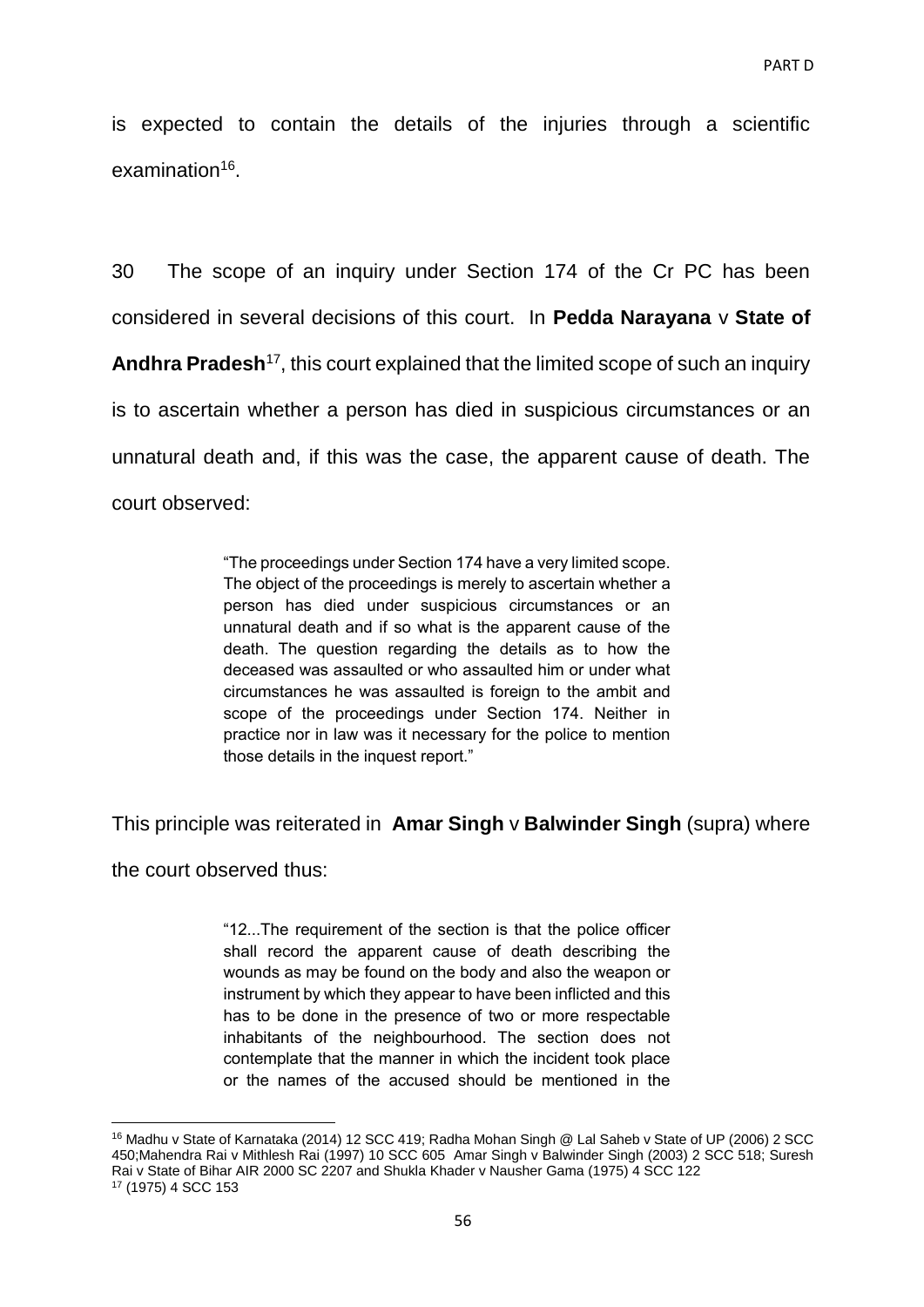inquest report. The basic purpose of holding an inquest is to report regarding the apparent cause of death, namely, whether it is suicidal, homicidal, accidental or by some machinery etc. (Id at page 641)"

The view in **Pedda Narayana** (supra) has been approved by a three judge Bench in **Khujji @ Surendra Tiwari** v **State of Madhya Pradesh**<sup>18</sup> . Hence in **Radha Mohan Singh Alias Lal Saheb** v **State of U.P.**<sup>19</sup> , a Bench of three learned judges formulated the principle in the following terms:

> "Thus, it is well settled by a catena of decisions of this Court that the purpose of holding an inquest is very limited viz. to ascertain as to whether a person has committed suicide or has been killed by another or by an animal or by machinery or by an accident or has died under circumstances raising a reasonable suspicion that some other person has committed an offence. There is absolutely no requirement in law of mentioning the details of the FIR, names of the accused or the names of the eyewitnesses or the gist of their statements, nor is it required to be signed by any eyewitness."

A Bench of two learned judges of this Court in **Madhu Alias Madhuranatha** v

**State of Karnataka**<sup>20</sup> has observed that an inquest report is not substantive

evidence.

In Manoj Kumar Sharma v State of Chhattisgarh<sup>21</sup>, a Bench of two learned judges held that the purpose of an 'inquest' in cases of accidental or suspicious

<sup>1</sup> <sup>18</sup> (1991) 3 SCC 627

<sup>19</sup> (2006) 2 SCC 450

<sup>20</sup> (2014) 12 SCC 419

<sup>21</sup> (2016) 9 SCC 1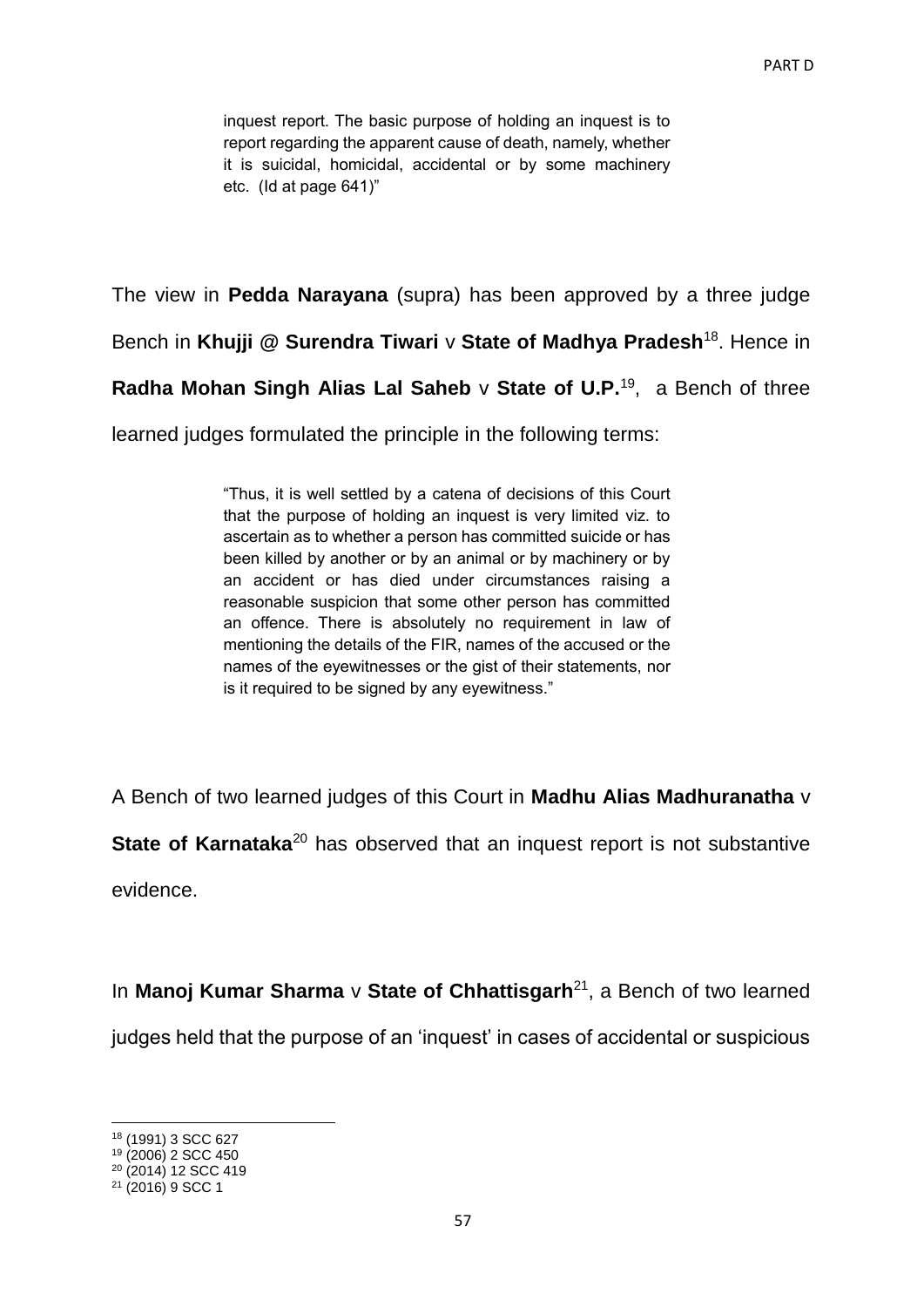deaths under Sections 174 and 175 is distinct from the 'investigation' under Section 157 of the Code under which if an officer in charge of a police station has reason to suspect the commission of an offence which he is empowered to investigate, he shall proceed in person to the spot to investigate the facts and circumstances of the case.

Reiterating this principle, a two judge Bench in **Bimla Devi** v **Rajesh Singh**<sup>22</sup> explained the scope of the provisions of Section 174 in the following observations:

> "The scope of the section is investigation by the police in cases of unnatural or suspicious death. However, the scope is very limited and aimed at ascertaining the first apparent signs of the death. Apart from this, the police officer has to investigate the place wherefrom the dead body is recovered, describe wounds, fractures, bruises and other marks of injury as may be found on the body, stating in what manner or by what weapon or instrument, such injuries appear to have been inflicted. From the above, it thus becomes clear, that the section aims at preserving the first look at the recovered body and it need not contain every detail. Mere overwriting in the name of the informant would not affect the proceedings."

The same position has been laid down in a more recent decision of a two judge

# Bench in **Yogesh Singh** v **Mahabeer Singh**<sup>23</sup> :

"41. Further, the evidentiary value of the inquest report prepared under Section 174 CrPC has also been long settled through a series of judicial pronouncements of this Court. It is well established that inquest report is not a substantive piece of evidence and can only be looked into for testing the veracity of the witnesses of inquest. The object of preparing such report is merely to ascertain the apparent cause of death, namely, whether it is suicidal, homicidal, accidental or caused by animals

<sup>22</sup> (2016) 15 SCC 448

<sup>23</sup> (2017) 11 SCC 195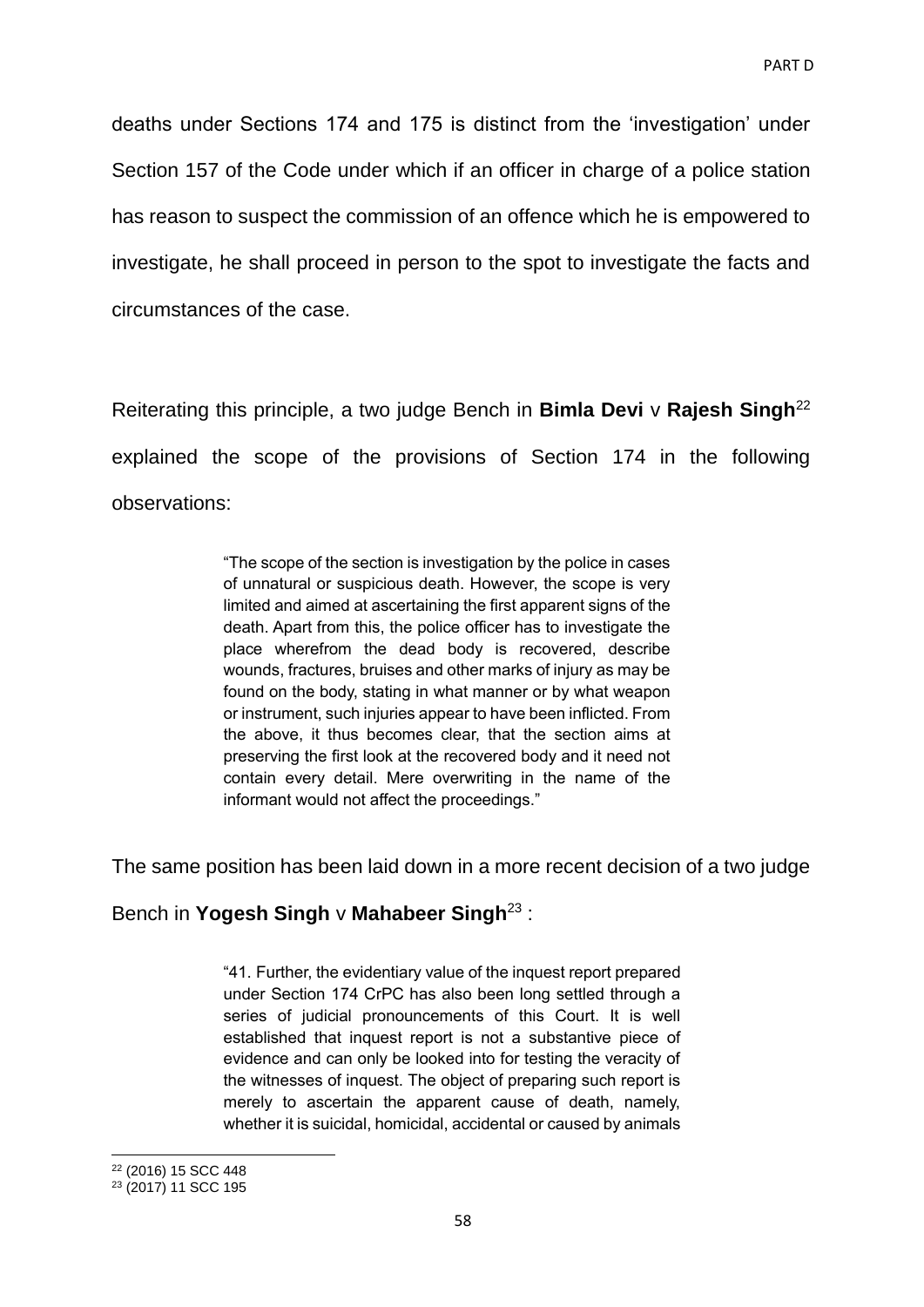or machinery, etc. and stating in what manner, or by what weapon or instrument, the injuries on the body appear to have been inflicted. (See *Pedda Narayana* v. *State of A.P.* [*Pedda Narayana* v. *State of A.P.*, (1975) 4 SCC 153 : 1975 SCC (Cri) 427] , *Khujji* v. *State of M.P.* [*Khujji* v. *State of M.P.*, (1991) 3 SCC 627 : 1991 SCC (Cri) 916] , *Kuldip Singh* v. *State of Punjab* [*Kuldip Singh* v. *State of Punjab*, 1992 Supp (3) SCC 1 : 1992 SCC (Cri) 946] , *George* v. *State of Kerala* [*George* v. *State of Kerala*, (1998) 4 SCC 605 : 1998 SCC (Cri) 1232] , *Suresh Rai* v. *State of Bihar* [*Suresh Rai* v. *State of Bihar*, (2000) 4 SCC 84 : 2000 SCC (Cri) 764] , *Amar Singh* v. *Balwinder Singh*[*Amar Singh* v. *Balwinder Singh*, (2003) 2 SCC 518 : 2003 SCC (Cri) 641] , *Radha Mohan Singh* v. *State of U.P.* [*Radha Mohan Singh* v. *State of U.P.*, (2006) 2 SCC 450 : (2006) 1 SCC (Cri) 661] and *Sambhu Das* v. *State of Assam* [*Sambhu Das* v. *State of Assam*, (2010) 10 SCC 374 : (2010) 3 SCC (Cri) 1301] .)"

31 Sub-section (3) of Section 174 requires the police officer to forward the body for being examined to the nearest civil surgeon, or as the case may be, to a duly qualified medical person appointed by the state government in this behalf, in the circumstances set out there. Among the circumstances, clause (iv) deals with a situation where there is any doubt regarding the cause of death while clause (v) deals with a case where the police officer considers it expedient to do so. Sub-section (4) of Section 174 specifies that the District Magistrate, Sub-Divisional Magistrate and any other Executive Magistrate especially empowered may hold inquests. Under Section 175, the police officer proceeding under Section 174 is empowered to summon for the purposes of the investigation any person who appears to be acquainted with the facts of the case. Under Section 176, where the case is of the nature specified in clauses (i) or (ii) of sub-section (3) of Section 174, the nearest Magistrate empowered to hold an inquest shall hold an inquiry into the cause of death instead of or in addition to the investigation held by the police officer. In any other case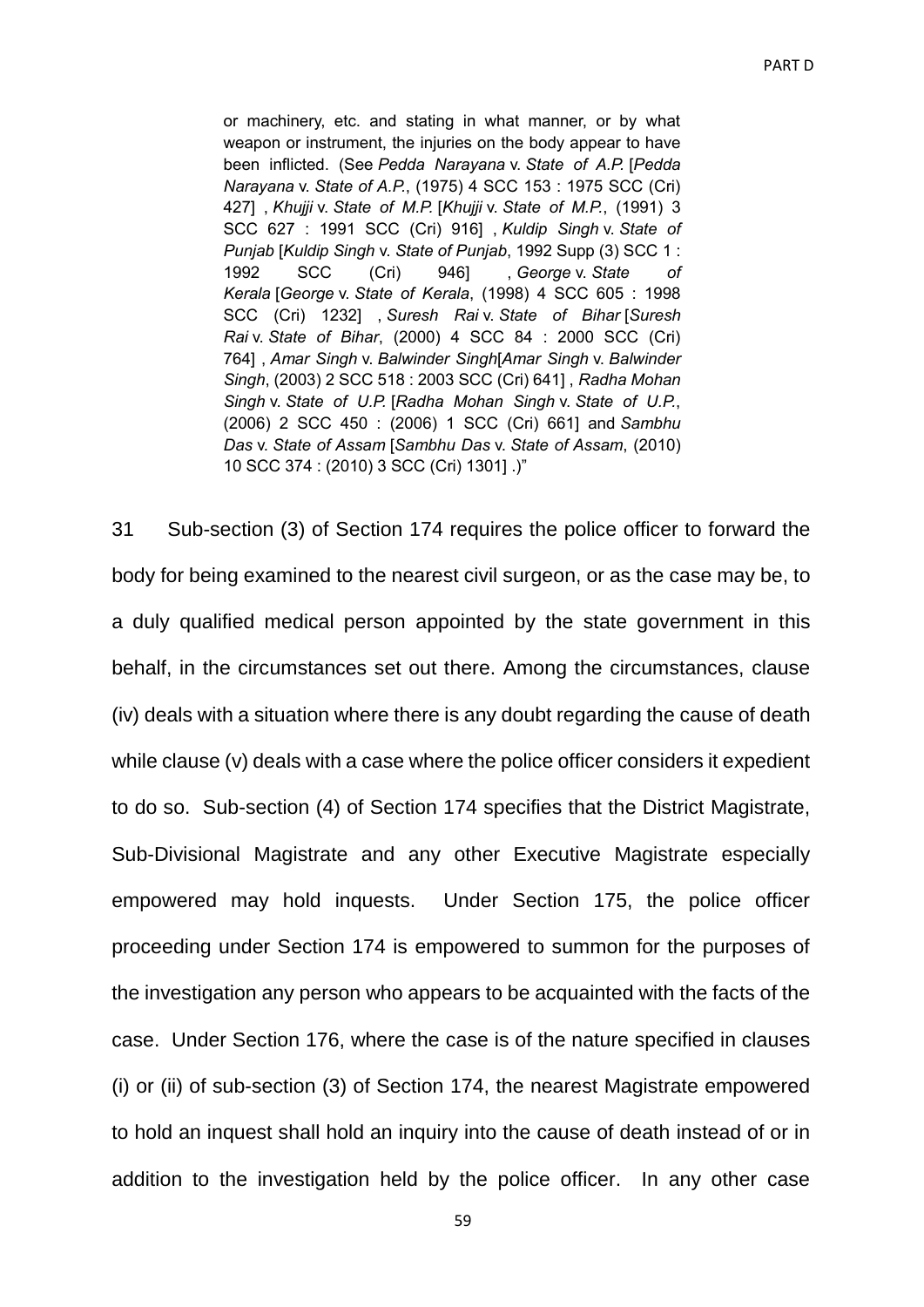mentioned in sub-section (1) of Section 174 the Magistrate may hold an inquiry.

Sections 175 and 176 provide as follows:

"175. Power to summon persons.

[\(1\)](https://indiankanoon.org/doc/750876/) A police officer proceeding under section 174, may, by order in writing, summon two or more persons as aforesaid for the purpose of the said investigation, and any other person who appears to be acquainted with the facts of the case and every person so summoned shall be bound to attend and to answer truly all questions other than questions the answers to which would have a tendency to expose him to a criminal charge or to a penalty or forfeiture.

[\(2\)](https://indiankanoon.org/doc/1706157/) If the facts do not disclose a cognizable offence to which section 170 applies, such persons shall not be required by the police officer to attend a Magistrate' s Court.

176. Inquiry by Magistrate into cause of death.

 $(1)^2$  $(1)^2$  when the case is of the nature referred to in clause (i) or clause (ii) of sub- section (3) of section 174] the nearest Magistrate- empowered to hold inquests shall, and in any other case mentioned in sub- section (1) of section 174, any Magistrate so empowered may hold an inquiry into the cause of death either instead of, or in addition to, the investigation held by the police officer; and if he does so, he shall have all the powers in conducting it which he would have in holding an inquiry into an offence.

 $(1A)$  Where  $-$ 

- (a) any person dies or disappears, or
- (b) rape is alleged to have been committed on any woman,

while such person or woman is in the custody of the police or in any other custody authorized by the Magistrate or the Court, under this Code in addition to the inquiry or investigation held by the police, an inquiry shall be held by the Judicial Magistrate or the Metropolitan Magistrate, as the case may be, within whose local jurisdiction the offence has been committed.

[\(2\)](https://indiankanoon.org/doc/578037/) The Magistrate holding such an inquiry shall record the evidence taken by him in connection therewith in any manner hereinafter prescribed according to the circumstances of the case.

[\(3\)](https://indiankanoon.org/doc/267170/) Whenever such Magistrate considers it expedient to make an examination of the dead body of any person who has been already interred, in order to discover the cause of his death, the Magistrate may cause the body to be disinterred and examined.

[\(4\)](https://indiankanoon.org/doc/94619/) Where an inquiry is to be held under this section, the Magistrate shall, wherever practicable, inform the relatives of the deceased whose names and addresses are known, and shall allow them to remain present at the inquiry.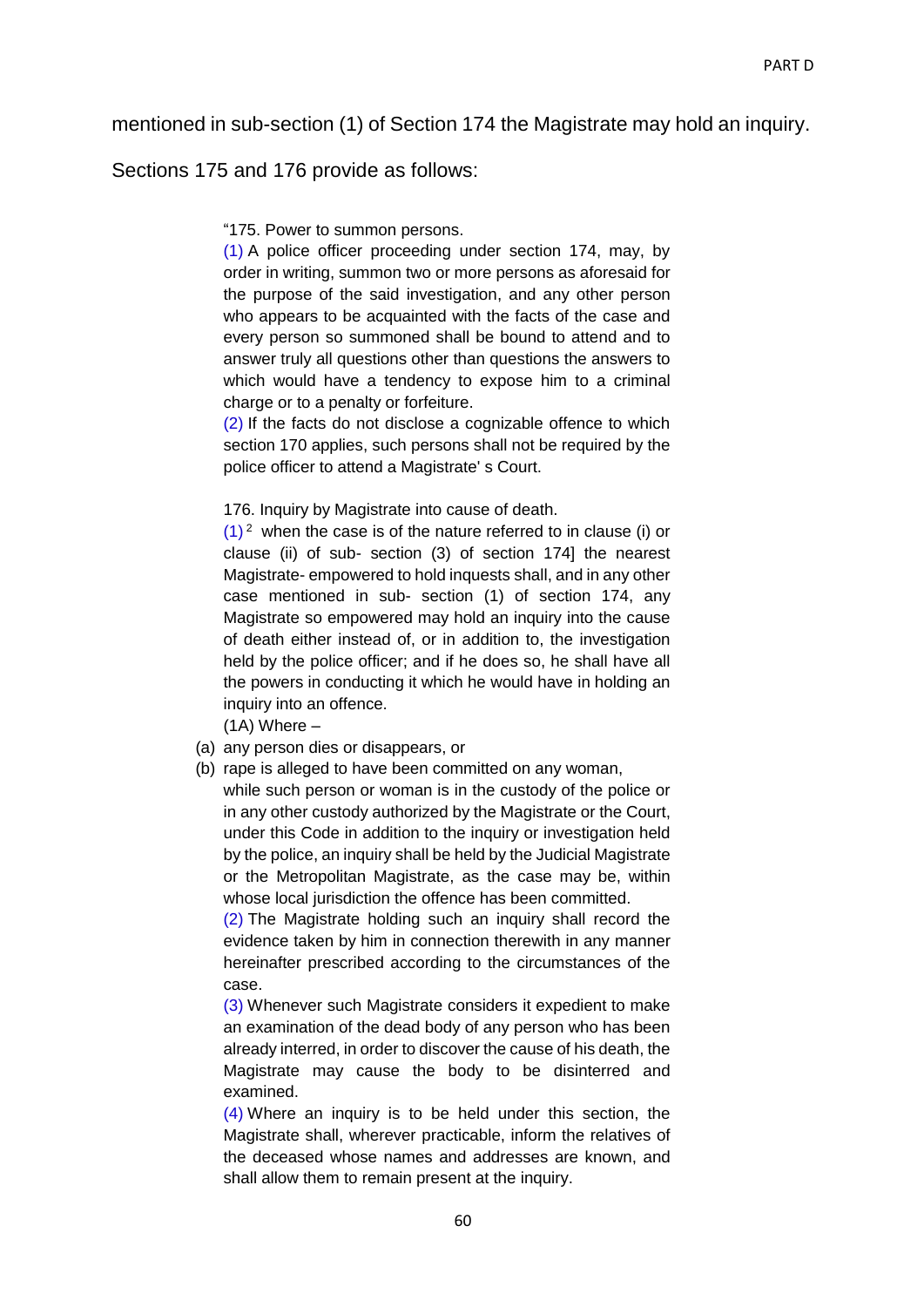(5) The Judicial Magistrate or the Metropolitan Magistrate or Executive Magistrate or police officer holding an inquiry or investigation, as the case may be, under sub-section (1A) shall, within twenty-four hours of the death of a person, forward the body with a view to its being examined to the nearest Civil Surgeon or other qualified medical man appointed in this behalf by the State Government, unless it is not possible to do so for reasons to be recorded in writing.

Explanation.- In this section, expression" relative" means parents, children, brothers, sisters and spouse."

#### **Documentary material**

32 In the context of the above statutory provisions, it is necessary to examine the material on record. We will proceed to initially analyse the documentary material which has been placed before the court by the State of Maharashtra. Since the statements of the judicial officers which were recorded during the course of the discreet inquiry have been the subject of a considerable amount of argument, we will analyse them in a subsequent part of the judgment.

33 Judge Loya was brought to Meditrina hospital at Nagpur at 6.15 am on 1 December 2014. Dr NB Gawande of Meditrina addressed a letter to the PSI, Sitabardi police station on the following subject:

"MLC information on hospital in-patient death/brought dead".

The communication states that the deceased was "brought with no evidence of life to our hospital" with history of retrosternal chest pain. The patient was reported to have come to Nagpur to attend a function. The person who admitted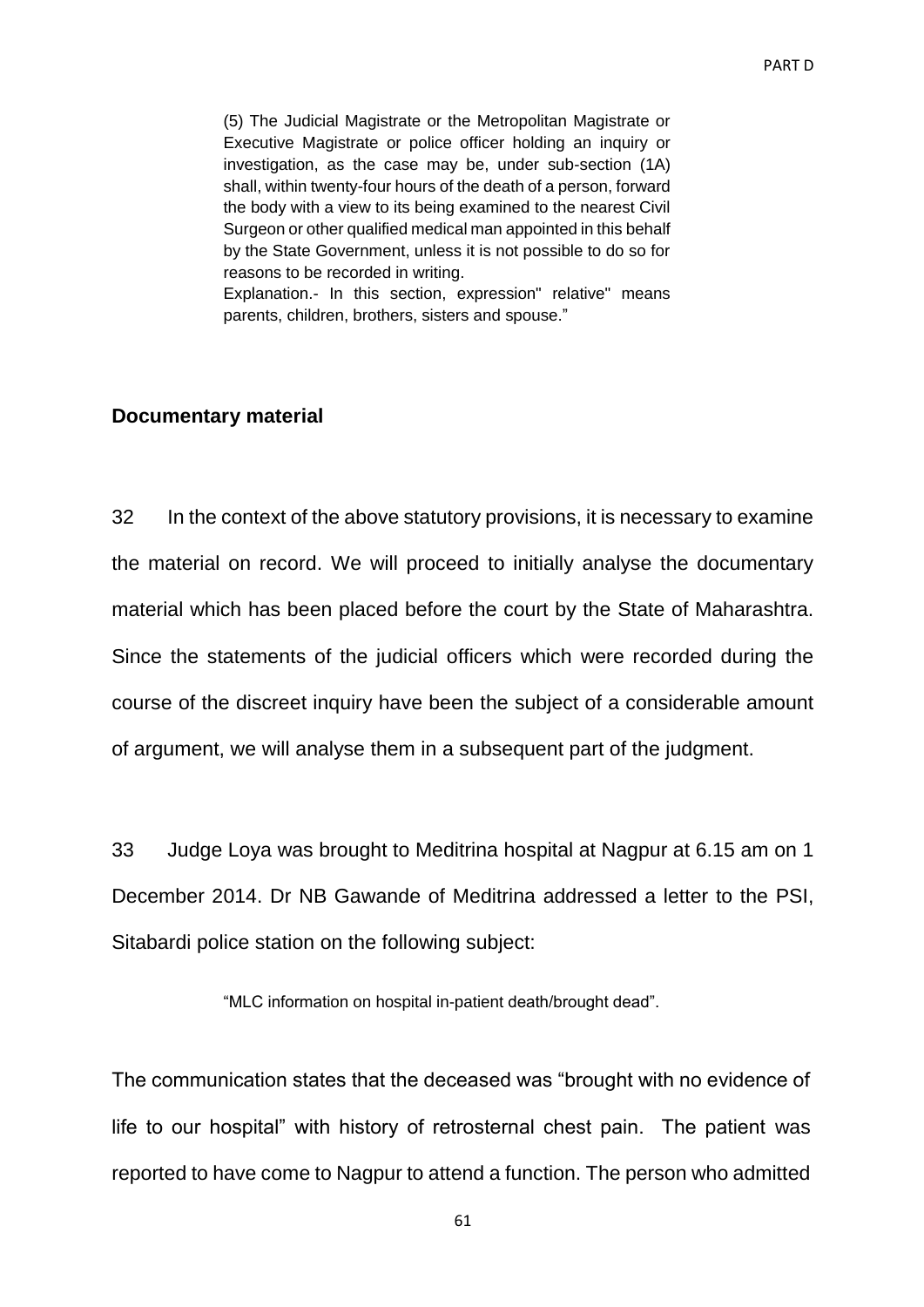the patient is recorded as Shrikant D Kulkarni. His relationship with the patient is described as "friend". The probable cause of death is stated to be unknown. The name of the consultant is endorsed as Dr Pankaj Harkut.

34 The Progress notes of the doctor at Meditrina hospital contain a death summary. It records that according to the history given by the accompanying persons, the patient had suffered retrosternal chest pain during the course of the immediately previous night. It states that the patient was taken to Dande hospital where an ECG was done. The ECG (it is recorded) reflected a "tall 'T'" in the anterior lead and that the patient collapsed while being shifted. The death summary further states that resuscitation was started immediately after reaching the hospital and emergency medication was provided. The steps which were taken to revive the patient are recorded and it has been stated that in spite of resuscitative efforts, the patient could not be revived and was declared dead at 6.15 am on 1 December 2014. The death summary records that a post-mortem was advised for ascertaining the cause of death. A death report was accordingly issued on 1 December 2014 by the duty medical officer at Meditrina. The post-mortem became necessary because, Judge Loya was 'brought dead'.

35 At 8.30 am on 1 December 2014, the police station at Sitabardi (within whose jurisdiction Meditrina hospital is located) recorded the statement of Dr Prashant B Rathi. The statement is to the effect that the deceased was related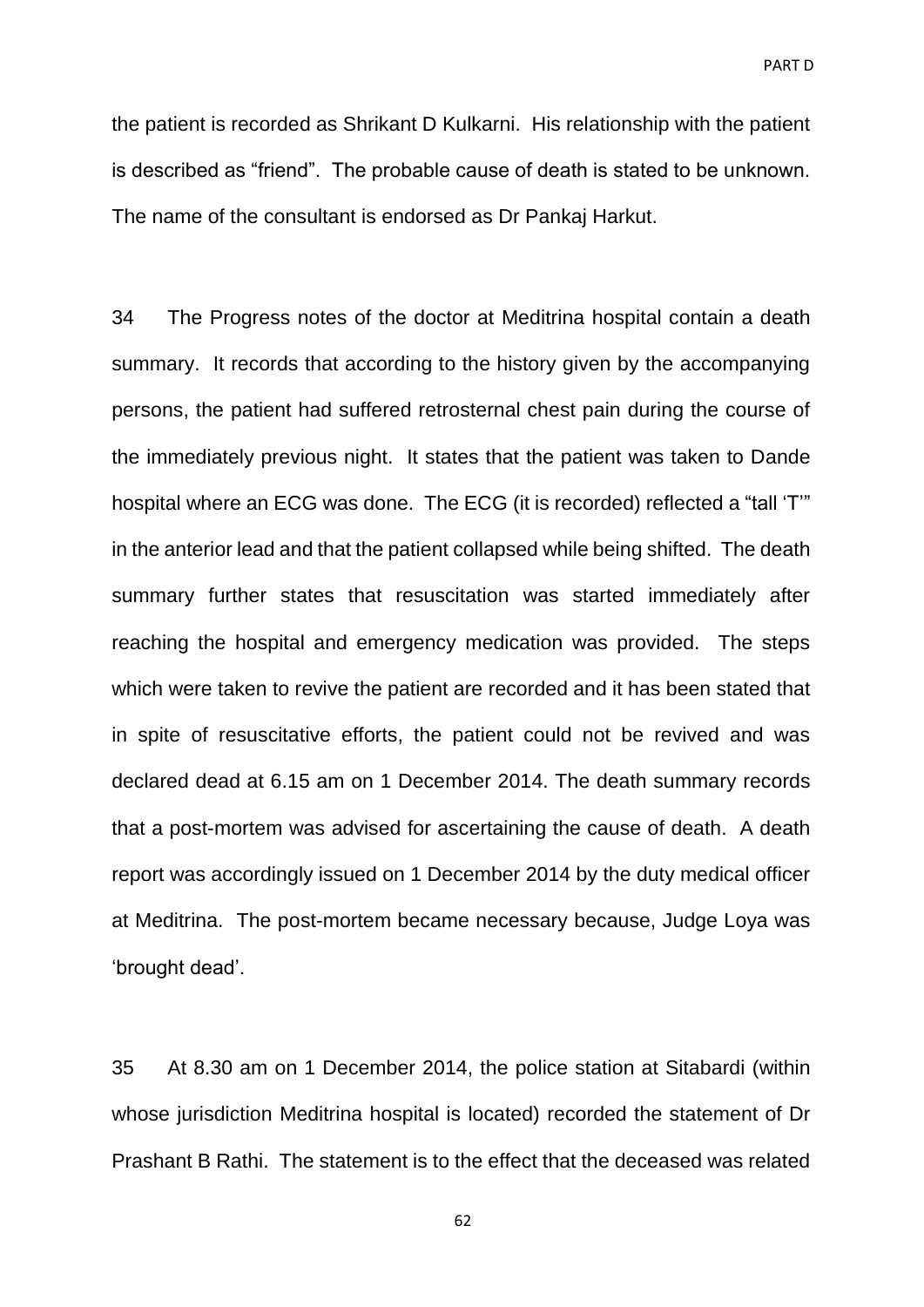to his uncle. The deceased had travelled to Nagpur for attending a marriage and was residing at Ravi Bhavan, Civil Lines. When he complained at 0400 hours of chest pain, he was admitted to Meditrina hospital where he was declared as "brought dead" at 0600 hours. On the basis of the statement of Dr Prashant Rathi, the death report (*marg khabri*) was drawn up under Section 174 of Cr PC bearing AD 00/14. The statement of Dr Rathi is reproduced in the death report and titled as "*nakal bayan*" (this is because the statement is reproduced). The death report contains an endorsement of PSI RK Mundhe, the duty officer from 2100 hours on 30 November 2014 to 0900 hours on 1 December 2014 of the registration of an accidental death report on the basis of the statement of Dr Rathi and of having sent police constable Pankaj for taking care of the dead body.

36 Government Medical Hospital, Nagpur received the dead body at 10 am on 1 December 2014 for post-mortem. An inquest panchnama commenced at 10 am and ended at 10.30 am in the presence of two panchas. PSI Mundhe attached to Sitabardi police station conducted the inquest. The inquest panchnama notes the condition of the dead body and does not find any mark of injury or assault. The dead body was then sent to the medical officer for conducting the post-mortem. There is an advance report dated 1 December 2014 of Dr NK Tumram of the Department of Forensic Medicine at Government Medical College recording that the probable cause of death is "coronary artery insufficiency". The post-mortem report of 1 December 2014 records that there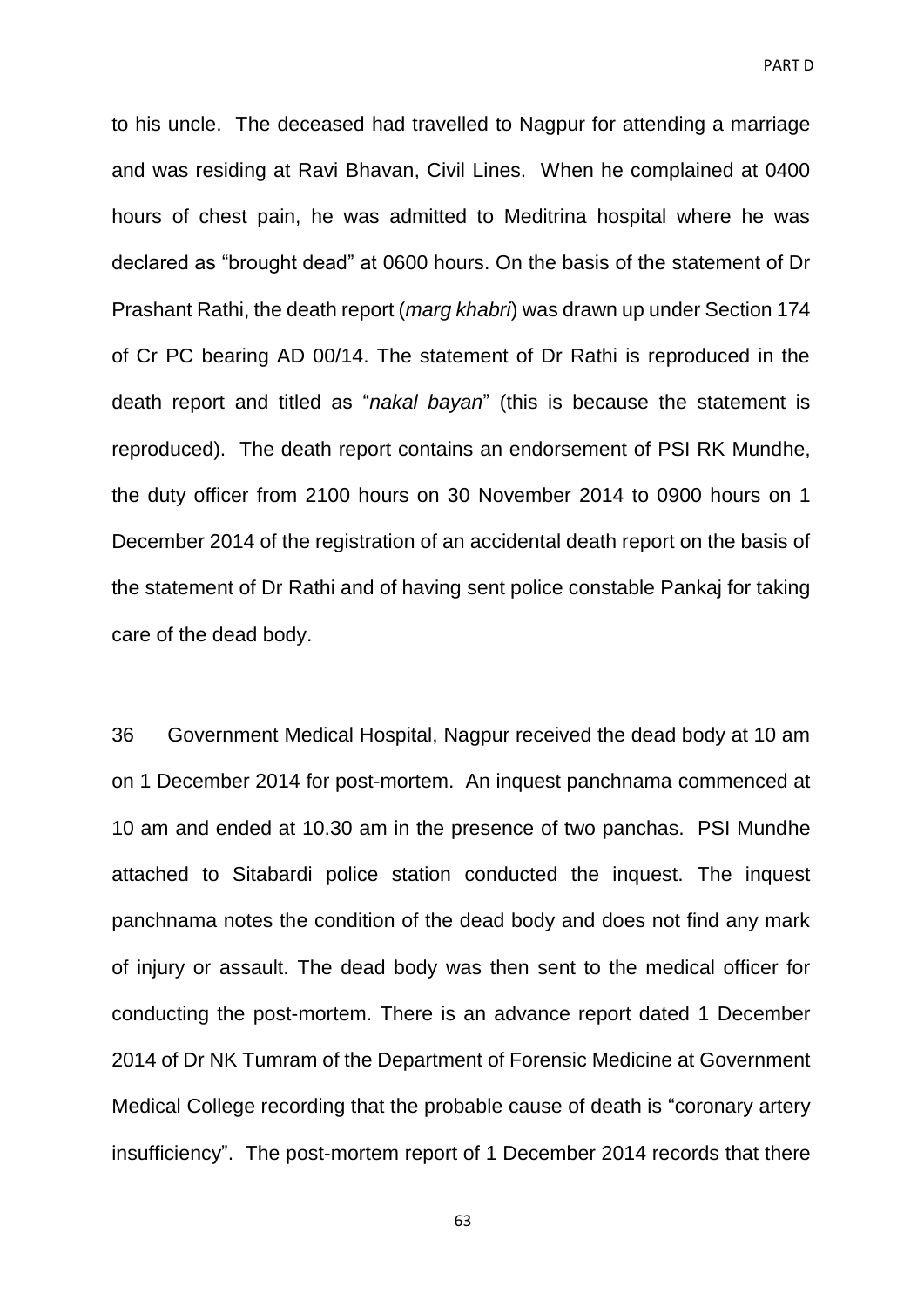PART D

is no evidence of bodily injury. The dura and brain are found to be congested and edemitous. Lungs are also found to be in a congested condition and edemitous. The heart is found to be congested. The post-mortem records that there is evidence of arthrosclerosis in the left coronary and left anterior descending artery with calcification. It records the narrowing of the artery and evidence of hypertrophy of the left ventricle. Evidence is found of plaque in the inner wall of the aorta. The report indicates that samples of the stomach, liver, kidney and blood were preserved for histo-pathological examination. The probable cause of death is recorded as "coronary artery insufficiency".

37 Following the post-mortem, the dead body was handed over to Dr Prashant Rathi on 1 December 2014 in token of which a receipt was obtained by Sitabardi police station.

38 On the basis of the death report which was recorded by Sitabardi police station the police station at Sadar recorded an accidental death report (AD 44/14) under Section 174 Cr PC. The death report contains a statement that PSI Warpade, the day duty officer on 1 December 2014 had received the case diary of AD 00/14 from police constable Pankaj and that he had registered AD 44/14 under Section 174 Cr PC. The registration of the AD at Sadar police station is at 1600 hours on 1 December 2014. Ravi Bhavan falls within the jurisdiction of Sadar police station.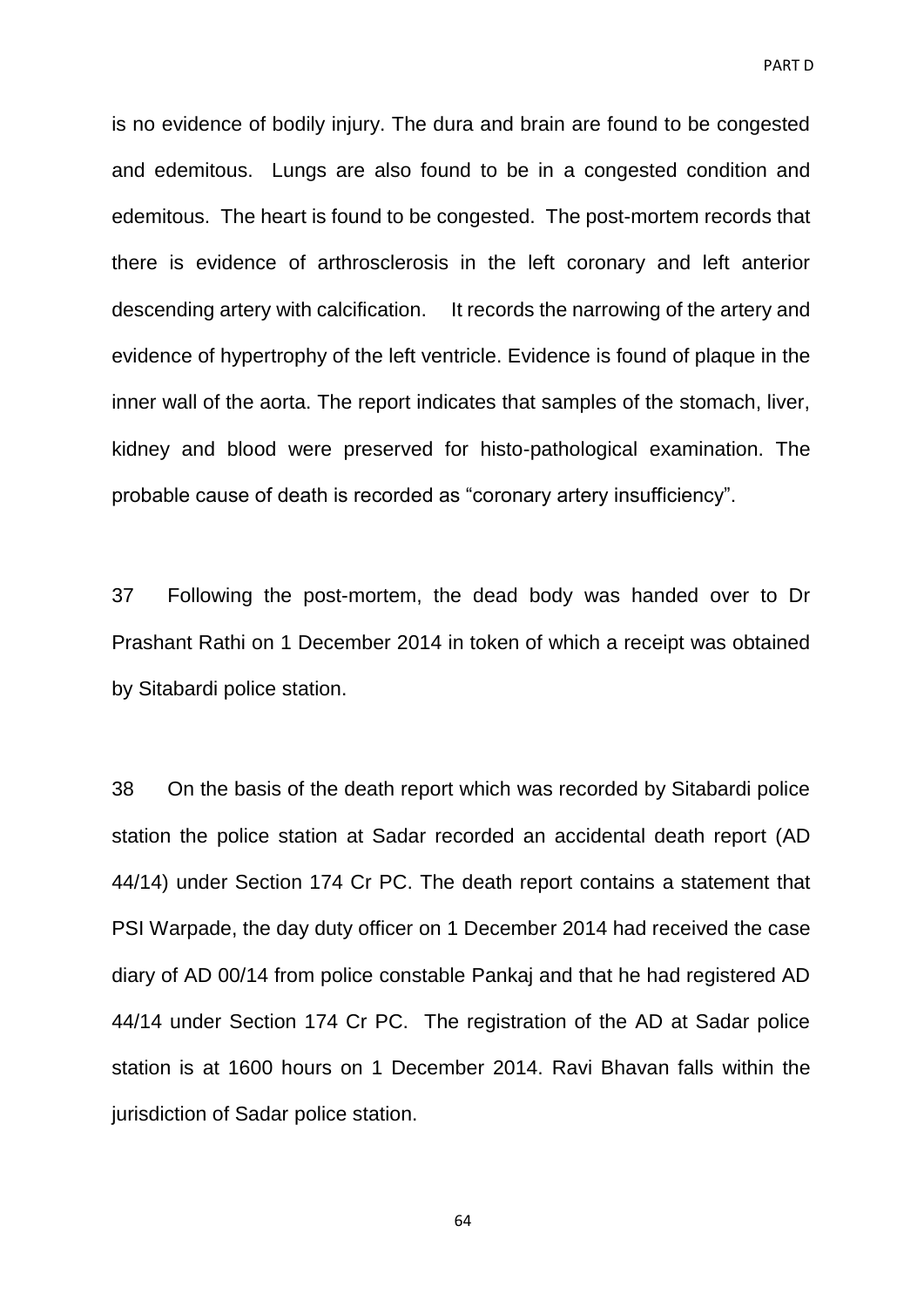39 On 1 December 2014, the duty officer at Sadar police station addressed a communication to the Deputy Director of the Forensic Laboratory, Dhantoli, Nagpur, and sought a chemical analysis of the samples of the viscera and of a bottle of blood which had been preserved. Analysis of the samples commenced on 5 January 2015 and ended on 19 January 2015. On 5 February 2015 the Assistant Chemical Analyser in the Regional Forensic Science Laboratory submitted his report stating that:

> "general and specific : chemical testing does not reveal any poison in exhibit nos.(1), (2) and (3)."

Exhibits (1), (2) and (3) are respectively samples of the stomach, liver, spleen and kidney and blood.

40 In the records of Meditrina hospital referred to earlier, the name of the deceased was referred to as Brijmohan H Loya. It appears from the postmortem report that the name of the deceased was initially recorded as Brijmohan Harikishan Loya. The records of Meditrina hospital as well as the post-mortem contain a reference to the address of the deceased being the official quarters at Haji Ali Government Colony, Building no.11, Mumbai. This, it is undisputed, is where Judge Loya resided. There is hence absolutely no doubt about the identity of the body on which post-mortem was performed. On 10 December 2014 the PSI at Sadar police station addressed a letter to Government Medical Hospital seeking a correction in the name of the deceased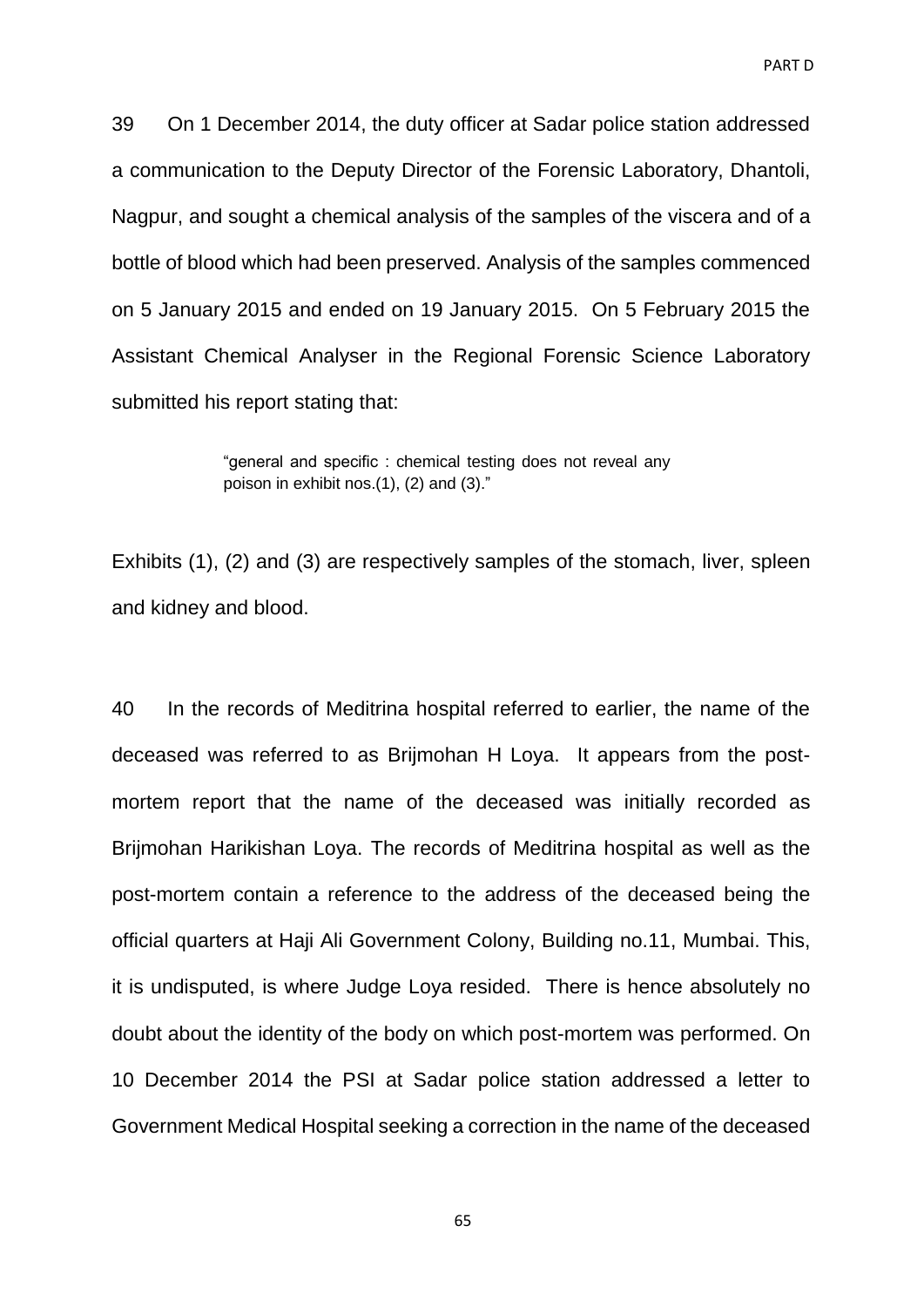as Brijgopal Harikishan Loya. The correction was endorsed on 10 December 2014 on the post-mortem report.

41 In February 2016, the Sadar police station addressed a communication to the Special Executive Magistrate making a reference to the death summary bearing No.07/16 dated 2 February 2016. The summary records that on 1 December 2014, the police station at Sadar received AD004/14 from the Sitabardi police station. On perusing the case diary, it was noticed that the place of occurrence was within the jurisdiction of Sadar police station. Hence AD 44/14 was recorded under Section 174 Cr PC. An inquest panchnama was prepared by PSI Mundhe in the presence of two panch witnesses. The postmortem was conducted at the Medical College Hospital by Dr NK Tumram of the Forensic Medicine Department. After the post-mortem concluded, the body was handed over to Dr Prashant Rathi, a relative of the deceased. During the course of inquiry, it has been noted from the post-mortem report that the cause of death was coronary artery insufficiency. On discussing the matter with Dr Tumram, it was ascertained that the death was due to a heart attack and there was nothing suspicious about the death. During the course of the inquiry the police station at Gategaon, District Latur was contacted when it was intimated that the relatives of the deceased reside in Mumbai. Dr Prashant Rathi had intimated, that the deceased had visited Nagpur to attend a marriage; on the date of the incident he developed pain in the chest at 0400 hours and was admitted to Meditrina hospital where he was declared dead. The summary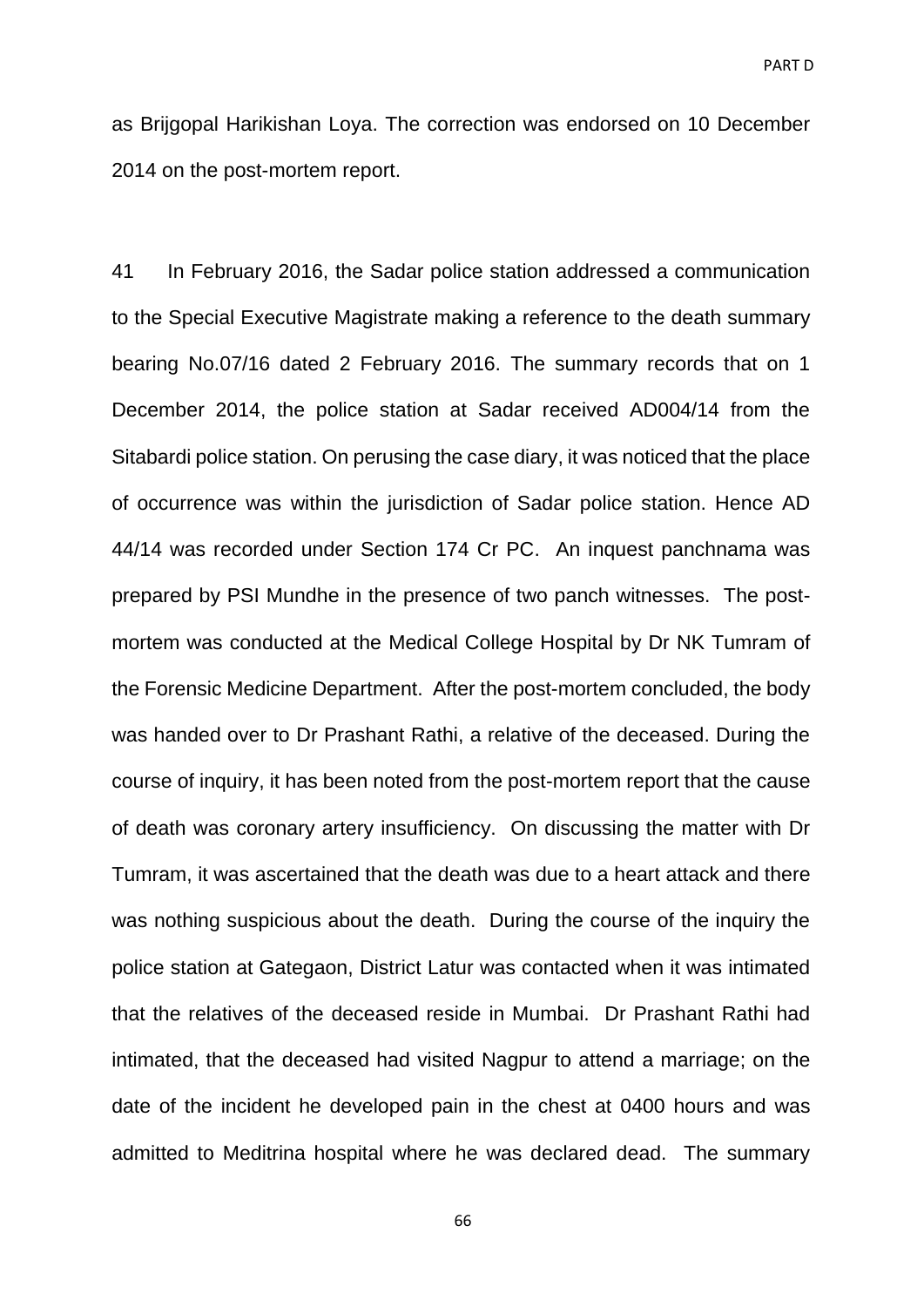PART D

records that Judge Loya died due to a heart attack. No complaint has been lodged by his relatives at the local police station or at PS Sadar of any suspicion in regard to the cause of death and the medical officer has recorded the cause of death as a heart attack in the PM report and there was no evidence of assault. The summary was accordingly submitted to the Special Executive Magistrate, Sadar division, Nagpur.

### **Statements of four judicial officers**

42 Now it is in this background, that it would be necessary to advert to the statements of the judicial officers which were recorded during the course of the discreet inquiry in November 2017. A discreet inquiry was ordered on 23 November 2017 by the Home department of the state government following the reports which were published in Caravan on 20 and 21 November 2017. Mr Rohtagi has apprised the court that in ordering the discreet inquiry, the state took recourse to the provisions of its Vigilance Manual. The Manual of Instructions provides for the procedure which is to be followed in conducting discreet inquiries. In the present case, following the news reports published in Caravan, the death being of a judge from the state judicial service, a discreet inquiry was ordered particularly in the context of the innuendos contained in the news reports. Quite apart from the Manual, the state government is not prohibited in law from holding such an enquiry in the exercise of its executive power.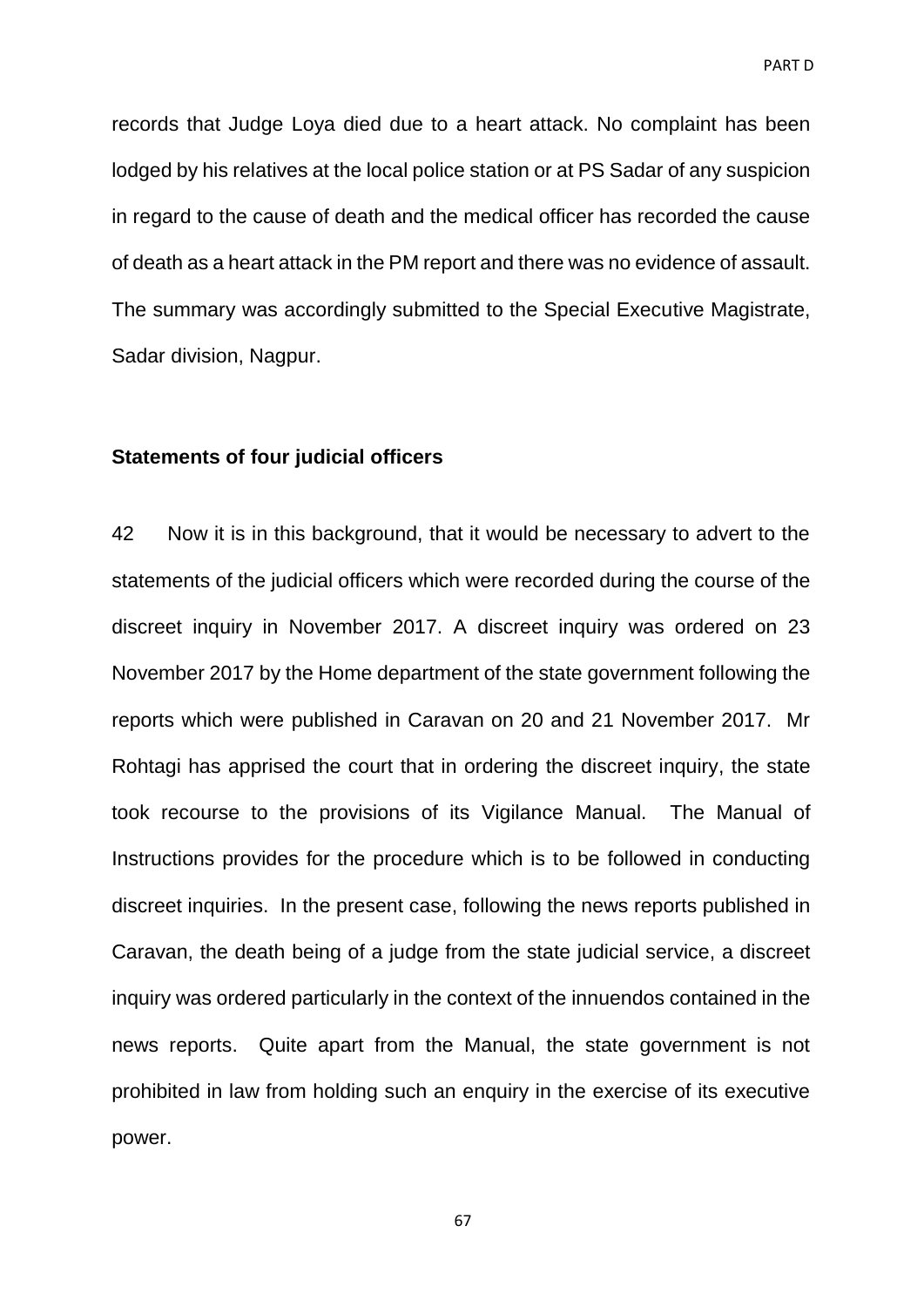43 The Commissioner of the State Intelligence Department sought the permission of the Chief Justice of the Bombay High Court "to record the say" of Judge Shrikant Kulkarni (Member Secretary, Maharasthra State Legal Service Authority), Judge Modak (Principal District Judge, Pune), Judge Barde (District Judge, City Civil Court, Mumbai) and Judge RR Rathi (District Judge, Baramati). By a communication of 23 November 2017, the Registrar General stated that the Chief Justice had granted permission to do so. Following the receipt of permission, the Commissioner, SID wrote to the four judicial officers. They tendered - signed statements.

44 The statement of Judge Kulkarni dated 24 November 2017 is extracted below:

"Reference: Your letter No-COI/PA/Loya/DE/2017-165.

Sir,

With reference to your letter, I hereby submit brief sequence/say about the unfortunate death of Shri BH Loya at Nagpur.

In the month of November – December 2014, I was working as Registrar(Judicial -I), Appellate Side, High Court, Bombay. Mrs Swapna Joshi was the Member Secretary, Maharashtra State Legal Services Authority at that time and she was my Principal Judge while working in the City Civil Court, Mumbai. She had invited me, my colleague Shri SM Modak and Shri BH Loya who were working in the City Civil Court, Mumbai for the wedding of her son at Nagpur.

Accordingly, I along with Shri SM Modak and Shri BH Loya left Mumbai by train in night of 29<sup>th</sup> November, 2014 and reached Nagpur in the morning of 30<sup>th</sup> November 2014. We went to Ravi Bhavan Government Guest House where V.I.P. Suit was booked.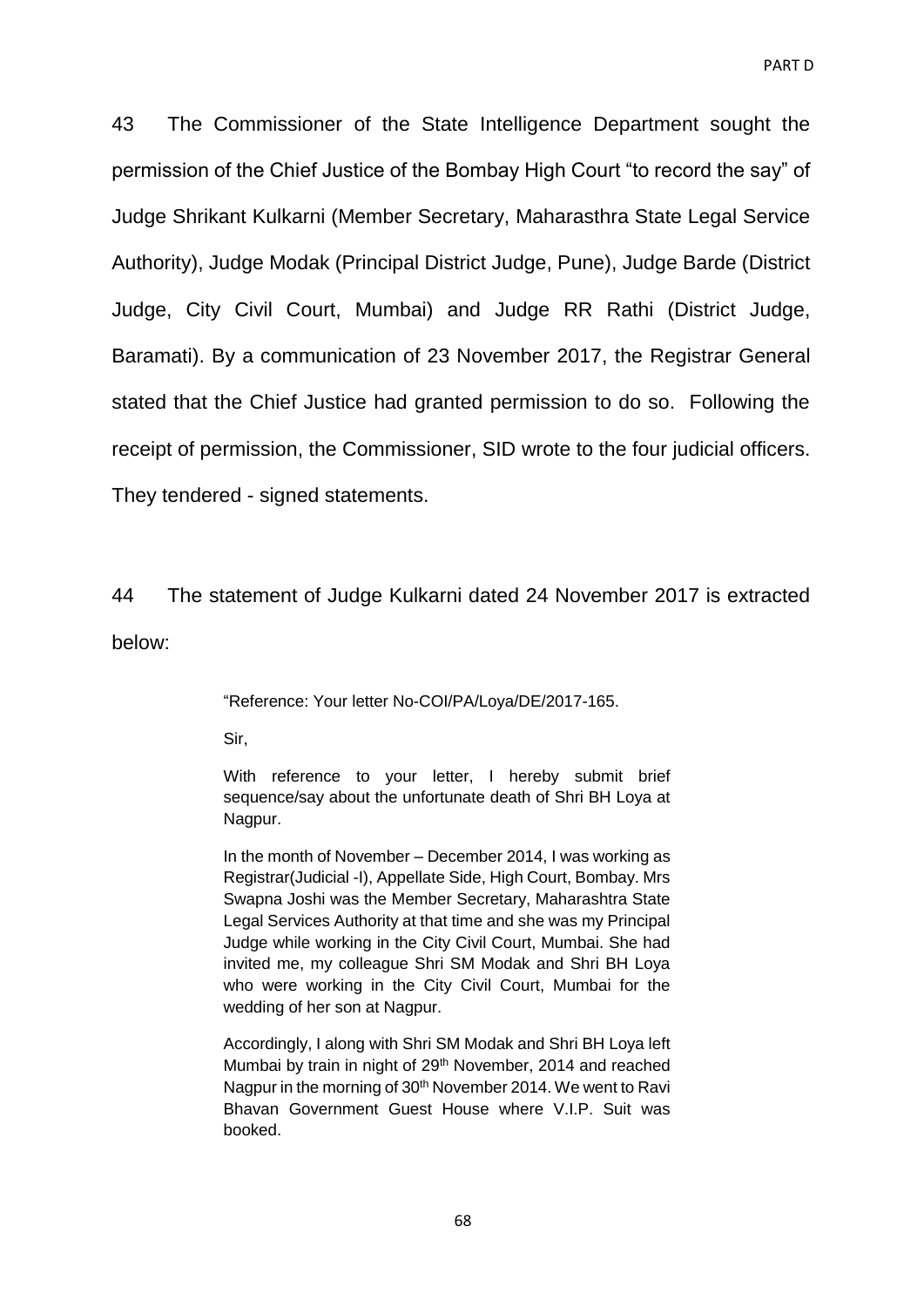On the night of 30<sup>th</sup> November, 2014 we attended reception arranged by Mrs Swapna Joshi on account of wedding of her son and returned to Ravi Bhavan Government Guest House at about 11.30 p.m. to 12.00 midnight.

Early morning of 1st December 2014 Shri Loya started complaining of chest pain. I called my another brother Judge from Nagpur Shri Barde by calling on his cell phone and asked him to rush immediately to Ravi Bhavan Government Guest House with his car due to bad health of Shri Loya. Accordingly, Shri Barde with another colleague Shri Rathi rushed to Ravi Bhavan Government Guest House. It was about 4.00 to 4.15 am. Shri Waiker, Judge was also informed about Shri Loya's bad health.

We took Shri Loya to the nearby Dande Hospital by using car of Shri Barde where emergency treatment was given to Shri Loya. Shri Waiker, Judge also joined there by his car. However chest pains continued. As per Doctor's advice Shri Loya was required to be shifted to Cardiac Hospital. Accordingly, Shri Loya was immediately taken to Meditrina Hospital, Nagpur. We accompanied with him in the car. Shri Rathi who was working as Deputy Registrar called his relative Doctor to rush at Meditrina Hospital. We rushed to Meditrina Hospital, however on the way Shri Loya collapsed. We put him on the stretcher and took to the I.C.U where Doctor started immediate treatment. After giving treatment no response from Shri Loya was seen. Unfortunately, Shri Loya succumbed to death due to massive heart attack on early morning of 1st December 2014.

We communicated this unfortunate incident to the Hon'ble Shri Justice PR Bora as well as Hon'ble Shri Justice BR Gavai. We also informed the said unfortunate incident to Shri Sham Joshi, Principal Secretary to the Hon'ble The Chief Justice whose sitting was at Nagpur that time. Hon'ble Shri B R Gavai, Hon'ble Shri Justice SB Shukre and Hon'ble Shri Justice PR Bora immediately rushed to the Meditrina Hospital within half an hour. Thereafter Hon'ble Shri Mohit Shah, The Chief Justice also arrived there. Thereafter, the dead body of Shri Loya was taken to the Government Medical College and Hospital for post-mortem examination.

After post-mortem examination dead body was sent to native place of Shri Loya in one ambulance. Two Magistrates from Nagpur were also sent in another car to accompany dead body."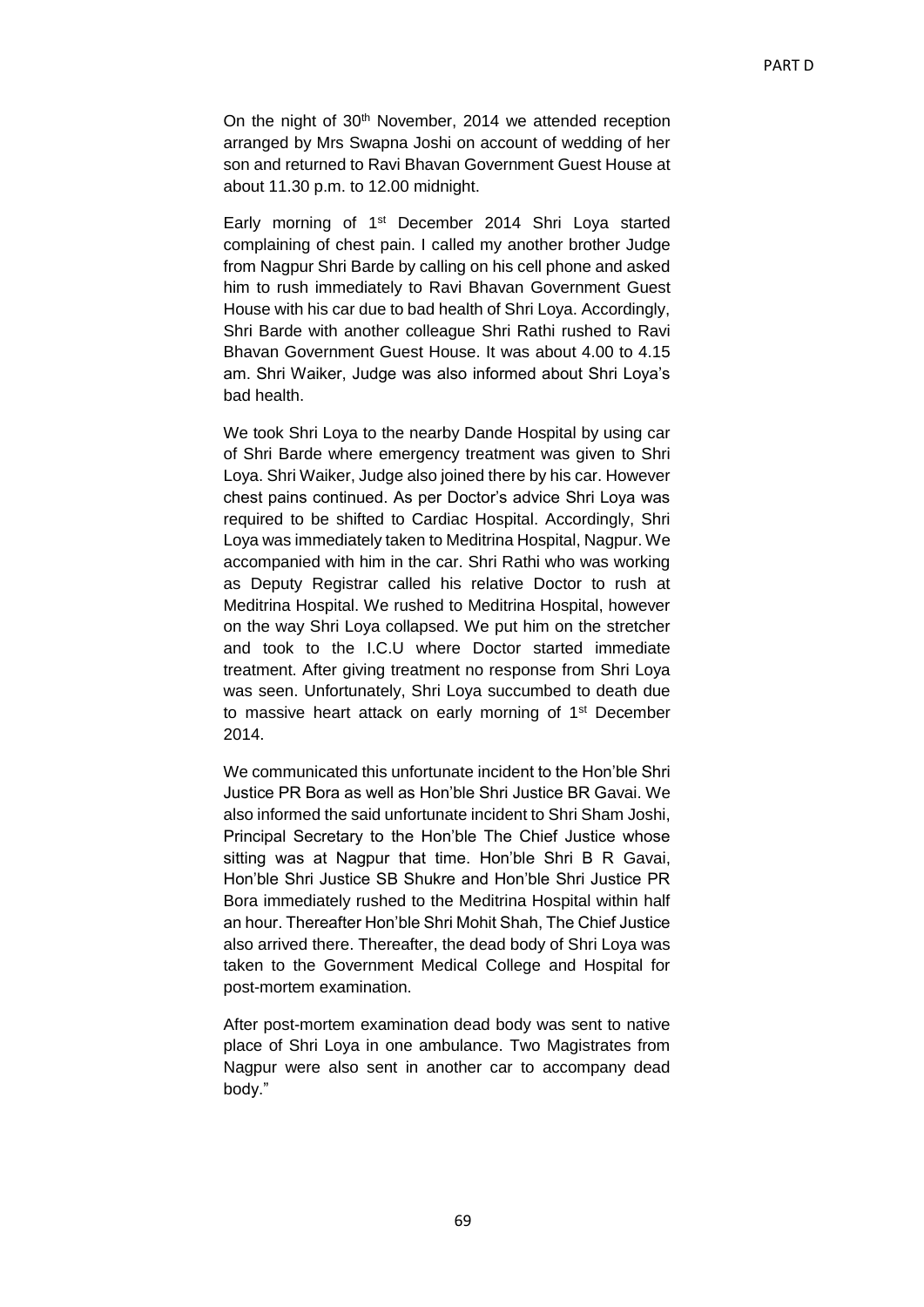The statement of Judge SM Modak, Principal District Judge, Pune dated 24

November 2017 reads as follows:

"Sub : Discreet Verification in the death of Judge Shri Loya.

Ref : Your letter OW No. COI/PA/LOYA/DE/2017-165 Dated 23/11/2017.

Respected Sir,

I received your above mentioned letter in the morning through the hands of your representative. It accompanies permission letter issued by Hon'ble Registrar General dated 23/11/2017. It is not accompanied by any complaint/application/any document. You have requested me to give my say in the captioned matter. There is gap of almost three years after the death of our brother Judge Loya. As per my memory I am giving sequence of events as follows :

- a. I accompanied Judge Shri Shrikant Kulkarni and Judge Shri Loya on 29/11/2014 for attending the marriage of son of Ladyship Smt Joshi (then Secretary MHALSA).
- b. We left by train at the night. Ladyship Smt Joshi, her family members and few other judges were also travelled in the same train but in different compartments.
- c. We reached Nagpur in the morning of 30/11/2014. Journey was comfortable. It was through AC coach.
- d. From station we went to Ravi Bhavan
- e. After bath, myself accompanied Judge Shri Kulkarni to visit the quarters of Lordship Shri Shukre, Lordship Shri Borha. Judge Shri Kulkarni intended to give invitation of his daughter's marriage to them. Even Judge Shri Loya accompanied us.
- f. Even we have visited the house of Judge Shri Barde quarter at Ravi Nagar.
- g. After that and after some marketing, we returned Ravi Bhavan. We have to attend reception in the evening.
- h. We attended the reception. There number of judges and even Few lordship have attended the function.
- i. After dinner, we returned Ravi Bhavan almost at about 11.30 pm to 12 midnight.
- j. During our way back, we stopped at one square. I remember Judge Mahajan was also with us but in different car. He offered us famous pan. He left to his house as he had to catch night train for Mumbai and we returned to Ravi Bhavan.
- k. We slept in one room. At about early morning probable at 4 am Judge Loya woke up. He was not feeling comfort. Myself and Judge Kulkarni called local judges probably Judge Barde and Judge Rathi.
- l. I do not exactly remember both of them or single.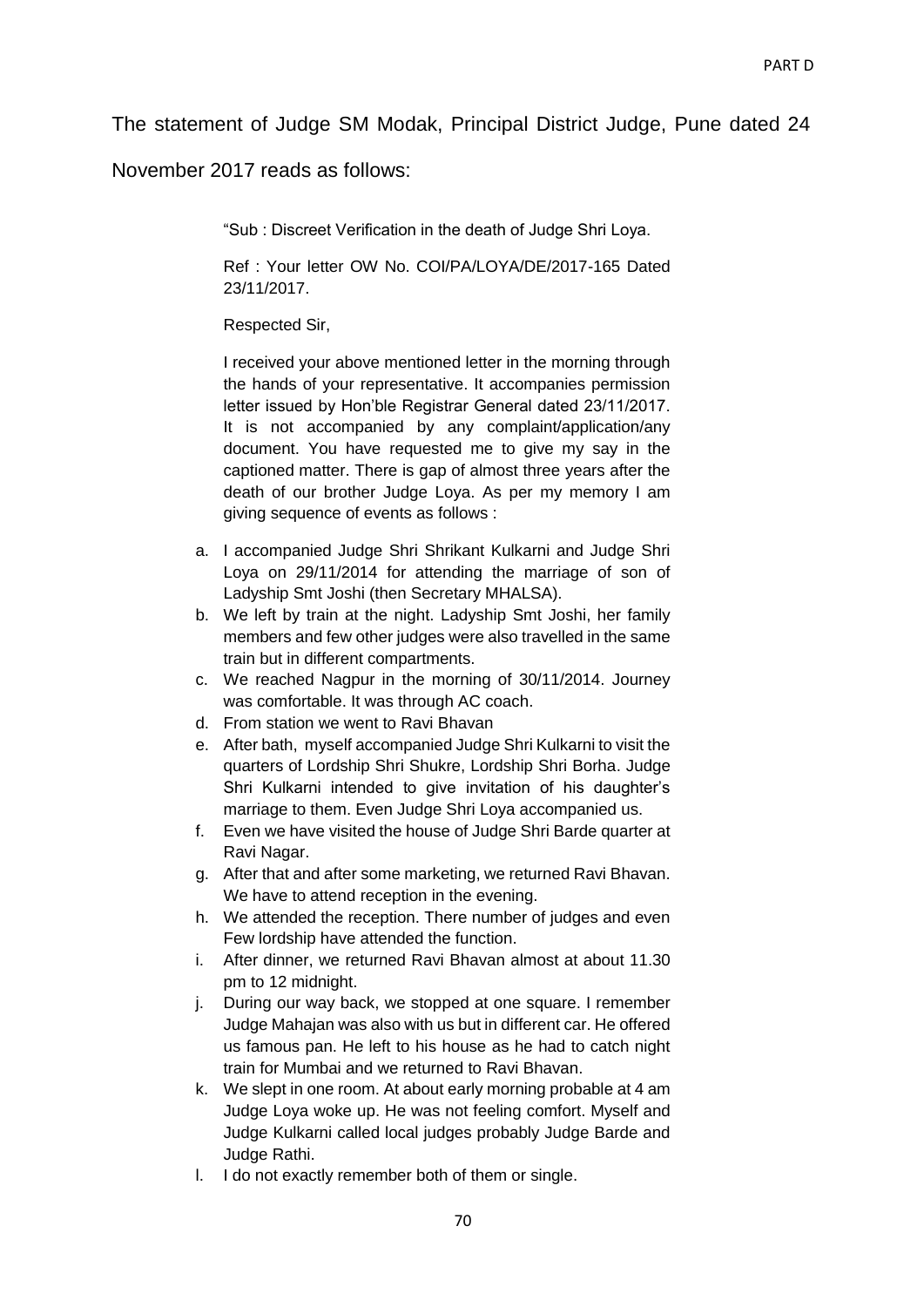- m. In a car we took Judge Loya to Dande Hospital. After initial check up, doctor advised him to shift him to another hospital
- n. We shifted Judge Loya to another hospital. I do not remember the name. We shifted him in a car. I also remember another local Judge Shri Waiker had also come in his car.
- o. At the hospital doctors have declared him dead.
- p. We have informed this fact to our judges at Hajiali colony.
- q. We all were in shock. I do not exactly remember who informed this fact to family members of Loya.
- r. Few Lordship have also attended the hospital. Further events took place as per their diretcions.
- s. Dead body was taken to Government Hospital for post mortem.
- t. Then PDJ Shri Sonavane (now Lordship) had also come to hospital and also for post mortem.
- u. Then PDJ Shri Sonavane deputed two local judges along with dead body.
- v. We all were in deep shock. Myself and Judge Kulkarni met the relatives of Judge Loya at Hajiali colony after few days.
- w. During that period I was posted as P.D.J. at Alibag, Raigad.

I have narrated the events as per my memory. You have instructed yesterday on phone to give events today. I am handing over this letter through hands of your representatives Shri Patil."

The statement of Judge VC Barde, dated 24 November, 2017 reads as follows:

"SUB: Your letter dt. 23.11.2017 for my Say, regarding occurrence dt. 1.11.2014 at Nagpur of sad demise of District Judge Shri BH Loya Sir,

Dear Sir,

With reference to the subject mentioned as above, I state that on the above date, at about 4 A.M. I received a call on my mobile No. 9423406827 from Shri S.D. Kulkarni Sir, Registrar of Hon'ble Bombay High Court that I with my Car and Shri R.R. Rathi, Senior Civil Judge, should come to Ravi Bhavan Govt. Guest House, where he, Shri Modak Sir District Judge, and late Shri Loya Sir were staying having come from Mumbai. He said that Shri Loya Sir was having chest pains. Accordingly, I called Shri Rathi and proceeded to Ravi Bhavan.

Immediately, we the above 5 persons in the Car proceeded towards Dande Hospital. In the meanwhile, Shri S.D. Kulkarni Sir also called Shri Waiker Sir, now retired District Judge. The medical officer on duty there checked up Shri Loya by ECG, Blood Pressure etc. as per their procedure. Judge Shri Rathi has his brother in relation by name Dr Shri Pankaj Harkut, M.D.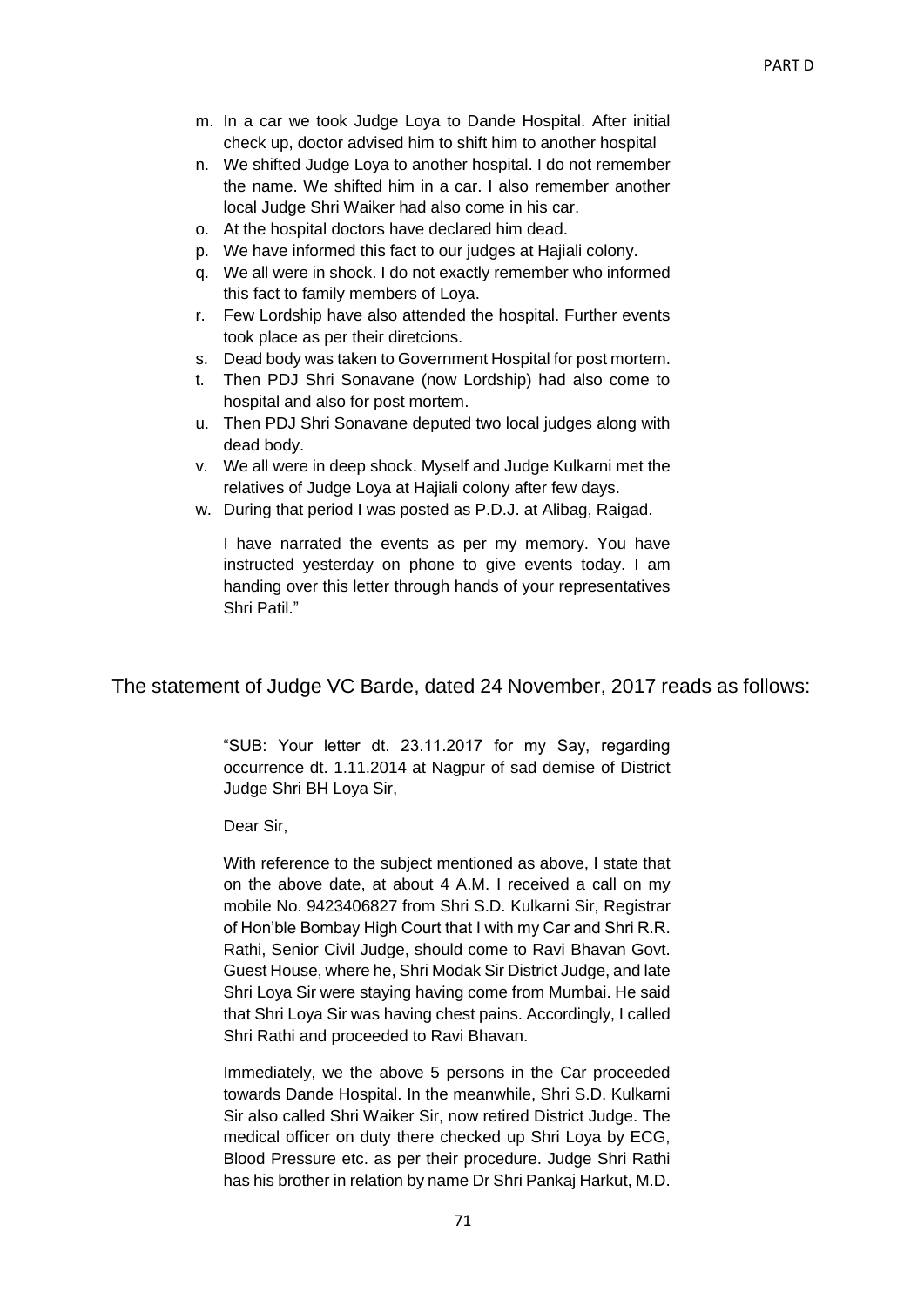and D.M., as a Doctor at Meditrina Multispecialty Hospital, whom he could contract in the meanwhile, who said that we should come to Meditrina Hospital, where he would also come from his residence.

Thereafter, we proceeded to Meditrina Hospital in 2 Cars. However, Shri Loya who himself sat in the Car, after some distance started Snoring-like in sleep, to whom Shri Kulkarni Sir stated to awake. When I took the Car in the porch of Meditrina Hospital, Shri Loya Sir did not awake and was rushed on a stretcher to the ICU of the said Hospital. He was immediately taken in and the doctors started treatment. We stayed outside ICU. However, after sometime the Doctor came out, and told that when Shri Loya Sir was taken in ICU, his pulses were not working, and that they were trying out their best to make him revive.

While Shri Loya Sir was in ICU, I tried to contact the friends of Shri Loya Sir at Haji Ali, Govt Colony, where he was residing. Shri O.K. Bhutada, Senior Civil Judge, could be contacted, whom the entire occurrence was told. Shri Modak Sir and Shri Kulkarni Sir also contacted the other friends of Shri Loya Sir at Haji Ali, known to them and told the occurrence to them. Local judges were also called at Hospital. The Hon'ble High Court Judges, and Judges from District Judiciary, and some Court Staff approached to the Hospital, and some were consulting the Doctor. Judge Shri Bhutada from Mumbai, provided my mobile number to the near relatives of Shri Loya Sir, and by making call to me, told that I should inform the happenings at Hospital to such near relatives, if they contact me. Some relatives contacted me, to whom I told the happenings, and that they may come to Nagpur.

After about 6.a.m. the Doctor came out of ICU and declared that Shri Loya Sir is no more. Thereafter, the Judges gathered there saw his body. The police also approached the Hospital. Thereafter, at or about 10 p.m. the dead body was taken for post-mortem at Govt. Medical College by police. I in my car went there, where the Judges of District Judiciary also gathered. After the post mortem was over, after 11 a.m. the dead body was sent in an ambulance to the native place of Shri Loya.

Shri Loya, being my Senior Colleague and residing in neighbouring building No. 11 of Haji Ali. Govt. Colony and I in building No. 13 in the same colony during my posting for 2011 to 2014, I was well acquainted with him, and performed by moral duty to take him in the hospital with other learned officers to provided all the possible help."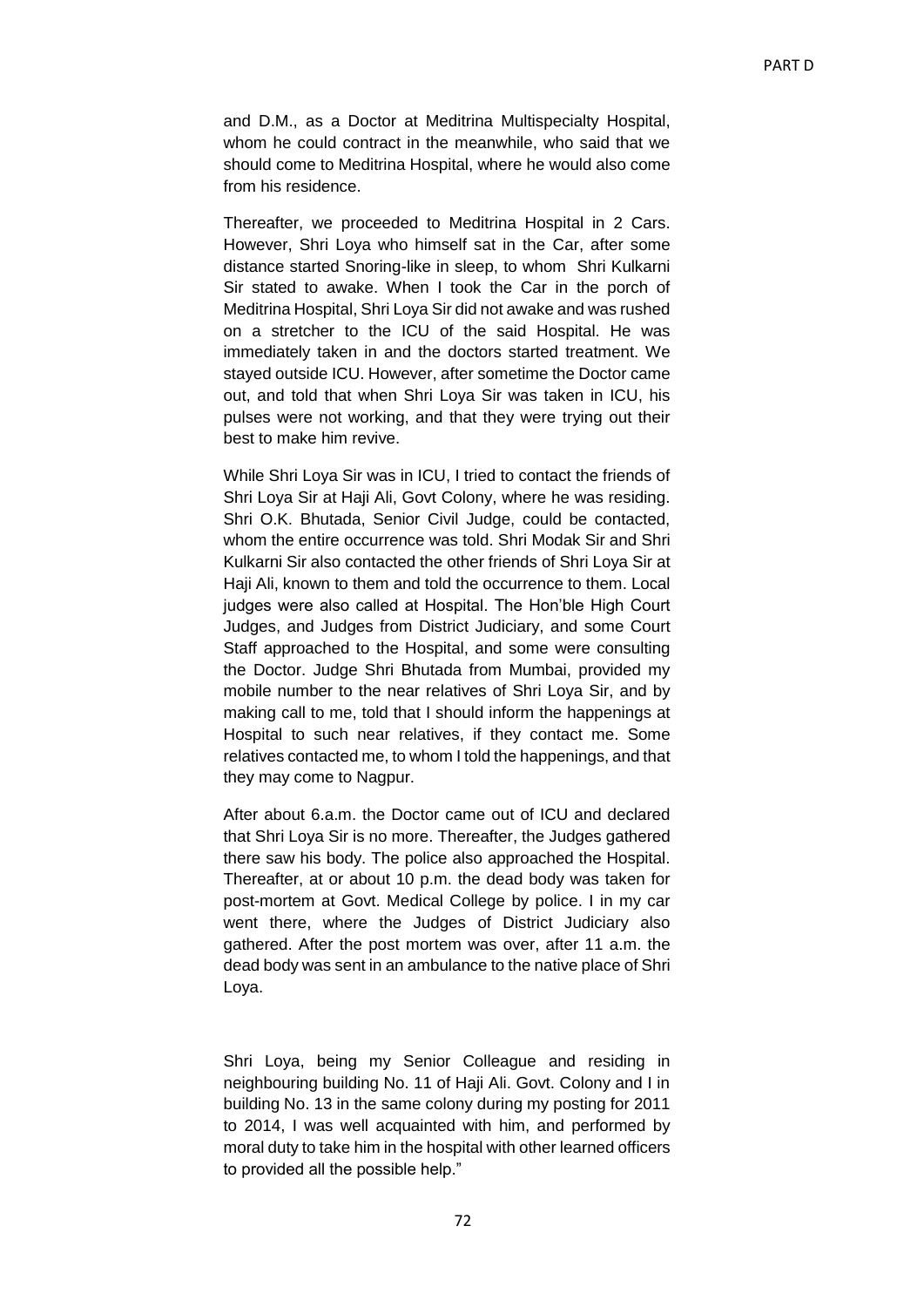## The statement of Judge RR Rathi dated 23 November 2017 reads as follows:

"Upon request of Shri Sanjay Barve, Commissioner SID, Mumbai and as Hon'ble High Court of Bombay granted permission to give say, I am stating the fact know to me regarding Judge Shri Brijgopal Harikishnan Loya.

Myself R R Rathi Adhoc District Judge, Baramati on dated 1.12.2014 was working as 5the Civil Judge Shri V C Barde phoned me on mobile and asked for my help by stating that Judge Loya is not feeling well and is at Ravi Bhavan, so we should help him. Hearing the same and in order to help, being local Judge, I was immediately ready. Mr Barde came to my quarter in his car and we then immediately went to Ravi Bhavan.

At Ravi Bhavan Judge Shri Modak and Shri Shrikant Kulkarni were also present. At that time Judge Loya was attending natures call. Thereafter he came down and told that he is having heart burn and having ache in his heart and requested for help. Thereafter we all present there went in the car and Mr Barde. At that time some of them also called for help of Judge Waiker. He also followed us. Then we went to the nearest hospital at Ravi Nagar i.e. Dr Dande Hospital that hospital was on 1st Floor and so we all climbed stairs and were there. One assistant doctor was present there. Mr Loya complained about severe chest pain. His fact was sweating and he was continuously telling about severe chest pain and heart burn. At that time the doctor tried to do his ECG but the nodes of ECG machine were broken. Doctor tried and wasted sometime but machine was not working. I think he gave 2 injections to Mr Loya. I asked the doctor he said it of antacid and painkiller. Mr Loya was again complaining chest pain. I called my brother (cousin) Dr Pankaj Harkut, who is a cardiologist but his phone ringed but he did not picked my phone. After sometime he called me and I told him all these things. He immediately told me to brought him to Meditrina Hospital at Ramdaspeth Nagpur. It was 5.00 am, approx. that time. Thereafter I sitted in car of Judge Waiker. Mr Loya sitted in the car of Barde and Shri Kulkarni and Modak accompanied the. Thereafter we proceeded to Meditrina Hospital. At Meditrina Hospital when we reached that time Mr Loya was unconscious and was unable to speak. Then he was taken inside hospital for treatment. Thereafter Dr Pankaj Harkut also came there. Mr Loya was treated at that hospital. After sometime we came to know that Mr Loya suffered heart attack. Thereafter we came to know that he died. It was very unfortunate that Mr Loya died and I was very upset to know this. Hence this say."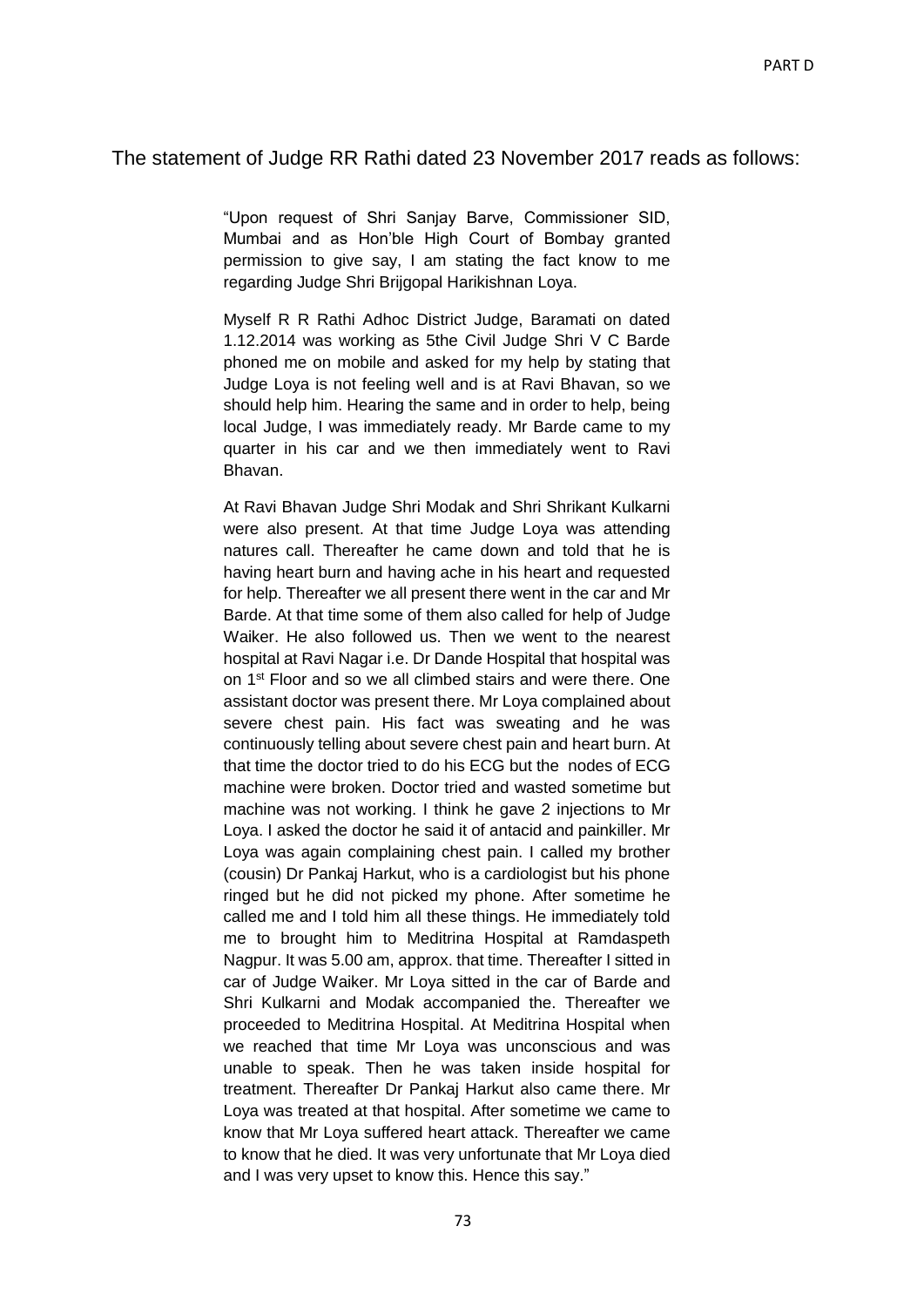### **The submissions analysed**

45 A frontal assault has been launched on the statements of the four judicial officers by learned counsel appearing on behalf of the petitioners on the ground that the procedure of obtaining the permission of the Chief Justice was completed within one day and the statements were submitted by the four judges on the next day. Two of the judges (Judge Shrikant Kulkarni and Judge Barde) were based in Mumbai while the other two (Judge Modak and Judge Rathi) were based at Pune and Baramati.

46 We are unable to subscribe to this line of submissions. The Chief Justice of the Bombay High Court granted permission to the Commissioner of the State Intelligence Department to record the say of the four judicial officers. The matter was of importance. A discreet inquiry had been ordered by the state government in view of the articles which were published in Caravan regarding the death of a judicial officer. Three of the statements specifically refer to the letter to the Commissioner while the fourth refers to the request which has been made by the Commissioner and the permission which has been granted by the High Court. There was no reason for the four judicial officers to procrastinate or delay the submission of their statements. There is no basis whatsoever to make any imputation against the four officers of the state judiciary. They were present with Judge Loya at Nagpur to attend a wedding in the family of a colleague. Each of them responded, as judges of the district judiciary, to the permission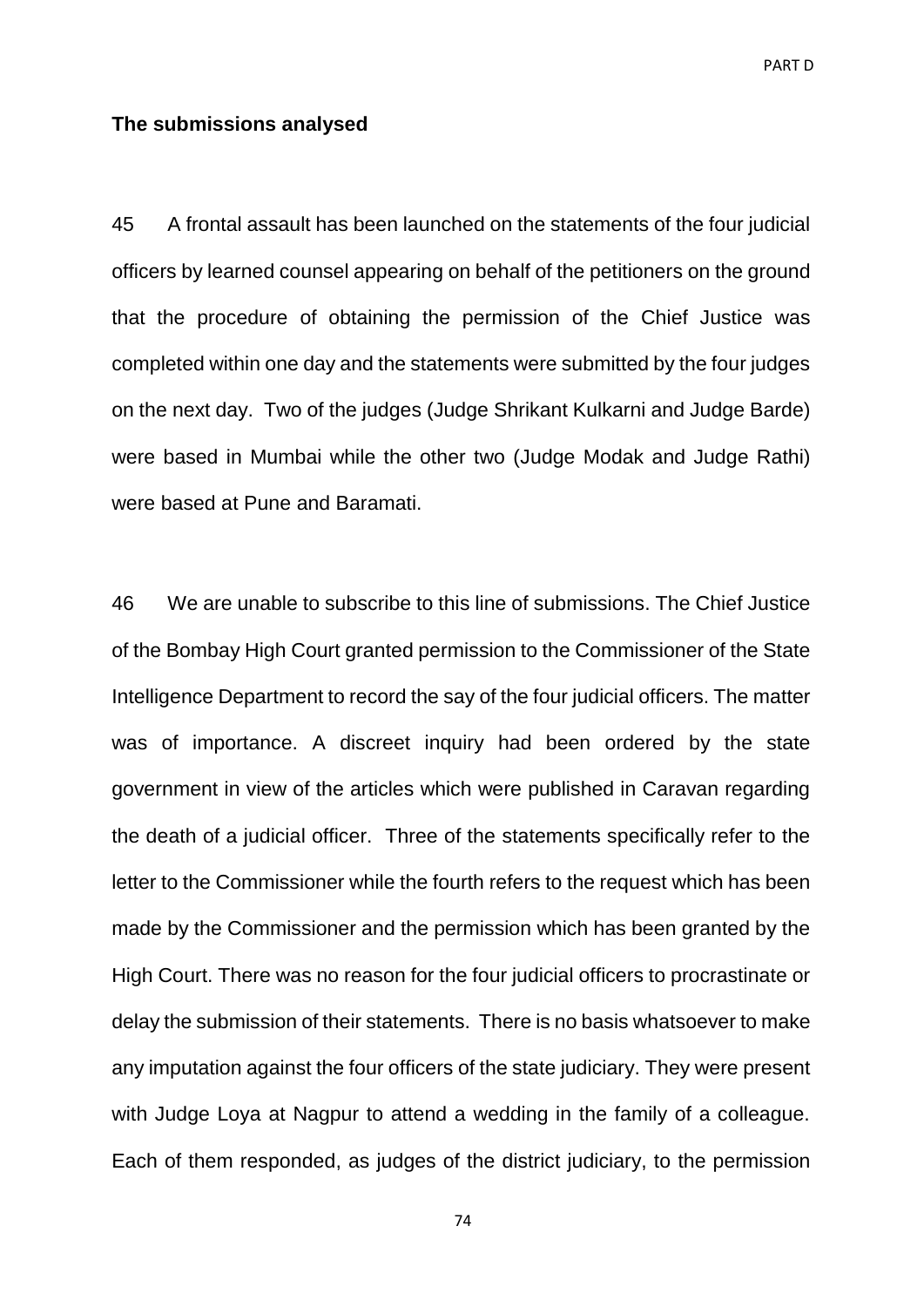which was granted by the Chief Justice of the High Court to the Commissioner, SID to record their say. The judges have spoken about the facts of the case as they could recall, with details. We have extracted each of the four statements fully, as they stand. Each of the judges has spoken in detail of the facts and events which were within their personal knowledge. The statements contain matters of detail which would be known to those who were present with Judge Loya. They have a ring of truth. They had nothing to conceal nor an axe to grind. Three of the statements are dated 24 November 2017 while the fourth submitted by Judge Rathi is dated 23 November 2017 and contains an endorsement of receipt by the Commissioner on 24 November 2017. The fact that two of the judges were respectively at Pune and Baramati is absolutely no ground to cast doubt. The statements were submitted with dispatch. Reading them it is clear that they have been submitted without pre-meditation. The four judicial officers acted responsibly. There was no reason for them either to hasten or to cause a delay in submitting their versions of what they knew. Each of the four judges has acted with a sense of duty. This is how they would be expected to conduct themselves, in answering to a call of duty.

47 One of the submissions which has been urged by Mr Dave to cast doubt on the statements is that an article was published in the Indian Express in which the statements of two judges of the High Court (Justice Bhushan Gavai and Justice SB Shukre) were published. Mr Dave submitted that the statements of the judicial officers cannot be regarded as independent, in view of the fact that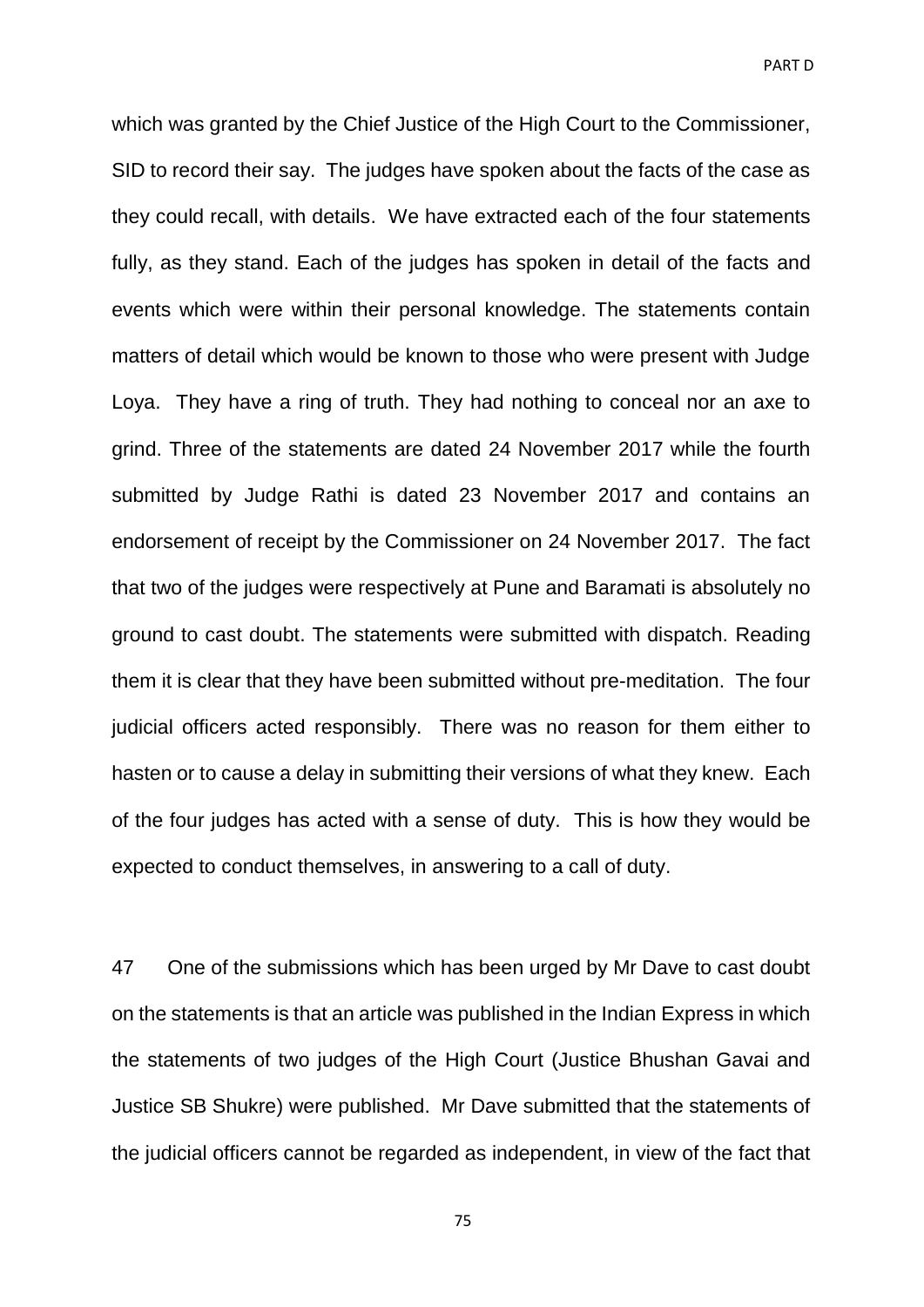two judges of the High Court had taken the same view as elicited in the Indian Express article, that the death of Judge Loya was due to natural causes. Mr Dave submitted that judicial officers in the district judiciary could not be expected to take a plea at variance with what was stated by the two judges of the High Court. He urged that disciplinary action should be initiated against the two High Court judges. This submission is preposterous. It constitutes an undisguised attempt to malign four senior judicial officers and the judges of the High Court. What the submission glosses over is that the article in the Indian Express was published on **27 November 2017** and that was when the statements attributed to Justice Gavai and Justice Shukre were published. The statements of the four judicial officers are dated on **23 and 24 November 2017** and were in fact received by the Commissioner of the SID on **24 November 2017** much before the Indian Express article was published. We are mentioning this aspect because the line of submissions in this case indicates an unfortunate attempt to use every possible ploy to cast aspersions on members of the district and higher judiciary. That senior counsel chose with all seriousness to make those submissions without a sense of responsibility, and without verifying the basic facts reveals a disturbing state of affairs. We must express our disapproval in no uncertain terms.

48 Learned counsel appearing on behalf of the petitioners as well as the intervenors have sought to question the course of action which was followed by the judicial officers after Judge Loya complained of chest pain in the early hours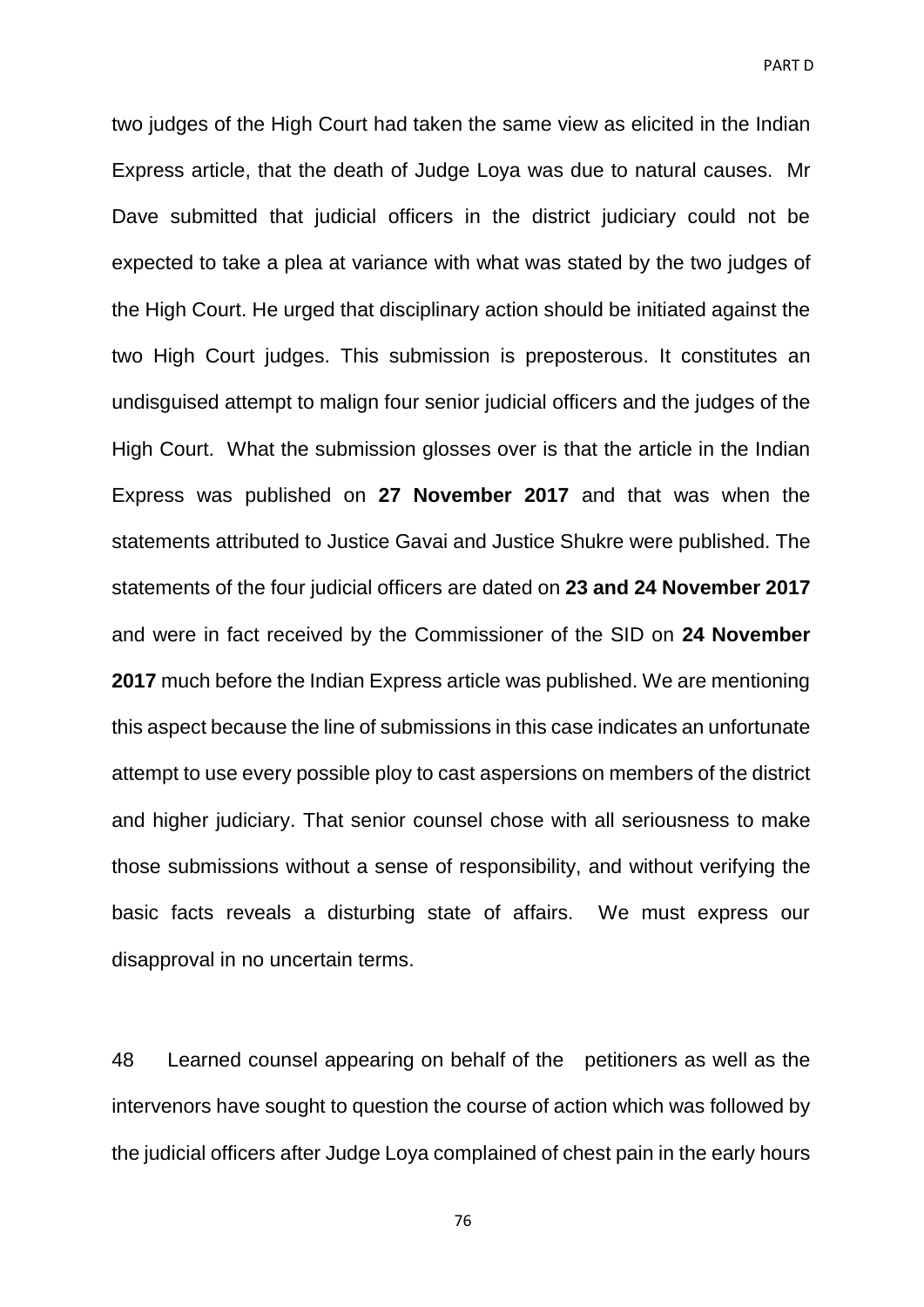of 1 December 2014. Why, they have queried, was he taken to Dande hospital initially and not to a specialised cardiac care facility when it was available within a radius of 5 kilometres of Ravi Bhavan. This line of argument is without merit. Judge Loya, as the statements of Judge Kulkarni and Judge SM Modak indicate, complained of chest pain at about 0400 hours on 1 December 2014. His colleagues who were with him took a decision in good faith to take him to Dande hospital which is in close proximity to Ravi bhavan. The issue in the present case is whether Judge Loya died a natural or unnatural death. To attribute motives to his colleagues who were with him and took immediate steps to shift him to a hospital nearby is absurd, if not motivated. In hindsight, it is easy to criticise actions which are taken by human beings when faced with an emergency. It is easy for an observer sitting in an arm-chair at a distant point in time to assert that wisdom lay in an alternate course of action. That can never be the test for judging human behaviour. The conduct of the colleagues of Judge Loya in attending to him is not in question. They did their best under the circumstances, acting entirely in good faith. At Dande hospital, the medical advise was that the condition of Judge Loya required him to be shifted to a specialised cardiac hospital. Judge Rathi who was attached to the Nagpur Bench of the High Court at the material time was with Judge Kulkarni and Judge Modak when he was shifted to the hospital, as was Judge Waikar. Dr Pankaj Harkut who was a relative of Judge Rathi was a cardiac consultant attached to the Meditrina hospital. Judge Rathi contacted him on phone and it was at his suggestion that the judges took a decision to shift Judge Loya to Meditrina. To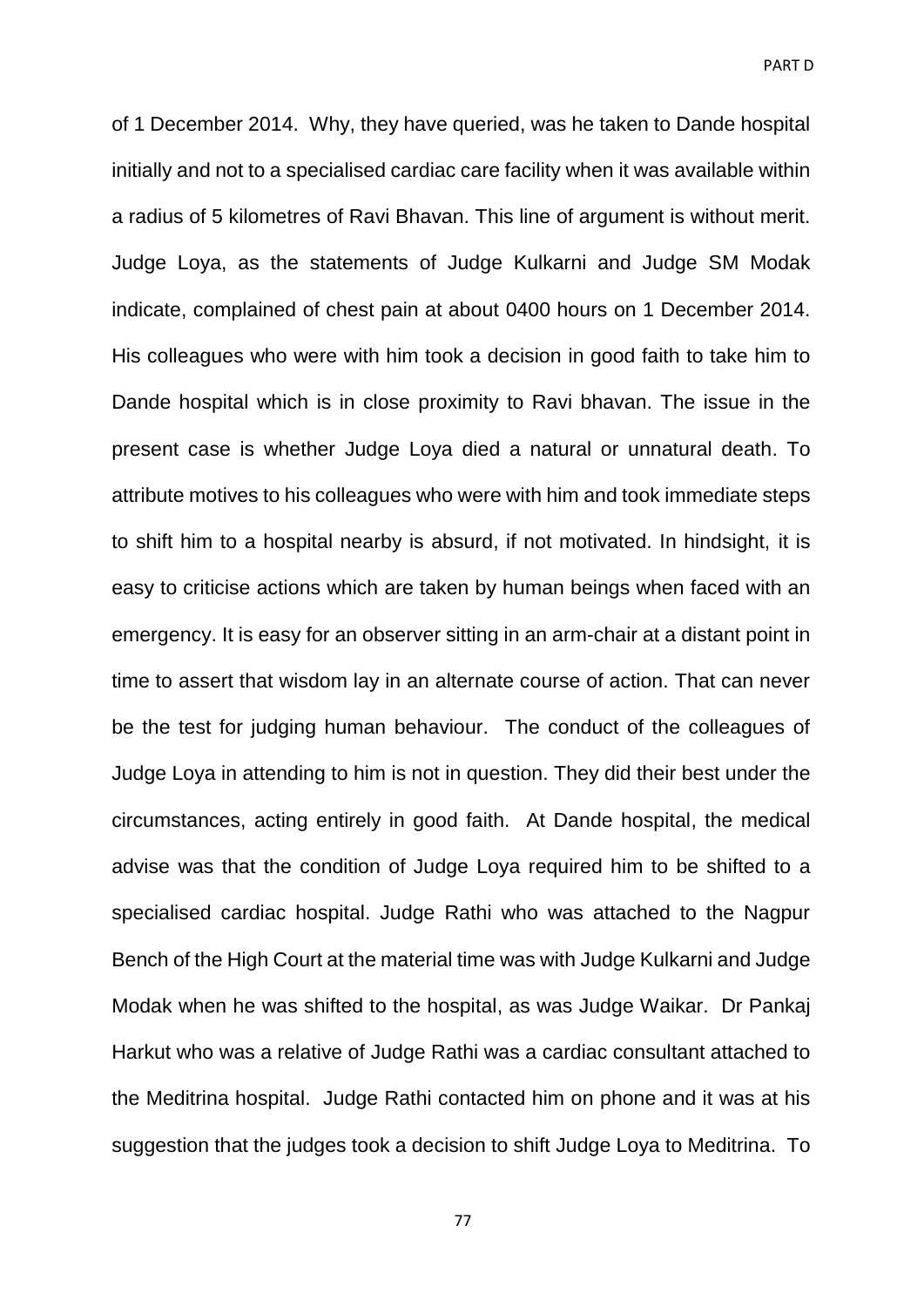find fault with the judges for this course of action is unacceptable. But there is another and more serious aspect of the line of submissions which has been urged. Though as we have noted earlier, the proceedings have been purportedly instituted to protect the independence of the judiciary, this is one more instance where behaviour in court belies the ostensible position of the petitioners, intervenors and their counsel. It is as if the judicial officers are in the dock. We have no hesitation in rejecting that attempt. Mr Rohtagi submitted before the court that this line of argument of the petitioners and intervenors would postulate that the judicial officers are co-conspirators. In fact, it was so argued by counsel assisting Mr Giri. This is neither the case in the pleadings of the petitioners nor is there any material on the record which can even remotely suggest such an inference. We must emphatically reject such attempts on the part of the petitioners and the intervenors to malign judicial officers of the district judiciary. They acted in good faith to ensure medical treatment to their colleague. Their conduct cannot be questioned.

49 Similarly, a considerable degree of emphasis has been placed on the statement of Judge Rathi that the nodes of the ECG machine at Dande hospital were not working. Based on this, it has been seriously urged that in fact no ECG was done at Dande hospital. Judge Shrikant Kulkarni in his statement dated 24 November 2017 has stated that "emergency treatment" was given to Judge Loya at Dande hospital. Judge SM Modak states that after an initial check-up, the doctors at Dande hospital advised shifting the patient to another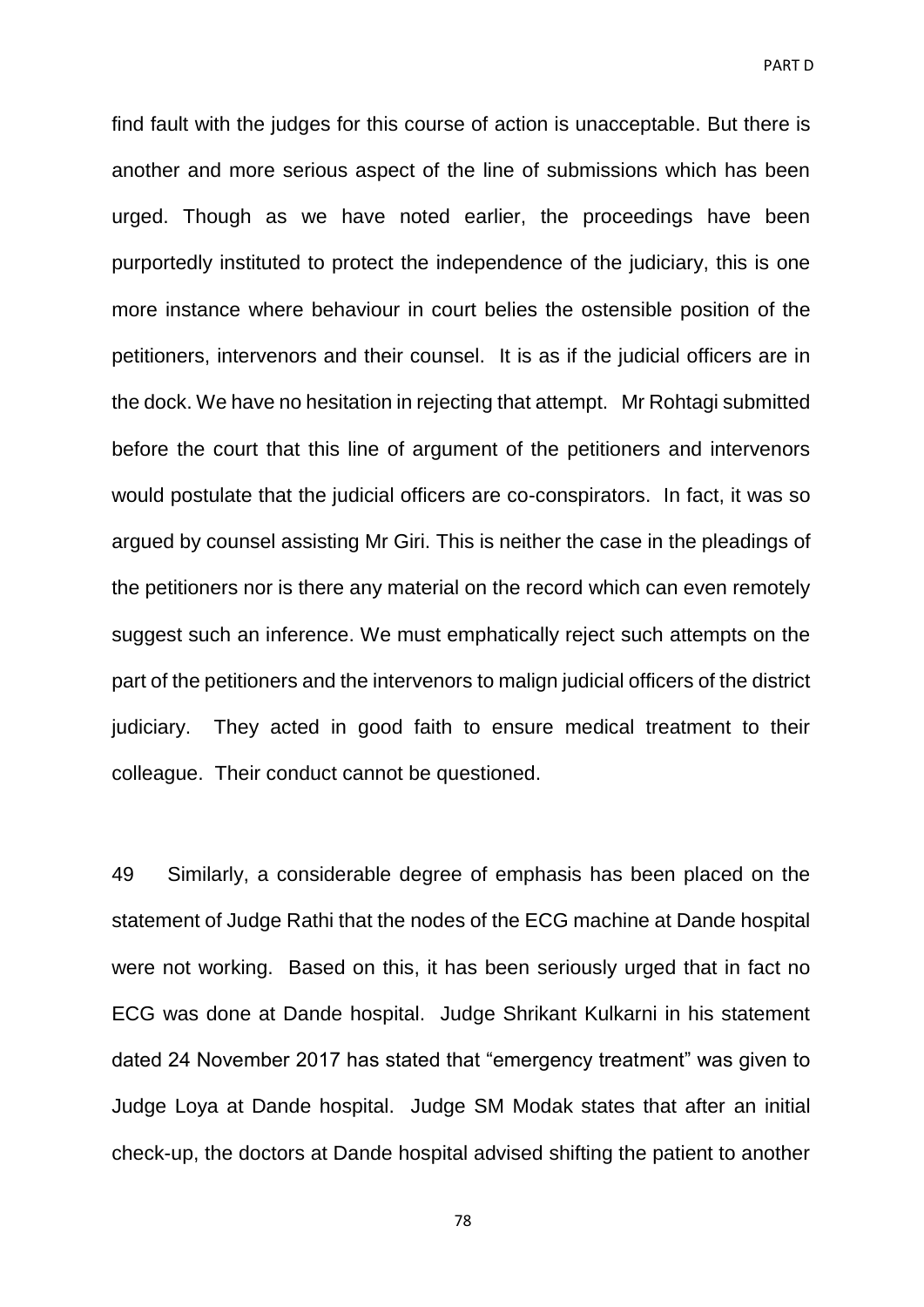hospital. Judge Vijay Barde who was present at Dande hospital specifically stated that the medical officer on duty there examined ("checked-up") Judge Loya "by ECG, blood pressure etc. as per their procedure". Judge Rathi has stated that at Dande hospital, time was wasted because the nodes of the ECG machine were broken and the machine was not working. This statement of Judge Rathi must, however, be weighed with the doctor's progress notes at Meditrina hospital. The death summary (extracted earlier) specifically adverts to the fact that the patient was taken to Dande hospital earlier where an ECG was done. Dr Dande has made the same statement. The progress notes also note a "tall 'T'" in the anterior lead which indicates that the ECG was seen by the doctors attending to Judge Loya at Meditrina hospital. These progress notes are contemporaneous, since they also form part of the communication addressed by Dr NB Gawande at Meditrina to the PSI at Sitabardi on the same day after the judge had been brought dead to the hospital. As a matter of fact, it is this very ECG which forms the subject matter of the submissions which have been urged by one of the intervenors, for whom Mr Prashant Bhushan appears. Having regard to the fact that the ECG has been specifically mentioned in the progress notes of the doctor at Meditrina hospital, we find no reasonable basis to infer that no ECG was done at Dande hospital.

50 The statements of the four judges are called into question by Mr Dave, counsel for the petitioners, pointing out certain alleged inconsistencies. It has been urged that the Caravan article states that no car was available at 4 am on 1 December 2014 at Ravi Bhavan and hence Judge Loya was transported by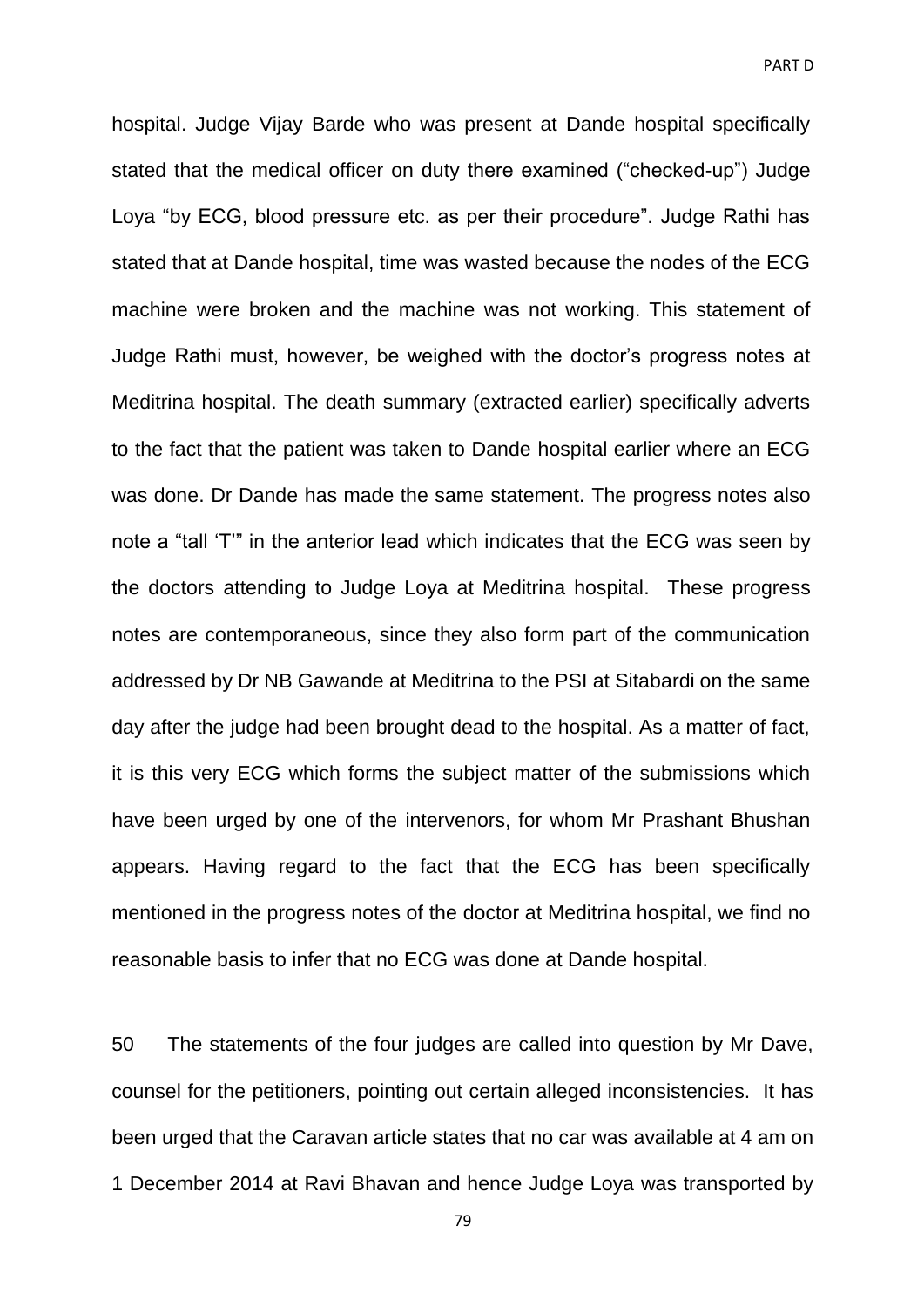an auto-rickshaw to Dande hospital. Mr Dave criticised the conduct of the judicial officers and submitted that it is inconceivable that at a government guest house, a car and driver would not have been available even in the early hours of the morning. The submission lacks merit. Judge Kulkarni has stated that Judge Loya was taken in Judge Barde's car to Dande hospital. Judge Modak also notes that Judge Loya was shifted by car to Dande hospital and thereafter to Meditrina. This is confirmed in the statements of Judge Barde and Judge Rathi. The allegation that Judge Loya was not provided even a car to travel from Ravi Bhavan to Dande hospital and onwards to Meditrina is a red-herring.

51 Another submission urged by Mr Dave is that the judicial officers did not meet the family of Judge Loya in Mumbai soon after the death. Judge Modak in his statement observes that he and Judge Kulkarni met the relatives of Judge Loya at his Haji Ali residence after a few days. The suggestion that this is callous, is unfortunate, besides being incorrect. It must be remembered that the family of Judge Loya had proceeded to Gategaon for the funeral. Can the circumstance that Judge Kulkarni and Judge Modak met the family a few days later in Mumbai have a bearing on their sense of humanity, as Mr Dave urged? The obvious answer is in the negative.

52 Then it was sought to be urged that if Judge Loya had suffered a heart attack around 0400 hours, he would not be wearing a trouser and shirt which the inquest report records. This is another submission which has been urged to cast doubt on the sequence of events as set out in the statements of the four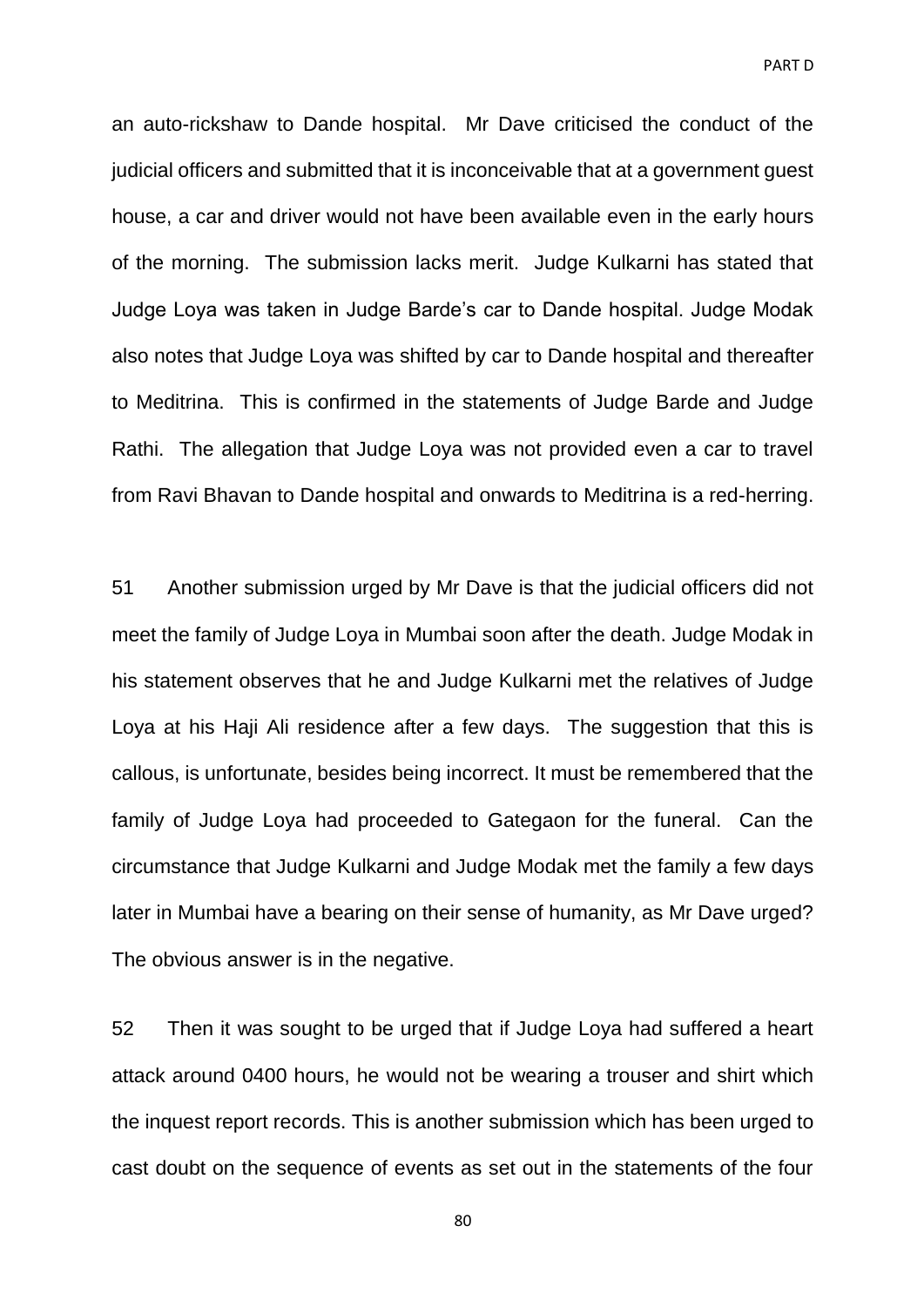PART D

judicial officers. Now a close reading of Judge Rathi's statement indicates that when he reached Ravi Bhavan and met Judge Modak and Judge Kulkarni, Judge Loya was attending to a call of nature. It is evident from the statement that Judge Loya, when he left Ravi Bhavan was not unconscious and was complaining of chest pain and heart burn. To urge that the depiction of the clothes worn by Judge Loya casts doubt on the sequence of events narrated by the judicial officers is hence untenable.

53 Another submission is that if the four judges had accompanied Judge Loya to hospital, then as colleagues they would not have indicated his name to be Brijmohan instead of Brijgopal. This is but another attempt to cast doubt on the version of the four judicial officers without a substantive basis or foundation. Judge Loya was taken to hospital in an emergency. The normal course of human events would indicate that his four colleagues would be more concerned about getting Judge Loya attended than filling up an admission form. A mistake did occur in recording his name as Brijmohan instead of Brijgopal. In our view, this cannot be a ground to discredit the detailed factual narration made by the four judicial officers who were with him. Two of them – Judge Kulkarni and Judge Modak – were with Judge Loya from the time that the three officers left Mumbai for the wedding at Nagpur and until Judge Loya died on 1 December 2014. They have provided a trustworthy account of their schedule since they left Mumbai. All of them travelled together, stayed together, visited local judges at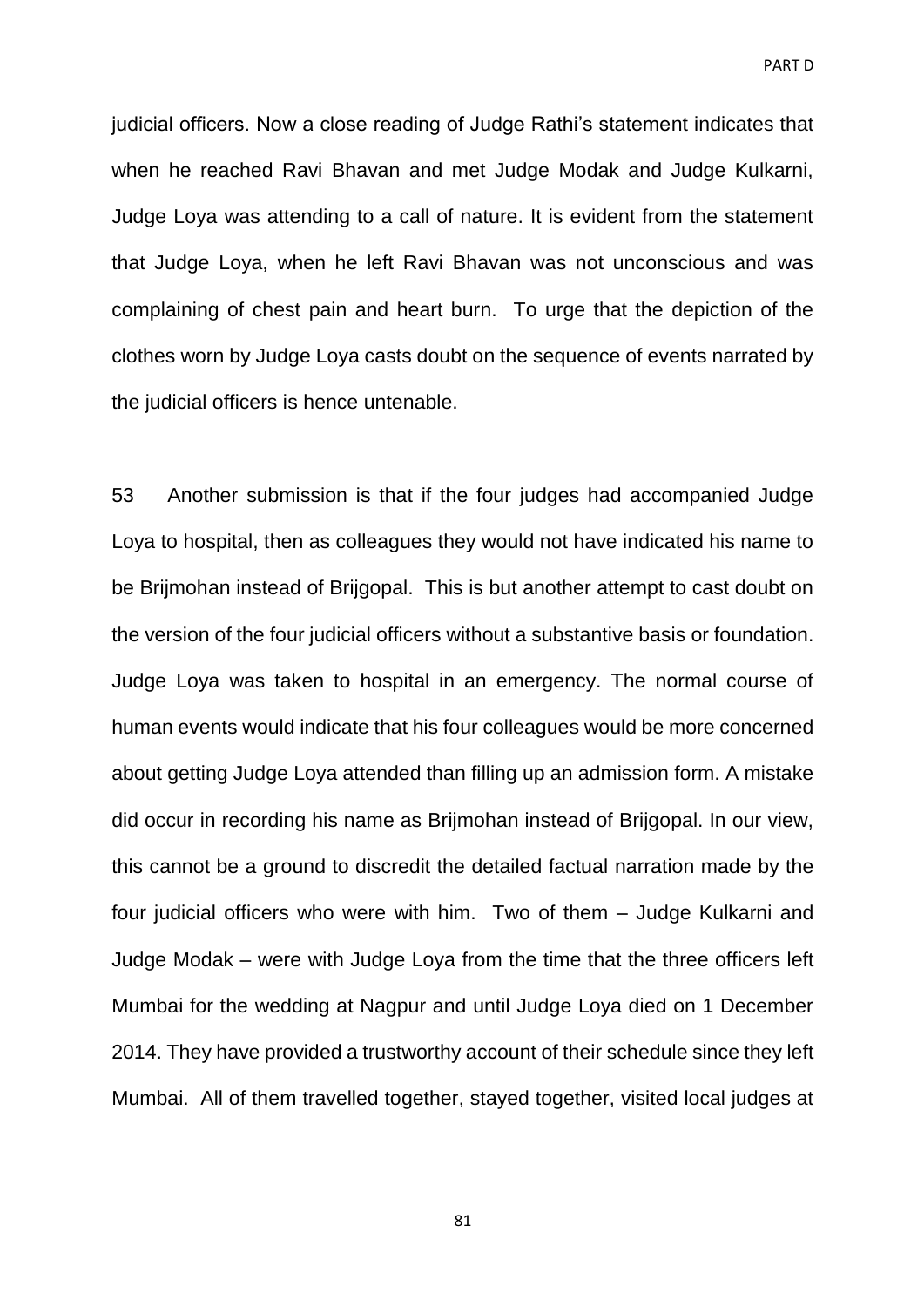Nagpur, attended the wedding and remained in the company of each other and their friends in the judicial fraternity.

54 Ms Jaising sought to rely on a photograph of a room in Ravi Bhavan and wondered how three judges would have shared a room. Judge Kulkarni has referred to the fact that a VIP suite was booked at Ravi Bhavan. Judge Modak and Judge Barde support the position. The account provided by the judge cannot be discredited on the basis of surmises. The occupancy register does show that the room was in the name of Judge Kulkarni. His account is that his two friends and colleagues (Judge Loya and Judge Modak) shared the accommodation with him. It is unfair to disbelieve this account of colleagues in the district judiciary. They were friends, known to each other and had stayed together at Ravi Bhavan during the short trip to Nagpur. No counsel has suggested that they were not closely acquainted to each other.

55 The date of the death in the post-mortem is not mentioned as 7 December 2014, as submitted by Ms Jaising during the course of her submissions. The date of death is clearly mentioned as 1 December 2014. The hospital bill of Rs 4290 at Meditrina is criticised on the ground that it contains, *inter alia*, neurological charges and charges for diet consultation. It must be noted that the issue in the present case is not whether the bill which was prepared at Meditrina amounts to negligence. The charge for dietary consultation is erroneous. But that cannot be a ground to discredit the fact that Judge Loya was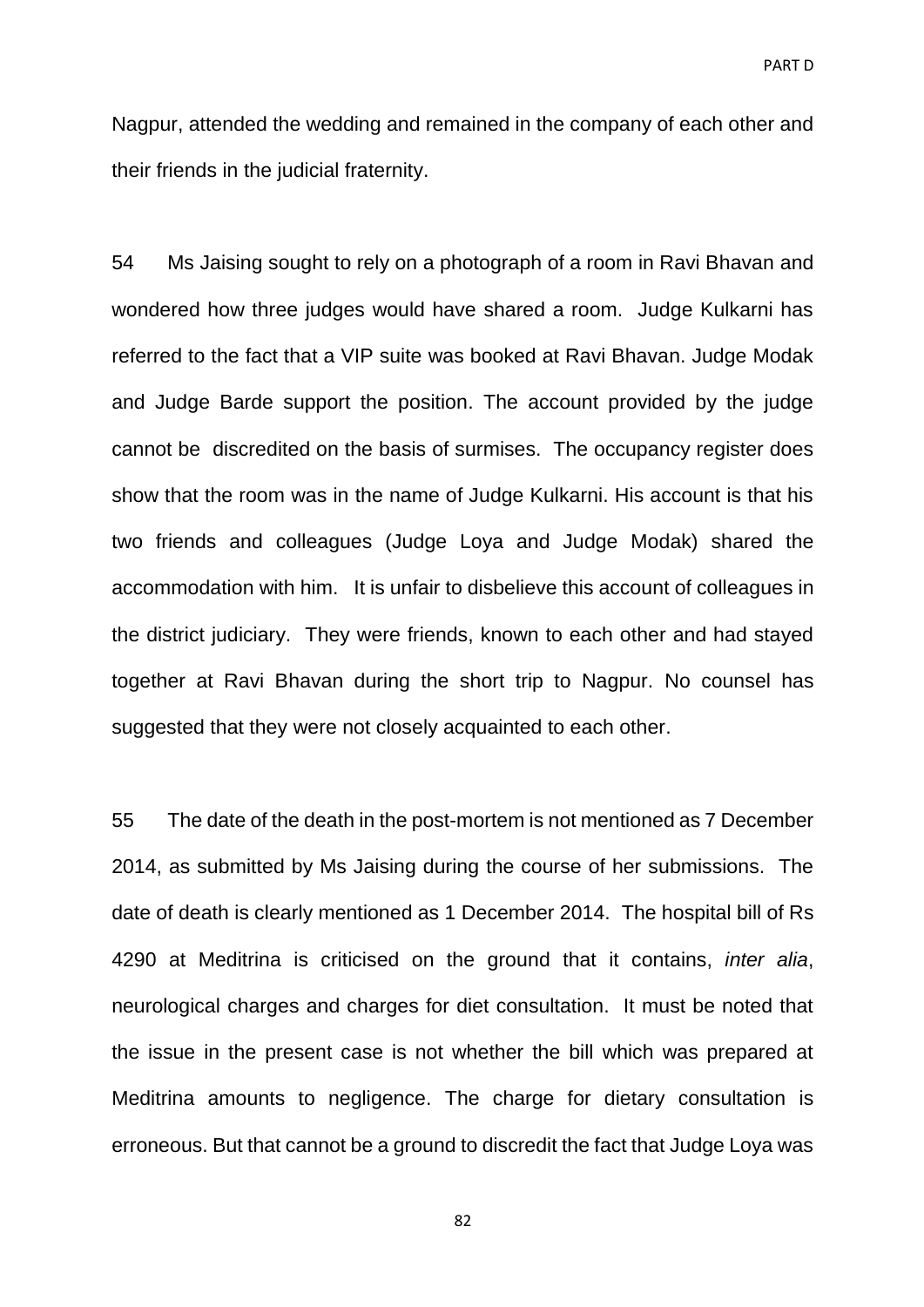taken to Meditrina. That he was taken to Meditrina is clear from the documentary material on the record and the consistent statements of all the four judicial officers.

56 The handing over of the body to Dr Prashant Rathi cannot be faulted. The family of Judge Loya took a considered decision that they would proceed to his home town, Gategaon, for the funeral ceremonies. The report of the discreet inquiry contains an elaborate reference to the fact that Dr Prashant Rathi who was stationed at Nagpur was contacted by a relative in Aurangabad, requesting his help on 1 December 2014. Dr Rathi has in his statement made a factual explanation about how he was contacted by his relative and asked to assist in the formalities for Judge Loya. The presence of Dr Rathi cannot be doubted, having regard to the contemporaneous documentary material including the accident summary.

57 Similarly, a fair amount of critical comment has been devoted by counsel for the petitioners and intervenors to (i) why the family of Judge Loya was not brought to Nagpur by a flight from Mumbai after the death had occurred; and (ii) why, as alleged, in the Caravan article, the body reached Gategon for the funeral rights unaccompanied. It is necessary to emphasise that both these submissions have no bearing on whether the death of Judge Loya was due to natural causes or otherwise, since they relate to events which took place after his death. But it is necessary in the present judgment to discuss the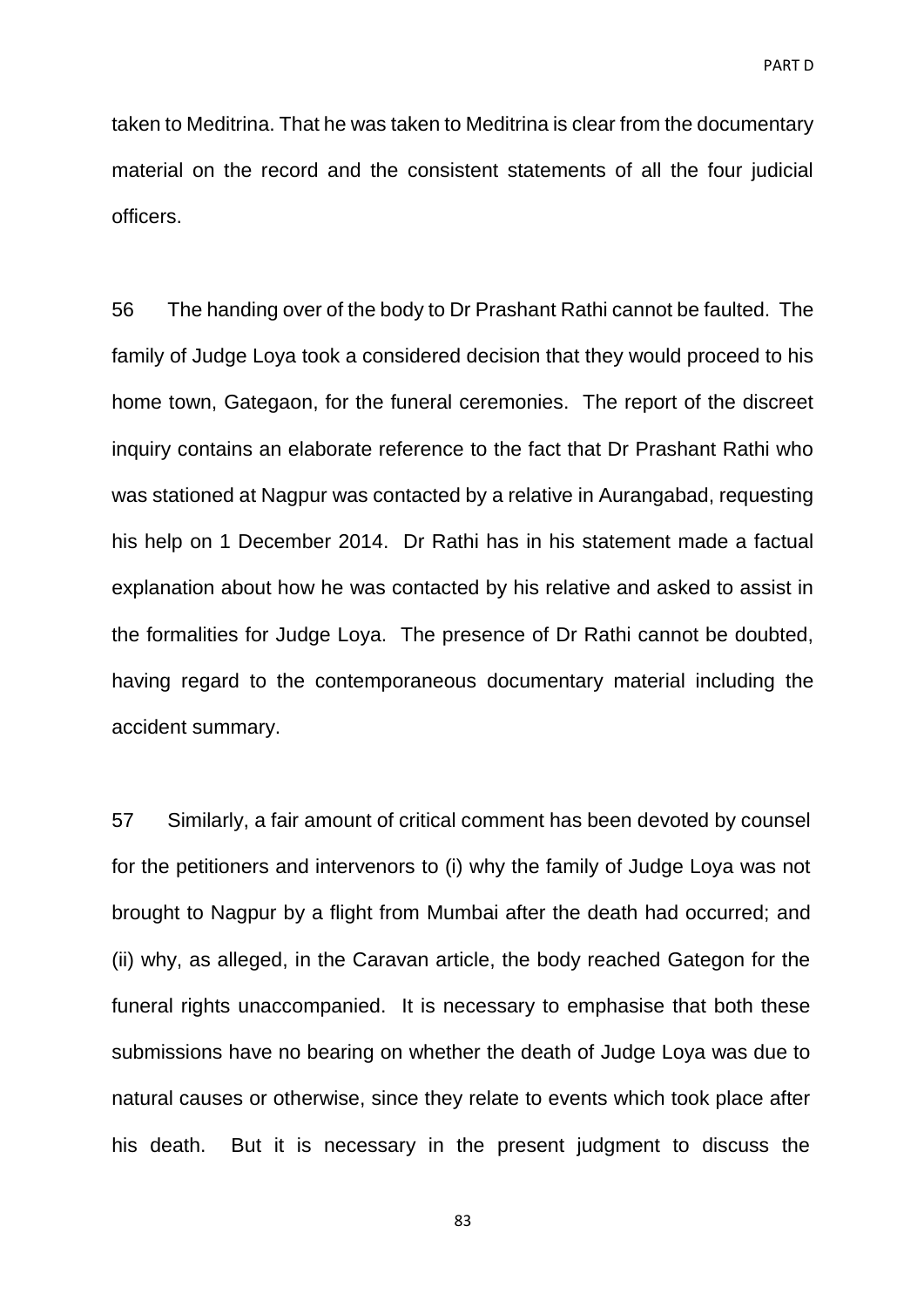submissions because on a close analysis they are evidently unfounded. That the family of Judge Loya did not travel to Nagpur after they received intimation of his death, is a fact. If the family decided that the funeral should be held at the place to which he belonged namely, Gategon near Latur, this was a decision personal to the family. Judge Loya had died. If a considered decision was taken by the members of his family to proceed to Gategon instead of travelling first to Nagpur and then traversing a distance of nearly 450 kilometres by road to the place where the funeral was to be held, such a decision has to be respected. Moreover, the allegation that the body was sent unaccompanied to Gategaon is contrary to what has emerged on the record. Judge Kulkarni in the course of his statement made a reference to the fact that while the body was sent by an ambulance to the place where Judge Loya originally belonged, two judicial officers from Nagpur were also sent in another car to accompany the body. Judge SM Modak in his statement dated 24 November 2017 specifically notes that Shri Sonawane, the Principal District Judge then at Nagpur, deputed two local judges to accompany the dead body. Judge VC Barde has also stated that after the conclusion of the post-mortem at about 11 am, the dead body was sent in an ambulance to the native place of Judge Loya and two judges; Judge Rahangdale and Judge Chopda accompanied the body. The report of the discreet inquiry by the Commissioner, SID contains the following observation:

> "4.4 Mr Loya's body was sent to village Gategaon in Latur in an ambulance provided by Mr Pawankumar Bhagat, Ambulance-Incharge of Meditrina Hospital. Two magistrates [Mr Yogesh Rahangdale & Mr Swayam Chopda) were sent by the then Principal District Judge, Nagpur, Mr Sonawane along with the mortal remains of Mr Loya to Gategaon, Latur. The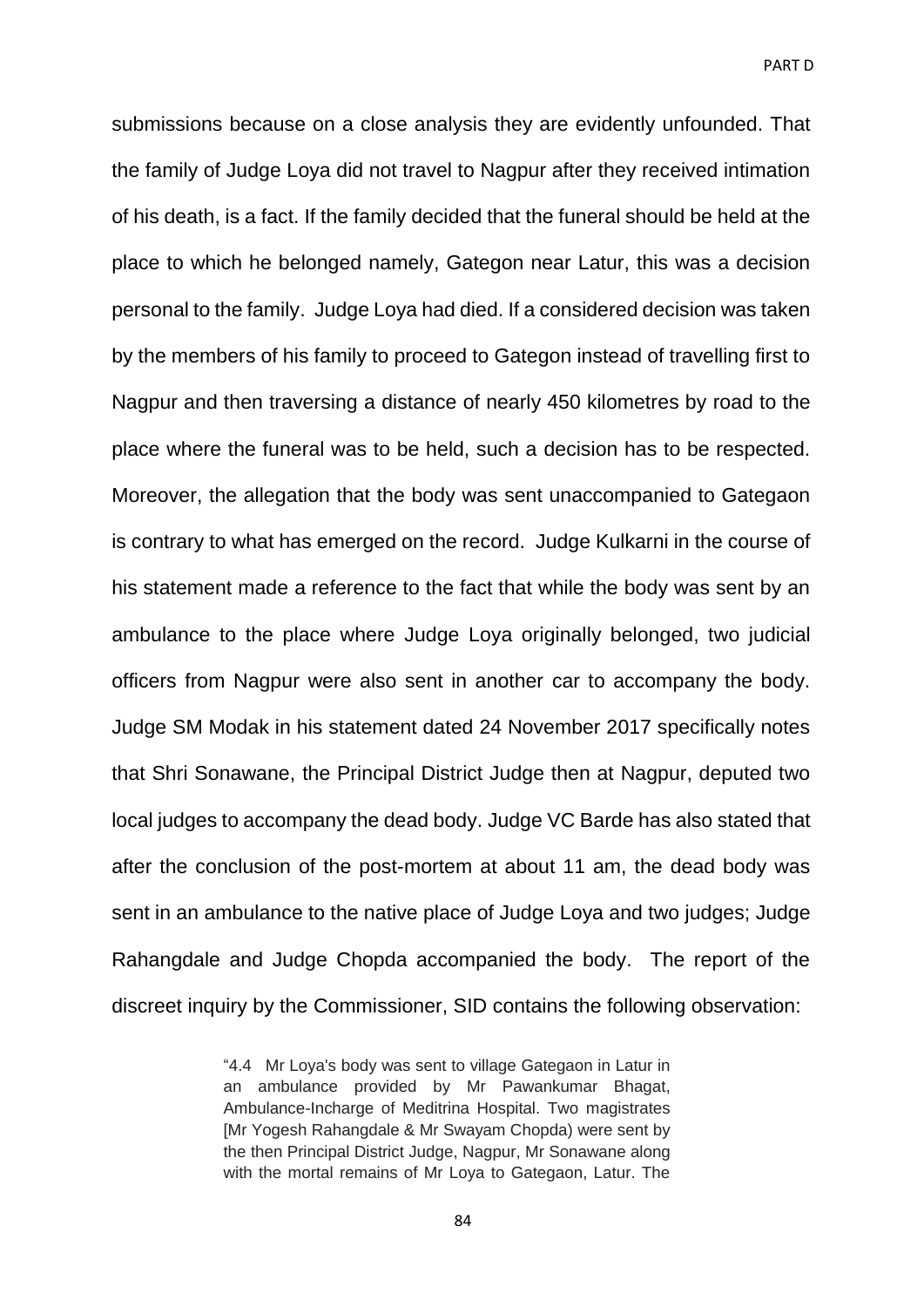question sought to be replied vide CARAVAN report as "*why was his body not accompanied by anyone?...* **is a clear attempt to mislead the readers as the facts are otherwise**."

58 There is no reason for this Court to doubt the statements of Judge Kulkarni, and Judge SM Modak. Both of them and Judge Loya stayed at Ravi Bhavan guest house, where a VIP suite was booked. All the three judicial officers were invited for a wedding in the family of a colleague who in December 2014 was the Member Secretary of Maharashtra State Legal Services Authority. Judge Kulkarni, Judge Modak and Judge Loya travelled together by the same train from Mumbai to Nagpur on 29 November 2014 and arrived in Nagpur on the morning of 30 November 2014. They proceeded to Ravi Bhavan where a suite was reserved. During the course of the day, the three judicial officers visited the residences of two judges of the High Court at Nagpur, Justice SB Shukre and Justice PR Bora. They visited the home of Shri Barde and were together all along. They went to the market, returned to Ravi Bhavan and attended the wedding reception in the evening. After dinner the three judges returned to Ravi Bhavan a little before midnight. Judge Modak is also clear in the details that he offers. All the three judges who were accompanied by Judge Mahajan stopped by at a pan shop before they came back to Ravi Bhavan. The fact that all the three judges stayed together is the consistent account which emerges from the statements of Judge Modak and Judge Kulkarni which is corroborated by the statement of Judge Barde. There is no basis for the court to doubt the veracity of the natural account of the above three judicial officers (Judge Kulkarni, Judge Modak and Judge Barde). The court is requested to do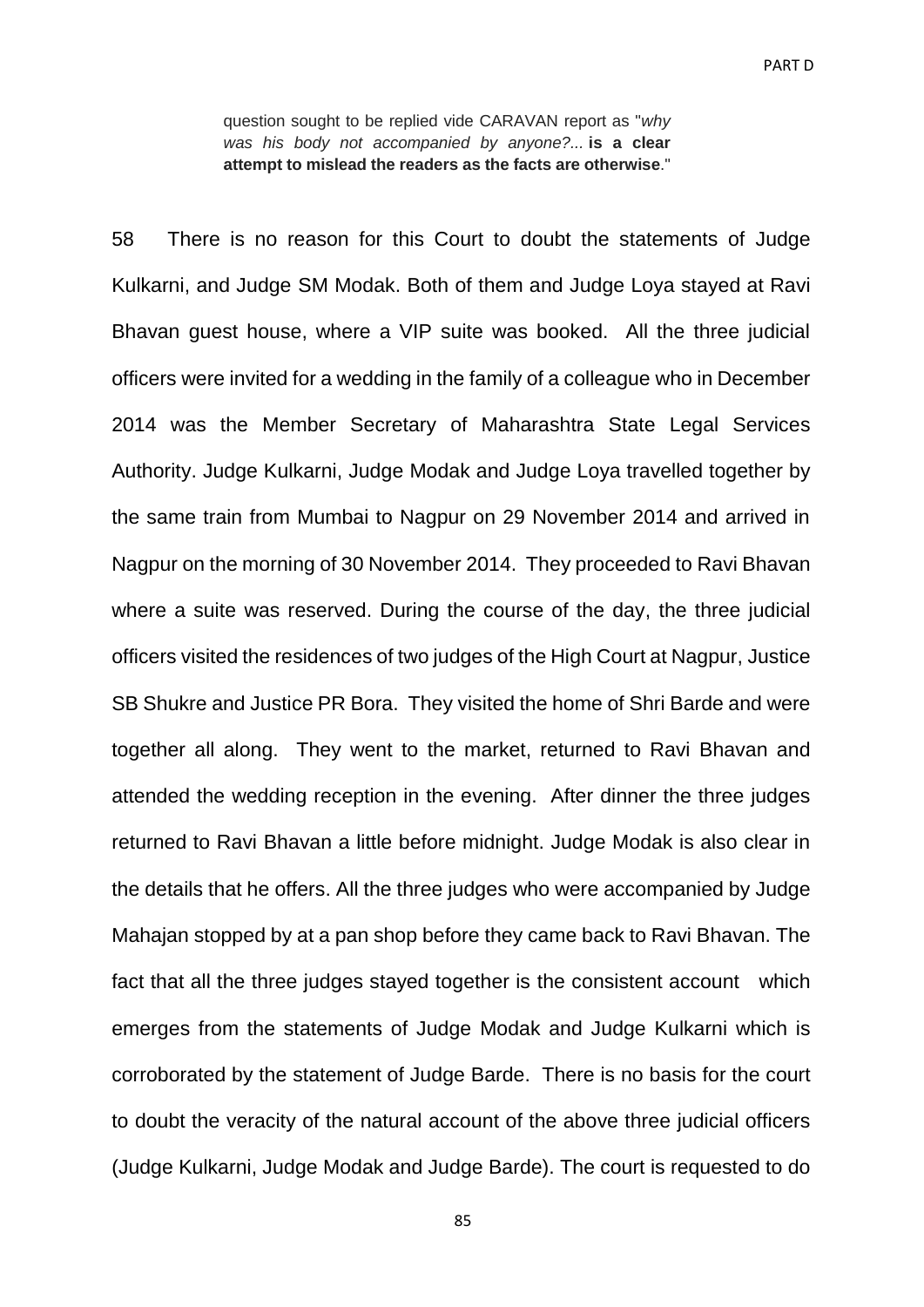so on the ground that the entry in the register at Ravi Bhavan mentions the name of Judge Kulkarni but does not contain any reference to the occupancy of Judge SM Modak or Judge Loya. Judge Kulkarni has expressly stated that a VIP suite was booked at Ravi Bhavan. We must lean in favour of the version of the four judicial officers unless strong and indisputable circumstances are shown to doubt their credibility. This would be in the larger public interest, to uphold the independence and integrity of the institution. This is corroborated by a photocopy of the occupancy register which has been produced on record. All the three judicial officers were invited for the same event. If as friends and colleagues, they decided to share one room, that cannot be regarded as an unnatural course of conduct. There is no reason for this court to discard the consistent statements of the three judicial officers by engaging in surmises of the nature which are sought to be drawn by counsel for the petitioners. In fact, though nothing would turn on it, it is a matter of some interest that even the article that was published in the Caravan on 20 November 2017 records Judge Loya having had a conversation with his wife on the night of 30 November 2014 and informing her of the fact that he was staying at Ravi Bhavan together with the judges who had accompanied him to Nagpur.

59 At this stage, we must also make a reference to certain other matters to which a reference has been copiously made on behalf of the petitioners to cast doubt on the circumstances in which Judge Loya had died. The first submission is that contrary to the directions that were issued in the judgment of this Court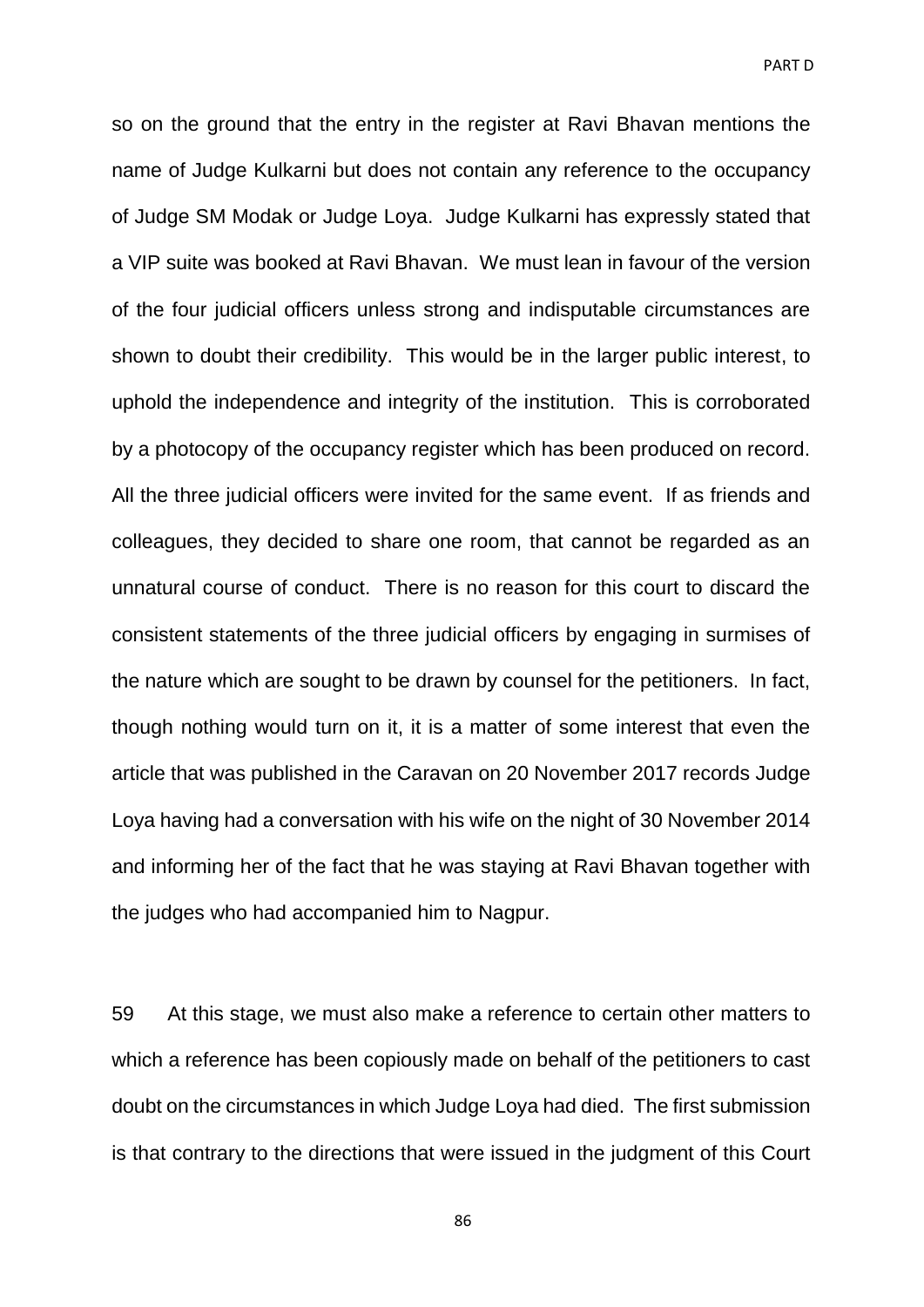in its decision in **CBI** v **Amitbhai Anil Chandra Shah (supra),** JT Utpat who was nominated by the Administrative Committee of the Bombay High Court to preside over the criminal trial was transferred on 25 June 2014. It has been urged that since the Court had on 27 September 2012 directed that the Administrative Committee would ensure that the trial is conducted from the beginning to the end by the same officer, JT Utpat ought not to have been transferred. We must note at this stage that Mr Dave appearing on behalf of the petitioners has categorically stated that the court should in the present proceedings, confine itself to the issue as to whether Judge Loya had died a natural death or otherwise. The issue as to whether Judge JT Utpat could have been transferred has no bearing on the circumstances in which Judge Loya died. Mr Rohtagi appearing on behalf of the State has urged that the trial was yet to begin and hence the transfer of Judge JT Utpat on his request cannot be faulted. We clarify that it is not necessary to express any opinion on the submission of Mr Rohtagi since we are of the view that the transfer of the earlier judge and the appointment of Judge Loya in June 2014 has no bearing on whether Judge Loya's death on 1 December 2014 was due to natural causes.

60 The petitioners have sought to rely upon the allegations against the then Chief Justice of the Bombay High Court, Shri Justice Mohit Shah made by the father and sister of Judge Loya. Reliance has also been placed on a handwritten note dated 18 February 2015 purportedly scribed by Anuj Loya after a meeting with the Chief Justice of the Bombay High Court, who had come to visit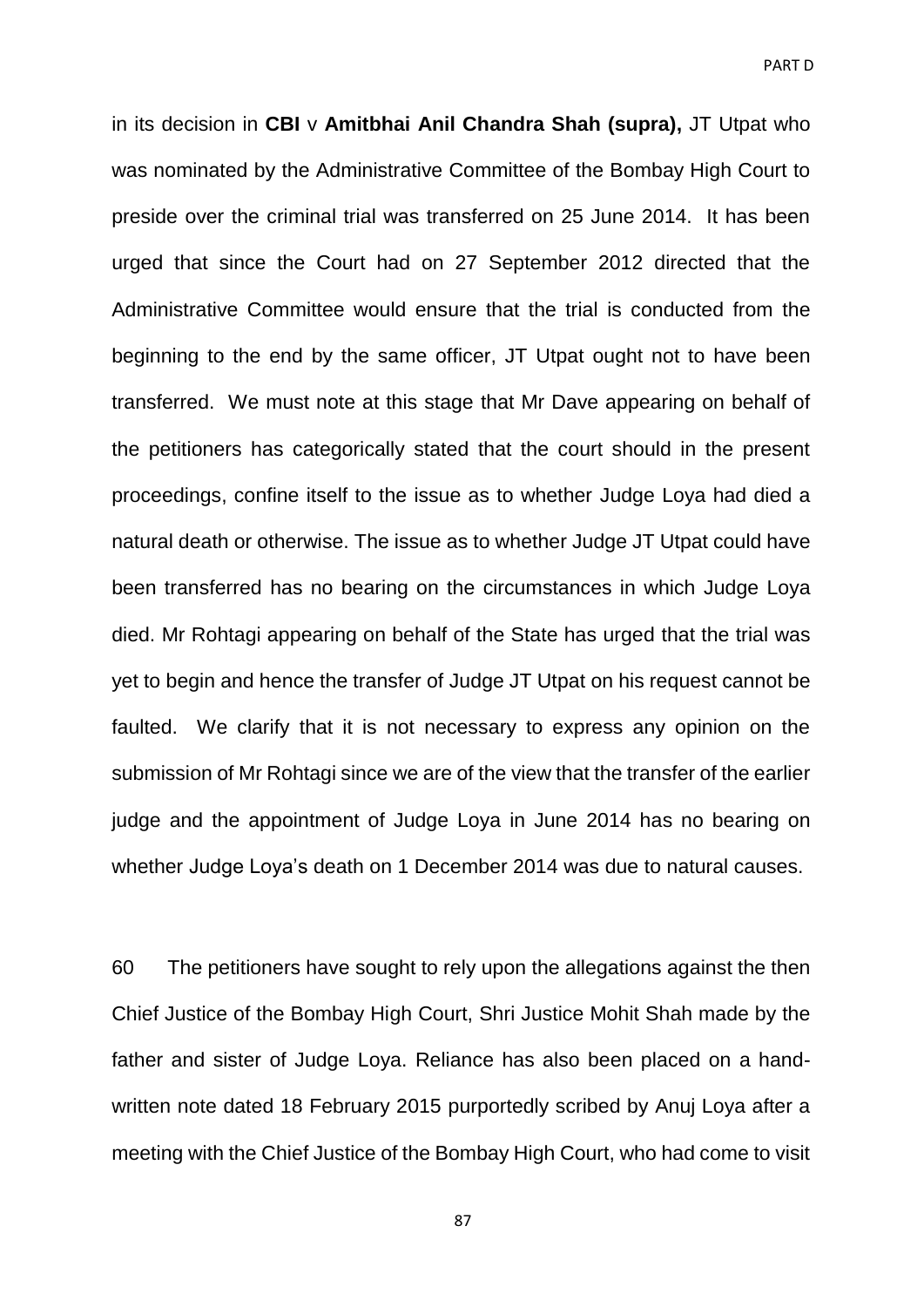PART D

the family. The video recording of an interview given to Caravan by the father and sister of Judge Loya was also handed over to the court on a pen drive. The members of the family of Judge Loya have disassociated themselves from the statements attributed to them in the Caravan publication. The video recording, which we have seen, contains snippets of an interview. Evidently, only a part of the interview has been produced. The allegations against the Chief Justice of the Bombay High Court are hearsay.

61 During the course of his submissions in rejoinder, Mr Dave has attempted to discredit the discreet inquiry conducted by the Commissioner of the SID urging that the statement of Dr Prashant Rathi was recorded on 22 November 2017 by the Police Inspector (Crime) police station Sadar, before the state government had ordered a discreet inquiry on 23 November 2017. The submission is based on the hypothesis that the statement of Dr Rathi was recorded as a part of the discreet inquiry. This is seriously disputed by Mr Rohtagi who urged that the statement was recorded by the Sadar police station on 22 November 2017 after the articles in the Caravan had appeared on 20 and 21 November 2017. The discreet enquiry was held by the Commissioner, SID. Be that as it may, the presence of Dr Prashant Rathi is established in the accidental death summary (AD 00/14) dated 1 December 2014, in the inquest report, the receipt executed on 1 December 2014 by Sitabardi police station on handing over the dead body, and in the accidental death summary (AD 44/14) recorded by Sadar police station at 1600 hours on 1 December 2014. In the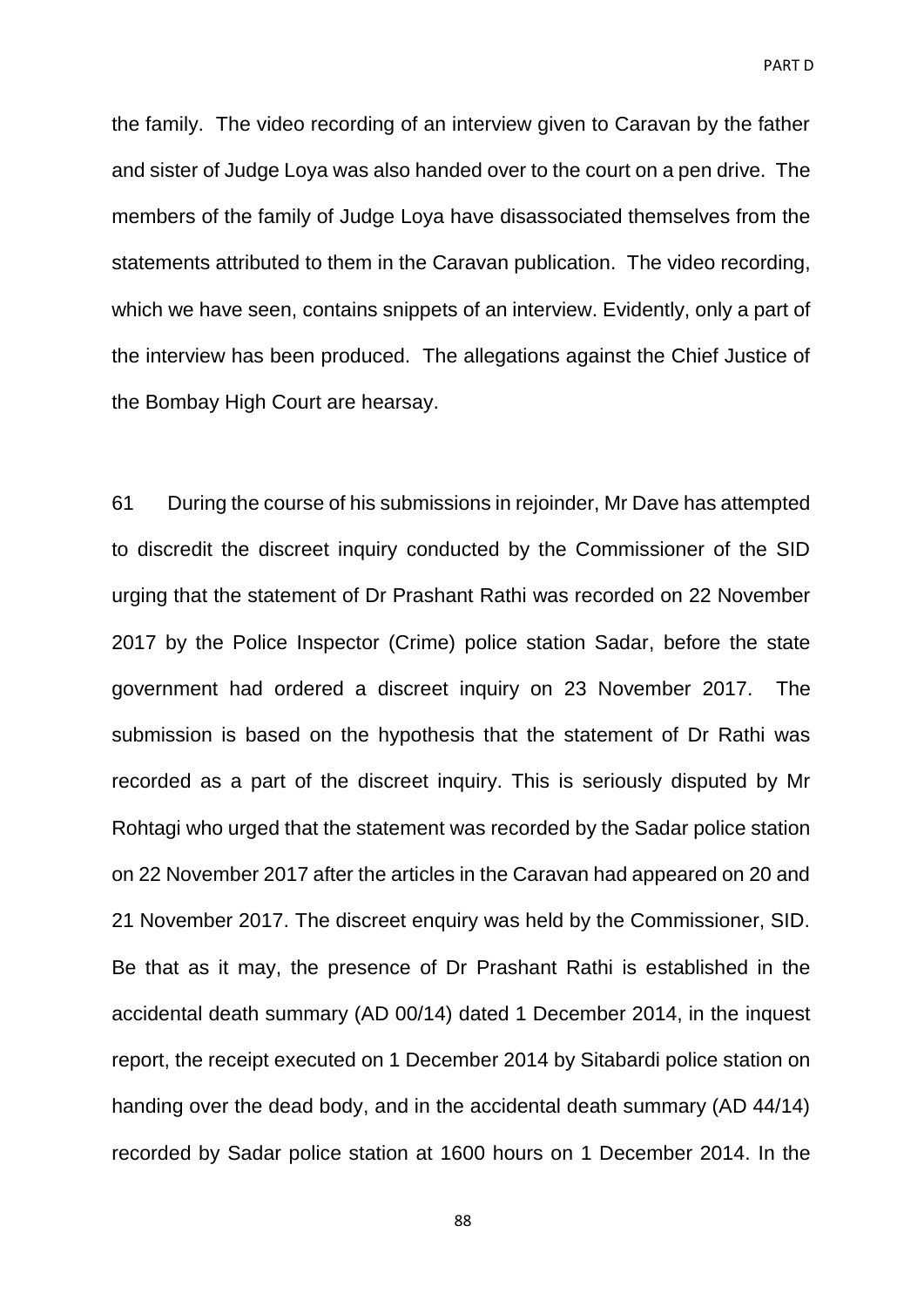face of the contemporaneous documentary material, the statement of Dr Rathi recorded on 22 November 2017 cannot be construed as something which casts doubt on the validity of the discreet inquiry.

# **Application for cross-examination**

62 During the course of his submissions, Mr Dave moved an application for cross-examination of the following persons whose statements were recorded during the course of the discreet inquiry:

> "1 Mr Sajeev Barve, Director General/Commissioner, State Inteeligence Department, Maharashtra,

> 2 Dr Prashant Bajrang Rathi, Resident of Sai Regency, Ravi Nagar, Nagpur,

3 Mr Niranjan Takle, Reporter of CARAVAN,

4 Shri Srikant D Kulkarni, Member Secretary, Maharashtra State Legal Service Authority,

5 Shri SM Modak, Principal District Judge, Pune,

6 Shri Vijay C Barde, Additional Sessions Judge, City Civil and Sessions Court, Greater Bombay,

7 Dr Pinak Gangadhar Rao Dande, Ram Nagar, Nagpur,

8 Shri Anuj Brij Gopal Loya s/o Late Sh. BH Loya,

9 Smt Sharmila Brij Gopal Loya w/o Sh BH Loya

10 Shri Hari Kishan Ramchandra Loya, f/o Late Sh BH Loya,

11 Dr Anuradha Balaprasad Biyani, sister of Late Sh BH Loya."

63 Order IX of the Supreme Court Rules 2013 deals with Affidavits. Rules 1

and 2 provide as follows: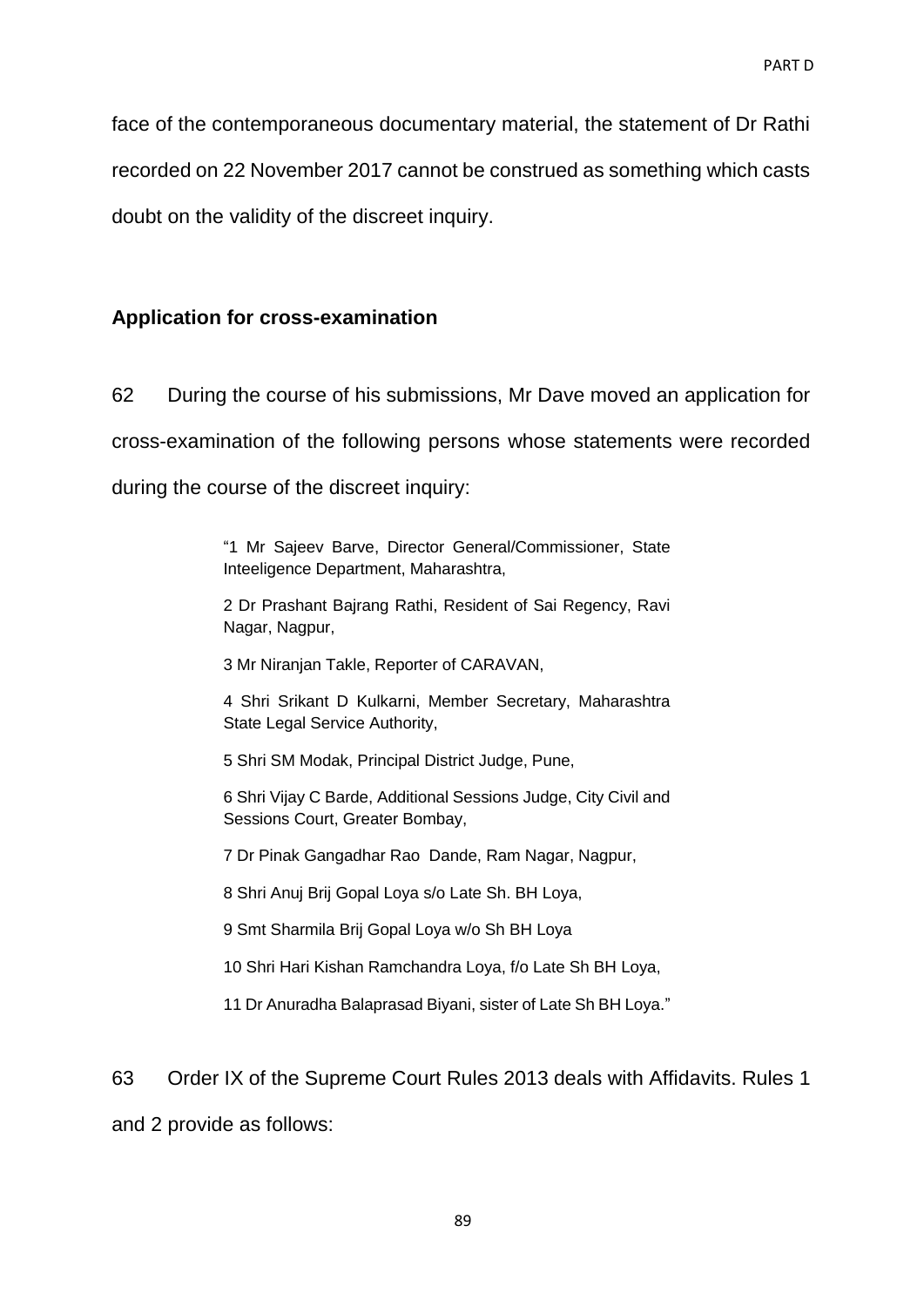"1. The Court may at any time, for sufficient reason, order that any particular fact or facts may be proved by affidavit, or that the affidavit of any witness may be read at the hearing, on such conditions as the Court thinks reasonable:

Provided that where it appears to the Court that either party bona fide desires the production of a witness for crossexamination and that such witness can be produced, an order shall not be made authorising the evidence of such witness to be given by affidavit.

2. Upon any application evidence may be given by affidavit; but the Court may, at the instance of either party, order the attendance for cross-examination of the deponent, and such attendance shall be in Court, unless the deponent is exempted from personal appearance in Court or the Court otherwise directs."

Rule 1 empowers the court to allow facts to be proved on affidavit for sufficient reason. However, if the court is of the view that the production of a witness for cross-examination has been desired by a party bona fide and that such a witness can be produced, an order shall not be made authorising the evidence of the witness to be given by affidavit. Under rule 2, a discretion is vested in the court to order the attendance for cross-examination of the deponent of an affidavit. Under Order IX, a discretion is vested in the court to allow crossexamination of a person who has filled an affidavit. A party to a proceeding before this court –particularly a proceeding under Article 32 – cannot demand as of right the production of a person, who has filed an affidavit, for crossexamination. Whether cross-examination should be allowed has to be determined by the court having regard to the interests of justice. Mr Dave submitted that this court should, in the first place, direct that the above persons should file affidavits before this court and that upon the filing of those affidavits, they should be produced for cross-examination by him. In support of his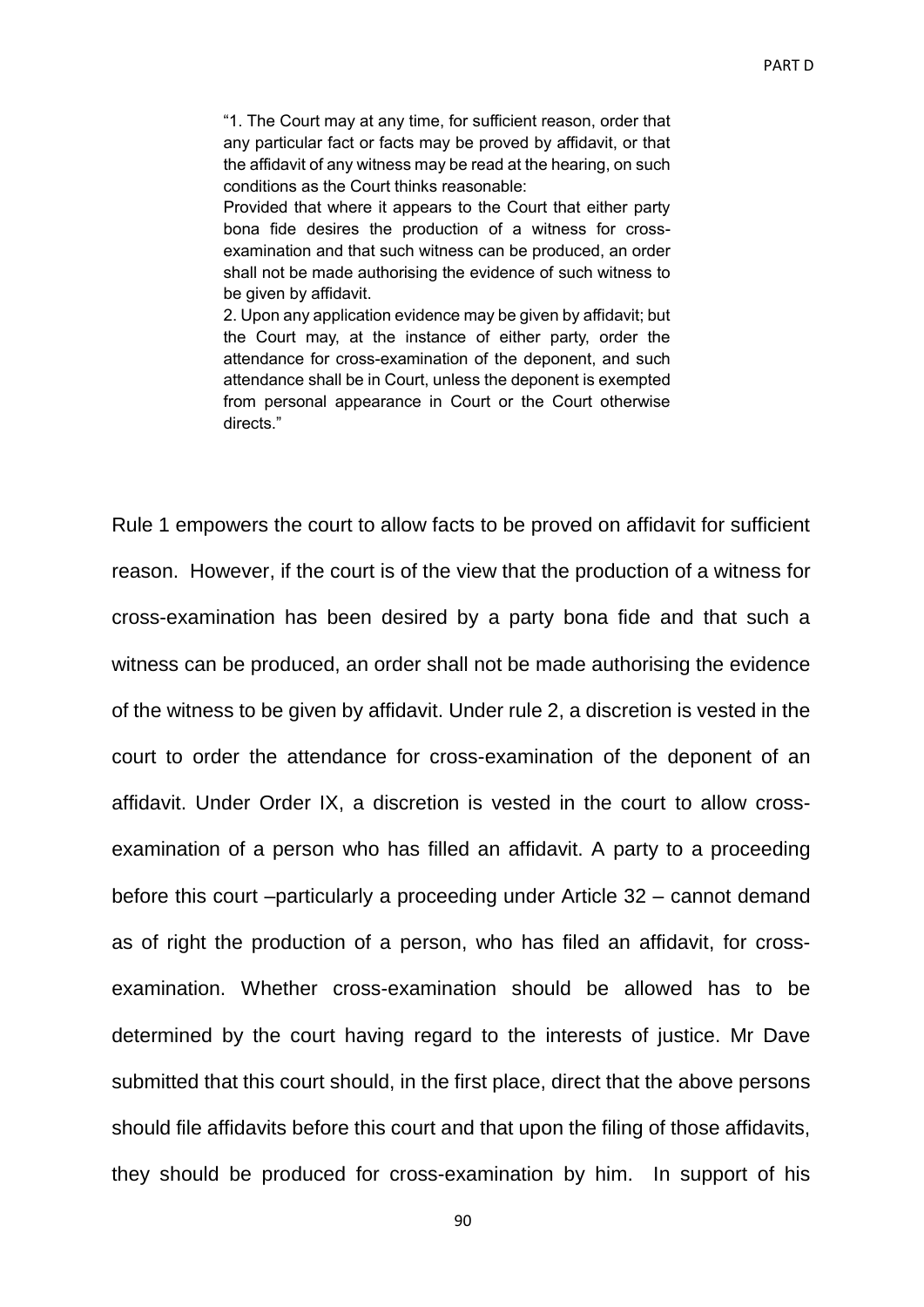submissions Mr Dave relied a few decisions of this court. In **K.K. Kochunni** v

# **State of Madras(supra)** this Court held**:**

"12… it is possible very often to decide questions of fact on affidavits. If the petition and the affidavits in support thereof are not convincing and the court is not satisfied that the petitioner has established his fundamental right or any breach thereof, the Court may dismiss the petition on the ground that the petitioner has not discharged the onus that lay on him. The court may, in some appropriate cases, be inclined to give an opportunity to the parties to establish their respective cases by filing further affidavits or by issuing a commission or even by setting the application down for trial on evidence, as has often been done on the Original sides of the High Courts of Bombay and Calcutta, or by adopting some other appropriate procedure. Such occasions will be rare indeed and such rare cases should not, in our opinion, be regarded as a cogent reason for refusing to entertain the petition under Article 32 on the ground that it involves disputed questions of fact."

# In **CS Rowjee** v **State of AP**<sup>24</sup> this Court held:

"16. It is, no doubt, true that allegations of mala fides and of improper motives on the part of those in power are frequently made and their frequency has increased in recent times. It is also somewhat unfortunate that allegations of this nature which have no foundation, in fact, are made in several of the cases which have come up before this and other courts and it is found that they have been made merely with a view to cause prejudice or in the hope that whether they have basis in fact or not some of it at least might stick. Consequently it has become the duty of the Court to scrutinise these allegations with care so as to avoid being in any manner influenced by them, in cases where they have no foundation in fact. In this task which is thus cast on the courts it would conduce to a more satisfactory disposal and consideration of them, if those against whom allegations are made came forward to place before the court either their denials or their version of the matter, so that the Court may be in a position to judge as to whether the onus that lies upon those who make allegations of mala fides on the part of authorities of the status of those with which this appeal is concerned, have discharged their burden

<sup>1</sup> <sup>24</sup> (1964) 6 SCR 331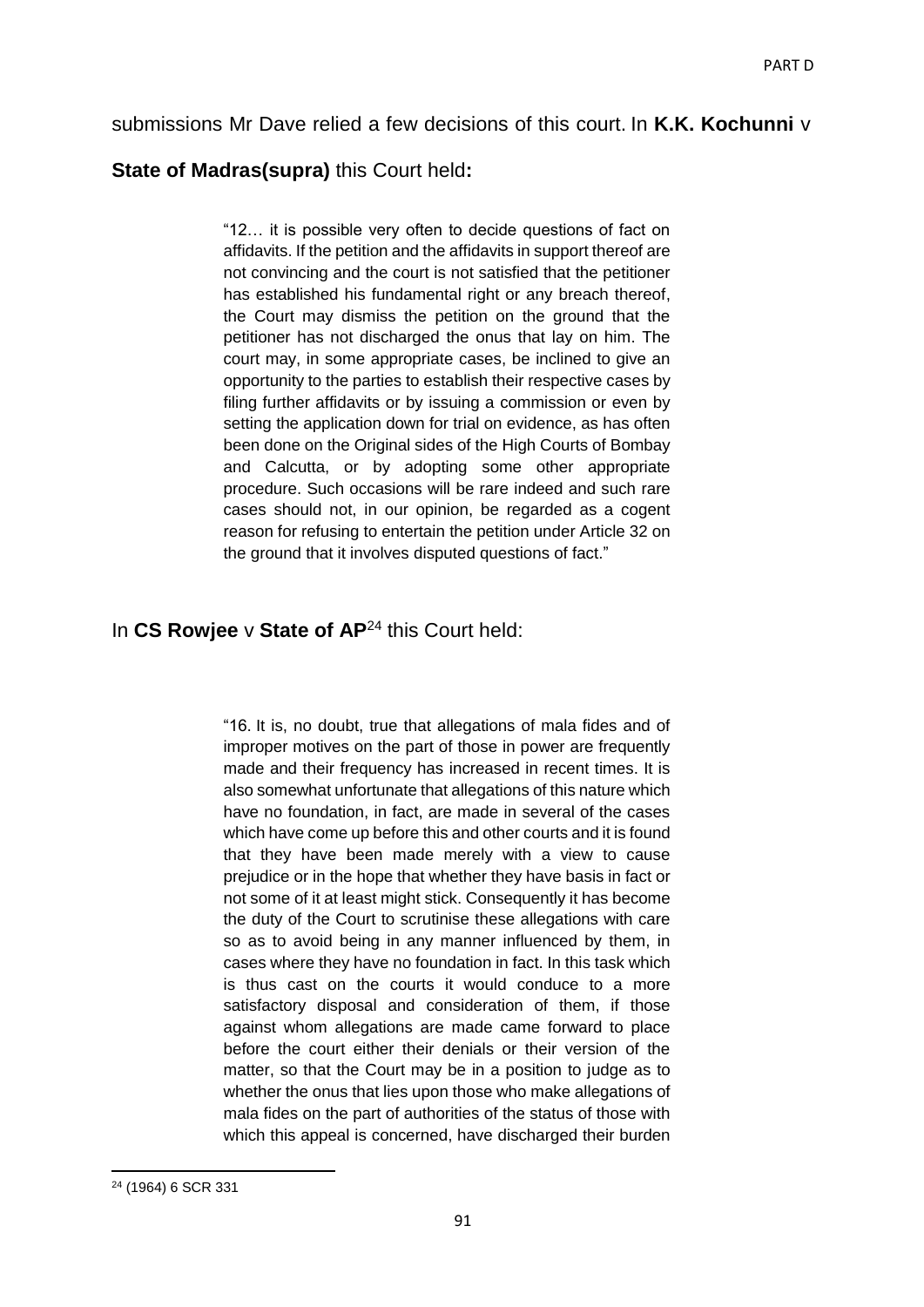of proving it. In the absence of such affidavits or of materials placed before the Court by these authorities, the Court is left to judge the veracity of the allegations merely on tests of probability with nothing more substantial by way of answer. This is precisely the situation in which we find ourselves in the present case."

Reliance was placed on the decision in **Sher Singh in Re**<sup>25</sup> .

The submission which has been urged is based on a mis-appreciation both of the role of the petitioners and on the scope of these proceedings. The petitioners have moved this court in a petition filed in the public interest. Their position is that of a relator who seeks to bring a grievance to the attention of the court for the purpose of seeking a court mandated inquiry. None of the persons whose cross-examination has been sought is a witness in the present proceedings. The court is essentially required to consider to whether a case has been made out on behalf of the petitioners (supported by the intervenors) for directing an inquiry into the circumstances leading to the death of Judge Loya. As part of this process, the court has to decide as to whether the inquiry which has been conducted by the state is vitiated and if circumstances have been brought to the notice of the court which cast a reasonable suspicion about the events leading upto the death of Judge Loya. The petitioners cannot assert as of right that they should be allowed to cross-examine a host of persons including the doctors and judicial officers. By casting unfounded aspersions on the judicial officers who had accompanied Judge Loya, the petitioners have revealed the real motive of these proceedings which is to bring the judiciary into

<sup>1</sup> <sup>25</sup> (1997) 3 SCC 216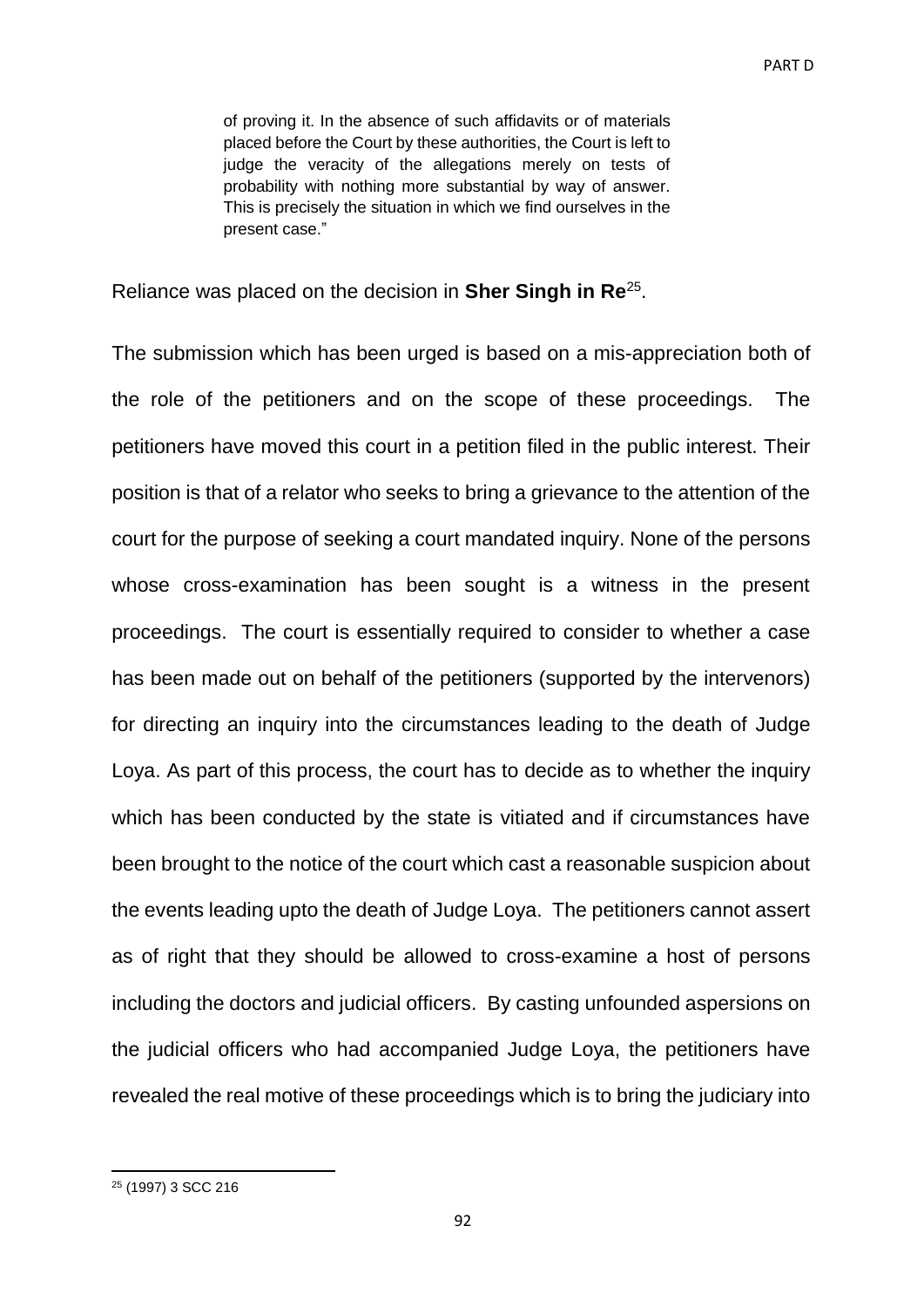disrepute on the basis of scurrilous allegations. We find no basis or justification to allow the request for cross-examination. The application shall accordingly stand rejected.

## **Intervention by Centre for Public Interest Litigation**

64 Mr Prashant Bhushan appeared in these proceedings at the stage of the rejoinder. This was after the learned counsel appearing on behalf of the petitioners and intervenors had addressed the court and the court had heard submissions on behalf of the State of Maharashtra. The Centre for Public Interest Litigation which Mr Prashant Bhushan represents as counsel has sought to intervene by an application<sup>26</sup>. The application relies on a report in Caravan published on 11 February 2018 stating that the post-mortem and histopathology reports were sent to a forensic expert, Dr RK Sharma, formerly attached to AIIMS, and that Dr Sharma has ruled out the possibility of the death being due to a heart attack. Moreover, it has been stated that the documents indicate signs of trauma to the brain. Hence, it was urged that poisoning cannot be ruled out. The application for intervention states that the intervenor obtained a set of documents from Caravan, including the histo-pathology report and a copy of the ECG done at Dande hospital. Mr Prashant Bhushan claims to have forwarded the ECG and histo-pathology report to Dr Upendra Kaul, a former professor of Cardiology at AIIMS. Mr Prashant Bhushan himself addressed an

<sup>26</sup> I.A.No.31086 of 2018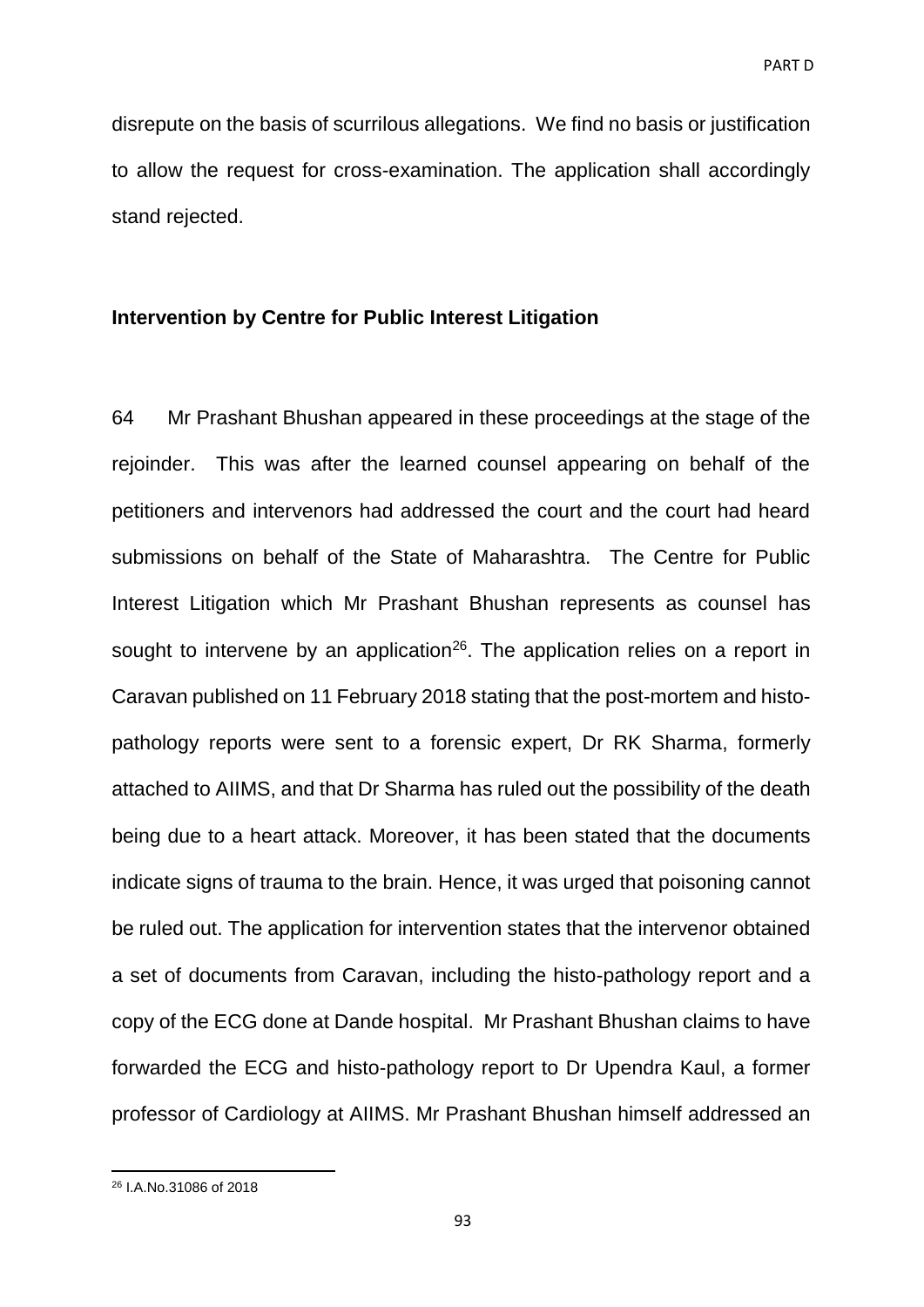PART D

e-mail to Dr Upendra Kaul seeking his professional opinion on certain queries. Dr Kaul responded that the ECG "most unlikely.. has no evidence of a recent myocardial infarction". Moreover, it has been stated that the histo-pathology of the heart mostly indicates that it was normal and that the coronary artery block in the LAD "could be" an innocent bystander. The application for intervention also states that Mr Prashant Bhushan who is a member of the intervenor has spoken to other reputed cardiologists who are of the same opinion.

65 The affidavit in support of the application for intervention has been sworn by Mr Prashant Bhushan personally. Mr Prashant Bhushan appeared on behalf of the intervenor as its counsel during the course of the hearing and not as a party in person.

66 In response, Mr Mukul Rohtagi has placed on the record copies of two letters dated 14 and 16 February 2018 addressed to Dr Sidharth Gupta, Head of the Department of Forensic Medicine at AIIMS by the Senior Police Inspector at PS Sadar, Nagpur. A clarification was specifically sought in regard to the opinion furnished by Dr RK Sharma. In a response dated 3 March 2018, Dr Abhishek Yadav, Assistant Professor and Member Secretary, Departmental Committee, Department of Forensic Medicine, AIIMS has stated that besides constituting a committee of three doctors to examine the issue, AIIMS had addressed a letter seeking a clarification from Dr RK Sharma. The letter extracts the following reply sent by Dr RK Sharma to AIIMS: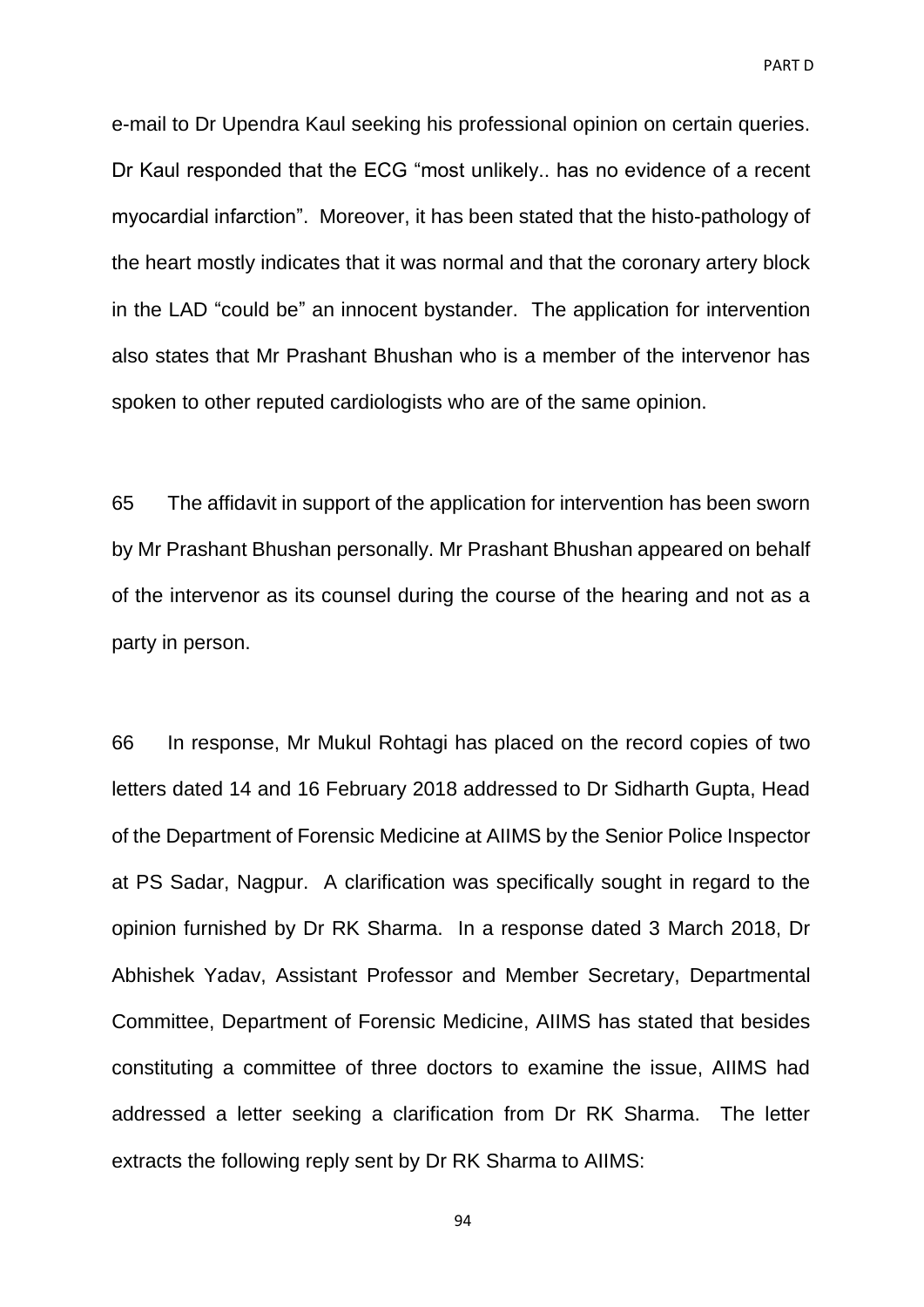"Thanks for your mail, I would like to state that I have been grossly misquoted by Caravan magazine regarding death of Judge Loya. The conclusions drawn are imaginary. I had general discussion with the reporter. I do not agree with contents of report published which are ascribed to me. I have not given any report regarding death of Judge Loya."

The letter dated 3 March 2018 from AIIMS accordingly contains the following clarification:

> "In continuation of the previous reply dated 16.2.2018, it is added that no doctor from the Department of Forensic Medicine has given any opinion about the death of Judge Loya in official or individual capacity to the Caravan Magazine or any other media agency. It is further reiterated that AIIMS New Delhi has a fixed protocol to respond only to official written request from the Government agency or Honourable Court with all the Mandatory corroborative investigating documents including Medical Documents for Medicolegal opinion and without the same holistic opinion can't be formed for the perusal by law."

The clarification issued by AIIMS indicates that Dr Sharma has categorically stated that he was grossly misquoted by Caravan magazine and that he does not agree with the contents of the report ascribed to him. It may also be noted that by a previous reply dated 16 February 2018 Dr Sidharth Gupta of AIIMS had stated thus:

> "In reference to above, Kindly note that, AIIMS, New Delhi has a fixed protocol to respond only to the official written request from the government investigating agency or Honourable court with all the MANDATORY corroborative investigating documents including medical documents, details of scene investigation along with the interaction with the doctors who conducted the post-mortem, for medico legal opinion, since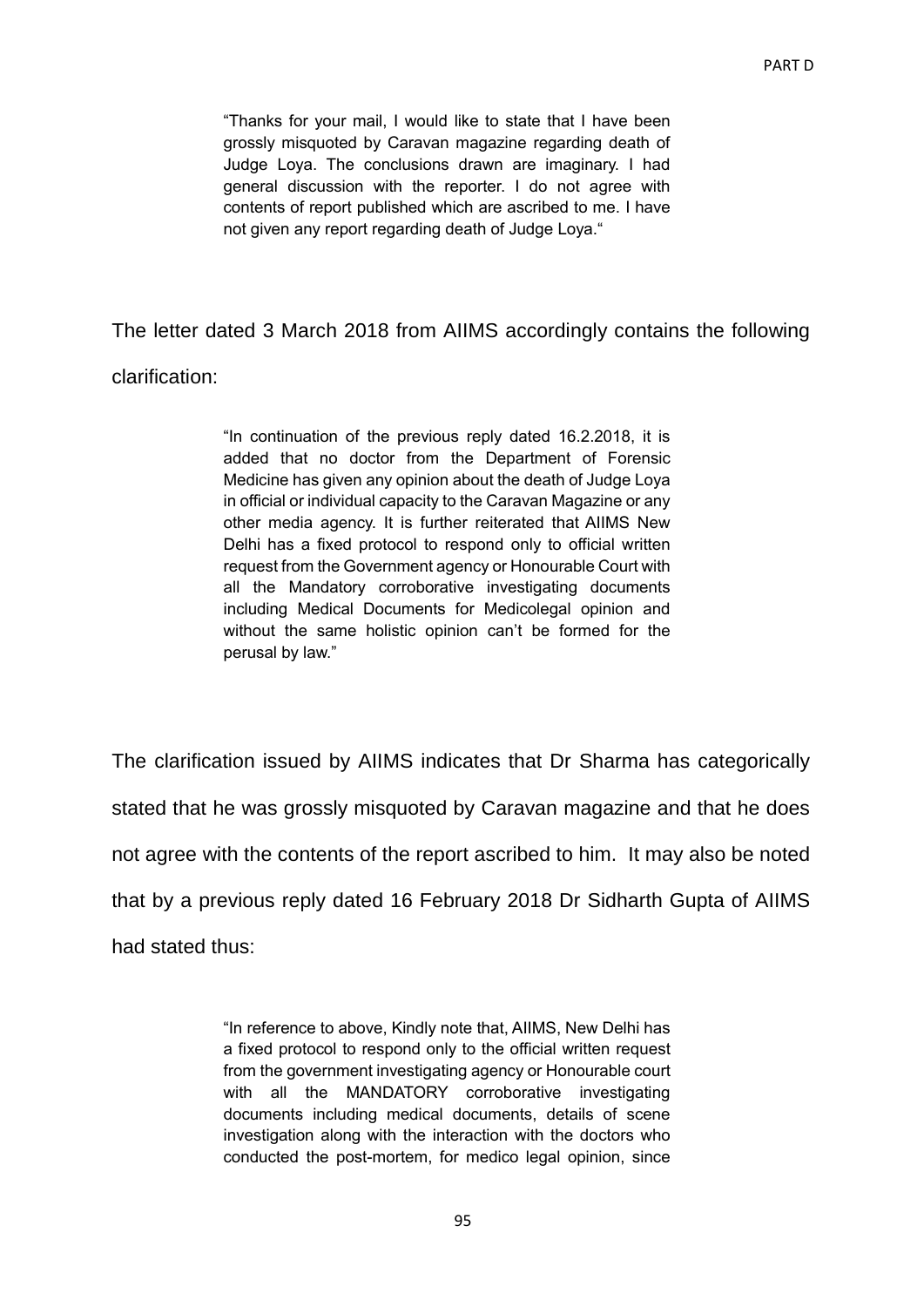without the same, holistic opinion can't be formed for the perusal by law."

From the material on the record it is evident that an effort has been made by Mr Prashant Bhushan to collect evidence to somehow bolster the case of the petitioners, acting in his personal capacity. A questionnaire in the form of leading questions was addressed by him to Dr Upendra Kaul, formerly at AIIMS, upon which a reply was obtained. The court has been apprised of the fact that following this, the senior police inspector at Sadar police station addressed a communication on 11 February 2018 to Dr Harish Pathak, Professor and Head of the Department of Forensic Medicine, KEM Hospital, Mumbai seeking his opinion on the basis of the report of the Regional Forensic Science Laboratory, the ECG, MLC papers and Meditrina hospital documents and histo-pathology report of the Government Medical College. In response, Dr Pathak by his email dated 14 February 2018 sought additional documents. These were furnished by the Senior Police Inspector, Sadar. Dr Harish Pathak has in a detailed and considered opinion categorically stated that the conclusion of the post-mortem that the death was due to coronary artery insufficiency is valid and is in accordance with medical knowledge on the subject. The opinion has been supported by references to medical texts.

#### 67 The opinion of Dr Harish Pathak is extracted below:

"I have carefully perused the following documents:

- 1. Autopsy note of Shri Loya
- 2. ECG report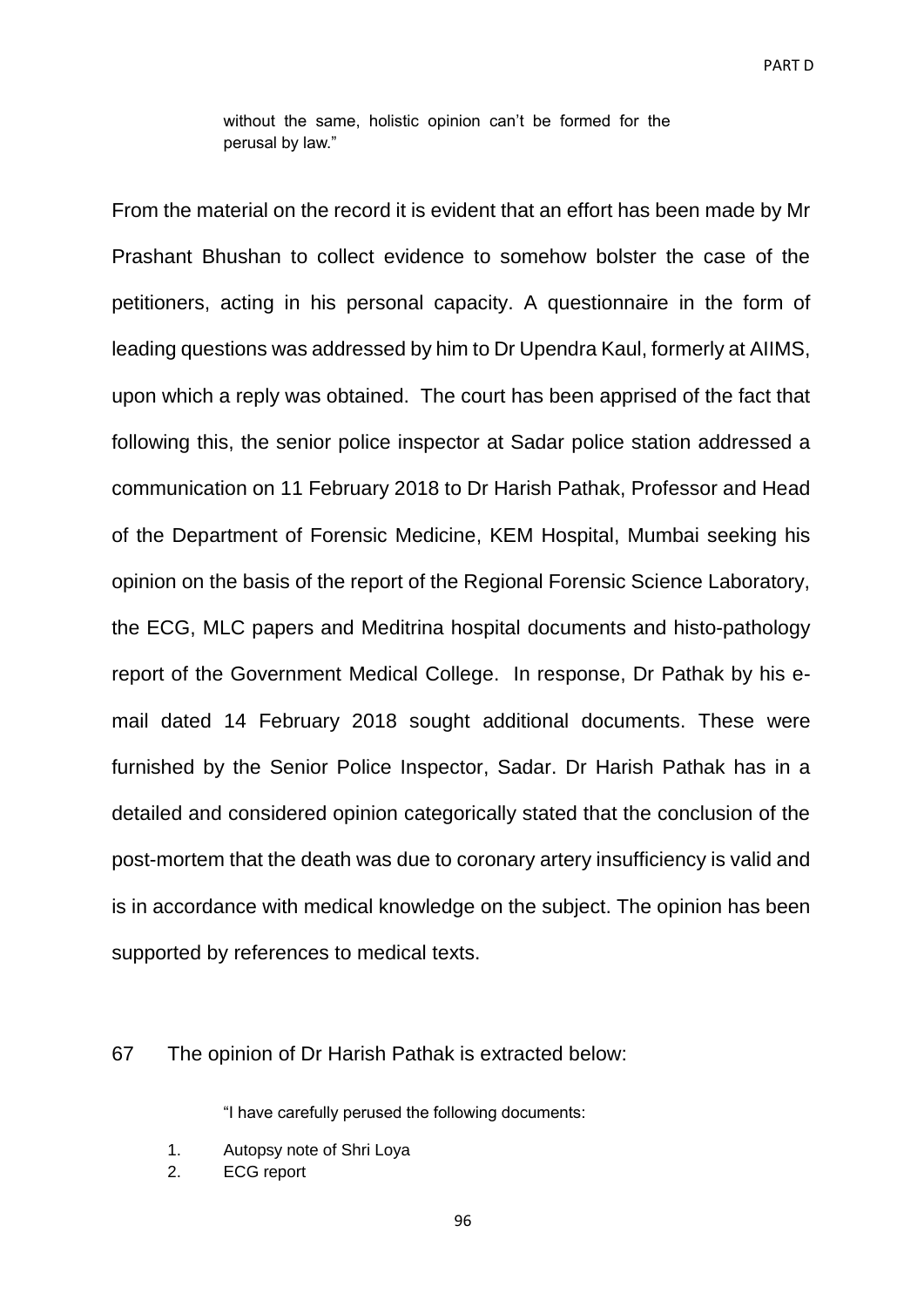- 3. Histopathology report.
- 4. ADR.
- 5. Panchnama.
- 6. C.A. Report.
- 7. Statement of Dr Rathi, Dr Gavande, Dr Harkut, Dr Ganar.
- 8. Hospital (Meditrina) reports (Progress notes & MLC).
- 9. Two Articles from the Caravan magazine dated 26/01/18 & 11/02/18.

Based upon all the documents made available to me and the recent medical literature, I would like to state as under:

> 1. As per Doctor's progress notes of Meditrina Hospital **(Annexure, 1 Page 1)** and statement given by Dr Pankaj Harkut **(Annexure 2, Page 2),**

> On 01st December 2014, at around 04 am (As per Autopsy notes). When Mr Brijgopal H Loya complained of chest pain and restrosternal pain. (Doctor progress Notes Annexure 1)

> According to **Principles of Internal Medicne, Harrison, (Annexure 3, Page 4)** Chest discomfort is among the most common reasons for which patients present for medical attention at either an emergency department or an outpatient clinic. Retro-sternal pain is the typical clinical feature of myocardial ischemia (**Annexure 3, Table on Page 5).** Chest discomfort associated with *Myocardial Infraction* is typically more severe, is prolonged usually lasting more than 30 minutes and is not relieved by rest (**Annexure3, Page6)**.

According to Oxford Dictionaries, (URL: [https://oxforddictionaries.com/definition/us\)](https://oxforddictionaries.com/definition/us)

#### *Retro-sternal: Behind the breastbone.* (**Annexure 4, Page7)**

(Retrosternal chest pain is pain felt behind the sternum bonea flat bone located in the middle of the chest. This bone may also referred to as the breastbone)

*Myocardium:* The muscular tissue of the heart. (**Annexure5, Page 8)**

*Ischemia :* An inadequate blood supply to an organ or part of body, especially heart muscles. (**Annexure 6, Page 9)**

Infraction: Obstruction of the blood supply to an organ or region of tissue, typically by thrombus or embolus, causing local death of tissue. (**Annexure 7, Page 10)**

2. The ECG showed tall "T-waves" in the anterior leads. This is consistent with the history indicative of myocardial ischemia.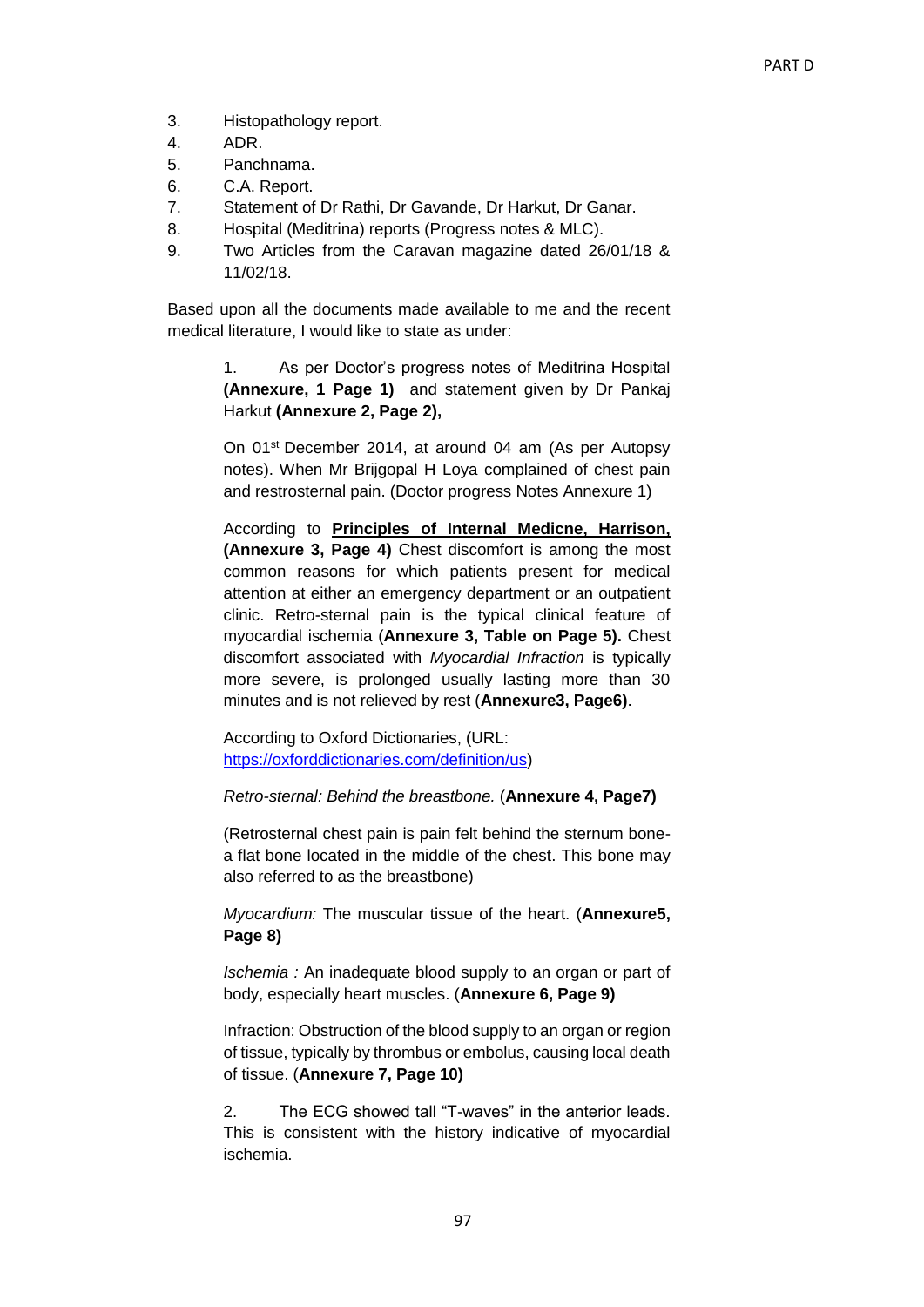### According to **Principles of Internal Medicine, Harrison,**

Tall, positive hyperacute T waves are the earliest stages of ischemia. (**Annexure 8, Page 12)**

3. DOCTOR'S PROGRESS NOTES (**Annexure 1 Page 1)** indicate that Mr Brijgopal H Loya was brought to Meditrina Institute of Medical Sciences with cardiac arrest in collapsed condition.

In spite of all resuscitative measures, he could not be revived and declared dated at 06:15 am on 01/12/2017 at Meditrina Hospital. (**Annexure 1, Page 1, Annexure 16 Page 32, Annexure 17, Page 34)**

4. According to the statement of Dr Pankaj Harkut, Director of Cardiology centre at Meditrina Institute of Medical Sciences, he had reviewed the ECG from Dhande Hospital which in his opinion showed tall T-Waves. (**Annexure 2, Page 2a)**

As per, **American Journal of Emergency Medicine (2007),**  Hyperacute T wave, the early sign of myocardial infraction; 25, 859. El -859. e7

The three main differential diagnoses of HATW (hyper acute T waves) on electrocardiogram are : (i) left ventricular hypertrophy, (ii) hyperkalemia and (iii) early repolarization variant. (**Annexure 9, Page 13)**

5. As per the statement of Dr Ninad D Gavande, MBBS, MD FMT, attached as honorary medico-legal consultant at Meditrina Hospital he had reviewed all relevant documents before the body was forwarded for autopsy examination. (**Annexure 16, Page 33)**

The body was shifted to Government Medical College mortuary and Panchnama was done wherein no external marks of injuries were noted.

6. Autopsy examination was conducted on 01-12-2017 from 10:50am to 11:55 am at Government Medical College Nagpur, by Dr N K Tumram, who was then working as a lecturer at Forensic Medicine Department, Nagpur.

At autopsy examination, no external marks of injuries were found and on internal examination, following significant observations were made.

7. With regard to autopsy notes and observations therein, my opinion on the findings with their medico-legal interpretation and relevance along with authorities which are being attached as annexures.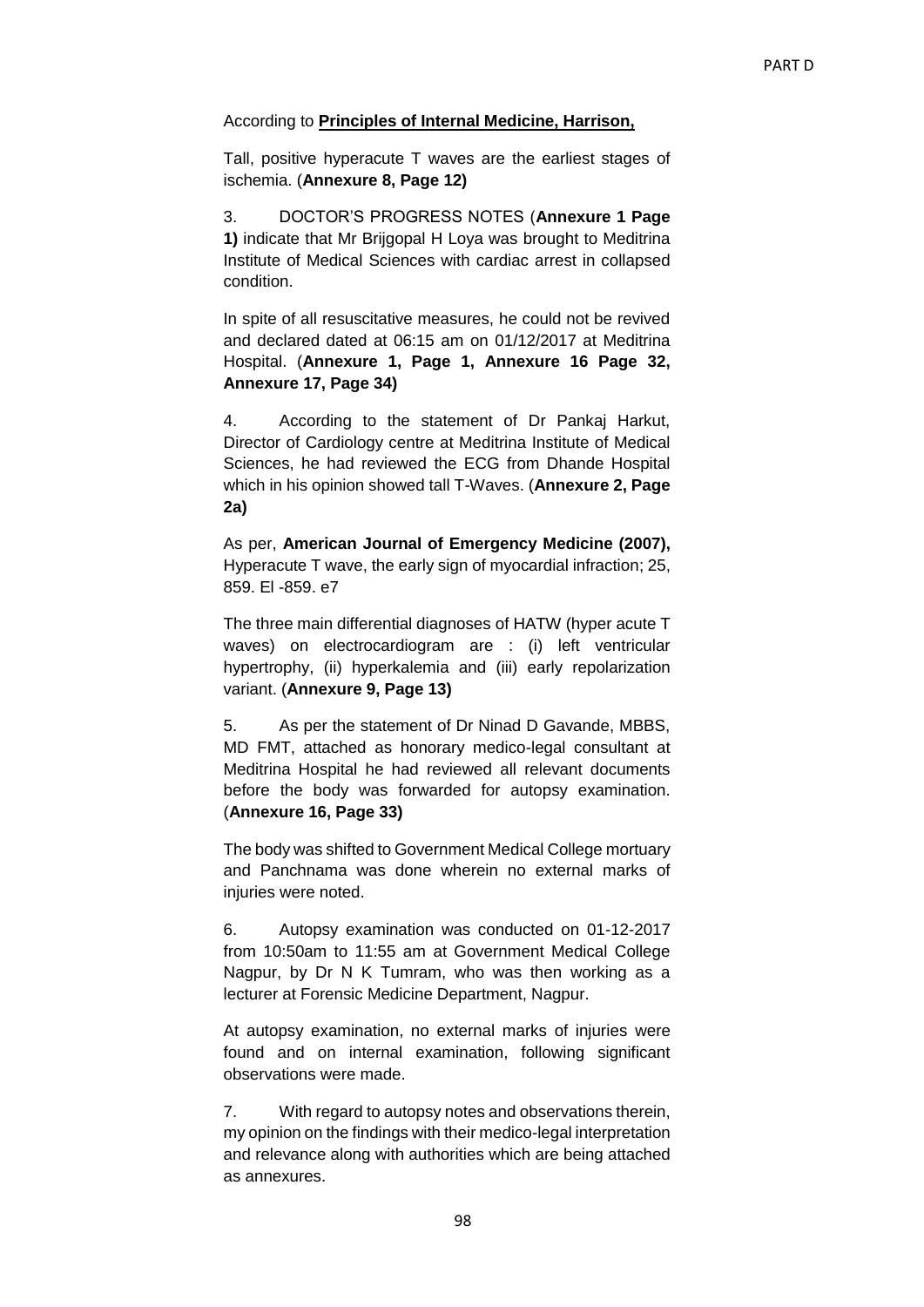#### 7A "Dura congested"

According to Snell's Textbook of Anatomy, Dura is a fibrous tissue (**Annexure 10, Page 15)**

It does not have blood supply in order to show the signs of congestion.

Autopsy surgeon is expected to see if dura is intact and probably he meant to comment the Meanings, which are the outer coverings of brain and their congestion in normally seen in most of the cases of sudden cardiac deaths.

Hence the entire argument in caravan magazine about congestion of Dura and thereby it being the indication of head injury is unscientific, and devoid of any rationale.

**7B. "Heart congested, weighing 320 grams – Evidence of atherosclerosis in left coronary and left anterior descending coronary artery with calcification and luminal narrowing of 100 percent 01 cm distal to its origin and 90 % 02cm distal to its origin respectively. Evidence of hypertrophy of left ventricle present".**

#### According to **Principles of Internal Medicine, Harrison,**

Myocardial ischemia also can occur if myocardial oxygen demands are markedly increased and particularly when coronary blood flow may be limited, as occurs in severe left ventricular hypertrophy due to aortic stenosis.

"..an increase in oxygen demand due to left ventricular hypertrophy secondary to hypertension and a reduction in oxygen supply secondary to coronary atherosclerosis and anemia. Abnormal constriction or failure of normal dilation of the coronary resistance vessels also can cause ischemia.' (**Annexure 11, Page 17)**

**7C. "Large vessels intact, evidence of atherosclerotic changes present in the inner walls of arch of aorta., ascending aorta"** - No comment is required.

**7D. "Abdomen- All organs were congested and stomach contains 10 ml of yellowish juicy material, with no peculiar odour" –** No comment required.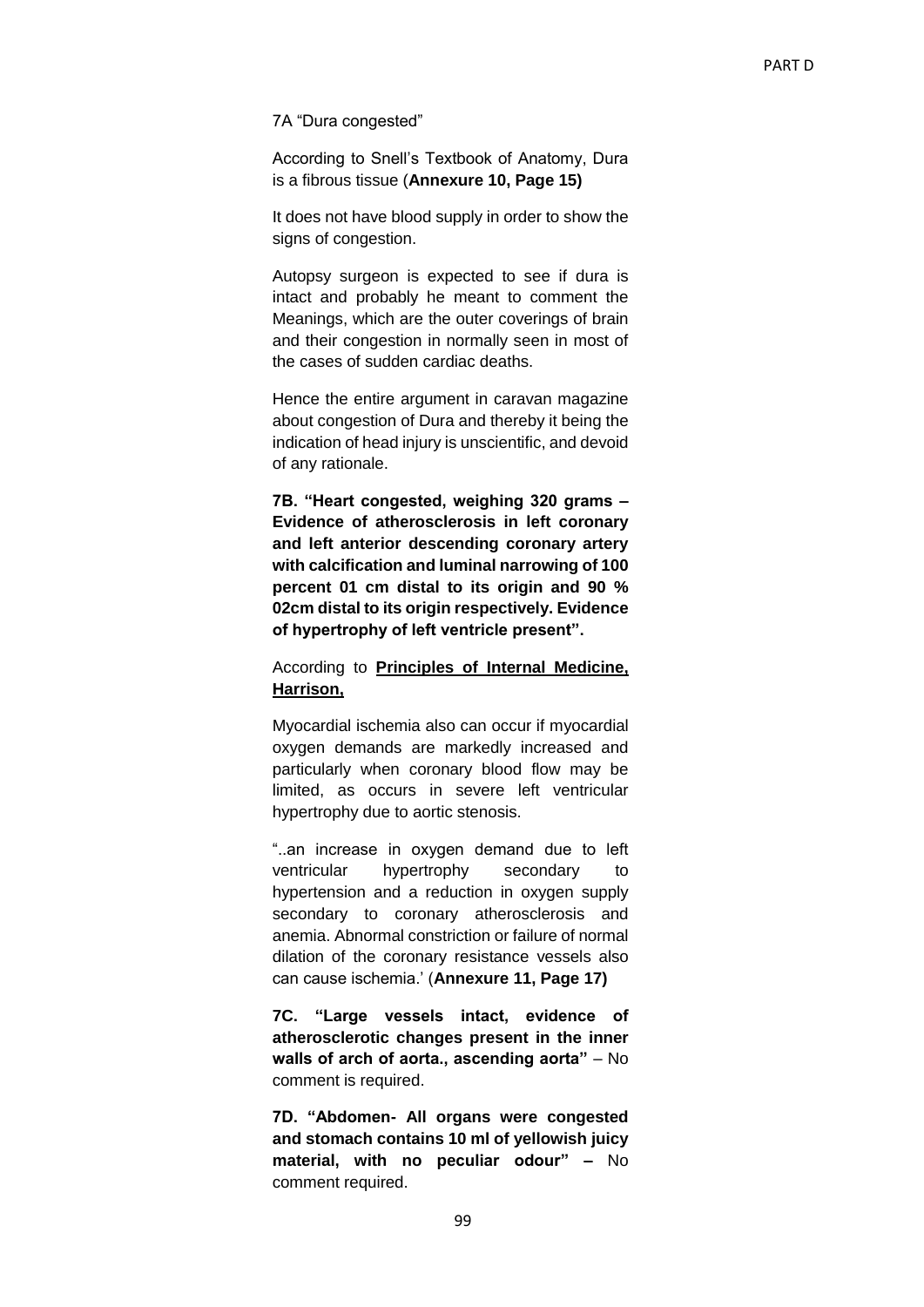8. Routine vescera were preserved for chemical analysis and the report of the same did not reveal any presence of poison. Pieces of brain, lungs, liver, heart, spleen, both kidneys, left descending aorta were preserved for histopathology examination. The result of histopathology examination are not inconsistent with the observations at autopsy examination described and explained as above.

#### **As to claims made by Newspaper Article:**

*8.1.* No Claim of Myocardial Infraction in the Histopathological report (**The Caravan, Annexure 19, Page 46)**

- The earliest signs of Myocardial Infraction which can be detected through naked eyes and histopathological examination appears not before 12 to 24 hours after the survival after acute coronary insufficiency. (**Annexure 12, Page 20)**
- Dr Bernard Knight, in his book KNIGHT'S FORENSIC PATHOLOGY writes, "Most sudden deaths from Coronary artery insufficiency do not have Myocardial Infraction, even when the most sophisticated techniques are employed for its detection. Neither do the majority have a coronary thrombosis, though severe coronary stenosis is by definition present. (**Annexure 12, Page 23)**
- A narrowing of the lumen to 01mm or lesser at a minimum of one point is required to diagnose of Ischemic Heart Disease. (**Annexure 13, Page 25)**
- The lesions associated with atherosclerosis can be graded from Grade I to IV, based on percentage of narrowing of lumen of Coronary artery, where Grade IV signifies thickening and calcification of wall of coronary artery with narrowing of lumen more than 75 %. (**Annexure 13, Page 26).**
- Significant obstruction of the coronary artery lumen requires 75 % narrowing of the lumen (**Forensic Pathology, Vincent J DiMaio, Annexure 14, Page 28)**

In the present case, severe stenosis (Narrowing) in left coronary 100 % and left anterior descending 90 % was observed and noted at autopsy. The findings are consistent with the cause of death due to acute coronary insufficiency. Hence I do not find any merit in the said argument.

8.2 Once coronary arteries are calcified, one cannot die due to heart attack (**The Caravan, Annexure 19, Page 46)**

• This is highly unscientific interpretation as calcified arteries can be blocked by the dislodges thrombus and I find no merit in it and disagree with this opinion.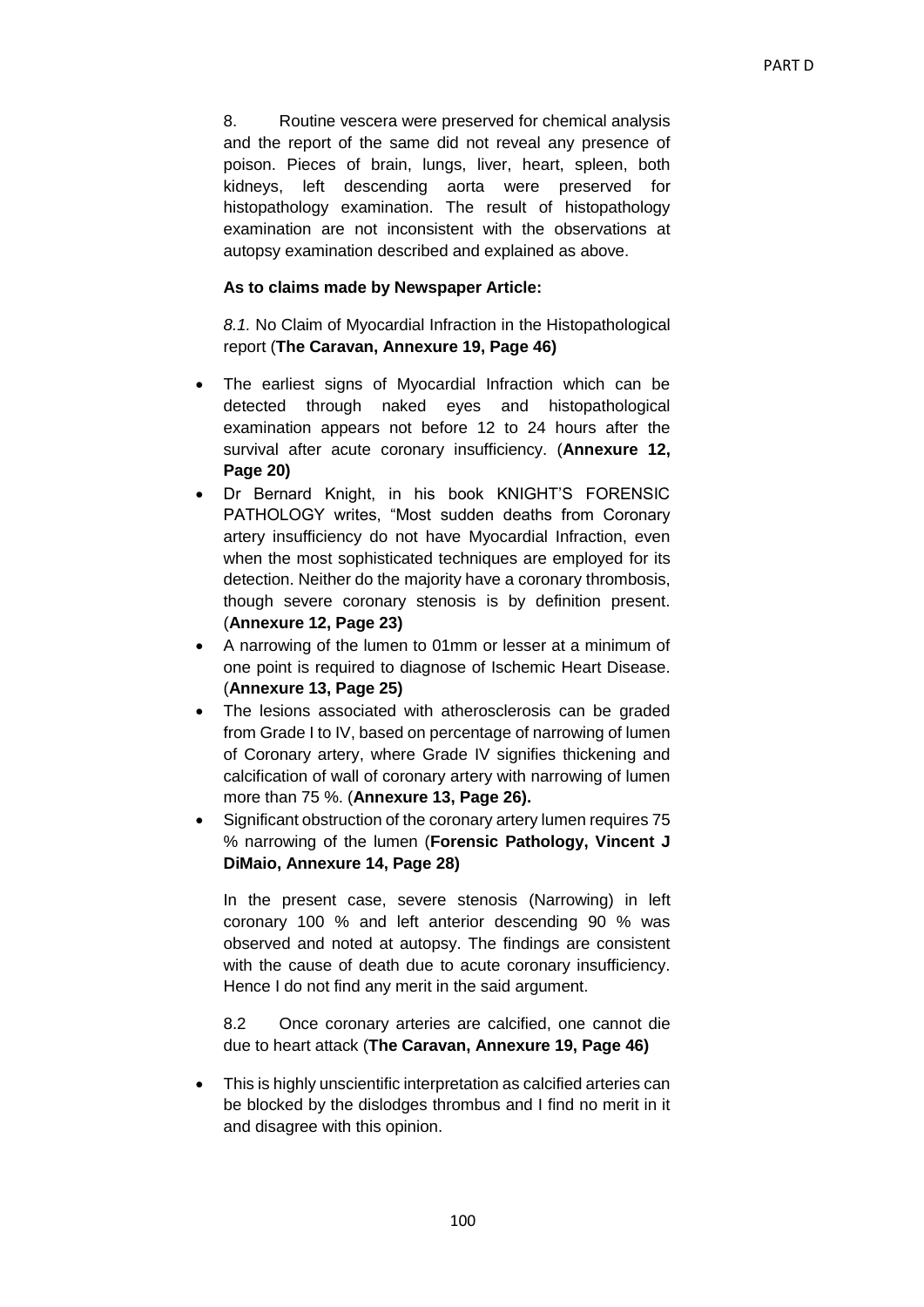8.3 Once person alive for 30 minutes after symptoms condition of heart will have clear signs, (**The Caravan, Annexure 19, Page 47)**

- Nowhere in the medical literature I have come across such observation. In fact, the earliest signs do not appear before 12 hours. (**Annexure 12, Page 20)**
- The fact gross changes in the myocardial tissue appears only 18-24 hours post ischemia/infarction. (Practical Cardio Vascular Pathology, Mary N Sheppard **Annexure 15, Page 31**

8.4 No conclusive evidence of coronary artery insufficiency. (**The Caravan, Annexure 19, Page 47)**

- Following evidences are sufficient to reach to the conclusion of acute coronary insufficiency:
- (a) Initial symptoms narrated by the deceased to the witnesses and the doctors at first hospital.
- (b) ECG findings.
- (c) Coronary Artery Blockage seen at autopsy

Hence, I find no merit in the argument and disagree with the same.

8.5 Blood stains over neck, cloths are indicative of heart injury (**The Caravan, Annexure 19, Page 47)**

- According to inquest panchnama and post mortem report, there deceased was wearing Grey Full Sleeve Shirt and blue color jeans pant with black belt. There is no mention of any blood stains.
- When clothes are put back on the body after autopsy by the mortuary attendants, the precision and neatness of clothing cannot be compared to the way a living person may dress.
- After autopsy examination is over, the incisions over neck, chest, abdomen and head on the dead body are sutured after putting the dissected organs back in to the cavities. In spite of every precaution being taken to make sure that there is no leakage of post mortem blood from the stitched post mortem wounds, sometimes, minor leakage of blood tinged body fluid can happen. The chances of such leakage become high when bodies are being transported for long distances as it had happened in the present case.

8.6 Every single item is congested hence possibility of poisoning. (**Annexure 19, Page 17)**

This is absolutely unscientific opinion. In case of sudden cardiac deaths when heart suddenly stops beating, presence of congestions of almost all the organ is an expected finding. In fact, congestion is such a common and nonspecific finding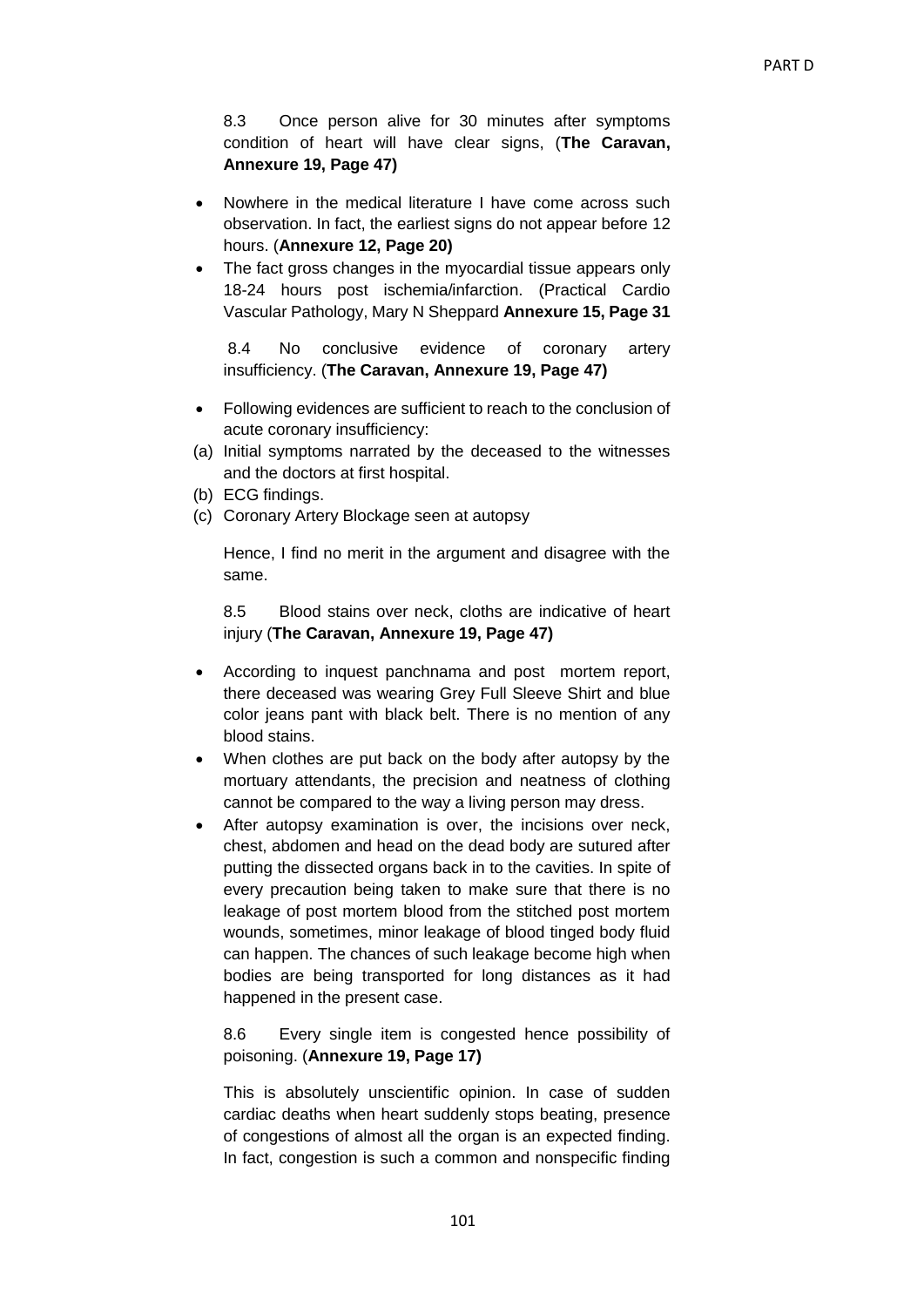in many cases that one cannot in ordinary course of nature make much significant interpretation of it.

8.7 Question about chain of custody. (**The Caravan, Annexure 19, Page 47)**

• The bottles containing viscera for chemical analysis are always sealed by medical officer and handed over to the police. If Chemical analyser observes any tempering with the seal, he reports about the same. Since no such report exists, it would be unreasonable and unjustifiable to doubt sanctity of evidence.

8.8 The Deceased had healthy life style and no family history of heart disease hence could not have died due to sudden cardiac arrest at the young age of 48 years. (**Caravan, Annexure 19, Page 48)**

• Family history of cardiac illness only makes a person more prone to the risk of cardiac disease but does not rule out the possibility of the same among the persons without such history.

#### **9. Conclusion**:

On carful perusal of all documents made and relevant medical literature on the subject, it is my opinion that,

- 1. Late Shri Brijgopal Harikisan Loya died due to acute coronary insufficiency, which was a sudden natural death.
- 2. There was no evidence to suggest any inconsistencies in the history, clinical findings and autopsy report made available to me.
- 3. Claims of foul play and suspicions in the articles in *The Caravan* made are unscientific and incorrect, as explained by me in this report with relevant references.

Dr Harish M Pathak Professor & Head Forensic Medicine & Toxicology Seth GSMC & KEM Hospital, Mumbai."

68 We are not really considering here whether the opinion of Dr Pathak should be preferred to what was opined by Dr Kaul. The point of the matter is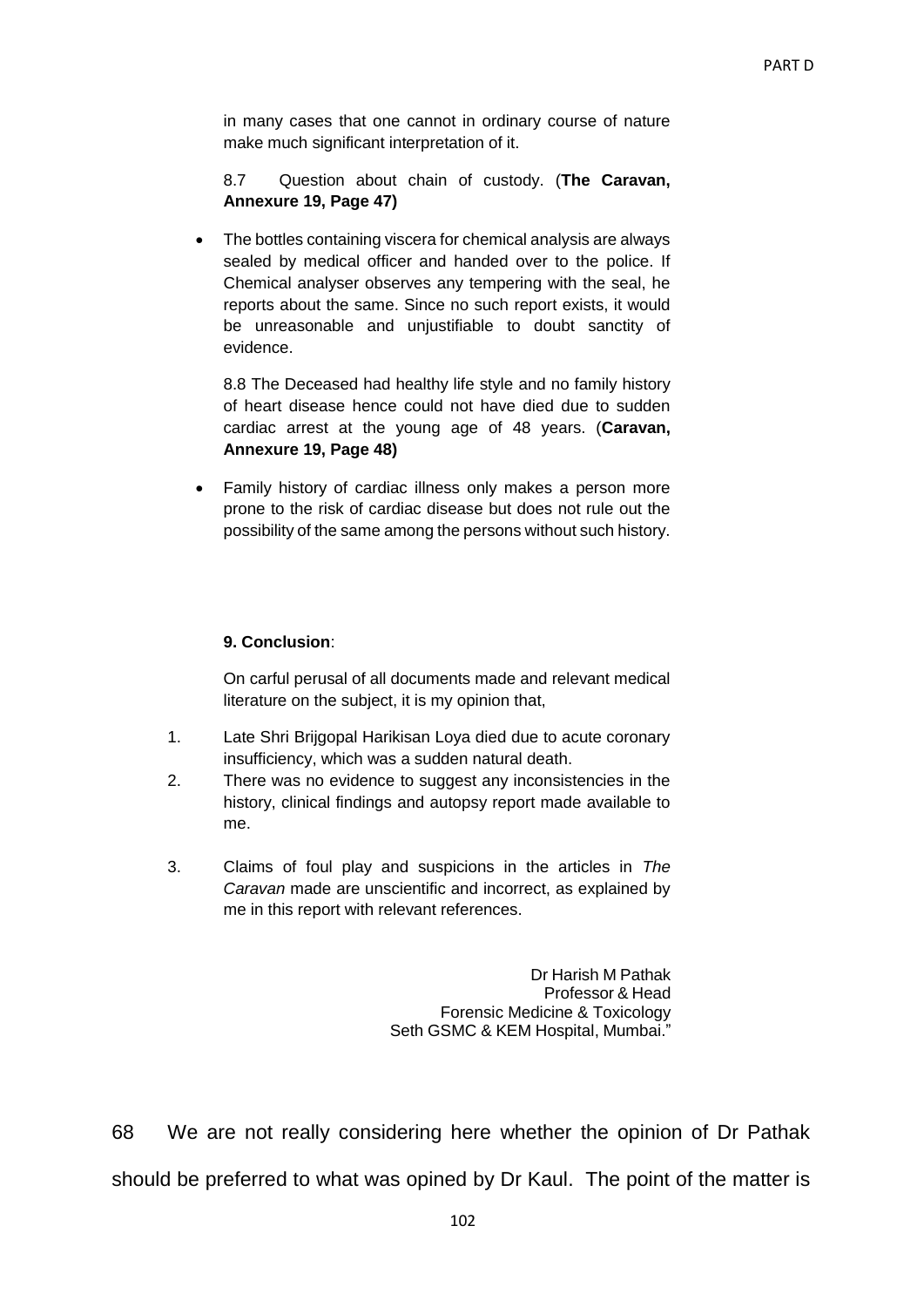that facts have emerged from the record which indicate that a carefully orchestrated attempt has been made during the course of these hearings on behalf of the Centre for Public Interest Litigation to create evidence to cast a doubt on the circumstances leading to the death of Judge Loya. In their practice before this court, Counsel are expected to assist the court with a sense of objectivity in aid of justice. What has happened here is that Mr Prashant Bhushan has adopted a dual mantle, assuming the character of a counsel for the intervenor as well as an individual personally interested on behalf of the intervening organisation of which he is a member. He has gone to the length of personally collecting evidence to somehow bolster the case. The manner in which the opinion of Dr Kaul was obtained on the basis of a laconic questionnaire leaves much to be desired and is a singular reflection on the lack of objectivity which is to be expected from counsel appearing before this Court. This has bordered on an attempt to misrepresent the facts and mislead the court.

69 During the course of his submissions, Mr Dave filed before this Court a compilation, inter alia, consisting of a proceeding instituted under Section 482 of the Cr PC (Criminal Application 824 of 2014) before the Nagpur Bench of the Bombay High Court by five petitioners for quashing a criminal case pending on the file of the Joint Civil Judge, Junior Division and JMFC, Nagpur. The fourth petitioner in the proceeding is Devendra Gangadhar Fadnavis, the Chief Minister of Maharashtra. The case relates to an incident which took place on 7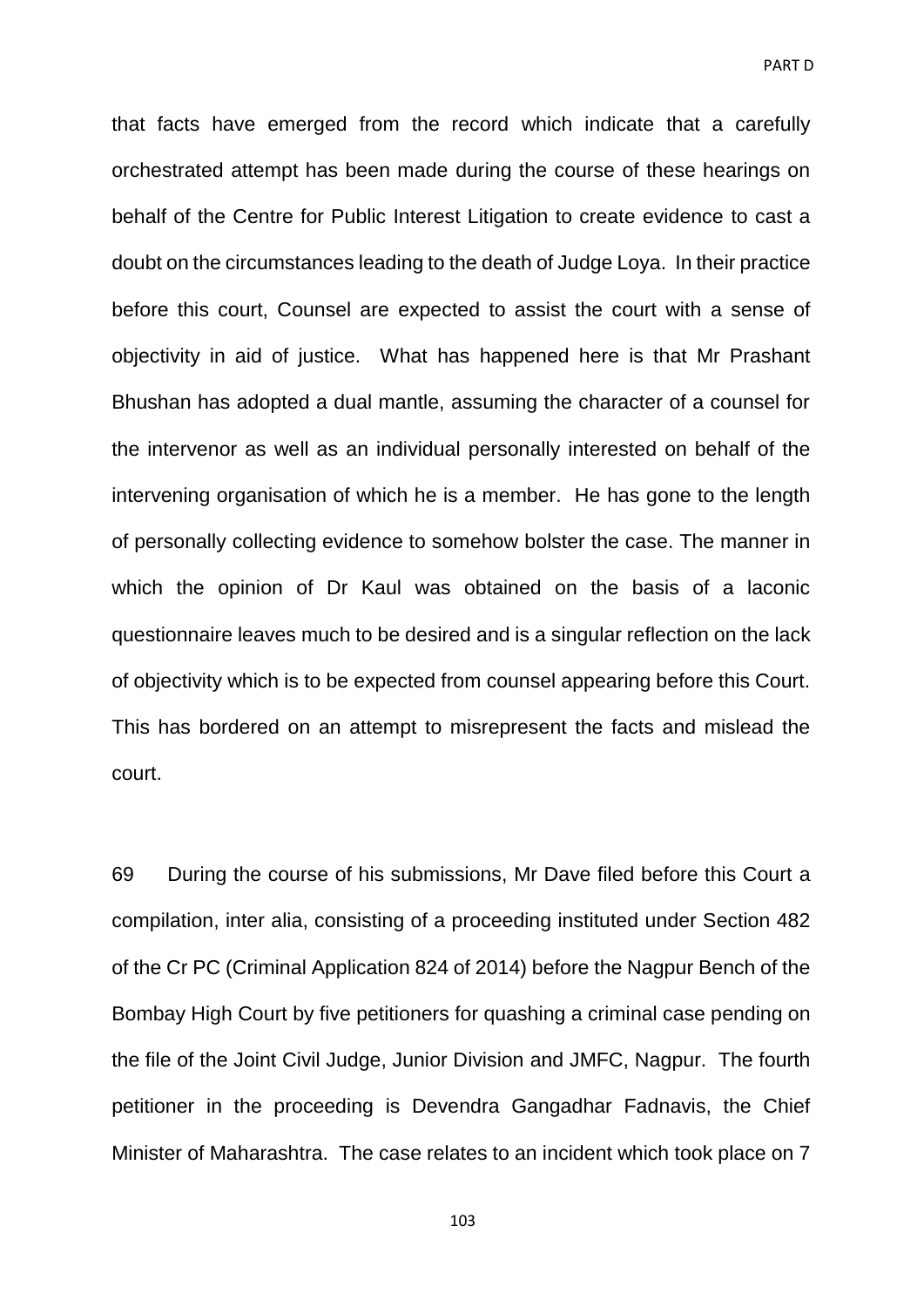June 1991 on account of the removal of certain construction in Nagpur. As a result, two crimes came to be registered for offences under Sections 147, 148, 149, 294, 448,324, 336 and 427 of the Penal Code. The Division Bench of the High Court noted, that though the incident was of 1991, not much progress has been made in that case and with the passage of time, the dispute was amicably settled between the parties who are residents of Nagpur localities. The Bench of the Bombay High Court at Nagpur, consisting of BR Gavai and VM Deshpande, JJ, relied upon a decision of this Court in **Narinder Singh** v **State of Puniab**<sup>27</sup> and held thus:

> "The Apex Court in the case of Narinder Singh and Others vs State of Punjab and Others, (2014) 6 SCC 466 has laid down various guidelines to be followed by this Court while exercising its power under Section 482 of the Code of Criminal Procedure for quashing criminal proceedings. One of the guidelines laid down by the Apex Court is that normally this Court would not entertain an application for quashing the proceedings wherein an element of public law is involved. In the present case, perusal of the record would reveal that the proceedings came to be initiated against each other out of a dispute which is purely private and where no element of public law is involved. Another guideline laid down is that if there is no possibility of trial being culminated into conviction, this Court should exercise powers under Section 482 of the Code of Criminal Procedure to give an end to the criminal proceedings. Since the parties have agreed to give an end to the dispute amongst themselves, there is not even a remote possibility of trial ending into conviction. We, therefore, find that it would be in the interest of justice to accept the settlement between the parties and to give an end to the criminal proceedings so that the parties are in a position to maintain peace and harmony in the area where they reside."

<sup>1</sup> <sup>27</sup> (2014) 6 SCC 466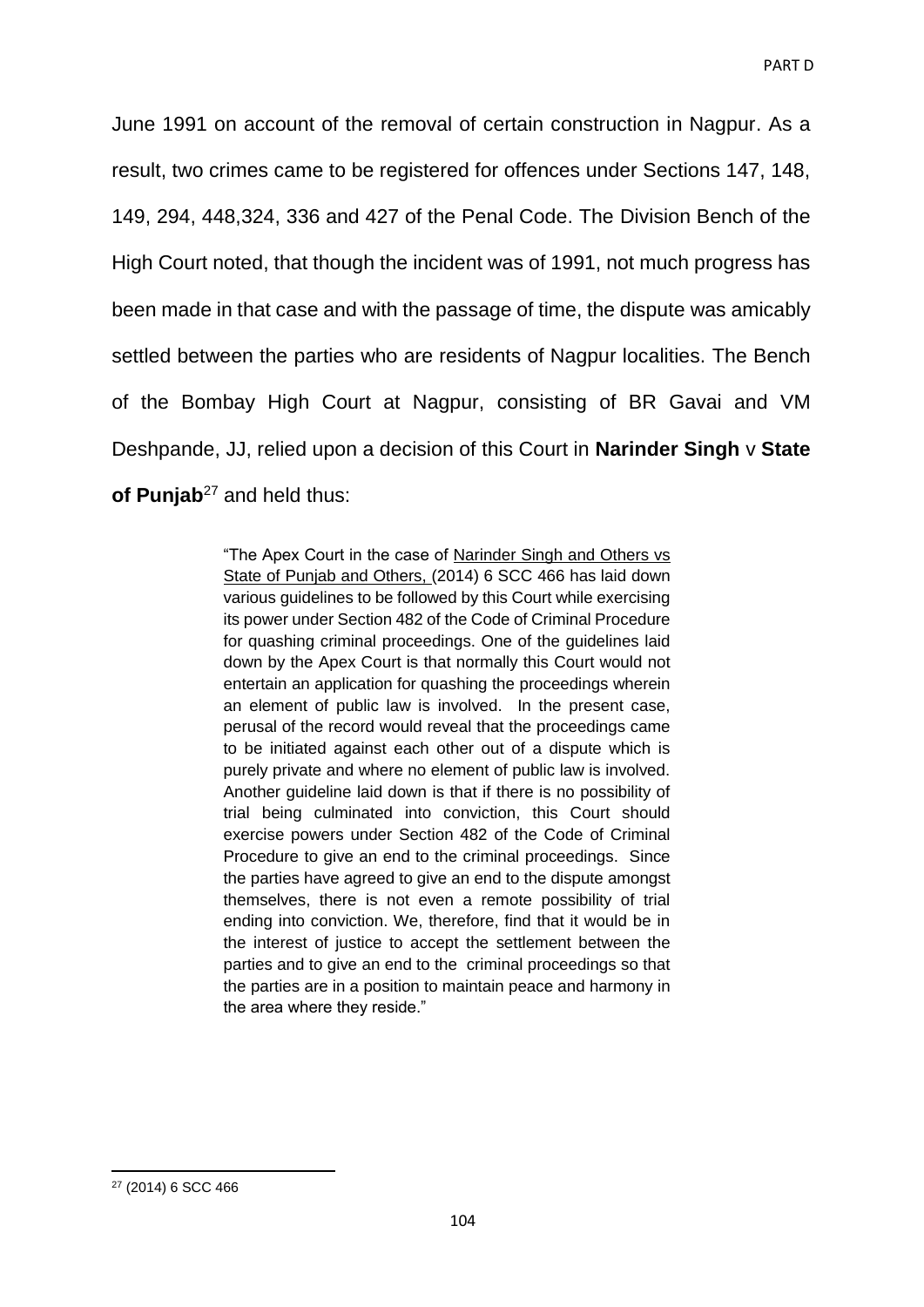The criminal case was accordingly quashed. Mr Dave has gone to the extent of insinuating that one individual is controlling the entire judiciary in Maharashtra and elsewhere.

70 We are rather surprised at the manner in which an insinuation has been made by producing the above order, which was passed in completely unrelated proceedings. The insinuation is against the judges of the Bombay High Court at Nagpur for having quashed a criminal case in which the present Chief Minister was involved. We are not called upon to evaluate the merits of the decision, save and except to note that the High Court in quashing the proceedings placed reliance on a decision of this Court and had noted that the dispute was admittedly private in nature where no element of public law was involved. The attempt of the petitioners is to create prejudice and to malign the dignity of the judges, particularly of Justice BR Gavai. Copies of the criminal application and of the order of the Bombay High Court form part of the same compilation in which is also annexed a copy of the article published in the Indian Express of 27 November 2017, referring to the statements of Justice Gavai and Justice Shukre. This is another instance in the course of the hearing of the present case where a matter extraneous to the subject of the inquiry before the court has been sought to be relied upon to somehow sensationalise the case. What is worse is the manner in which wholly unfounded aspersions have been cast on the judges of the Bombay High Court following a decision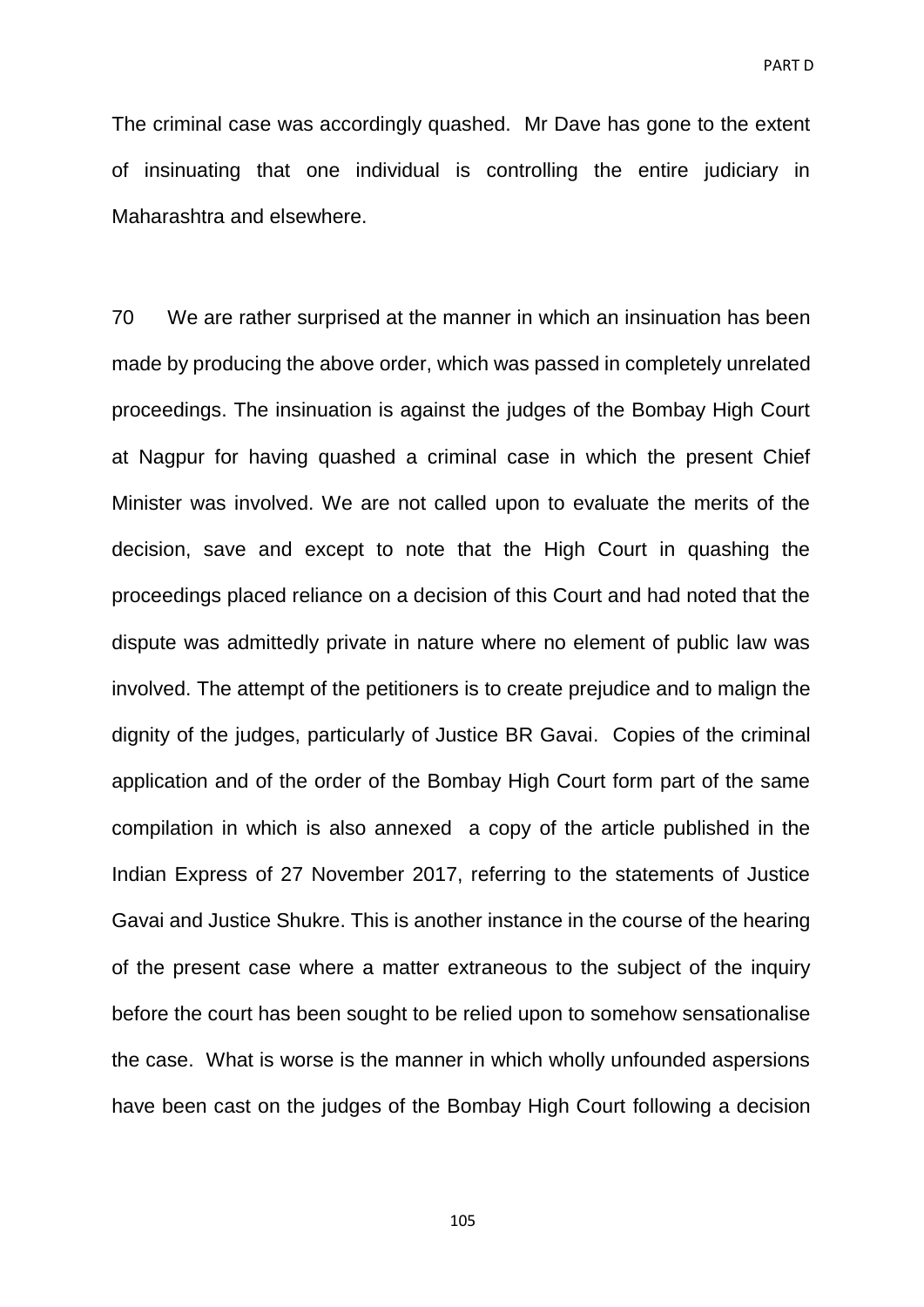which has been taken in the judicial capacity. This constitutes a serious attempt to scandalise the court and obstruct the course of justice.

## **Public Interest Litigation**

71 Public Interest Litigation has developed as a powerful tool to espouse the cause of the marginalised and oppressed. Indeed, that was the foundation on which public interest jurisdiction was judicially recognised in situations such as those in **Bandhua Mukti Morcha** v **Union of India**<sup>28</sup> .Persons who were unable to seek access to the judicial process by reason of their poverty, ignorance or illiteracy are faced with a deprivation of fundamental human rights. Bonded labour and under trials (among others) belong to that category. The hallmark of a public interest petition is that a citizen may approach the court to ventilate the grievance of a person or class of persons who are unable to pursue their rights. Public interest litigation has been entertained by relaxing the rules of standing. The essential aspect of the procedure is that the person who moves the court has no personal interest in the outcome of the proceedings apart from a general standing as a citizen before the court. This ensures the objectivity of those who pursue the grievance before the court. Environmental jurisprudence has developed around the rubric of public interest petitions. Environmental concerns affect the present generation and the future. Principles such as the polluter pays and the public trust doctrine have evolved during the

<sup>1</sup> <sup>28</sup> (1984) 3 SCC 161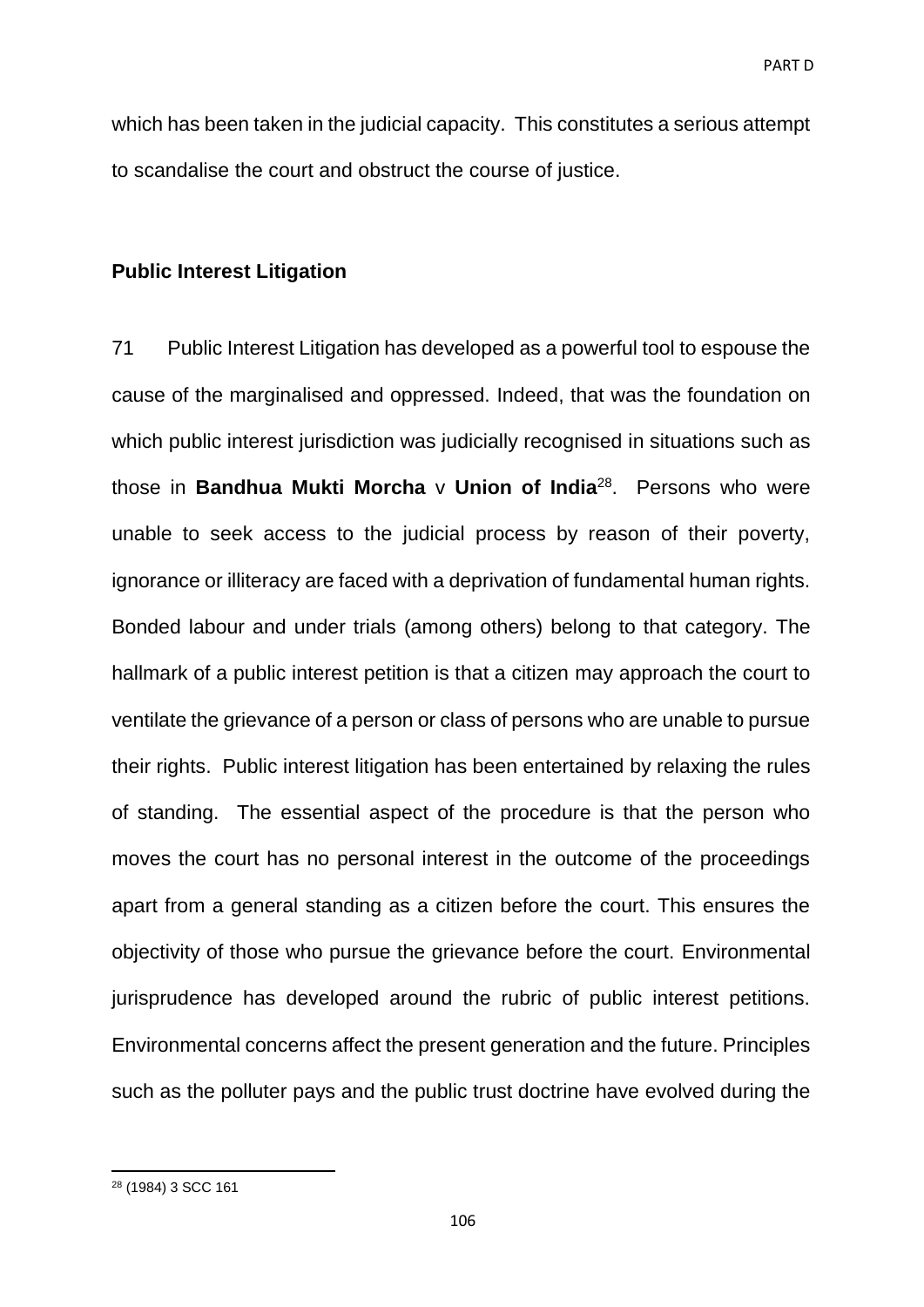adjudication of public interest petitions. Over time, public interest litigation has become a powerful instrument to preserve the rule of law and to ensure the accountability of and transparency within structures of governance. Public interest litigation is in that sense a valuable instrument and jurisdictional tool to promote structural due process.

72 Yet over time, it has been realised that this jurisdiction is capable of being and has been brazenly mis-utilised by persons with a personal agenda. At one end of that spectrum are those cases where public interest petitions are motivated by a desire to seek publicity. At the other end of the spectrum are petitions which have been instituted at the behest of business or political rivals to settle scores behind the facade of a public interest litigation. The true face of the litigant behind the façade is seldom unravelled. These concerns are indeed reflected in the judgment of this court in **State of Uttaranchal** v **Balwant Singh Chaufal**<sup>29</sup> . Underlining these concerns, this court held thus:

> "143. Unfortunately, of late, it has been noticed that such an important jurisdiction which has been carefully carved out, created and nurtured with great care and caution by the courts, is being blatantly abused by filing some petitions with oblique motives. We think time has come when genuine and bona fide public interest litigation must be encouraged whereas frivolous public interest litigation should be discouraged. In our considered opinion, we have to protect and preserve this important jurisdiction in the larger interest of the people of this country but we must take effective steps to prevent and cure its abuse on the basis of monetary and non-monetary directions by the courts."

<sup>29</sup> (2010) 3 SCC 402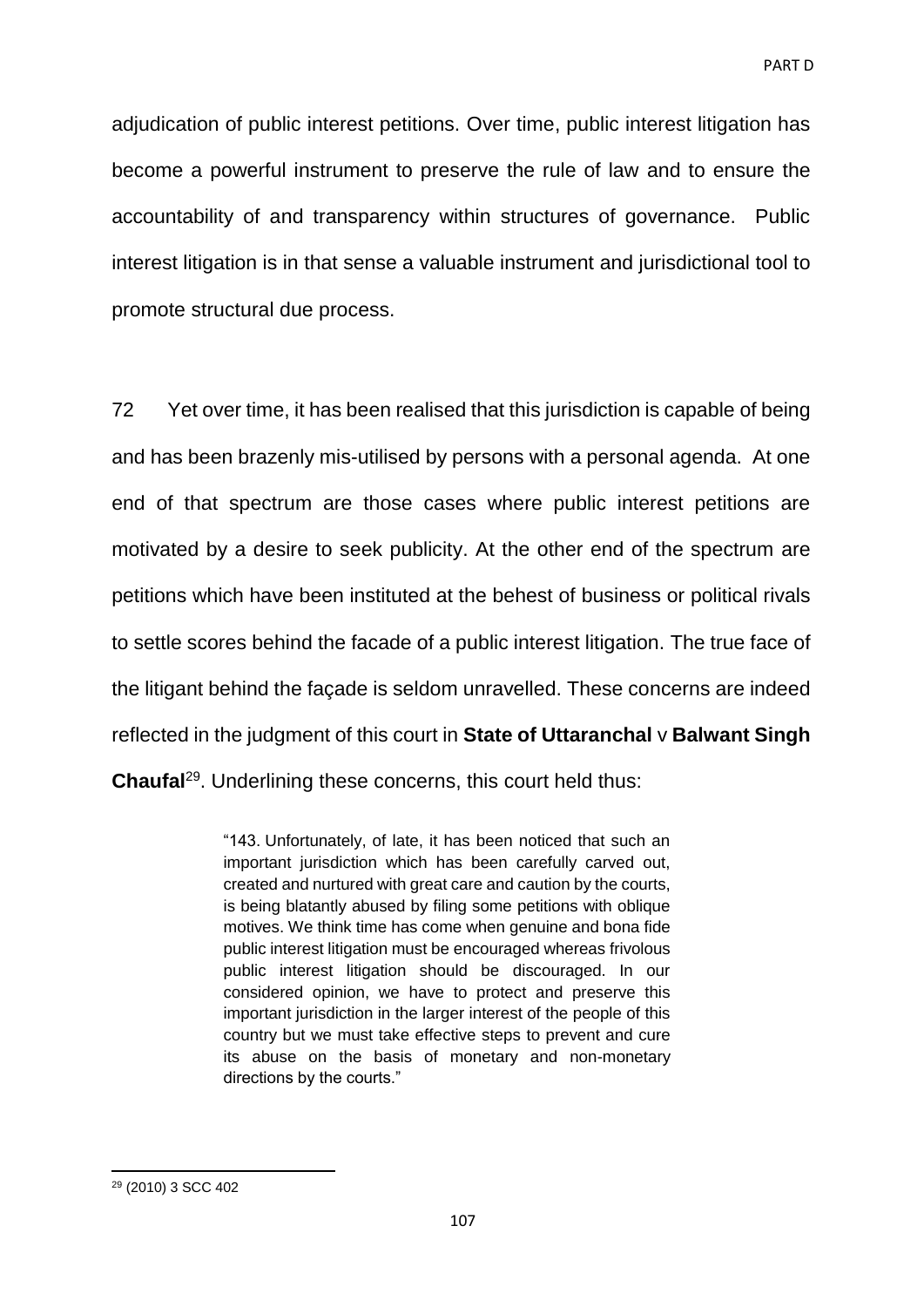73 The misuse of public interest litigation is a serious matter of concern for the judicial process. Both this court and the High Courts are flooded with litigation and are burdened by arrears. Frivolous or motivated petitions, ostensibly invoking the public interest detract from the time and attention which courts must devote to genuine causes. This court has a long list of pending cases where the personal liberty of citizens is involved. Those who await trial or the resolution of appeals against orders of conviction have a legitimate expectation of early justice. It is a travesty of justice for the resources of the legal system to be consumed by an avalanche of misdirected petitions purportedly filed in the public interest which, upon due scrutiny, are found to promote a personal, business or political agenda. This has spawned an industry of vested interests in litigation. There is a grave danger that if this state of affairs is allowed to continue, it would seriously denude the efficacy of the judicial system by detracting from the ability of the court to devote its time and resources to cases which legitimately require attention. Worse still, such petitions pose a grave danger to the credibility of the judicial process. This has the propensity of endangering the credibility of other institutions and undermining public faith in democracy and the rule of law. This will happen when the agency of the court is utilised to settle extra-judicial scores. Business rivalries have to be resolved in a competitive market for goods and services. Political rivalries have to be resolved in the great hall of democracy when the electorate votes its representatives in and out of office. Courts resolve disputes about legal rights and entitlements. Courts protect the rule of law. There is a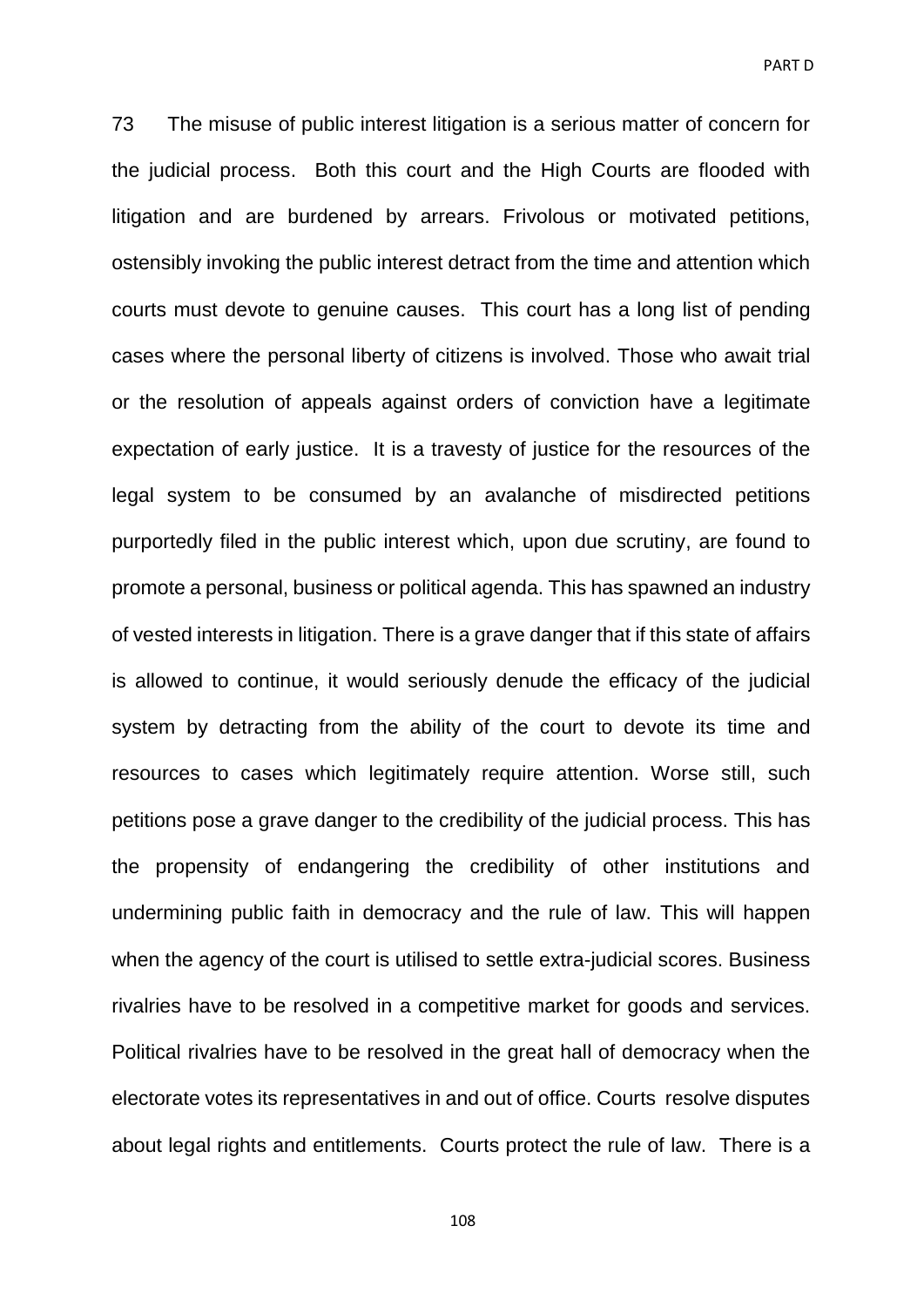danger that the judicial process will be reduced to a charade, if disputes beyond the ken of legal parameters occupy the judicial space.

74 The present case is indeed a case in point. Repeatedly, counsel for the petitioners and intervenors have attempted to inform the court that they have no personal agenda and that they have instituted these proceedings to protect judicial independence. An aura of good faith has been sought to be created by submitting that the true purpose of seeking an inquiry into the circumstances relating to the death of Judge Loya is to protect the district judiciary. But as the submissions have evolved, it has become clear that the petition is a veiled attempt to launch a frontal attack on the independence of the judiciary and to dilute the credibility of judicial institutions. Judicial review is a potent weapon to preserve the rule of law. However, here we have been confronted with a spate of scurrilous allegations. Absent any tittle of proof that they are conspirators in a murder the court must stand by the statements of the judicial officers. The judges of the district judiciary are vulnerable to wanton attacks on their independence. This court would be failing in its duty if it were not to stand by them.

75 We must in this context record what we have heard during the course of the submissions. Mr Dave has urged that (i) he wants to cross-examine the judges; and (ii) he does not believe the judicial officers. Aspersions have been cast on the Administrative Committee of the Bombay High Court. This court has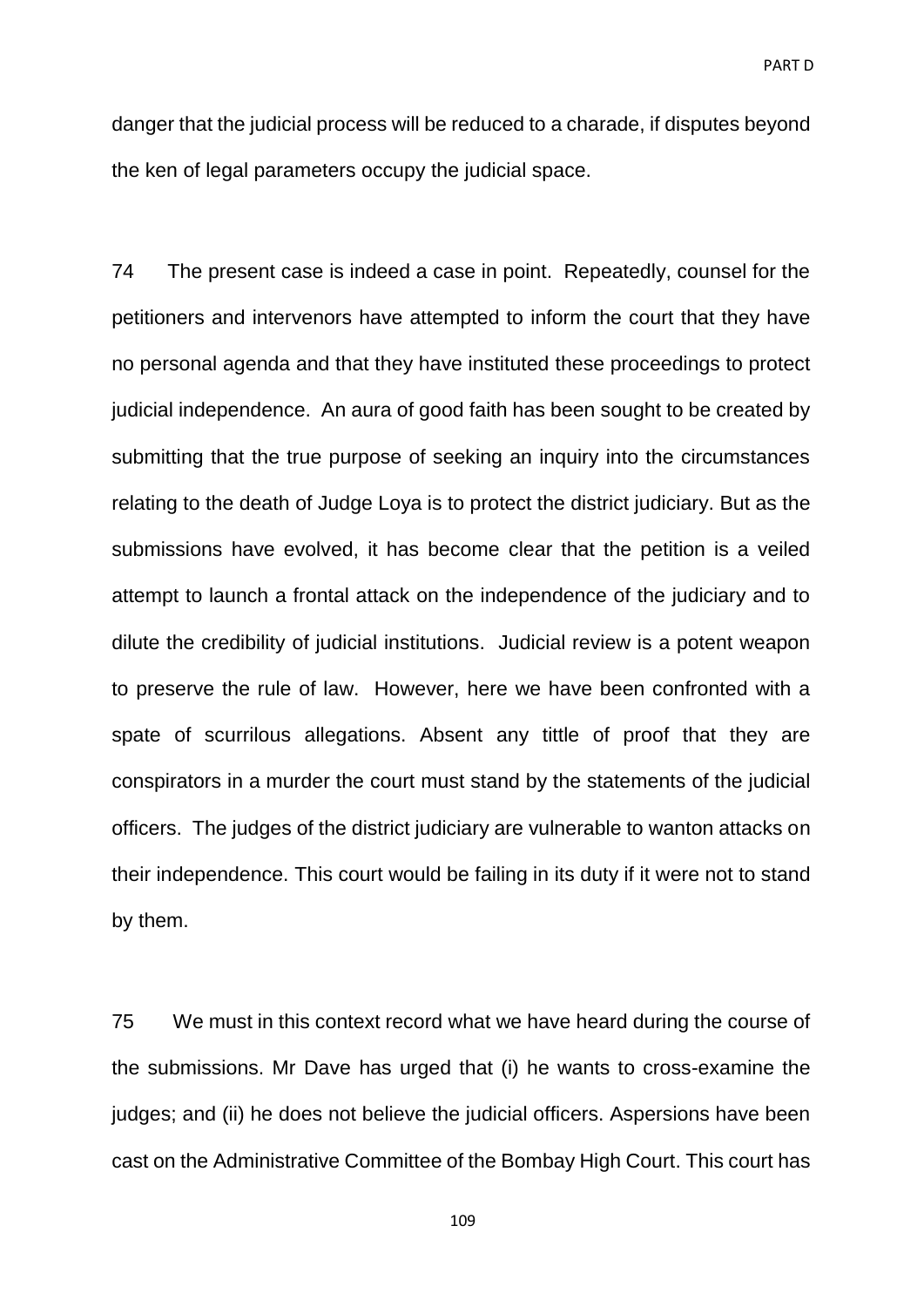PART D

been called upon to issue a notice of contempt to the judges on the Committee at the relevant time. Ms Jaising has joined the fray by requesting that this court to issue contempt notices to the Administrative Committee of the Bombay High Court. Junior counsel appearing with Mr Giri went to the extent of urging that the judicial officers whose statements were recorded during the discreet inquiry are suspect. Even the judges of this Bench hearing the present proceedings, have not been spared from this vituperative assault on the judiciary.

76 Mr Prashant Bhushan argued that because two of the judges constituting the present Bench (Justice AM Khanwilkar and Justice DY Chandrachud) were judges of the Bombay High Court, they may have known the judicial officers who have submitted statements or Justice Bhushan Gavai and Justice SB Shukre. If this were to be the test, it is rather ironical that the petitioners had instituted proceedings before the Bombay High Court each of whose judges were expected to be faced with the same situation. We informed Mr Bhushan that a decision as to whether a judge should hear a case is a matter of conscience for the judge. There is absolutely no ground or basis to recuse. Judges of the High Court hear intra court appeals against orders of their own colleagues. References are made to larger Benches when there are differences of view. Judges of the Supreme Court hear appeals arising from judgments rendered by judges of the High Courts in which they served, either as judges or on appointments as Chief Justices. Maintaining institutional civilities between or towards judges is distinct from the fiercely independent role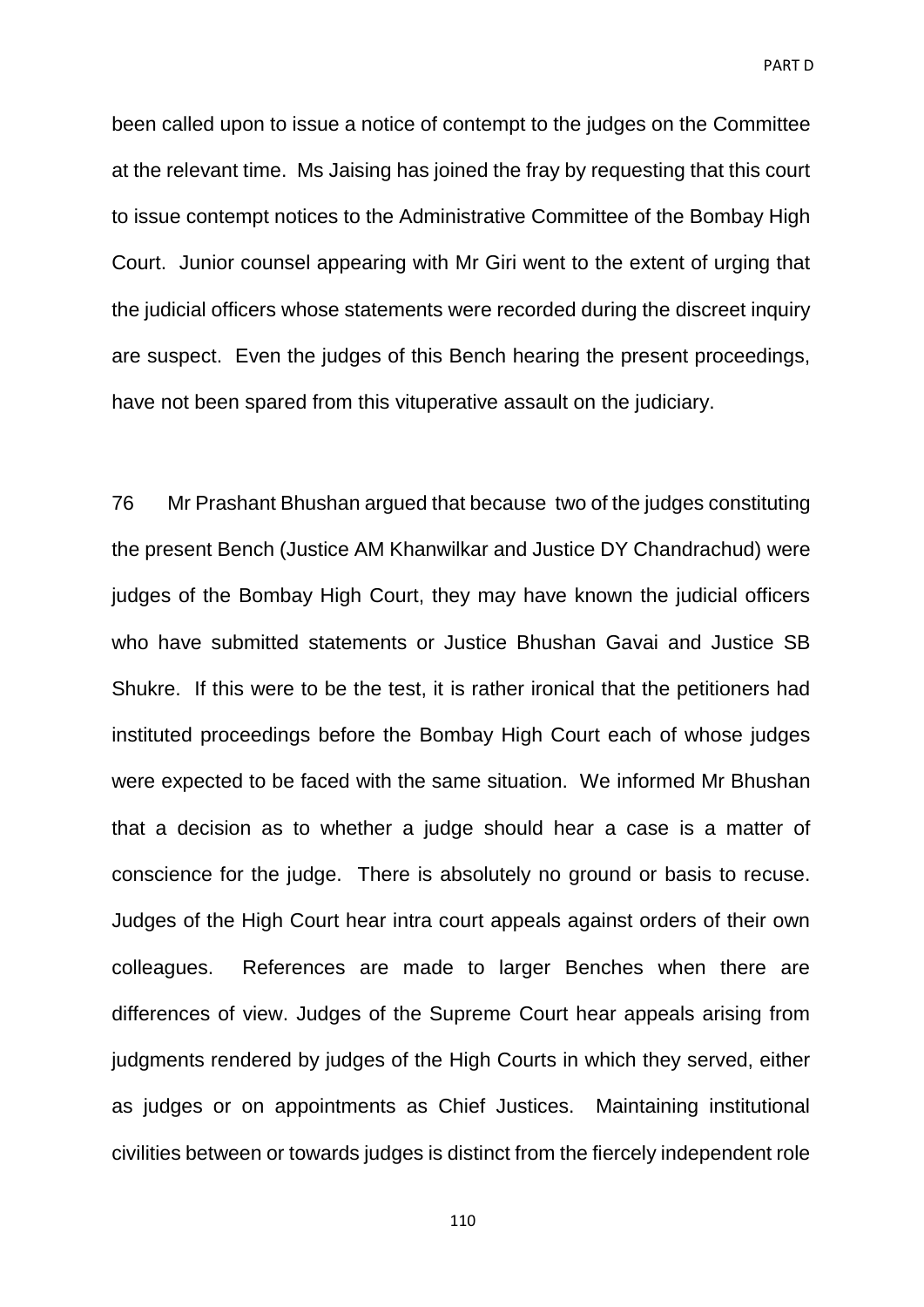of the judge as adjudicator. We emphatically clarify that on the well-settled parameters which hold the field, there is no reason for any member of the present Bench to recuse from the hearing. While it is simple for a judge faced with these kinds of wanton attacks to withdraw from a case, doing so would amount to an abdication of duty. There are higher values which guide our conduct. Though Mr Bhushan ultimately made it clear that he is not filing an application for recusal – and none has been filed – we have recorded what transpired to express our sense of anguish at the manner in which these proceedings have been conducted. Serious attacks have been made on the credibility of two judges of the Bombay High Court. The conduct of the petitioners and the intervenors scandalises the process of the court and prima facie constitutes criminal contempt. However, on a dispassionate view of the matter, we have chosen not to initiate proceedings by way of criminal contempt if only not to give an impression that the litigants and the lawyers appearing for them have been subjected to an unequal battle with the authority of law. We rest in the hope that the Bar of the nation is resilient to withstand such attempts on the judiciary. The judiciary must continue to perform its duty even if it is not to be palatable to some. The strength of the judicial process lies not in the fear of a coercive law of contempt. The credibility of the judicial process

is based on its moral authority. It is with that firm belief that we have not invoked the jurisdiction in contempt.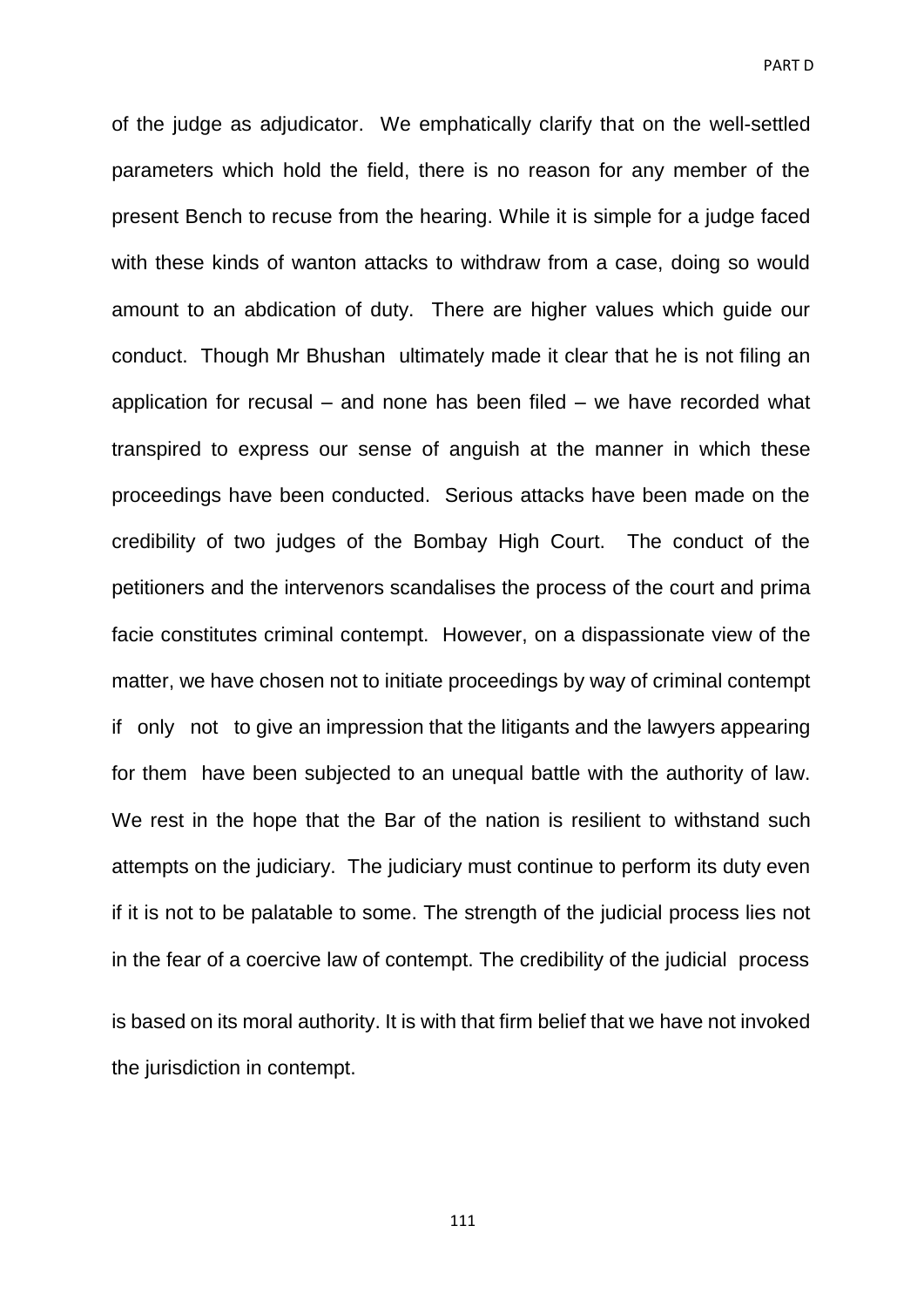## **E Conclusion**

77 For the above reasons, we have come to the conclusion that there is absolutely no merit in the writ petitions. There is no reason for the court to doubt the clear and consistent statements of the four judicial officers. The documentary material on the record indicates that the death of Judge Loya was due to natural causes. There is no ground for the court to hold that there was a reasonable suspicion about the cause or circumstances of death which would merit a further inquiry.

78 The hearings commenced on 2 February 2018 and ended on 16 March 2018. The batch of cases was heard on 2 February 2018, 5 February 2018, 9 February 2018, 12 February 2018, 19 February 2018, 5 March 2018, 8 March 2018, 9 March 2018 and 16 March 2018. Having regard to the large volume of work, we had considered it appropriate to list the hearings at 2 pm on Mondays and Fridays, after the miscellaneous cases had been dealt with. The conduct of the petitioners and the intervenors is, as we have indicated, lacking in bona fides and reveals a misuse of judicial process.

79 The petitions shall stand dismissed.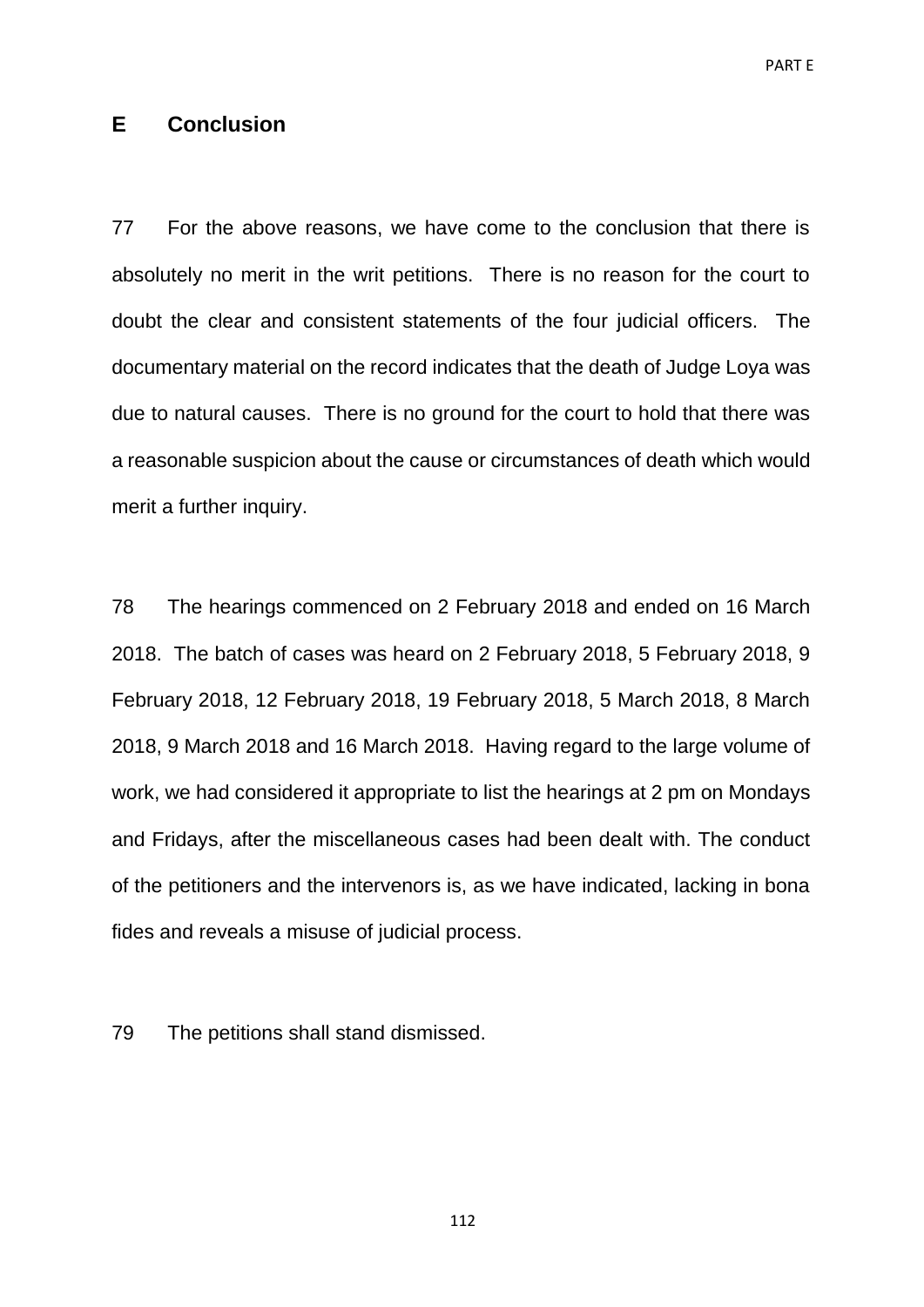80 The transferred cases and pending applications, if any, are also disposed of.

## **Transferred Case (Criminal) No. 2 of 2018**:

81 This Transferred case was heard together with the accompanying group of cases<sup>30</sup> in which judgment has been delivered today. In so far as the circumstances relating to the death of Judge Loya are concerned, all issues raised in that connection in the present case shall stand governed by the judgment delivered by this Court. Since the case also raises certain other matters (other than the death of Judge Loya), learned counsel requested this Court to remit the proceedings back to enable the petitioner to pursue before the High Court the reliefs sought on matters other than the death of Judge Loya. We find the request to be fair and proper. We accordingly direct that the present case shall be remitted back to the Nagpur Bench of the High Court of Judicature at Bombay. However, we clarify that the circumstances relating to the death of Judge Loya which have been dealt with by this Court in the judgment delivered

<sup>30</sup> WP (C) No 19 of 2018, W P (C) No 20 of 2018, W P (C) No 73 of 2018 and TC (Crl.) No.1 of 2018